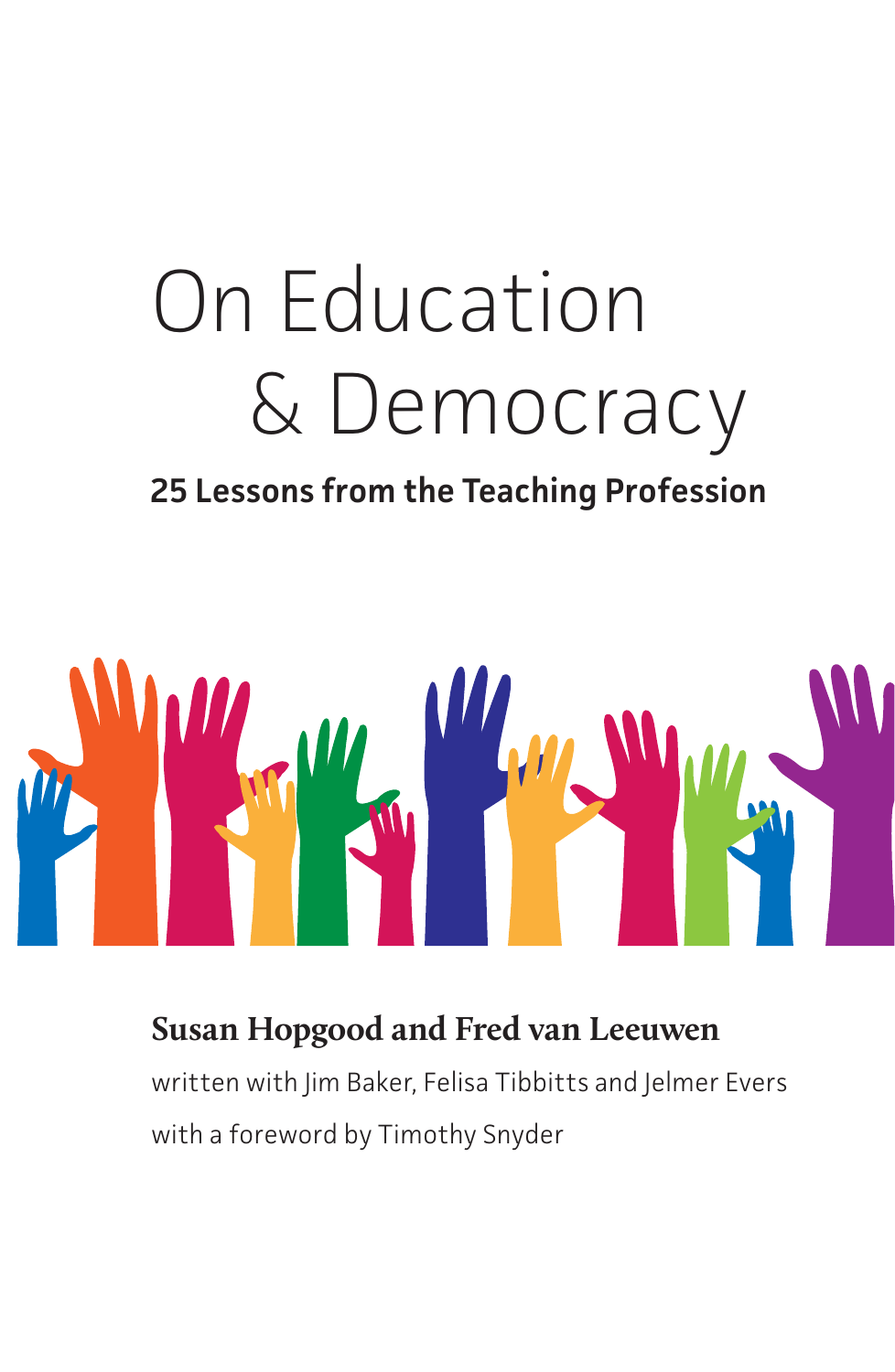In this book, Susan Hopgood and Fred van Leeuwen share timely and important ideas about the way in which public education can sustain and advance democracy. The 25 lessons they offer are anchored in a deep appreciation for the universal human rights of all learners and in a clear vision of how public schools can help advance those rights. Covering topics such as civic education, global citizenship education, the education of immigrant and refugee students, racial and social integration, the importance to teach in ways which include all students, and the role of teaching as a profession, they offer a refreshing and important contribution to a necessary debate about how schools need to reclaim their democratic mission at a time when democracy is at risk in too many parts of the world. Hopgood and Van Leeuwen convey the important role democratic unions can play in sustaining the institutions of democracy. The underlying message of this manifesto of a public education in service of inclusive democratic societies is that teachers are always at their best when they know how to align their day to day work with the ambitious goal of building a social order that advances freedom and justice for all. This book should be read by all who understand that nothing less than the future of humanity rests in the work that teachers do.

#### **Fernando M. Reimers**

*Ford Foundation Professor of International Education, Harvard Graduate School of Education, Boston*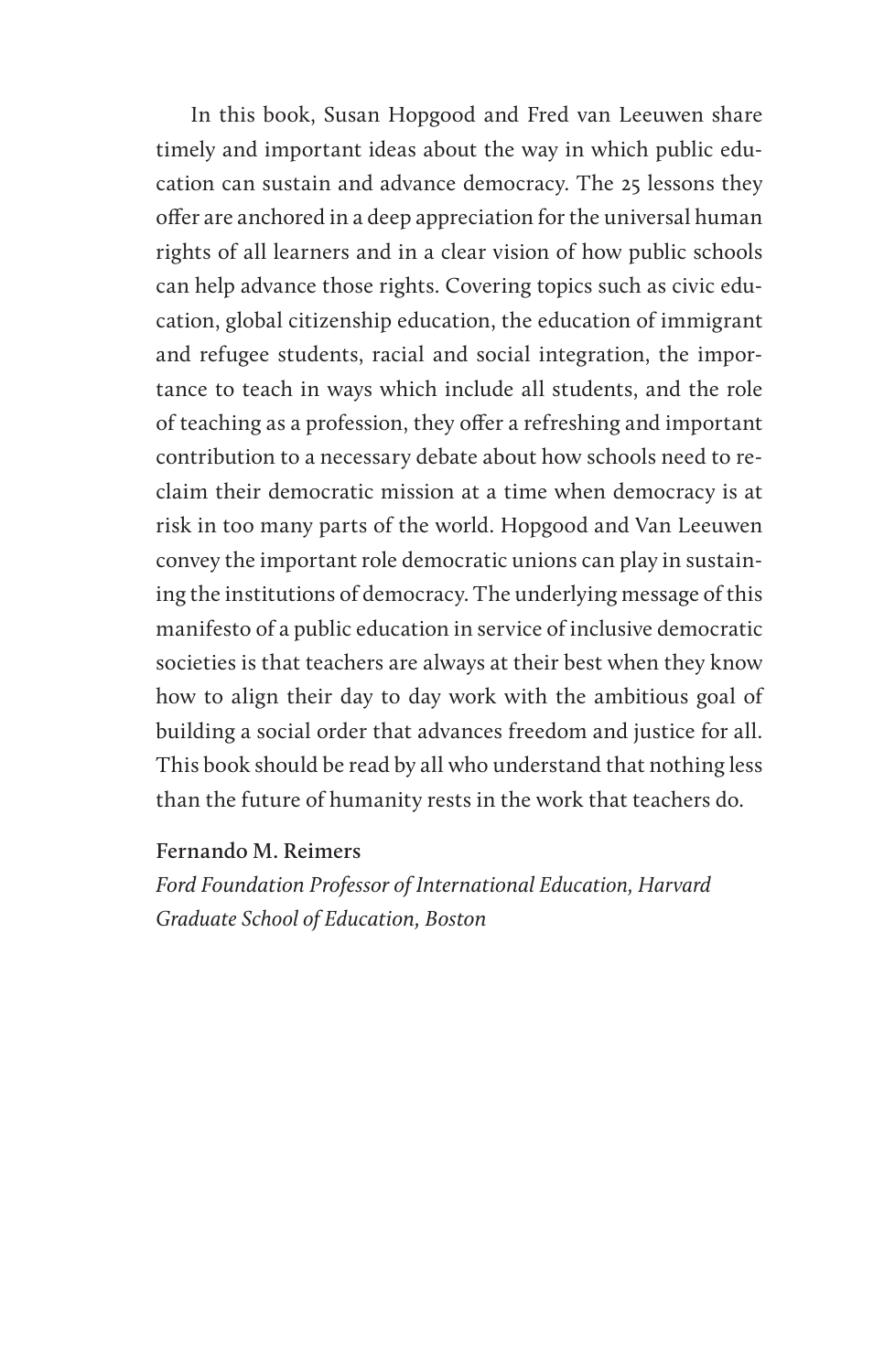This book is without question the best single statement I have ever read about the strong relationship among public schools, democracy, unions, and human rights, and conversely a stunning critique of bigotry, the replacement of teachers by technology, and market-based schooling. I recommend it to every citizen concerned about our common future.

**Diane Ravitch,** 

*Historian of education and research professor at New York University's Steinhardt School of Culture, Education, and Human Development, New York*

Most of us agree that education is important. That is where consensus often ends. There are scores of different opinions about what is the purpose of education, what children should learn in school, how teachers should teach, and who should decide what schools do. "On Education & Democracy" offers 25 important lessons from schools and teachers around the world for parents, politicians, schools and students to have richer conversations about what school could be. None of these lessons claim to provide comprehensive answers but rather a very good lead to deeper dialogue and understanding.

**Pasi Sahlberg**,

*Professor of education policy, Gonski Institute for Education, University of New South Wales (unsw), Sydney*

A powerful appeal to the world's teachers to help democracy survive, and to the international community to give our children's educators the freedom and tools needed to accomplish that task. A must read - not only for every classroom teacher, but also for our political leaders who are to take the "25 lessons from the teaching profession" to heart.

#### **Irina Bokova**,

*Former Director General of unesco (2009-2017), Paris*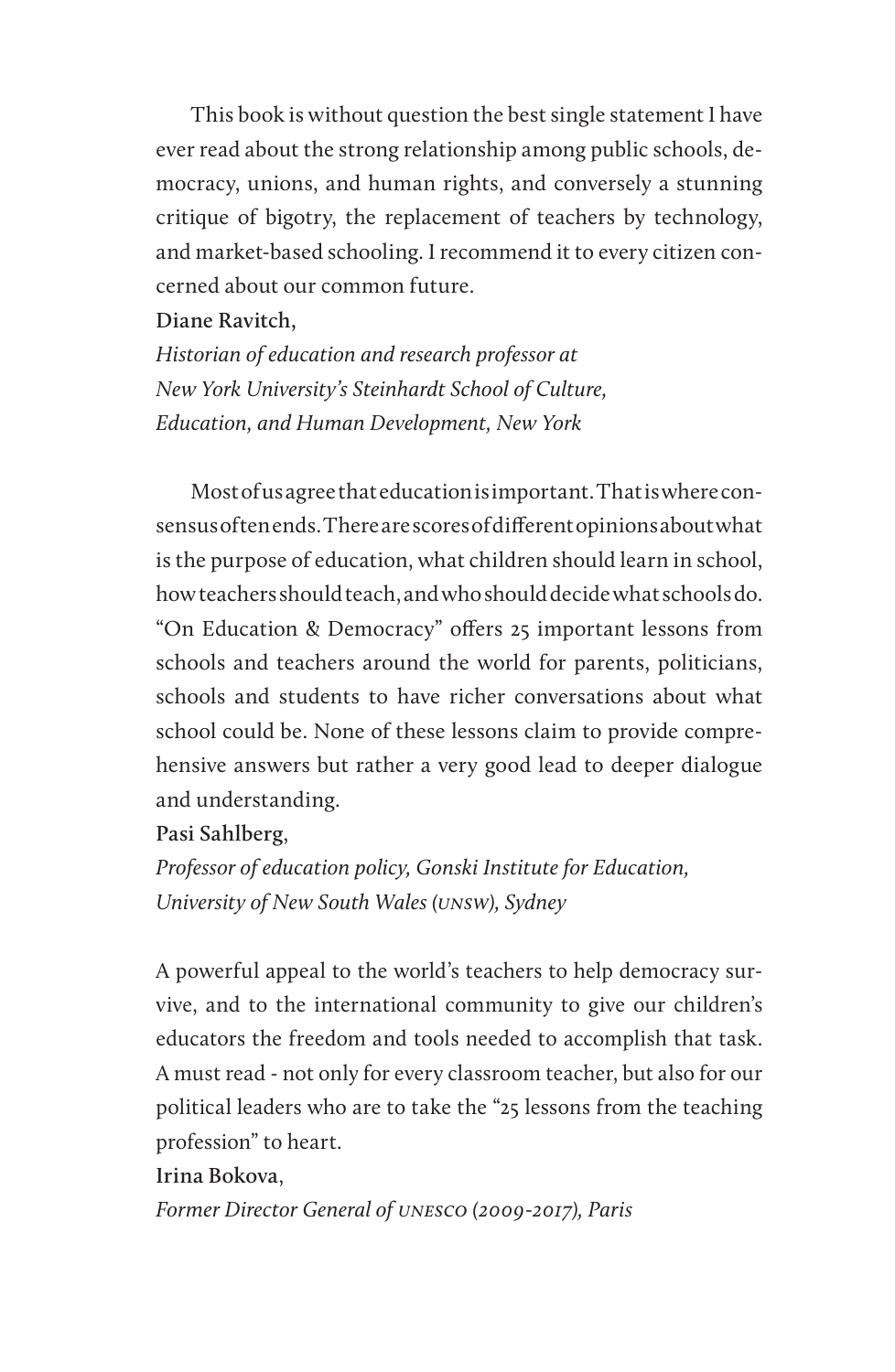

Education International has developed a poster to give an overview of the 25 lessons and provide explanatory notes for each of them. Scan this QR code with your mobile device or download the poster by accessing this link:

https://go.ei-ie.org/25lessonsposterEN

**Book Design** Thorben Jäger www.workingwithpleasure.com



You are free to:

**Share, copy and redistribute** the material in any medium or format. **Adapt, remix, transform, and build upon** the material.

The licensor cannot revoke these freedoms as long as you follow the license terms:

**Attribution:** You must give appropriate credit, provide a link to the license, and indicate if changes were made. You may do so in any reasonable manner, but not in any way that suggests the licen-sor endorses you or your use.

**Non-commercial:** You may not use the material for commercial purposes.

**No additional restrictions:** You may not apply legal terms or technological measures that legally restrict others from doing anything the license permits.

*https://creativecommons.org/licenses/by-nc/4.0/*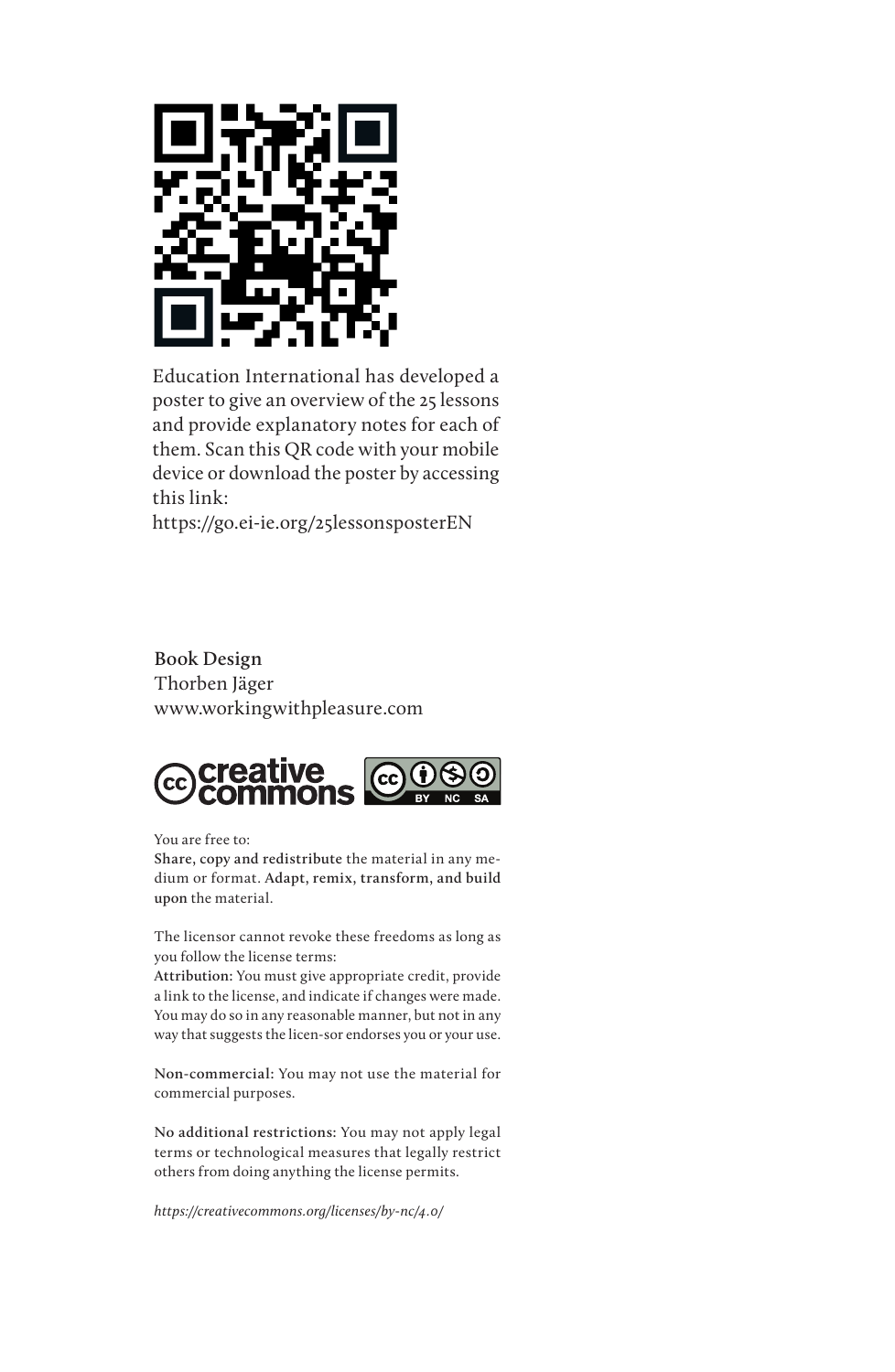# **On Education** & **Democracy 25 Lessons from the Teaching Profession**

#### **Susan Hopgood and Fred van Leeuwen**

written with Jim Baker, Felisa Tibbitts and Jelmer Evers

with a foreword by Timothy Snyder

Brussels, Belgium, July 2019

**isbn: 978-92-95109-85-8**



**Education International**  5, Boulevard du Roi Albert II, 1210 Brussels, Belgium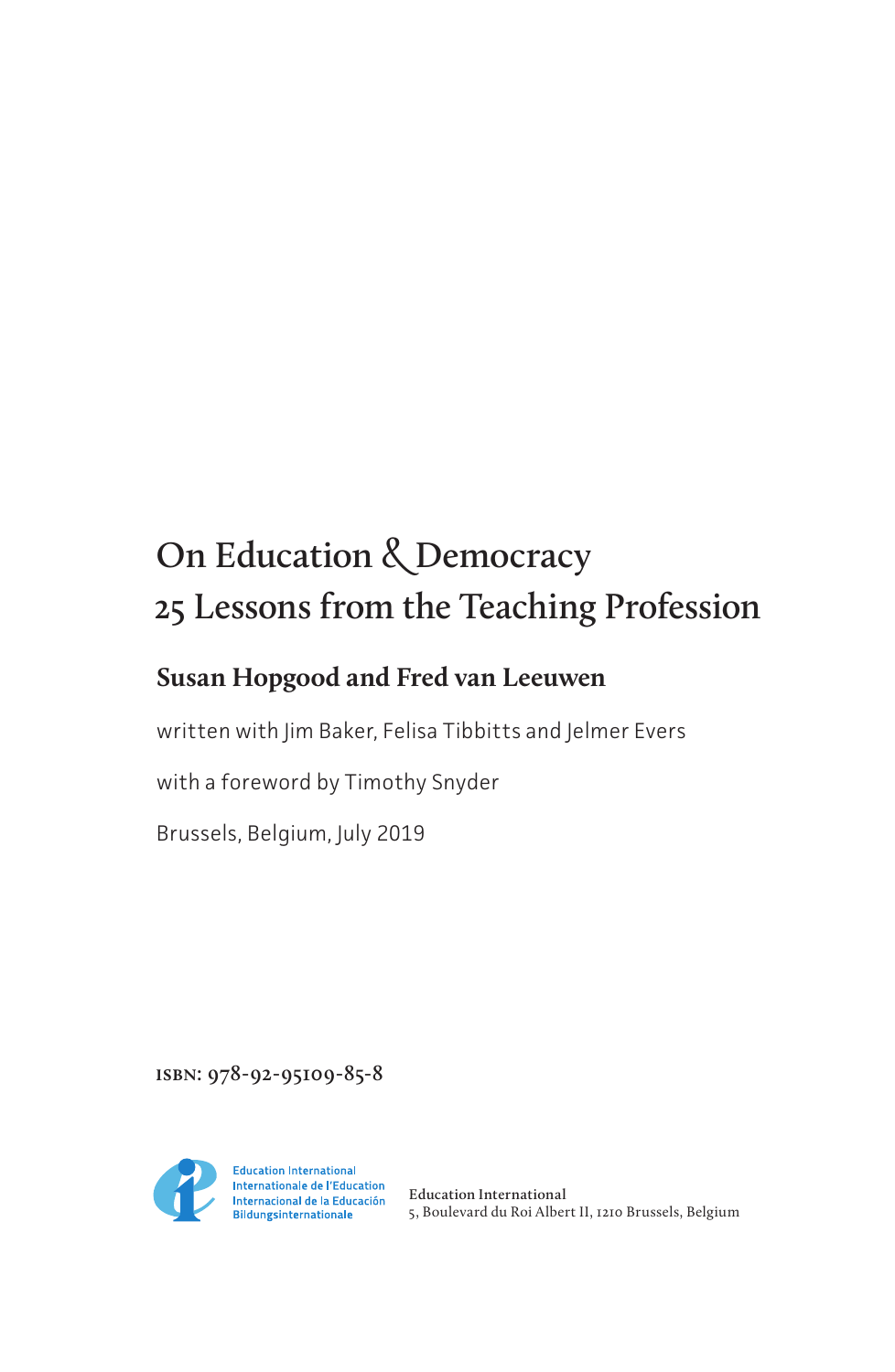*"Democracy has to be born anew every generation, and education is its midwife."*

**John Dewey**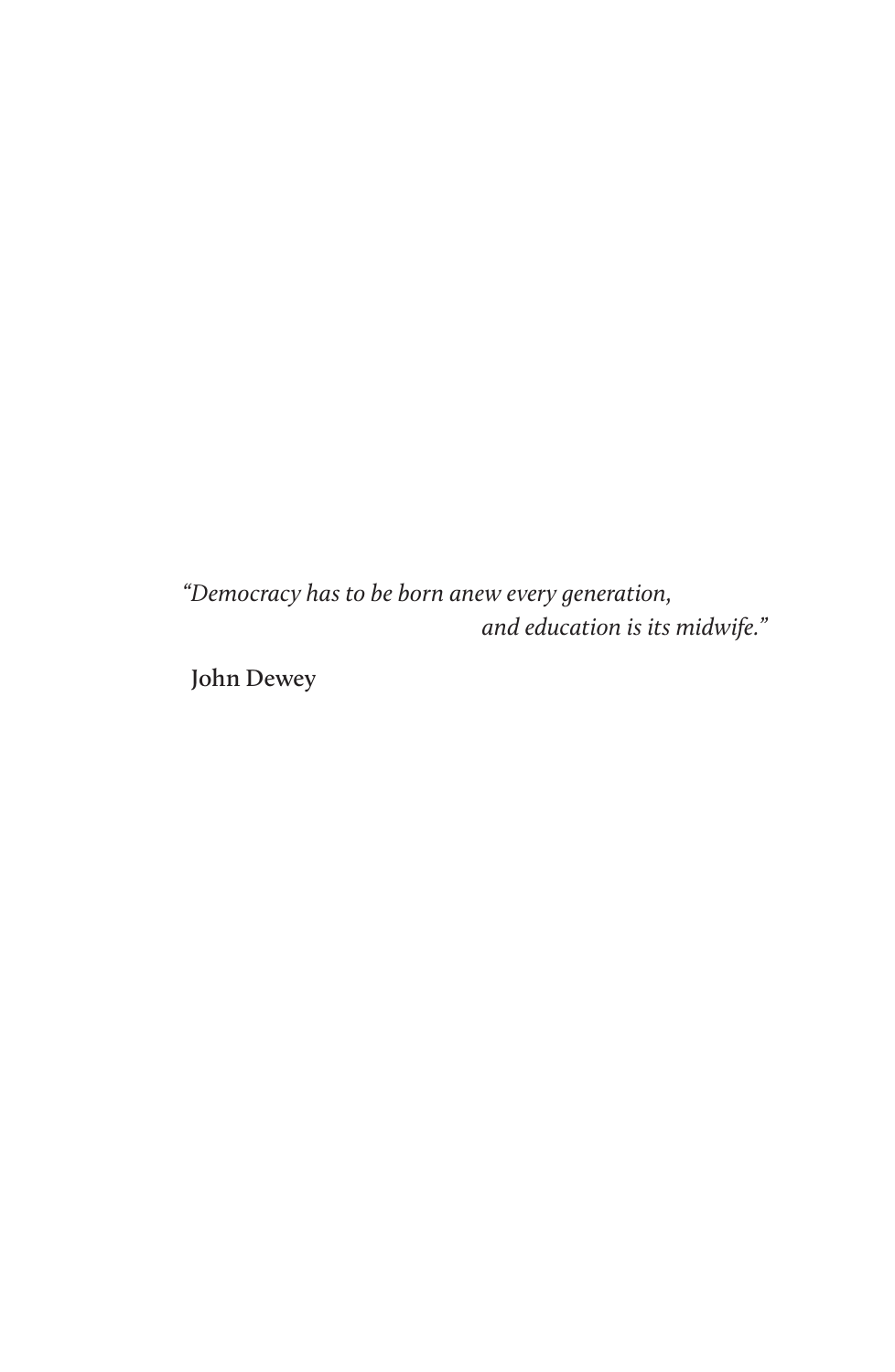## **Foreword**

Democracy depends upon a world of facts. If the people are to rule, they must believe in this world, and believe that they share it with others who feel the same way.

Democracy depends upon a world of numbers, where citizens can understand what it means when a small percentage of people control a large percentage of the wealth.

Democracy depends upon a world of experiment, where people grasp what it means for themselves and their descendants when the percentage of carbon dioxide in the atmosphere increases.

Democracy depends upon a world of language, which allows people to see one another as equals with different experiences and values that they can share in speech and writing in a common public sphere.

Democracy depends upon a world of culture, in which people can share what they know and feel through symbols that are common and cherished and sustained.

Democracy depends upon a world of history, where the past instructs about dangers but also about possibilities, where we can see ourselves together making decisions that matter for the future.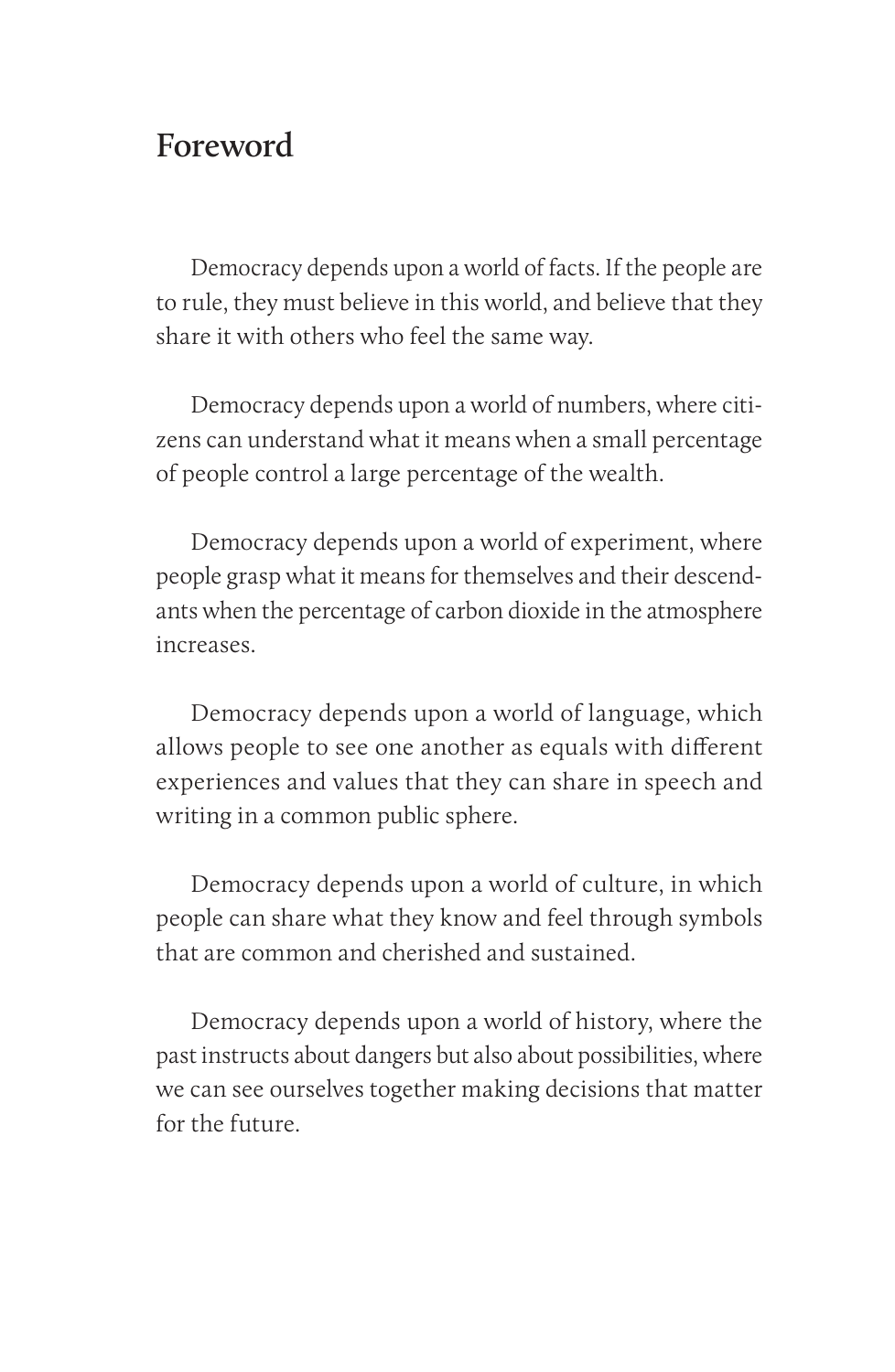Democracy depends upon a common world that we can all try to understand together. If the people are to rule, which is what democracy means, the people must see and grasp and share and improve the world around them.

All of this is possible, but none of it is automatic. Such a world can only be made by teachers and the schools and unions that support them.

If we want democracy we have to demand it, and we have to be able to educate children who will make and remake it. In this guidebook we can find the guidance we need to do so.

**Timothy Snyder** *Vienna, 17 May 2019*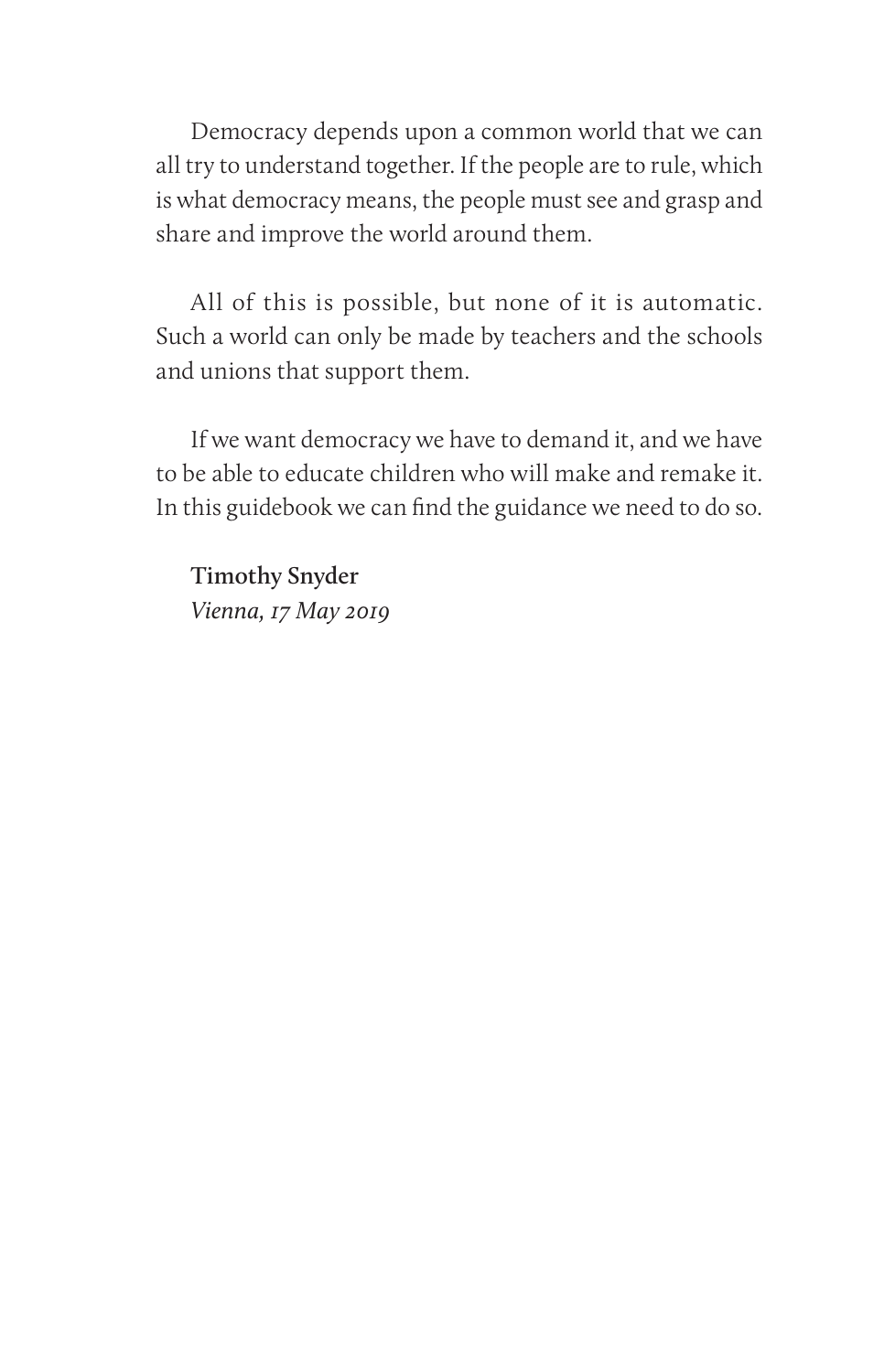## **Preface**

Trade unionists, educators and education trade unionists have always recognized democracy as a prerequisite for good societies and essential for the fulfilment of human rights. Trade union rights, the right to education and freedom of expression are all enabling rights that help to leverage other rights. The struggles to achieve these are fundamental to the history of Education International (ei). During the quarter century of the existence of ei, until recently, it was too easy to be comforted by the feeling that setbacks on democracy and rights were exceptions in an unhindered peaceful flow of progress towards democracy. However, we have now seen well established, deeply rooted democracies tremble in the face of a resurgence of authoritarianism. The origin of this book is that concern – that alarm – about the future of our freedoms and of our democracies.

The book is designed to be used flexibly. It can be read lesson-by-lesson or as a whole, used for teaching purposes by chapters or sections, and provide a basis for discussions among teachers and others in the education community. "On Education and Democracy" will also serve ei member organisations in their efforts to mobilise in support of democracy through education and through trade union action.

The purpose of this book is not to gather dust. It is, rather, to serve as a living document that will motivate and inform action and generate discussion. It will lead to the production and use of additional materials to address the issues raised in this publication.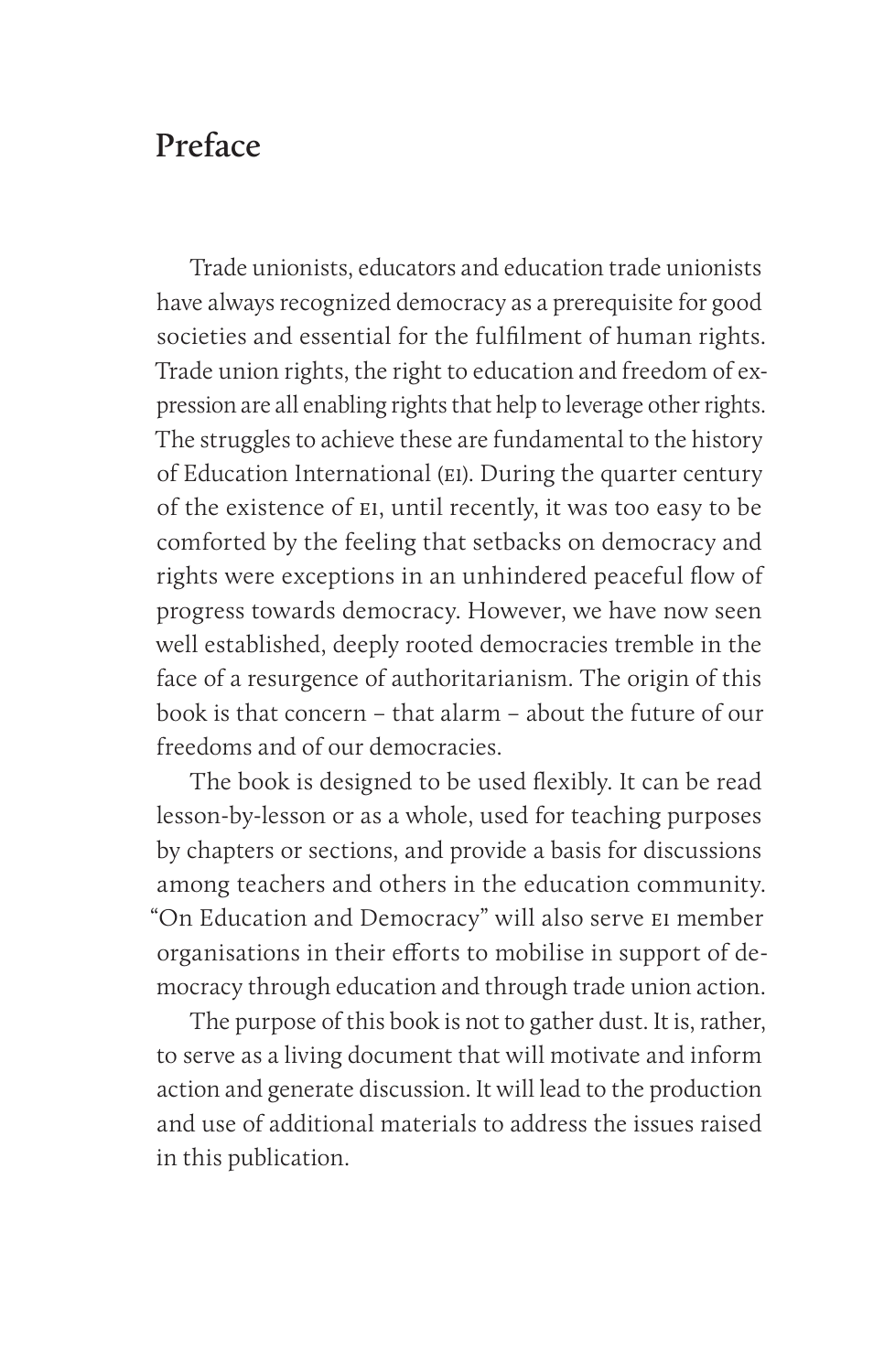There is a great deal of discussion about threats to democracy. However, we feel there is too little consideration, at both national and international levels, of the contributions that good quality education with professional educators can make to meeting the many challenges that democracy and our freedoms are facing. We hope that this book will help spark such a discussion. The principal force behind "On Education and Democracy" is ei General Secretary Emeritus Fred van Leeuwen. He and President Susan Hopgood have based this book on the current global situation but also on the history of ei and education trade unions. I would like to thank him for his continuing service to ei as well as co-author Susan Hopgood and those who helped them with this important book.

#### **David Edwards,**

General Secretary Education International *Brussels, 1 June 2019*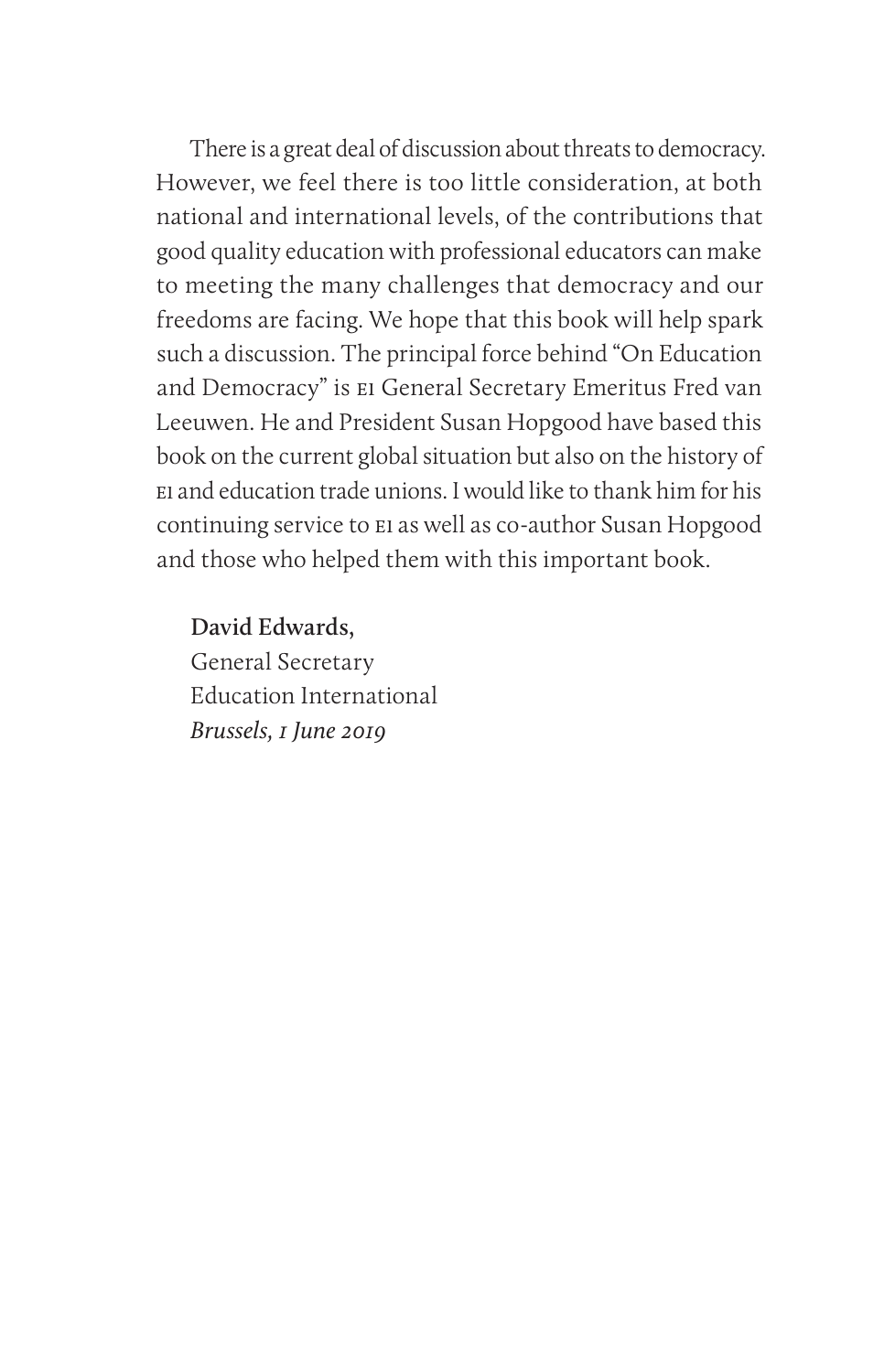## **Introduction**

We want our students to grow up in a democratic society. We want them to become active citizens able to make wise choices. We want to enable them to promote, protect and achieve the values which constitute the basis of democracy and its institutions. We believe that the real safeguard of democracy is education and that the ability of our schools and universities to fulfil that role will largely depend on the teaching profession. We know that educators around the world, whether they work in democratic, non-democratic or authoritarian environments, are ready to play their part.

Our democratic political systems are not alike. However, they are guided by the same core principles which include free elections, the right to vote, political equality, separation of legislative, executive and judicial powers, the rule of law and judicial independence, freedom of expression and association, and other internationally recognized human and trade union rights.

Many of us have become all too familiar with the violation of those rights and with attacks on democracy in the form of authoritarian rule, assassinations, torture, discharges, exile and prison. Such brutality continues, but there are many more killers of democracy. In fact, in many democratic countries certain values of democracy seem to be fading or taking a backseat. Assaults on the free press, the impoverishment of public services, growing inequalities and elitism, the restriction of trade union rights and professional freedoms, the rise of populism and the resurgence of racism and xenophobia are posing threats to democratic societies everywhere.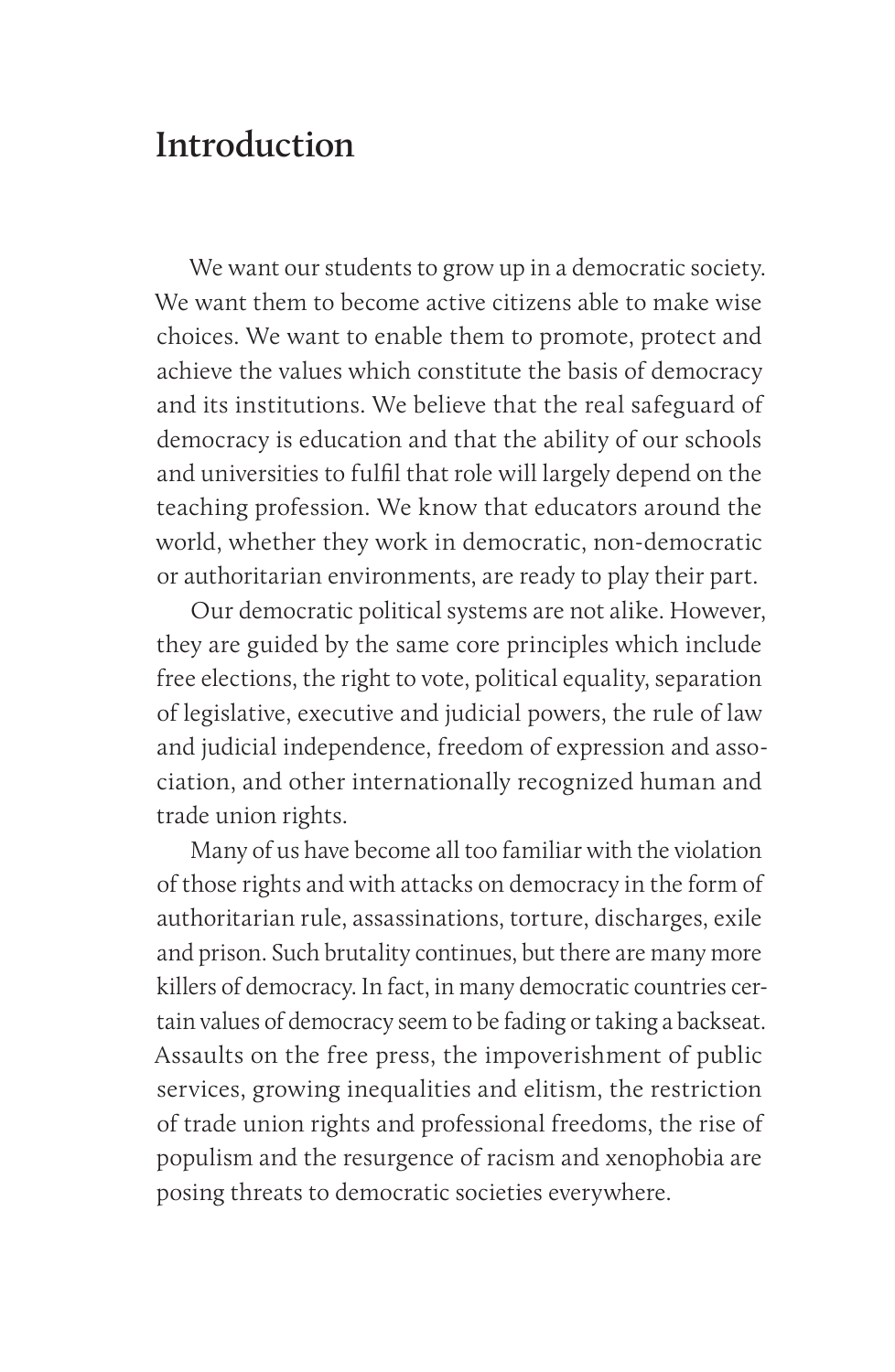On the occasion of the 25th anniversary of Education International, which currently brings together the national education unions of 170 countries representing 32.5 million educators and education support staff, we have selected 25 lessons which educators and their organizations have learnt throughout history on education and democracy. The format and some of the lessons were inspired by the book by Timothy Snyder, "On Tyranny: Twenty Lessons from the Twentieth Century" (2017). Snyder's book underlines direct assaults on democracy by totalitarian and authoritarian forces of the 20th century. We share his concerns about such sweeping dangers.

Our lessons serve as a set of recommendations to every classroom teacher working at all levels in our education systems and in their education unions. These lessons are an invitation to take a stand in favour of democracy and its institutions and to consider contributions that teachers, schools, universities and representative organizations can make to solidify and progress democratic life.

**Susan Hopgood & Fred van Leeuwen** *Brussels, 1 June 2019*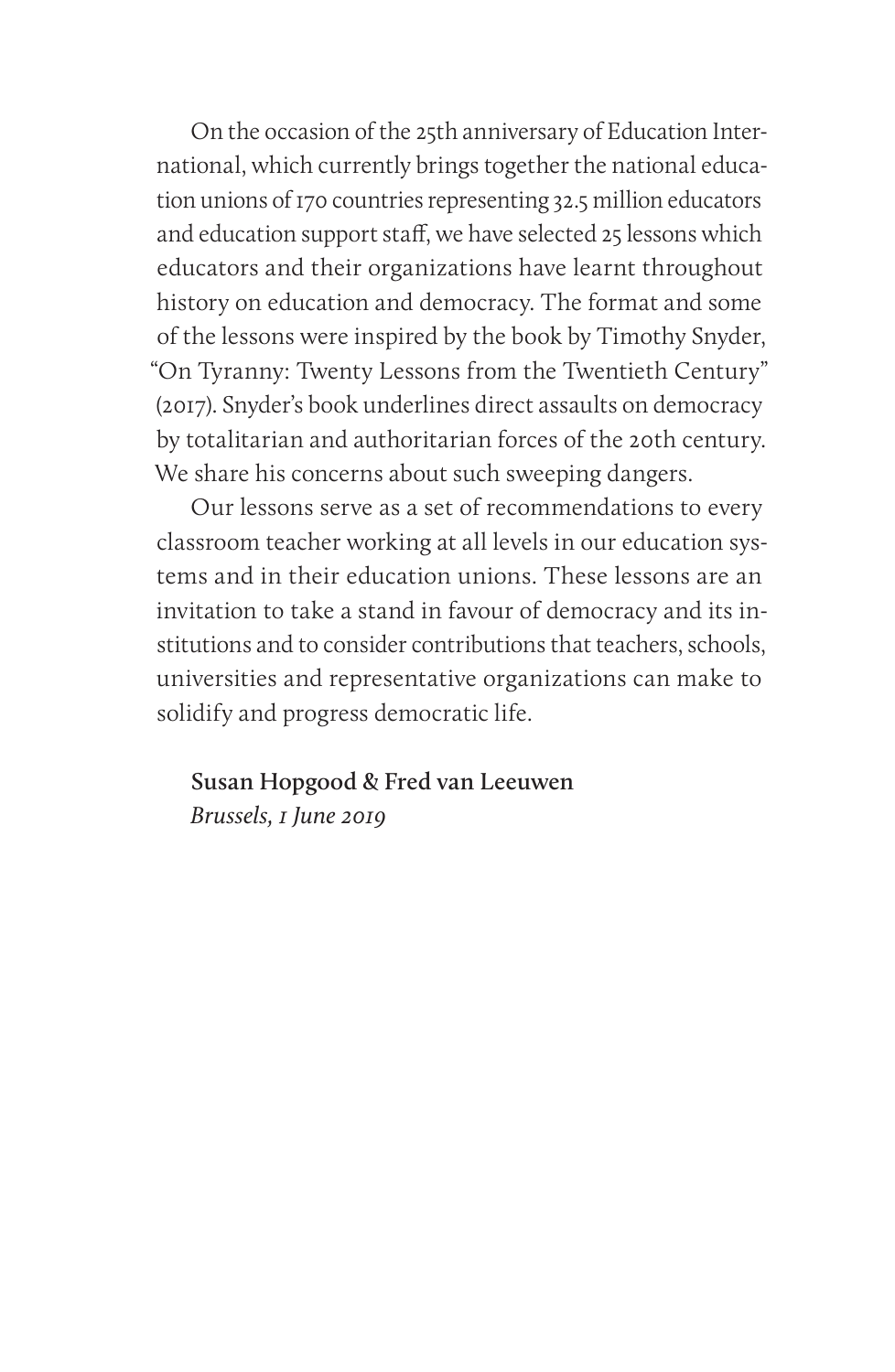|              | Foreword                                                         | 7  |
|--------------|------------------------------------------------------------------|----|
|              | Preface                                                          | 9  |
|              | Introduction                                                     | II |
|              |                                                                  |    |
|              | The Purpose of Education and the Values of Democracy             |    |
| $\mathbf{1}$ | <b>Educate for democracy</b>                                     | 15 |
| 2            | Shape global citizens                                            | 2I |
|              | Critical Thinking and Participation                              |    |
| 3            | Do not be the obedient servant of the state                      | 27 |
| 4            | Be aware of the thin lines<br>between patriotism and nationalism | 39 |
| 5            | Stimulate critical thinking                                      | 42 |
| 6            | Build resilience when inequality muffles voice                   | 49 |
|              | Market Ideology versus Education for the Common Good             |    |
| 7            | Protect education for the common good                            | 57 |
| 8            | Keep the market at a safe distance                               | 58 |
| 9            | Don't let politicians interfere in the classroom                 | 63 |
| 10           | Question standardized testing                                    | 68 |
|              | Safe and Open Schools                                            |    |
| 11           | Keep schools safe sanctuaries of learning                        | 72 |
| 12           | Refuse to bear arms or wear police badges                        | 78 |
| 13           | Open the school to the community                                 | 81 |
| 14           | Embrace new technologies with prudence                           | 85 |
| 15           | Burst Internet bubbles and value privacy                         | 9I |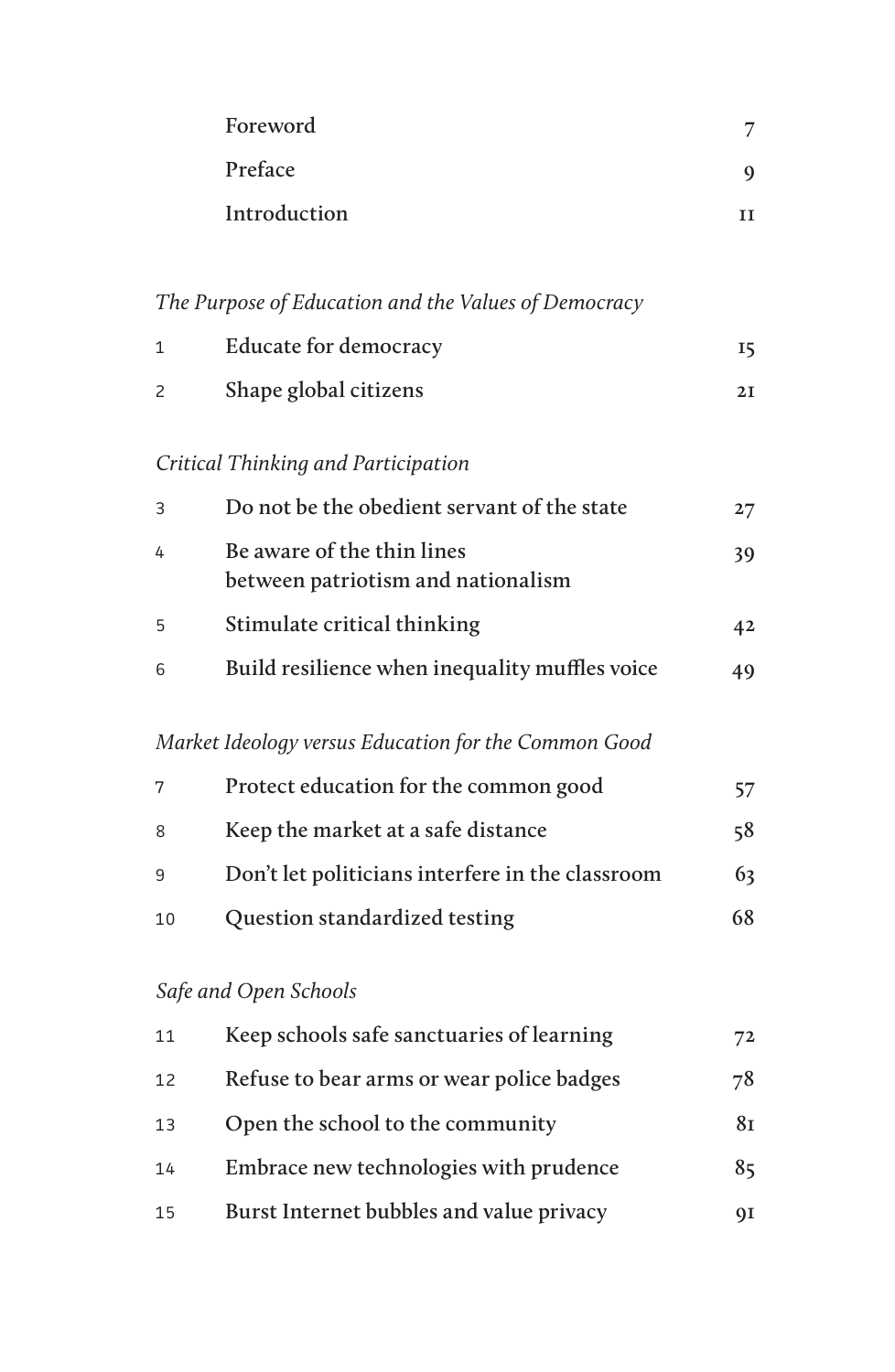#### *Integration, Inclusion and Diversity*

| 16 | Oppose segregation                                                                                                               | 99              |
|----|----------------------------------------------------------------------------------------------------------------------------------|-----------------|
| 17 | Fight discrimination on grounds of gender,<br>religion, race, ethnicity, disability,<br>social background and sexual orientation | 104             |
| 18 | Do not deny undocumented children<br>access to schools                                                                           | II <sub>2</sub> |
| 19 | Advocate gender equity, diversity and<br>inclusive classrooms                                                                    | II7             |
| 20 | Protect the right to learn in one's<br>native language                                                                           | 120             |
|    | Trade Union Rights, Teachers' Autonomy and Professionalism                                                                       |                 |
| 21 | Stand up for your rights                                                                                                         | <b>I25</b>      |
| 22 | Defend and extend your<br>collective bargaining rights                                                                           | 132             |
| 23 | Protect your democratic<br>organizations and institutions                                                                        | 138             |
| 24 | Insist on the application of<br>international standards                                                                          | <b>141</b>      |
| 25 | Be proud of your profession                                                                                                      | 146             |
|    | References                                                                                                                       | <b>152</b>      |
|    | <b>Teaching and Learning Resources</b>                                                                                           | 158             |
|    | Acknowledgements                                                                                                                 | 16 <sup>I</sup> |
|    | Authors                                                                                                                          | 176             |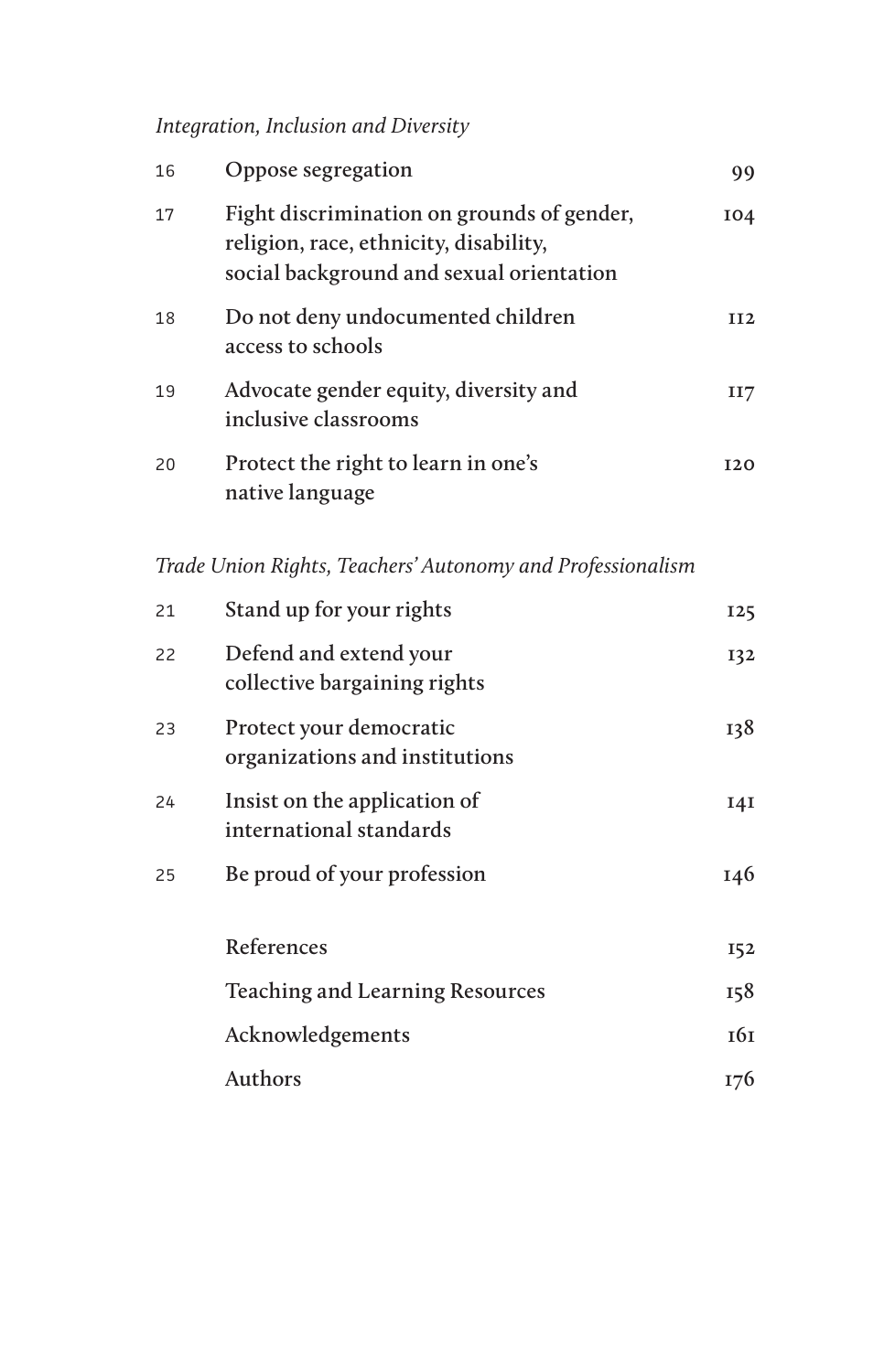1

## **Educate for democracy**

*Democracy and human rights are not a gift of nature. Their underlying values are to be instilled in future generations. This is the unwritten clause in the assignment of the teaching profession globally. Pedagogy and didactic methods imbued with democratic values should inform all teaching, irrespective of the subject.*

*This is a formidable challenge, particularly in non-democratic countries, where educators are often required to pursue ideological or religious objectives set by the state. This challenge applies also in countries where school systems are expected to, first and foremost, serve the needs of markets and the economy – educating future workers and consumers and leaving educators little time or space to contribute to the development of well-rounded persons and active, responsible citizens.*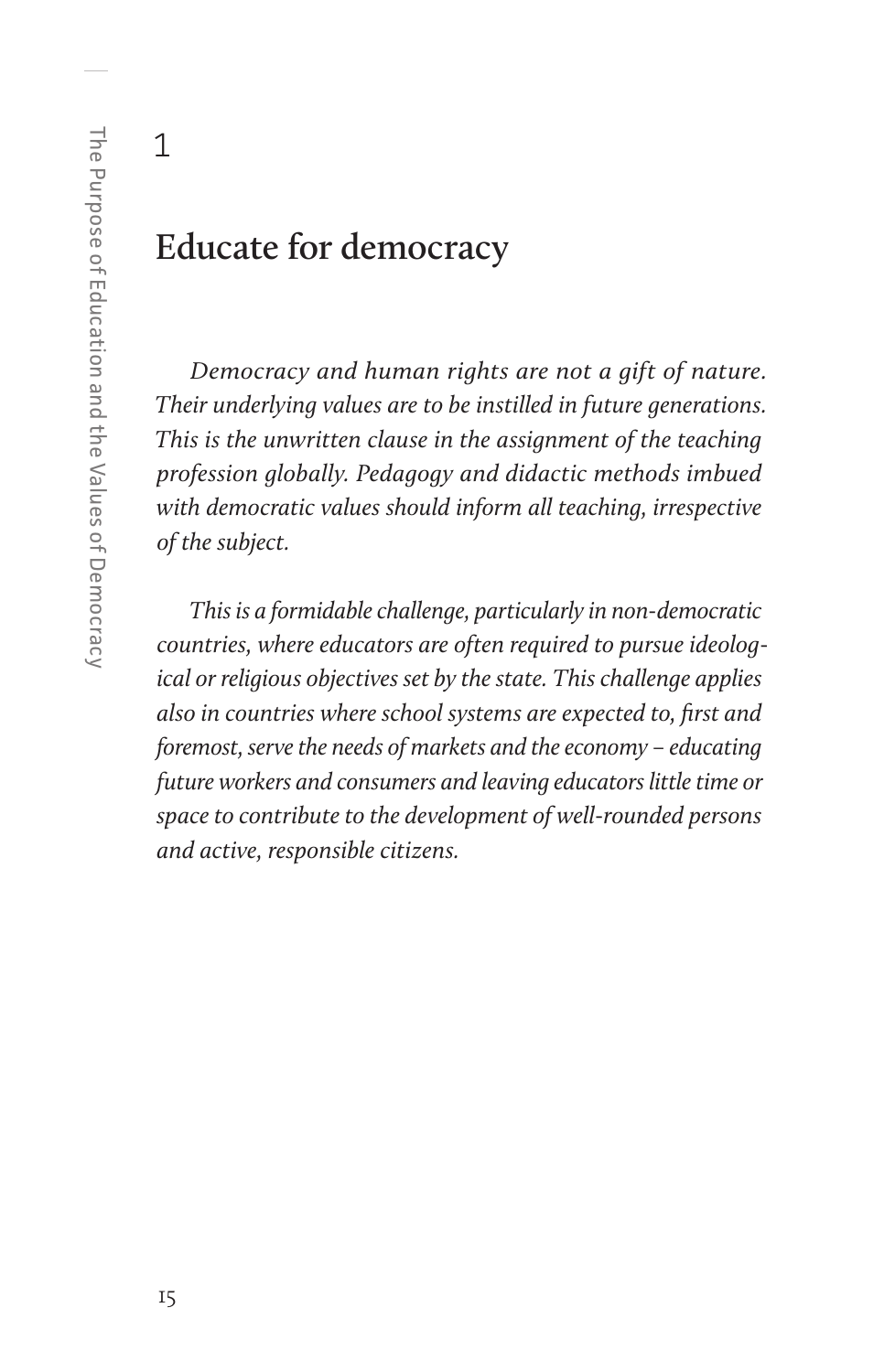"I often wonder whether we do not rest our hopes too much upon constitutions, upon laws, and upon courts. These are false hopes; believe me, these are false hopes. Liberty lies in the hearts of men and women; when it dies there, no constitution, no law, no court can save it; no constitution, no law, no court can even do much to help it. While it lies there, it needs no constitution, no law, no court to save it."1

There are reasons why people are turned off by democracy. It is important to understand why democracy is threatened, not only by authoritarians, but through poor performance or perceived weaknesses that open opportunities for authoritarian populists to gain significant support. Many people feel alienated from the political process.

Several surveys have shown that trust in government has declined. Particularly alarming was a study that shows that in several "consolidated democracies" in Europe and North America, support for democracy has decreased (Foa & Mounk, 2016). The study argues that people have "become more cynical about the value of democracy as a political system, less hopeful that anything they do might influence public policy, and more willing to express support for authoritarian alternatives" (p.7). Data is broken down by age group and it shows that the least support for democracy is among young people born after 1980 (p. 8).<sup>2</sup> The latest global survey on democracy by the Pew Research Center, based on information gathered from thirty thousand individuals in 2018, shows that although people still support the idea of liberal democracy,

2 For example, in The Netherlands, only about one third of the young accord maximal importance to living in a democracy and in the United States, the figure is even lower; around 30 per cent. This study is based on data gathered by the World Values Survey. See http://www.worldvaluessurvey.org/WVSContents.jsp

<sup>1</sup> From a speech by U.S. federal judge Learned Hand to a 150,000 newly naturalized citizens in New York's Central Park in 1944.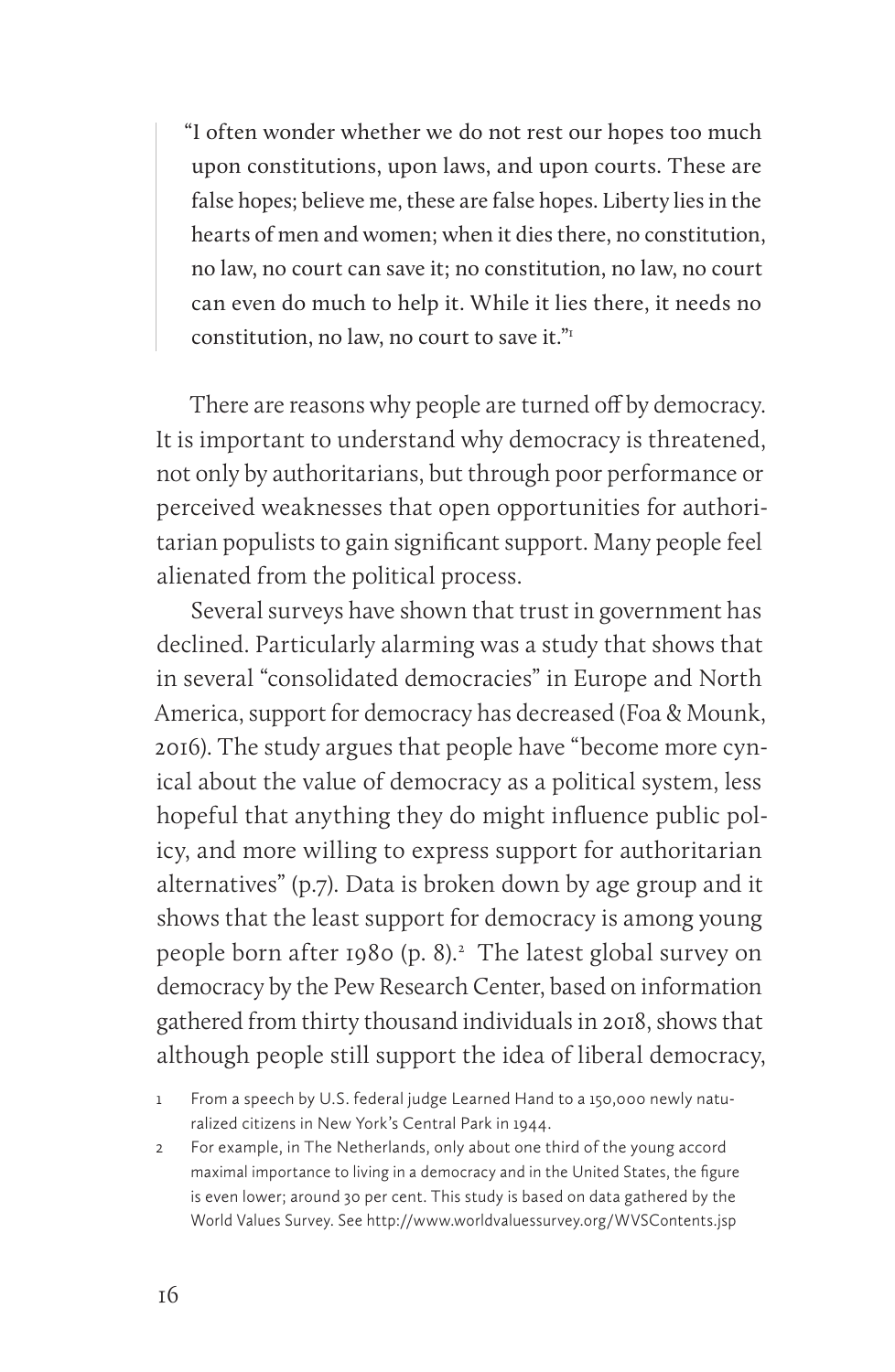"across 27 countries polled, a median of 51% are dissatisfied with how democracy is working in their country; just 45% are satisfied." The study links the dissatisfaction to support for national populists and shows that it is related to "economic frustration, the status of individual rights, as well as perceptions that political elites are corrupt and do not care about average citizens" (Wike, Silver & Castillo, 2019).

These trends indicate that working with young people must be a priority and that confidence must be restored in democracy, but also that it is a long-term challenge. It means that defence of democracy needs to include elements of what it should be and not only focus on what it is at any given moment. Discussion in classrooms should be open and look at reality, "warts and all".

19th century French philosopher Joseph de Maistre said, "Every nation gets the government it deserves". It is important that young people understand that if they deserve better, they need to do something about it. Being passive or simply saying "no" leads nowhere.

Well-trained educators cannot make up or apologise for faults in democracy. However, they can help their students value and experience democracy in many ways.

For example, in Canada, an initiative called "Student Vote" provides youth under voting age with an opportunity to experience the voting process first-hand and build the habits of active and engaged citizenship. Students learn about government and the electoral process, and research the issues and candidates through classroom learning, campaign activities, media consumption and family dialogue. On "Student Vote Day", students take on the roles of election officials and coordinate a vote for the election of candidates running in their school's municipality. Student Vote, which began in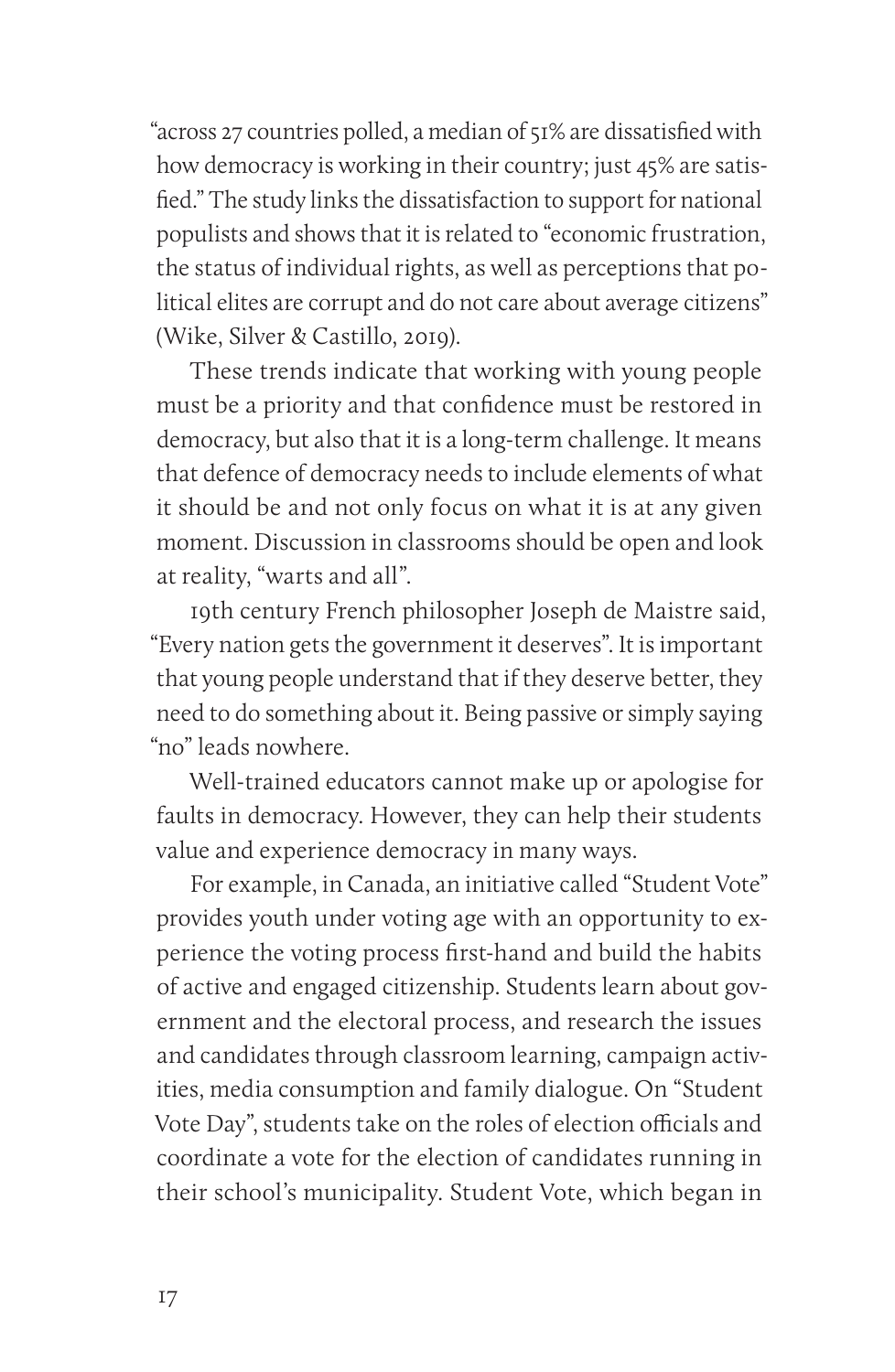Alberta, is organized through the non-profit organization civix. Hundreds of thousands of students have participated since the inception of the program in 2003.<sup>3</sup>

Similar programs exist in other countries, such as in The Netherlands, where, since 1966, secondary schools organize "student elections" prior to the country's general elections, giving their students the opportunity to cast their votes.4

These programs illustrate how educators can facilitate a "teachable moment" out of democratic processes such as an election. Learning how democracy and democratic elections work is important. Even more important is that children are exposed to the standards and values underlying democracy, human rights and the rule of law. Education transmits values on behalf of society. This socialization encourages respect for all human rights, builds tolerance, and furthers peace. Even in societies where such values are prevalent, they need to be renewed and carried forward dynamically with each new generation.

In societies where they are not prevalent, educators play a crucial role in presenting such values to students and encouraging their critical analysis so that they can become players in democracy and help move its practice closer to its values.

The failure to instil values of democracy, human rights and rule of law – accompanied by open discussion and critical thinking – is not an accident in dictatorships. As 20th century American political theorist Hannah Arendt said, "The aim of totalitarian education has never been to instil convictions, but to destroy the capacity to form any."

4 The "student elections" (*scholierenverkiezing*) in The Netherlands are organized in cooperation with ProDemos, a non-governmental organisation promoting democracy and the rule of law. See https://prodemos.nl/english/about-prodemos/

<sup>3</sup> See http://studentvote.ca/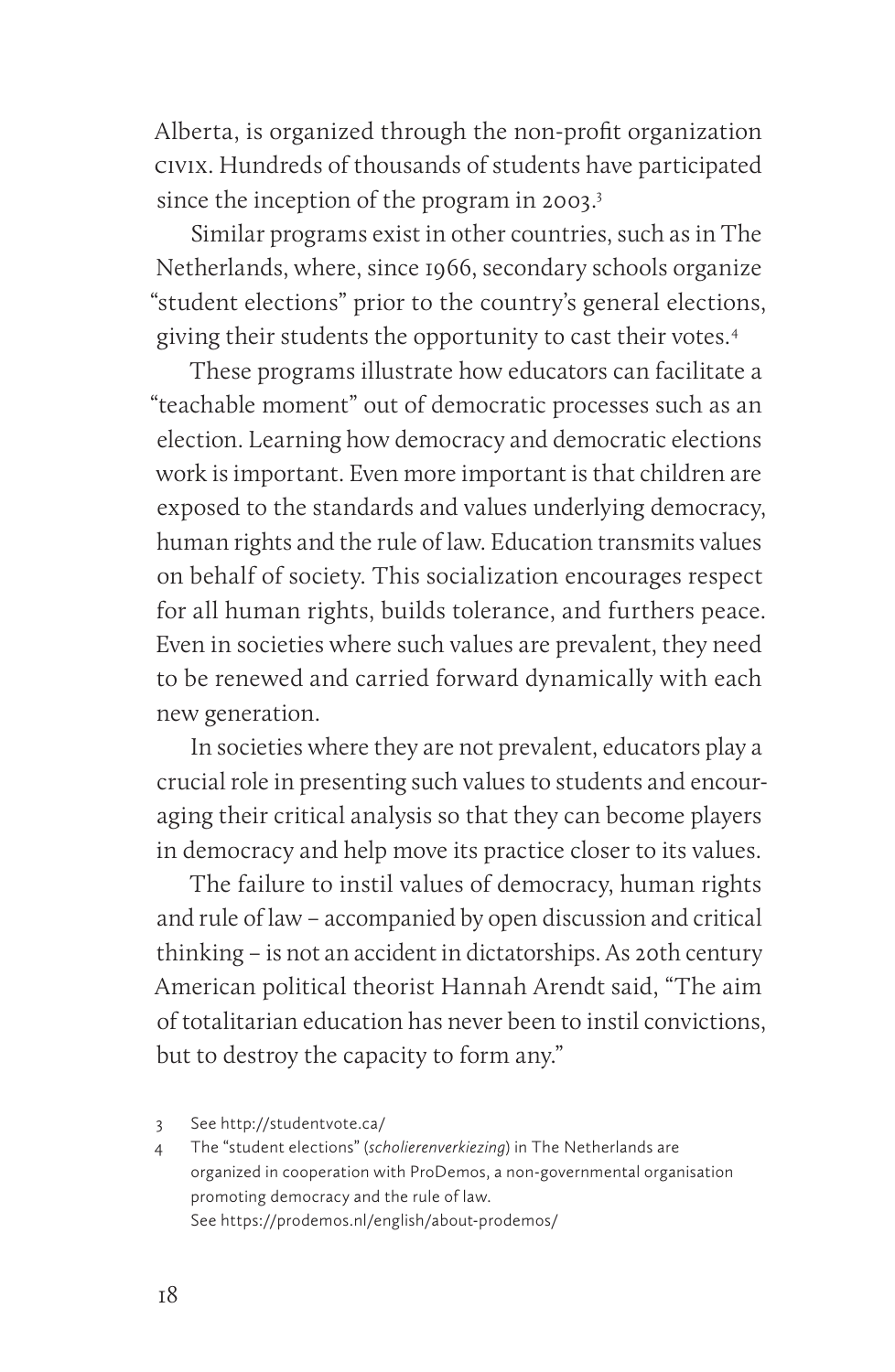But it is not only tyranny that undermines human dignity. What about an unregulated free market with a tightening grip not only on practices, but also on culture and thought? Widening inequality is too often considered acceptable and too little questioned simply because it has been "normalised".

Exposing children to democratic and human rights standards means that there can be free discussion in the classroom. It is vital to be able to listen to others and try to understand how they see the world. The ability and habit of seeing things through one's own eyes and experiences, but also to see and understand the way others see the same things, is intrinsic to good education.

Human rights standards are constant and universal, but understanding their full meaning comes through their application in specific circumstances. This is essential if transitions to democracy and the resolution of conflicts in society are to be successful and sustainable. It is not automatic that understanding of human rights will be inculcated, but it is essential that this understanding is nurtured in schools. This depends on curriculum content but also teaching methods. Democratic values can imbue pedagogy through the fostering of open discussion, critical thinking, participation, inclusion and multi-perspectivity. Schools themselves should reflect and foster a democratic and human rights-friendly culture. Democratic and human rights values have an authority independent of the power of any government entity.

Education transmits values to the extent that educators can lead and ensure that it is happening. Teachers and school staff reflect and model values in their ways of working with students and all members of the school community. However, too much education in too many countries has become like industrial cuisine – pre-packaged and shoved into the microwave.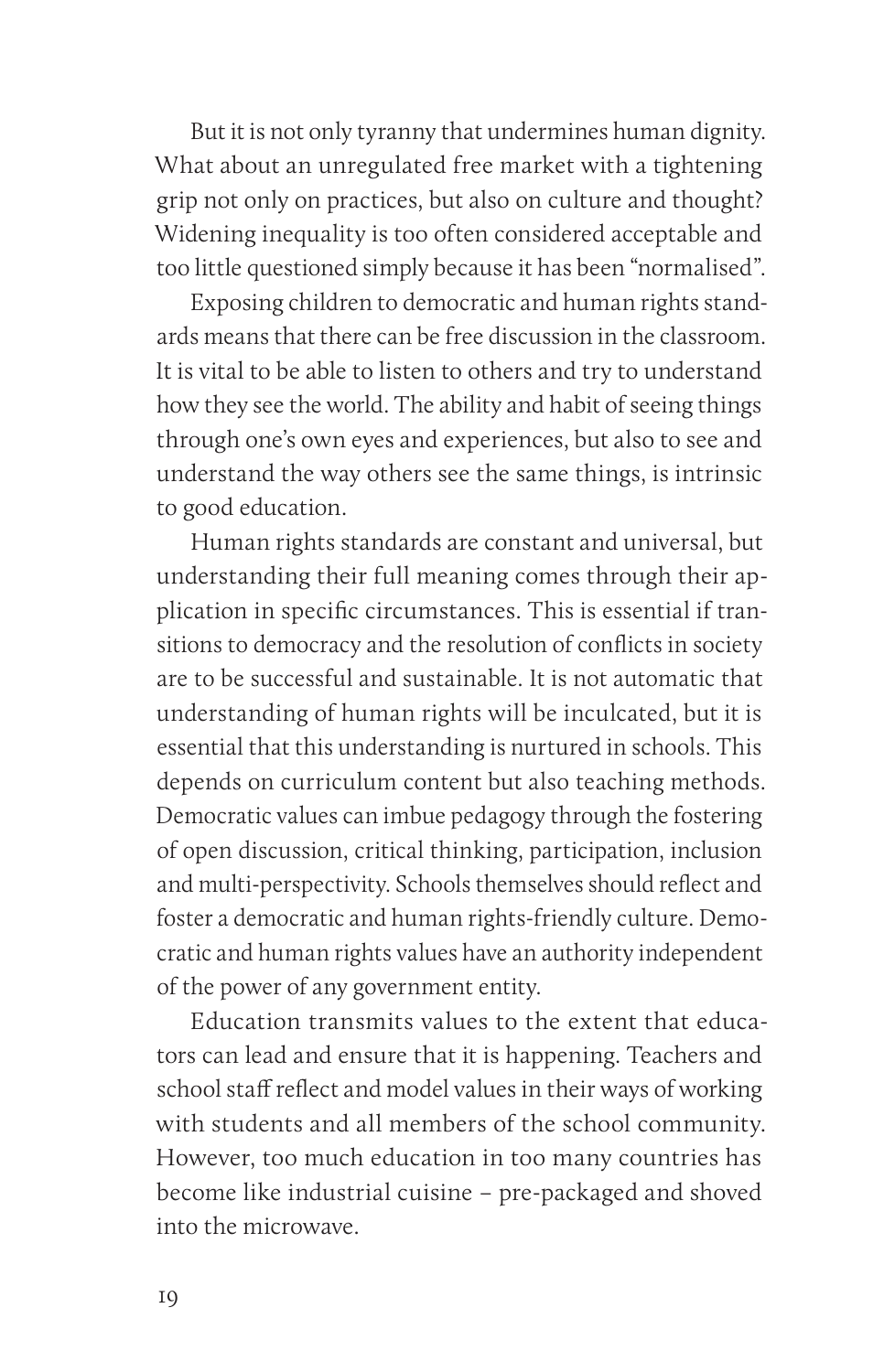An examination of values requires looking at the autonomy and influence of professional teachers, and supporting their capacities to understand, cherish and foster democratic and human rights values and practices with their students. Are their competencies through education, including the empathy that they have developed "on the job" over the years, sufficiently supported to ensure that their classrooms embody democratic and human rights values?

In recent years, a global values struggle has emerged in which some treat education as a commodity. Different lines of conflict have sometimes emerged at national and local levels between educators, educational policymakers, education unions and families. What has become apparent is that while there are some who see education as enshrining common values and supporting democracy, there are others who instead view education as a huge market opportunity where monetary values, rather than humanistic values, are central. The untamed market doesn't have a face, a name, and can neither be elected nor removed from office. And yet, in many jurisdictions, entities with no direct mandate or democratic legitimacy to deliver public services are nevertheless entrusted by public authorities with something as precious as education. This is a particularly dangerous, if too common, practice in places where democracies are fragile or damaged by serious conflicts. Clearly, governments that subscribe to such "solutions" are, in fact, deepening and proliferating the problems of their countries.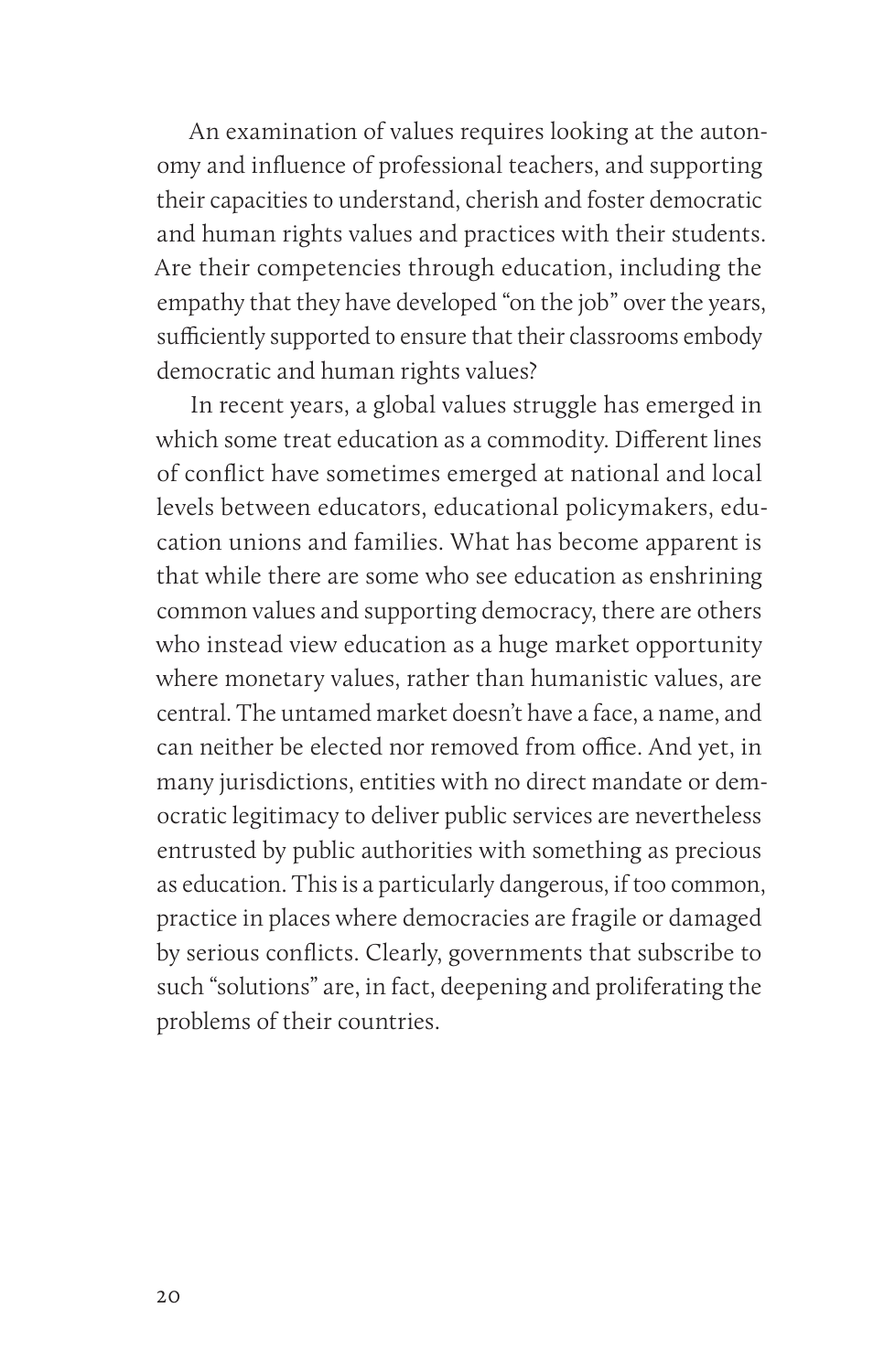2

# **Shape global citizens**

*The world is changing rapidly, and schools must evolve to prepare young people to understand the world in which they live, in all its complexity; to recognize the ways in which global and local affairs are intertwined; to understand globalization and its consequences, including global risks; and to have the skills and the desire to contribute to improving the world.*

*Being "global citizens" does not mean abandoning national allegiances, ethnic identities or political beliefs. On the contrary, a global citizen is also an engaged "national citizen" who balances and integrates the local, the national and the international.*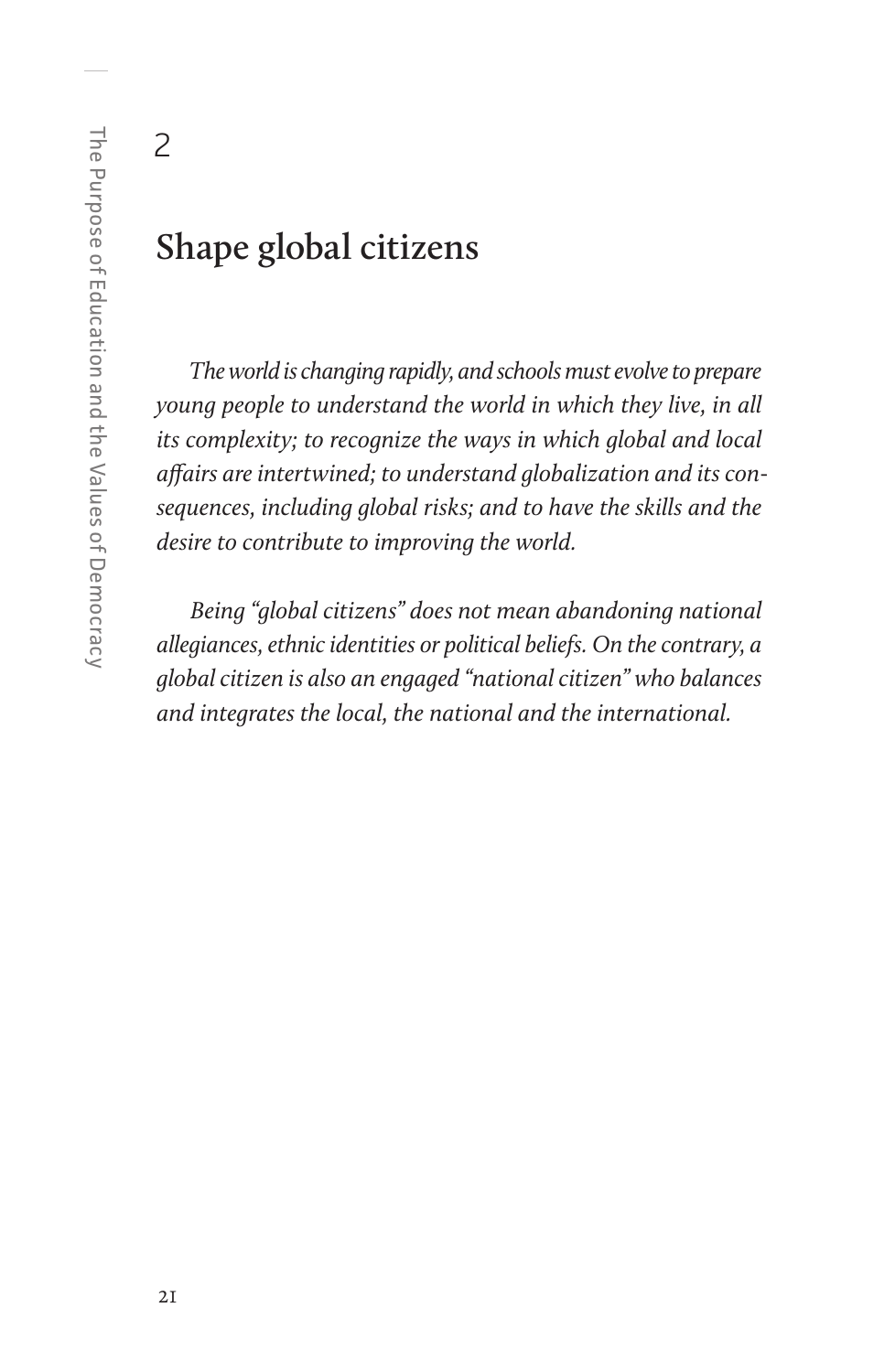Early in 2019, students from all over the world took to the streets to pressure their political leaders to address climate change. In addition to marching and speaking out, students in India, New Zealand, Kenya and the United Kingdom are simultaneously carrying out research projects on climate change.

We live in an interconnected and interdependent world. The conditions of globalization have privileged certain countries and persons, yet increased the vulnerability of others. Fates are inextricably intertwined when it comes to challenges such as climate change, migration, and peace and security. Across the world, people find themselves in more diverse societies and increasingly competitive global labour markets. Working together to realize a sustainable, equitable and a peaceful world is imperative.

Since its founding, the United Nations Educational, Scientific and Cultural Organization (unesco) has promoted education as a means to increase universal respect for justice, the rule of law, human rights and the fundamental freedoms proclaimed in the United Nations Charter. In 1974, unesco passed the Recommendation concerning Education for International Understanding, Co-operation and Peace and Education relating to Human Rights and Fundamental Freedoms. This milestone document recognized discrete approaches that would evolve into unesco programming with global dimensions: human rights education, peace education and environmental education (the latter becoming education for sustainable development). These are now incorporated within the un's Global Citizenship Education initiative and linked with the Education 2030 Framework and Sustainable Development Goal (spg) 4.7.5

5 https://gem-report-2016.unesco.org/en/chapter/target-4-7-sustainabledevelopment-and-global-citizenship/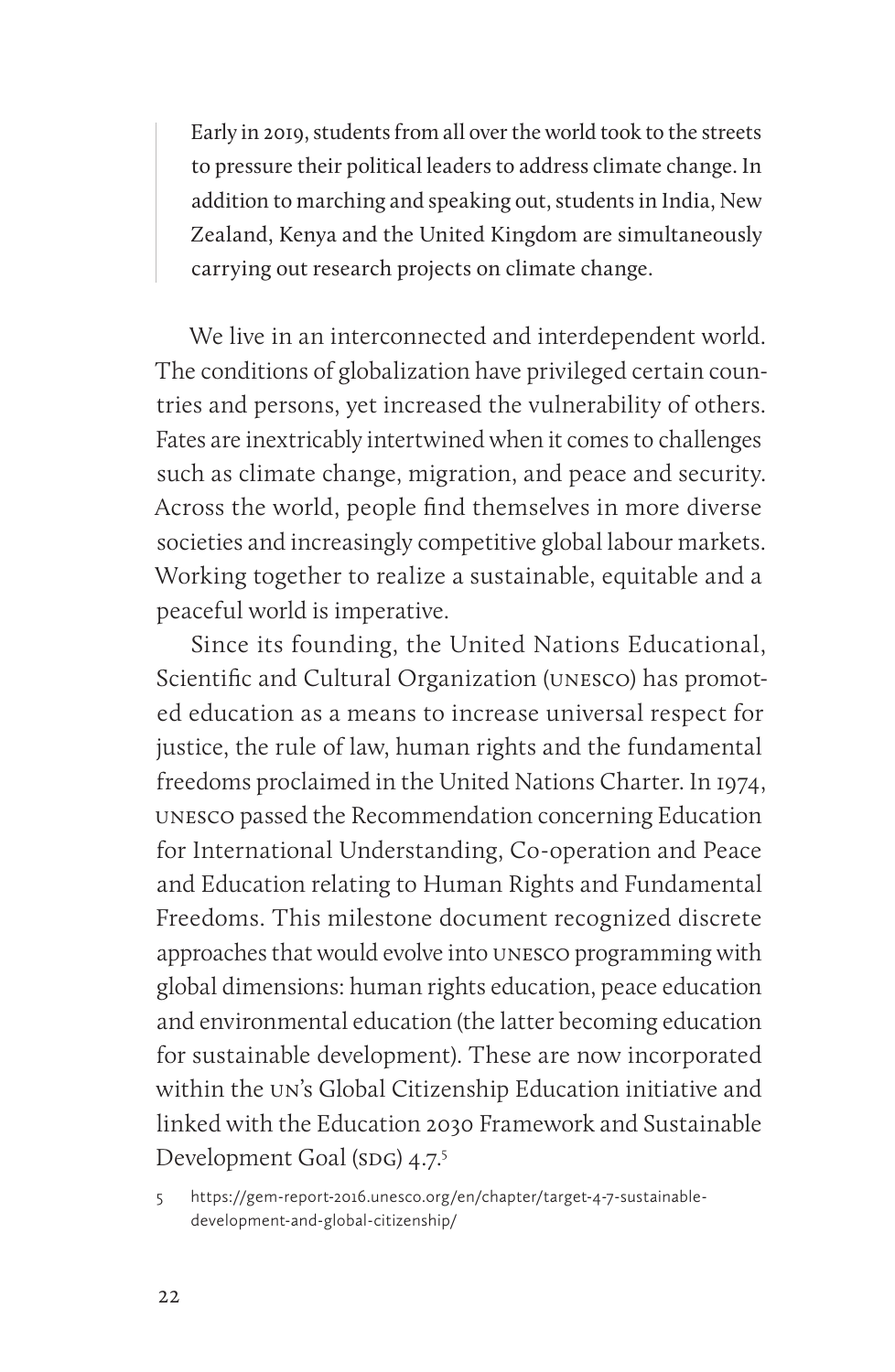Global Citizenship Education (gce) is based on the belief that globalization is a new pattern of the world as an interconnected system that has influenced how citizenship operates. The global framework does not replace attention to national and local issues. It is a re-orientation of citizenship education so that learners become aware of the issues and actors at many levels that shape the world around them.

Being a global citizen means learning about and taking responsibility to care for our shared home, our planet. It means educators seeing each other as sisters and brothers, and youth and children as their collective wealth. This means standing up against injustice and acting when necessary.

All too often being internationally oriented is understood to be oriented towards economics, for example being familiar with tax havens, understanding the basics of currency manipulation or shifting funds to minimise taxes and maximise returns. However, being adept at profiting from globalisation is not the same as global citizenship. Identifying as global citizens is a question of values, of feeling part of a global community and of being open to other cultures, languages, histories and practices.

Oxfam, one of the organisations seeking to encourage ethical global citizenship education, speaks of an active global citizen as somebody who "takes an active role in their community, and works with others to make our planet more equal, fair and sustainable."

This formulation captures three elements of education for global citizenship.

One: It is necessary to understand how the world works and to recognize that our national circumstances are increasingly influenced, if not shaped, by global forces and the global environment. If one tries to develop responses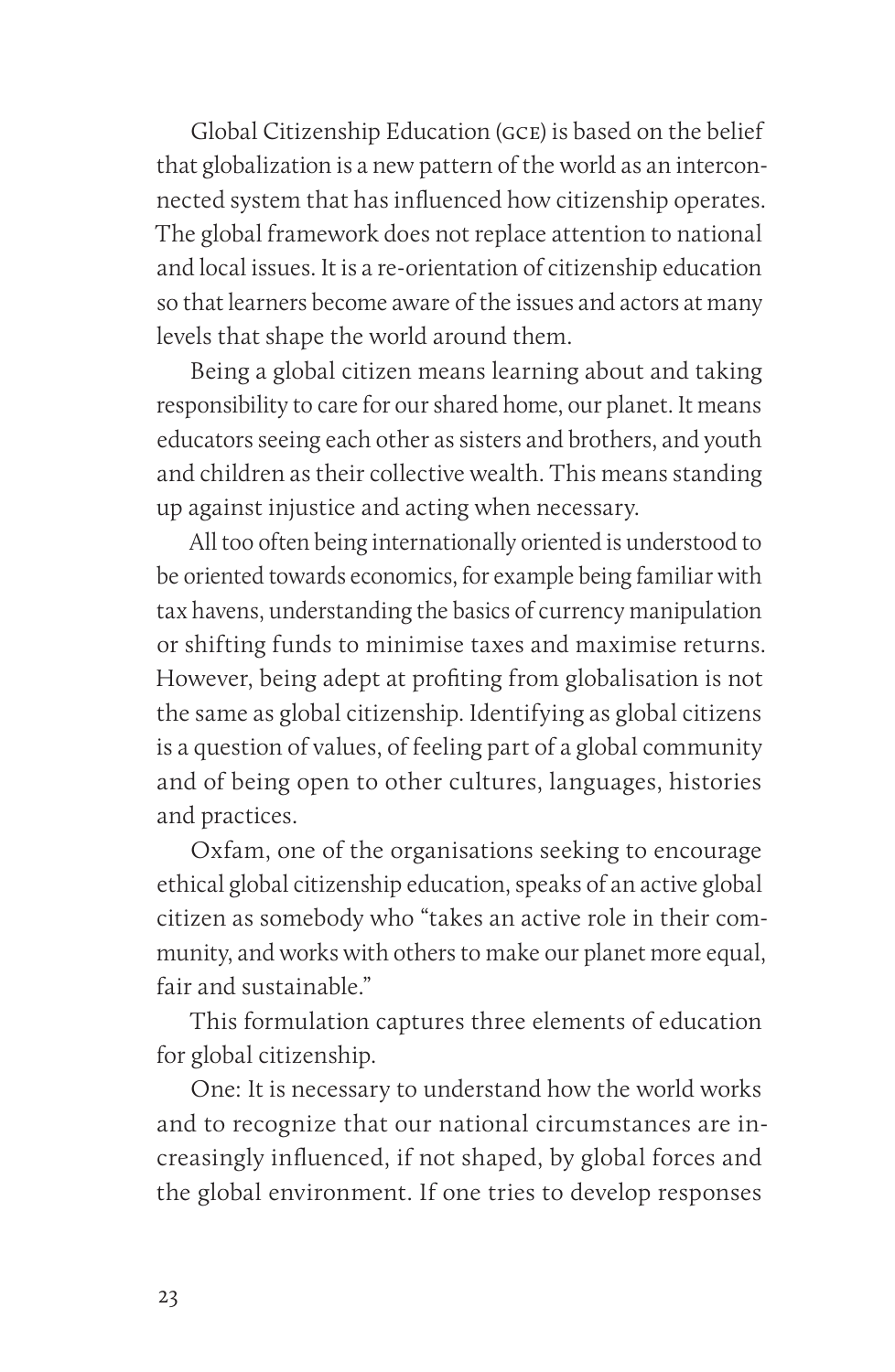to national challenges as if nations exist in isolation from others, they will be both unrealistic and misguided. Global citizenship education should provide competencies that will build understanding of national situations and dilemmas based on understanding of global impact and connections.

Two: Although "outrage" can never be an educational goal, imparting the democratic and human rights values underpinning global citizenship, as well as addressing injustices and the problem of inequity are legitimate educational objectives. They can be pursued by educators everywhere, not only in democratic countries but also in countries where democracy and human rights have yet to be achieved.

Three: "Willing to act to make the world a sustainable place" links the three pillars of sustainable development – social justice, economic development and environmental protection – with active citizenship. It means dealing with the catastrophic effects of short-termism in financial market-driven globalisation. In and of itself, this form of globalisation creates problems related to the nature of economic growth, contributes to inequalities, and undermines long-term economic development, including possibilities for national and international industrial policy. It means addressing related short-termism on social issues such as the growth of precarious work and the unravelling of the relationships between work, economic security and well-being. It also means confronting a series of environmental issues, especially global warming, that threaten the sustainability of the planet as well as economic and social progress.

Teacher training programs should include global citizenship education and engage teachers in developing teaching methods and curricula that will incorporate critical thinking and make learning in this area interesting and challenging.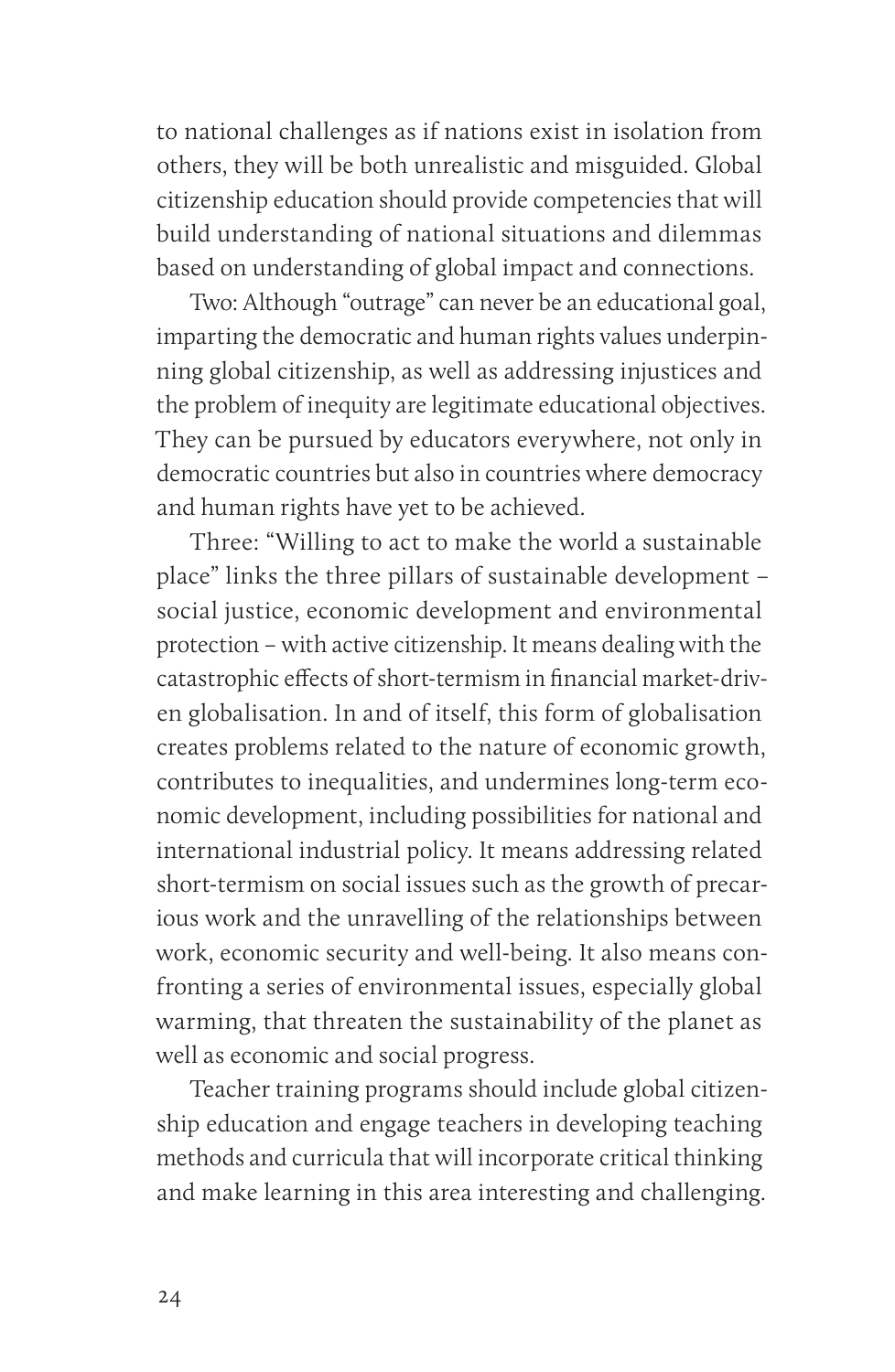Online digital learning platforms can be leveraged as a resource for gce learning. There is a plethora of online learning platforms, which offer everything from readings, audio-visual aids, and activity ideas to opportunities for intercultural internet-based communication. The International Education and Resource Network (iearn), for example, provides ongoing opportunities for classrooms across the world to collaborate on projects.6 These online resources can be used to supplement gce learning in class or can be used on their own as a co-curricular activity.

According to Dr Fernando Reimers, director of the Global Education Innovation Initiative at Harvard University, global citizenship education could drive curriculum reform integrating twenty first century competencies, deeper learning and deploying pedagogies that cultivate student responsibility, imagination and creativity, such as project-based learning and design thinking. In 2016, Reimers and colleagues published a curriculum on global citizenship education designed to equip students with the competencies they need to thrive and contribute to sustainable development in an era of globalization (Reimers et al, 2016).

Ideally, educators and students should have the opportunity to work and study in other countries. One of the most successful programs funded by the European Union is the "Erasmus Programme", which enables students from eu member states to follow further and higher education studies in other countries for a period of one year. In the past thirty years, hundreds of thousands of young people have been exposed to other (European) cultures and languages through this program, thus contributing to a climate of understanding, tolerance and cooperation.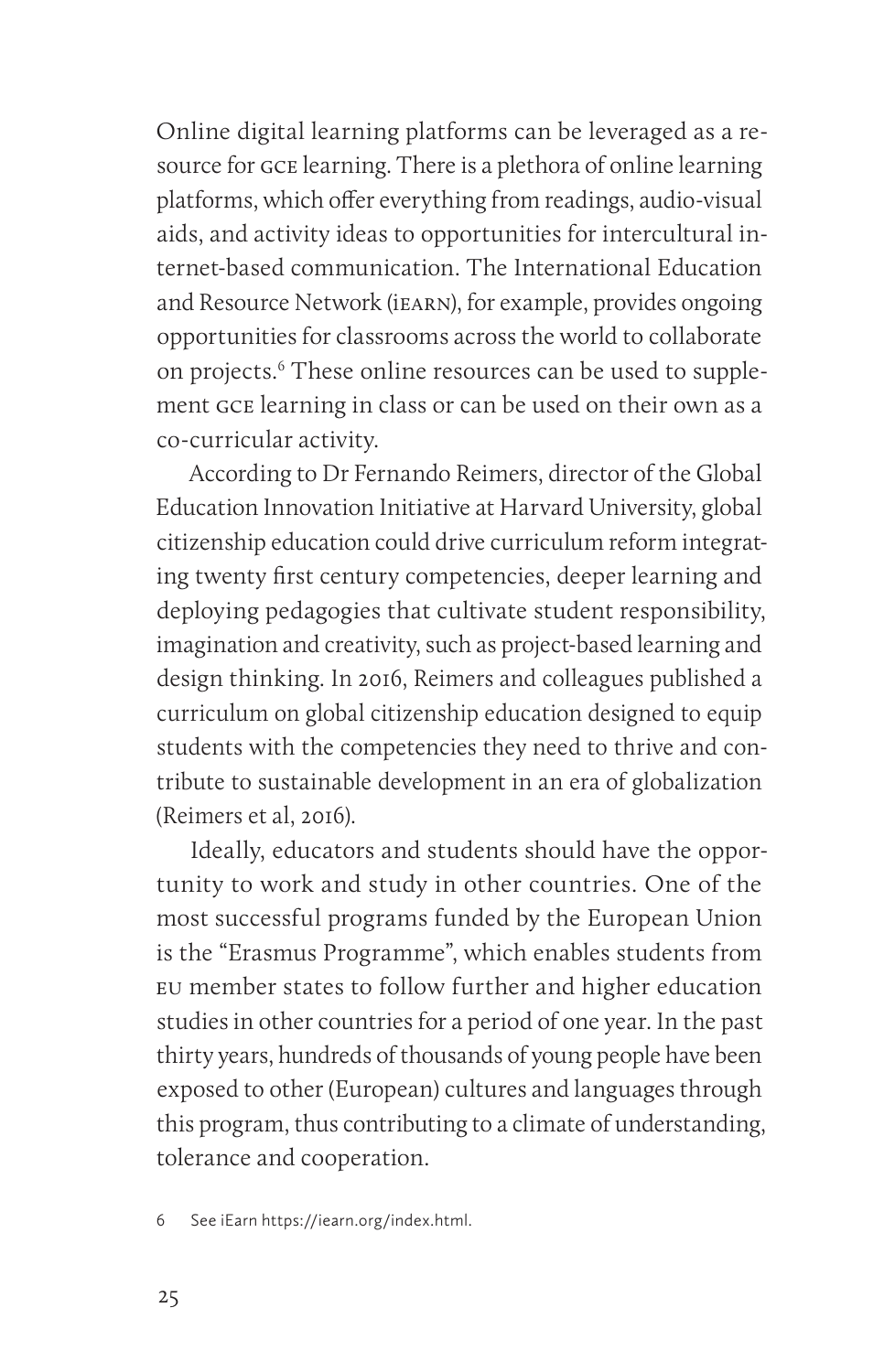In lieu of being able to work and study in other countries, co-curricular programs and clubs, for instance, are increasingly sites for developing global citizenship competencies. The Model United Nations program7 is one such program, which assigns students or groups of students to represent Member States of the United Nations to debate and come up with resolutions to global issues and conflicts. These global learning programs simulate real-world situations and consequently help to develop communication and conflict resolution skills. Global citizenship is brought home to the classroom.

7 See h https://www.imuna.org/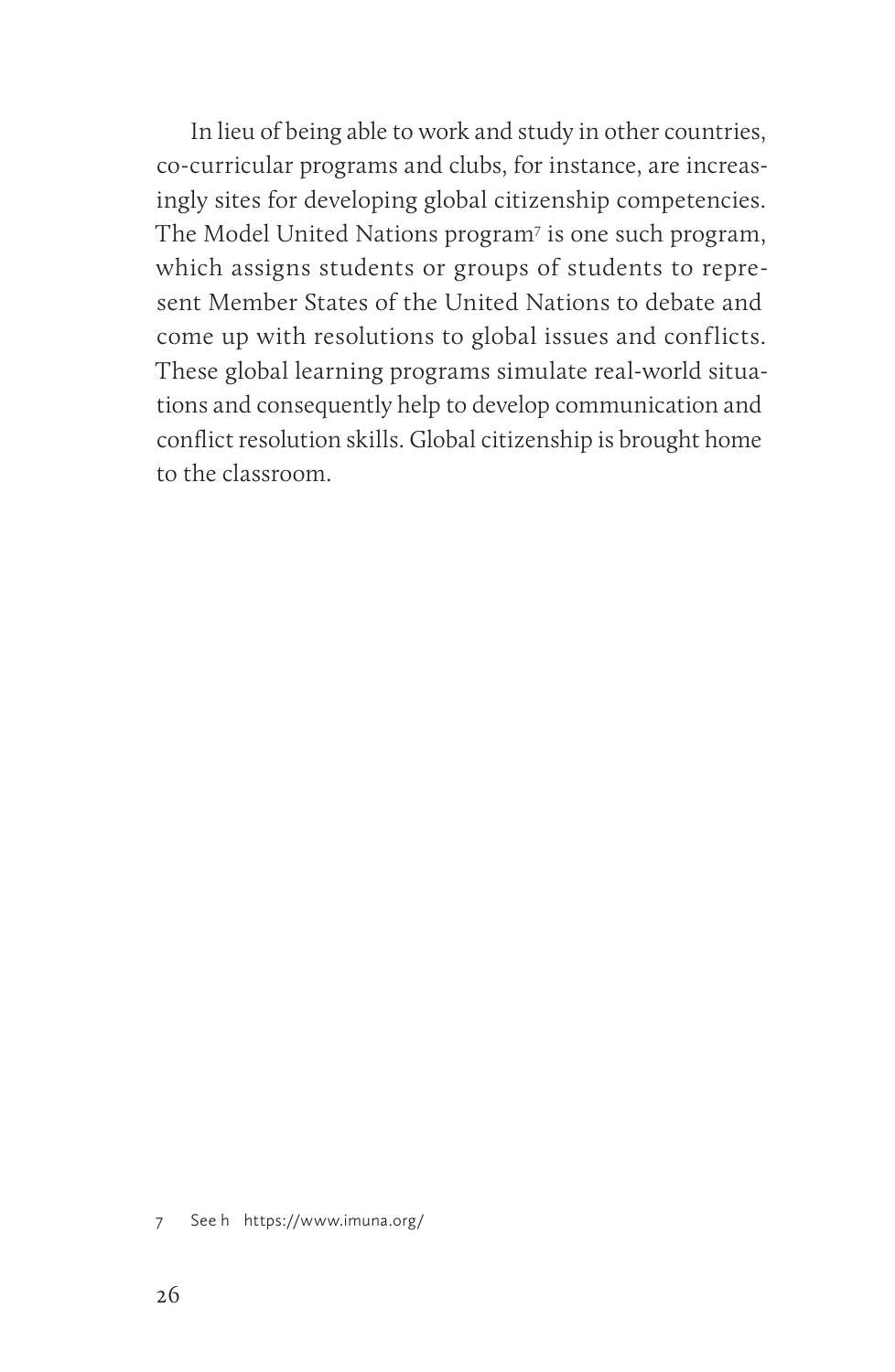3

## **Do not be the obedient servant of the state**

*Notwithstanding the responsibility of public authorities to finance education and to set education goals, educators must always use their professional discretion to interrogate and to reject curricular directives that defy facts, falsify history, lead to xenophobia and hate, or are otherwise at odds with international human rights standards.*

*There is a professional and ethical responsibility that may outweigh the authority of education employers, or even of governments, where they have abdicated democracy, rule of law and human rights.*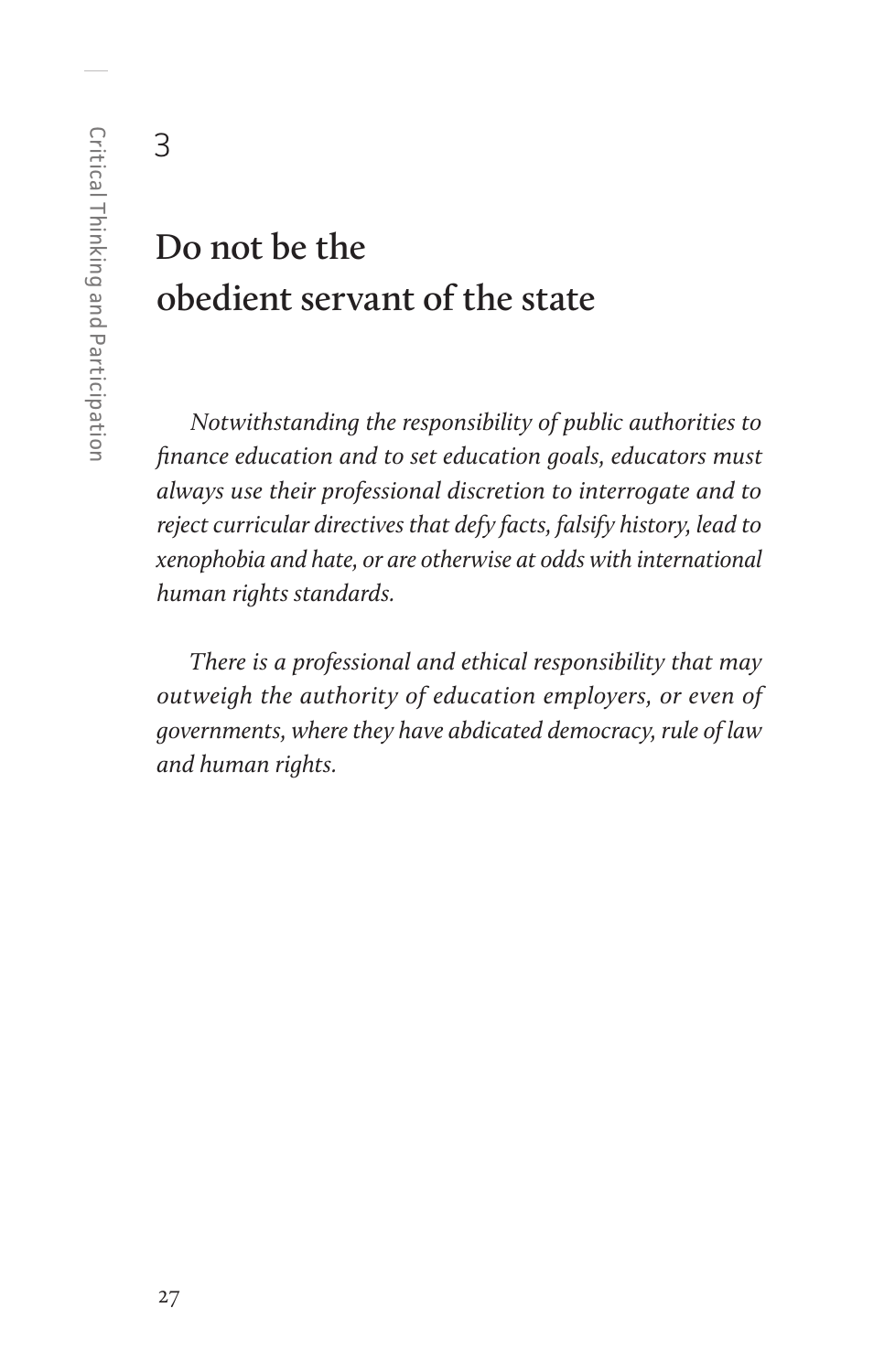An environmental science teacher in the United States describes her experiences in promoting critical thinking in students in light of scepticism about climate change in the media: "I've started writing lessons with misleading claims about climate science in mind. I chose some common climate science denier talking points that covered everything from consensus to warming pauses and spent a few weeks teaching the unit by introducing misleading claims and using peer-reviewed research to rebut the claims. I think it is incredibly important to engage the sceptical mind-set I find in my students, but I also want to make sure they understand how scientists know what they know" (Harmon, 2017).

A critical element of democracy in education, anchored in international standards and good practice, is academic or professional freedom. It is important to ensure that schools are not intimidated by the herd instinct but are, to the greatest extent possible, liberty-friendly. Although there is more discussion of academic freedom at university level than in K-12, the lower grades are also vital. Part of developing democracy competencies is creating and maintaining an environment of free speech. And if academic freedom is effectively protected for teachers, it creates a good climate for learning about democracy for students.

Academic freedom is not just important in the classroom. It is relevant to what books are available in school libraries and to access to Internet content that might not reflect prevailing views. With academic freedom, like other freedoms, one may have the right "on paper" without having the effective right to exercise it. It is like self-censorship in the press. Fear and freedom do not mix.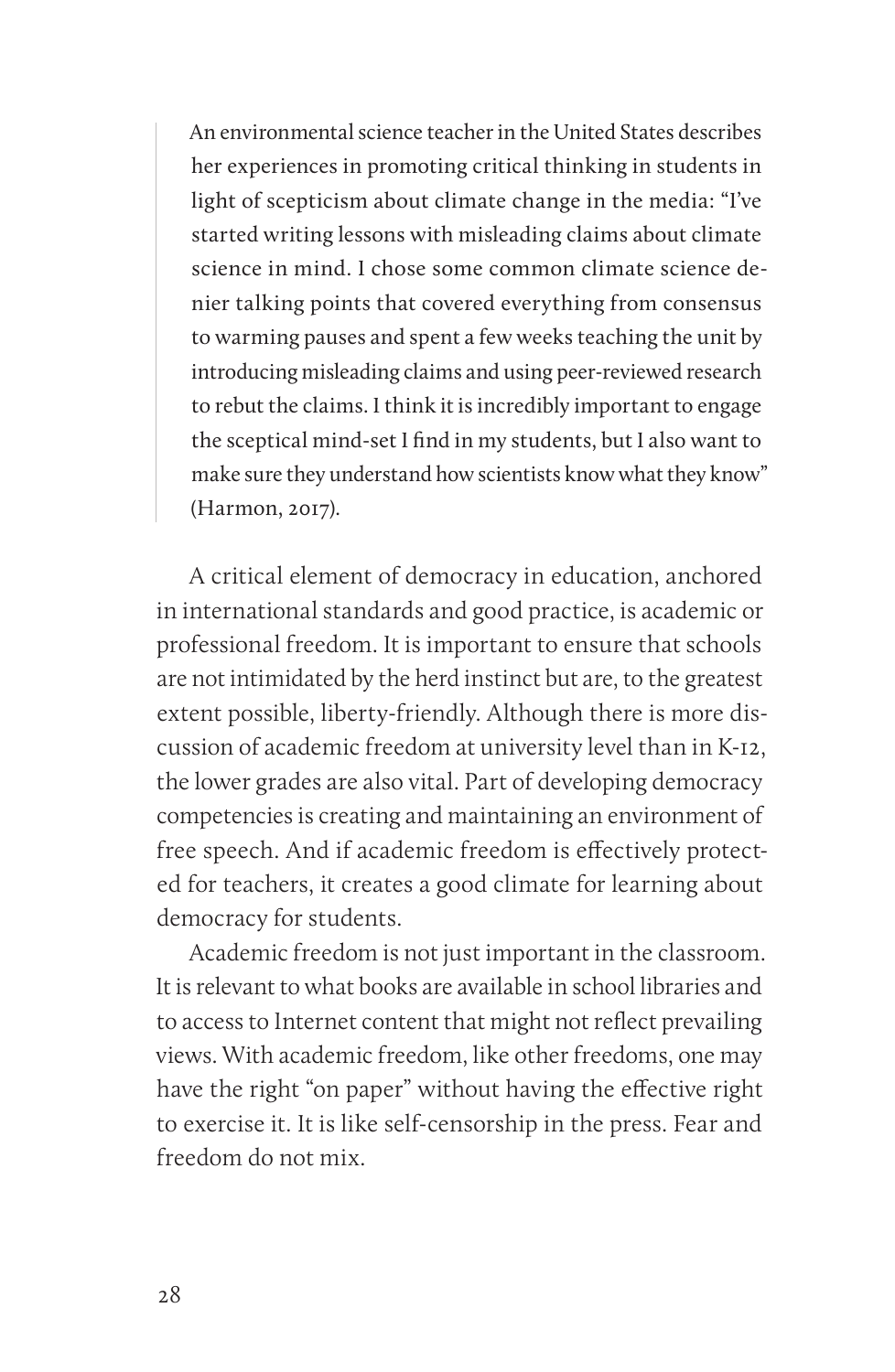Academic freedom is a right and also protects the integrity of education and its institutions. It is not, however, identical to freedom of speech. Professional educators, for example, are not free to substitute opinion for facts, whether it is denial of climate change, support for creationism or re-writing history. In some countries, universities have been pressured, in the name of freedom of expression, to teach non-evidence-based beliefs along-side verified, factual information. Defending academic freedom and professional freedom is not a purely individual responsibility. It must be supported collectively. Education unions can play an important role in the defence of that right.

Academic freedom in the context of developing democratic competences and experience can also be an international issue.

According to a *New York Times* Op-Ed piece, Chinese students were afraid to speak openly in class as they were convinced that what they said would be reported by other Chinese students to the embassy. A Chinese student at the University of Maryland in the US was attacked in the media at home when she spoke in her graduation address of "the fresh air of free speech" (Varrall, 2017).

Democracy requires teaching and learning in freedom: to be able to discuss freely, to think independently and to "get out of line". Teachers need to be able to develop those capabilities among their students. They also have a right to express themselves freely in the classroom, in the school and in the community. They must never be afraid to speak the truth.

In 2017 the Finnish teachers' organisation OAJ<sup>8</sup>, working with an independent ethical panel, initiated a teachers' pledge called the "Comenius Oath", named after the 17th century education philosopher, Johan Comenius. That oath includes the following provision:

#### 8 *Opetusalan Ammattijärjestö*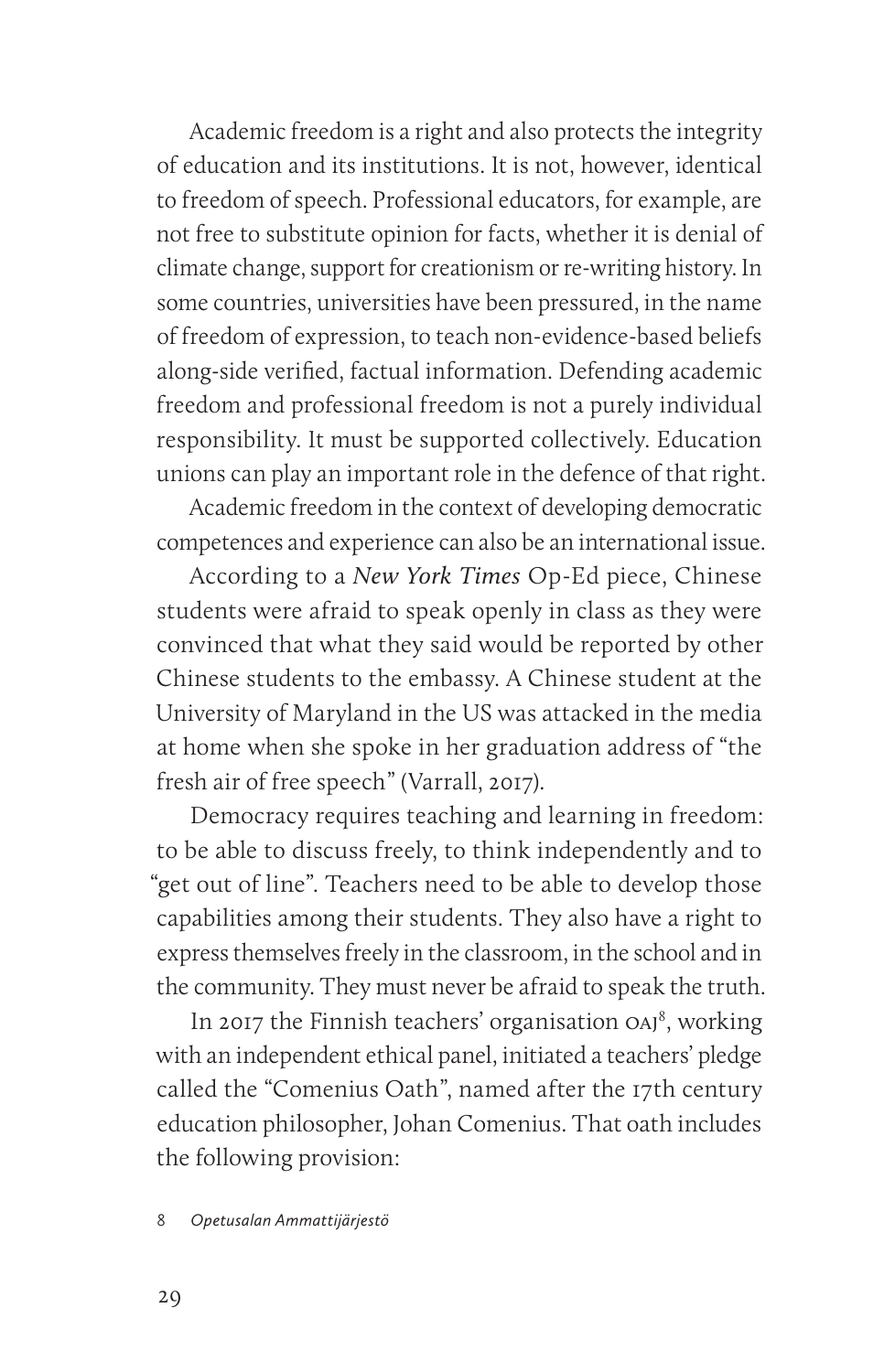I will endeavour to shield the children and young people in my care from political and economic exploitation and defend the rights of every individual to develop his or her own religious and political convictions (Carroué, 2017).

In other words, it may be the teacher's ethical responsibility to not comply with instructions from education authorities that imply ideological indoctrination or are not in accordance with international human rights standards.

We know the meaning of education in totalitarian countries. Joseph Stalin, the dictator of the Soviet Union from the mid–1920s until 1953, did not hide his understanding of the power of schooling: "Education is a weapon whose effects depend on who holds it in his hands and at whom it is aimed" (Stalin & Wells, 1937). This approach was shared by Adolf Hitler, who forced education in Germany and in the occupied countries to be subservient to Nazi ideology. In some places, educators successfully resisted the Nazification of their schools.

In 1941, the Nazi Governor-General of occupied Poland, Hans Michael Frank, proclaimed that Polish schools should prepare young Poles to be a slave labour force. Reading, writing and arithmetic would suffice; history, geography and literature were to be stricken from the curriculum as "Poles are a nation that is not worthy of being counted among the cultured (European) peoples". In an effort to destroy Poland's cultural heritage, the occupying authorities closed many schools and universities. Books and archives were set ablaze, and many members of the country's intelligentsia, including educators and scientists, were arrested and sent to concentration camps. Thousands of educators went into hiding while continuing to secretly teach Polish youth. Most of them were members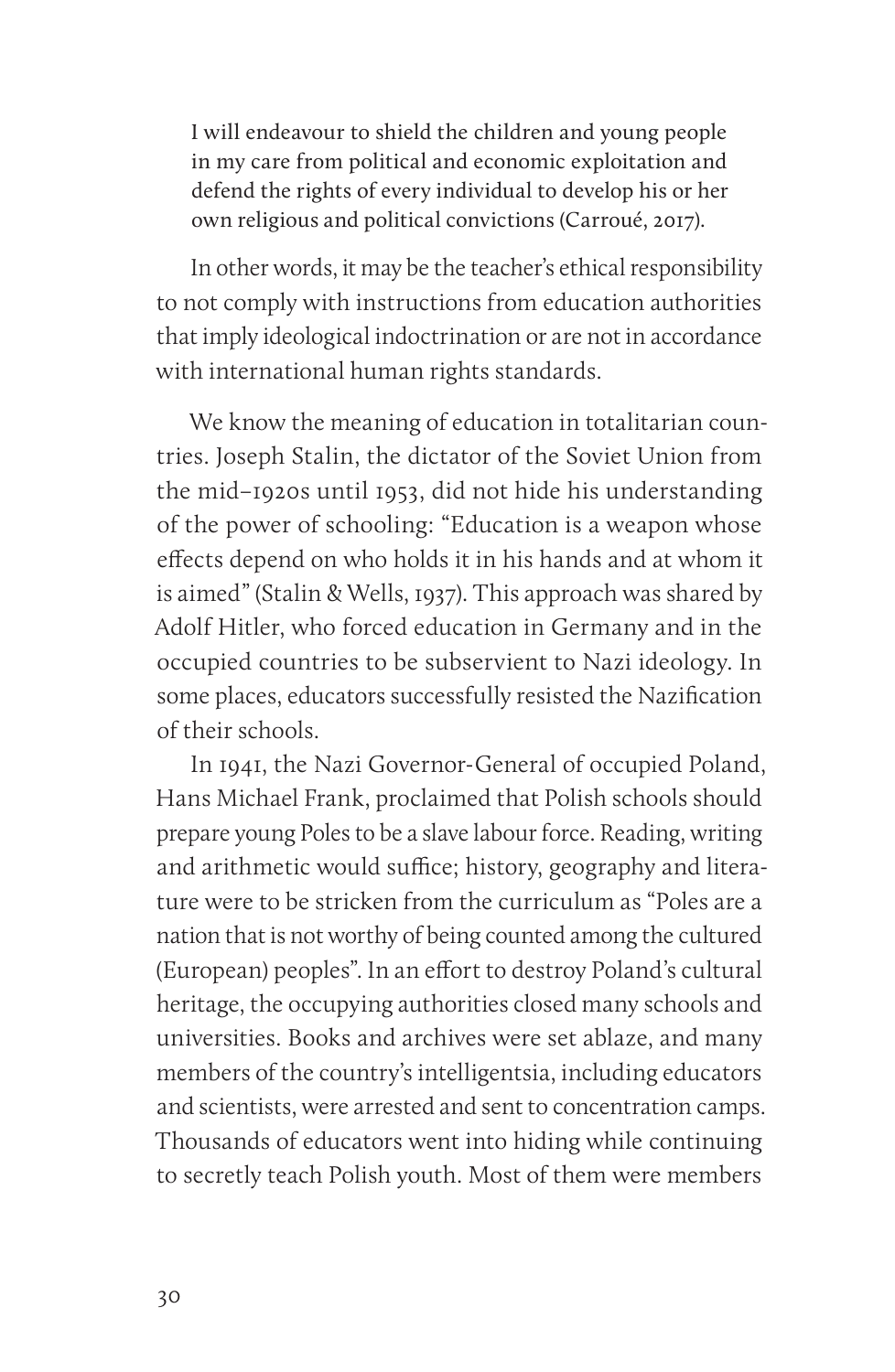of the Polish Teachers' Union znp9 , which used its trade union structures in the resistance. About one million primary school children, 100,000 students in secondary and vocational education and 7,000 university students benefitted from znp's "secret teaching", as it became known. More than 10,000 "secret educators" were killed by the Nazi rulers. Their role in the Polish Resistance is commemorated every year on 1 September at the "Monument to the Secret Teaching Organization" in Warsaw.10

Educators resisted aslo in occupied Norway. They refused to allow their school system and their profession to be transformed into agencies of indoctrination to convert the Norwegian people to Nazi ideology. A "puppet teachers' association" was created by the Nazi-controlled collaborationist government headed by Vidkun Quisling. All educators were to join the new organization. Encouraged by underground groups in Oslo, a vast majority of the Norwegian teaching profession refused to register. The authorities responded by detaining about 1,000 male educators and closing all schools. More than 200,000 parents wrote letters of protest to the government. Meanwhile, underground organisations paid the salaries of the detained educators. Efforts by the Gestapo to break their resistance failed.

In April 1942, the Quisling government transported 499 educators by train to a concentration camp near Kirkenes in the Arctic region. Students, parents and others gathered along the railroad tracks to offer food and to sing songs of encouragement as the train with the educator prisoners passed through their towns and villages on its long way north. The educators kept up morale by forming choirs and organizing lectures.

<sup>9</sup> *Związek Nauczycielstwa Polskiego*

<sup>10</sup> Excerpts from "The Secret Teachers' Organisation" by Witold Salański, Głos Nauczycielski in the ZNP publication, Teacher's Voice, nos. 47 & 48.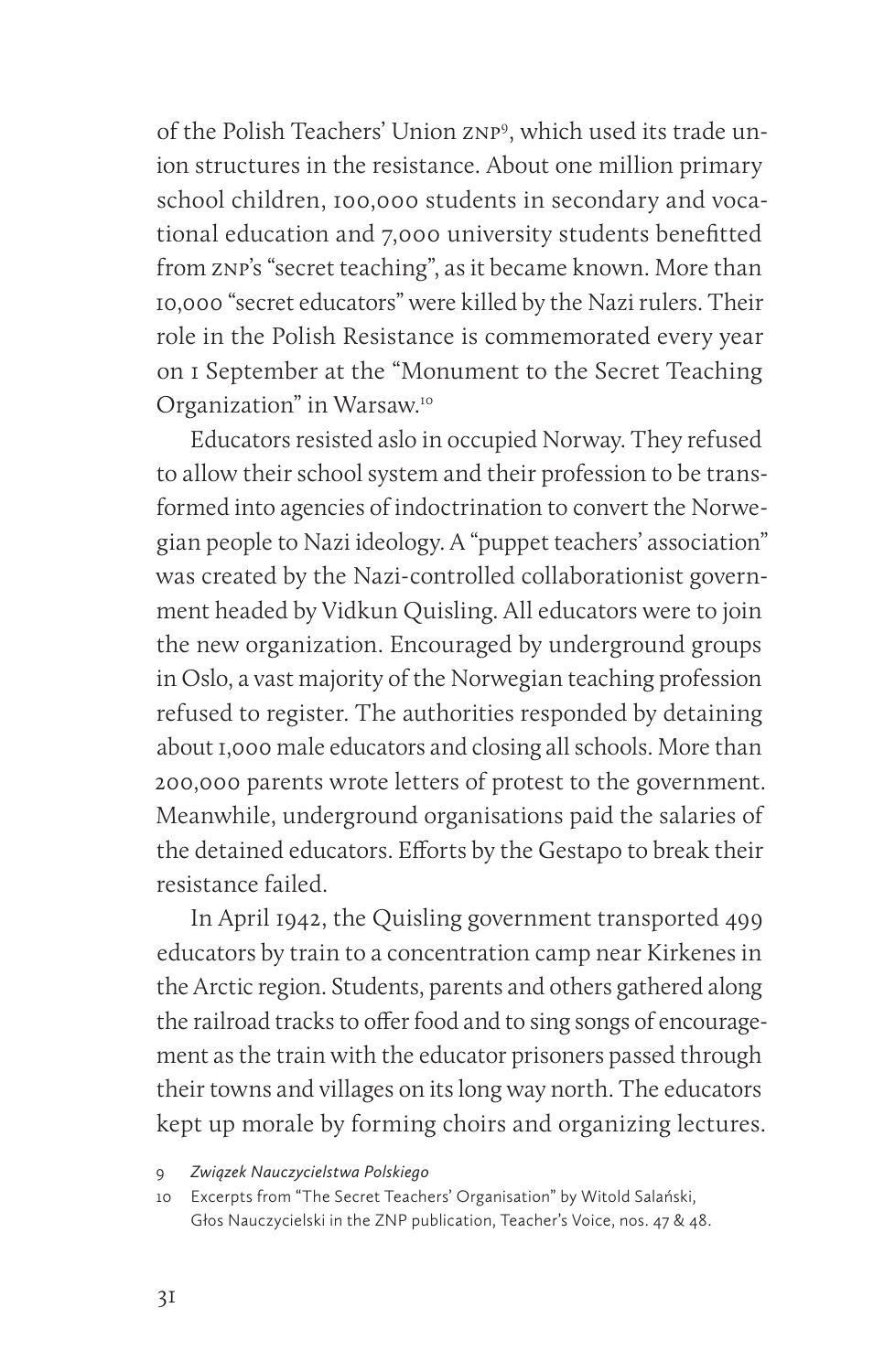The government finally gave up on the creation of the fascist teachers' organization and in November 1942, after five months of detention, all educators were released.

The refusal of Norwegian educators to abide by Nazi rule, called the "paper-clip resistance", and the public support for their persistence prevented the occupying authorities from transforming the Norwegian schools into propaganda centres.<sup>11</sup>

Not in all occupied countries in Europe did educators collectively resist Nazi rule. In most cases they accepted, even if reluctantly, education "reforms" imposed by the occupation authorities. However, there are many examples of courageous teachers who refused to declare their allegiance to the new masters, to formally assert that they were of the Aryan race, or to deny Jewish students access to their schools and universities. Some felt compelled to give up their teaching positions rather than fall into line.

In Germany, teachers had to take an oath of loyalty to the Führer, Adolf Hitler, and were obliged to join the National Socialist Teachers League that was responsible for carrying out the educational goals of the Nazi Party. There were two basic educational ideas in Hitler's ideal state, according to Louis Leo Snyder, an American scholar who witnessed firsthand the Nazi mass rallies held from 1923:

First, the sense of race would have to be burnt into the heart and brains of youth. Second, German youth had to be made ready for war and educated for victory or death. The ultimate purpose of education was to fashion citizens conscious of the glory of country and filled with fanatical devotion to the national cause (Snyder, 1994, p. 79) … Biology, along with political education, became compulsory.

<sup>11</sup> Steffen Handal, President of the *Utdanningsforbundet*, Union of Teachers of Norway (uen), provided the information on teachers' resistance during the Nazi occupation of Norway.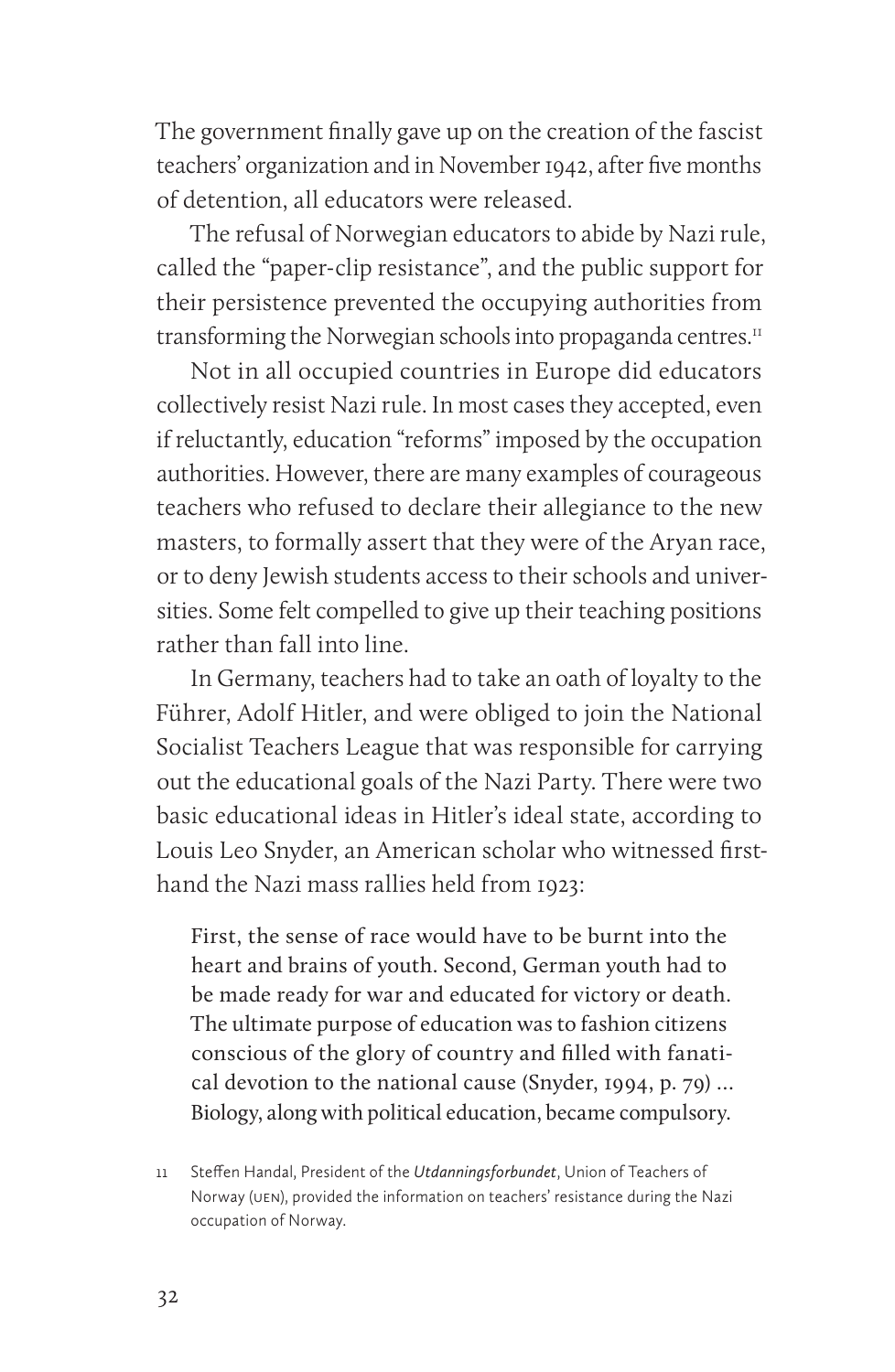Children learnt about "worthy" and "unworthy" races, about breeding and hereditary disease. They measured their heads with tape measures, checked the colour of their eyes and texture of their hair against charts of Aryan or Nordic types, and constructed their own family trees to establish their biological, not historical, ancestry… expanding also on the racial inferiority of the Jews (Haste, 2001, p. 101).

Educators who did not support these educational goals resigned, were dismissed or arrested and detained. However, some anti-Nazi teachers survived. Dr. Schuster, a geography teacher, wrote in 1938:

I am trying through the teaching of geography to do everything in my power to give the boys knowledge and, I hope, later on, judgment, so that when, as they grow older, the Nazi fever dies down and it again becomes possible to offer some opposition they may be prepared. There are four or five teachers left in our school who are non-Nazis, and we all work on the same plan. If we leave, Nazis will come in and there will be no honest teaching in the whole school. But if I went to America and left others to do it, would that be honest, or are the only honest people those in prison cells? If only there could be some collective action amongst teachers.

The vast majority of the German teaching profession, however, followed more or less obediently the prescribed curriculum. By 1938, two-thirds of all elementary school teachers had been sent to special camps to follow compulsory, one-month training courses where they were instructed what to pass on to their students.

Among the educators who were dismissed by the Nazi authorities was Heinrich Rodenstein, an active member of the socialist workers party (sap), one of the first who had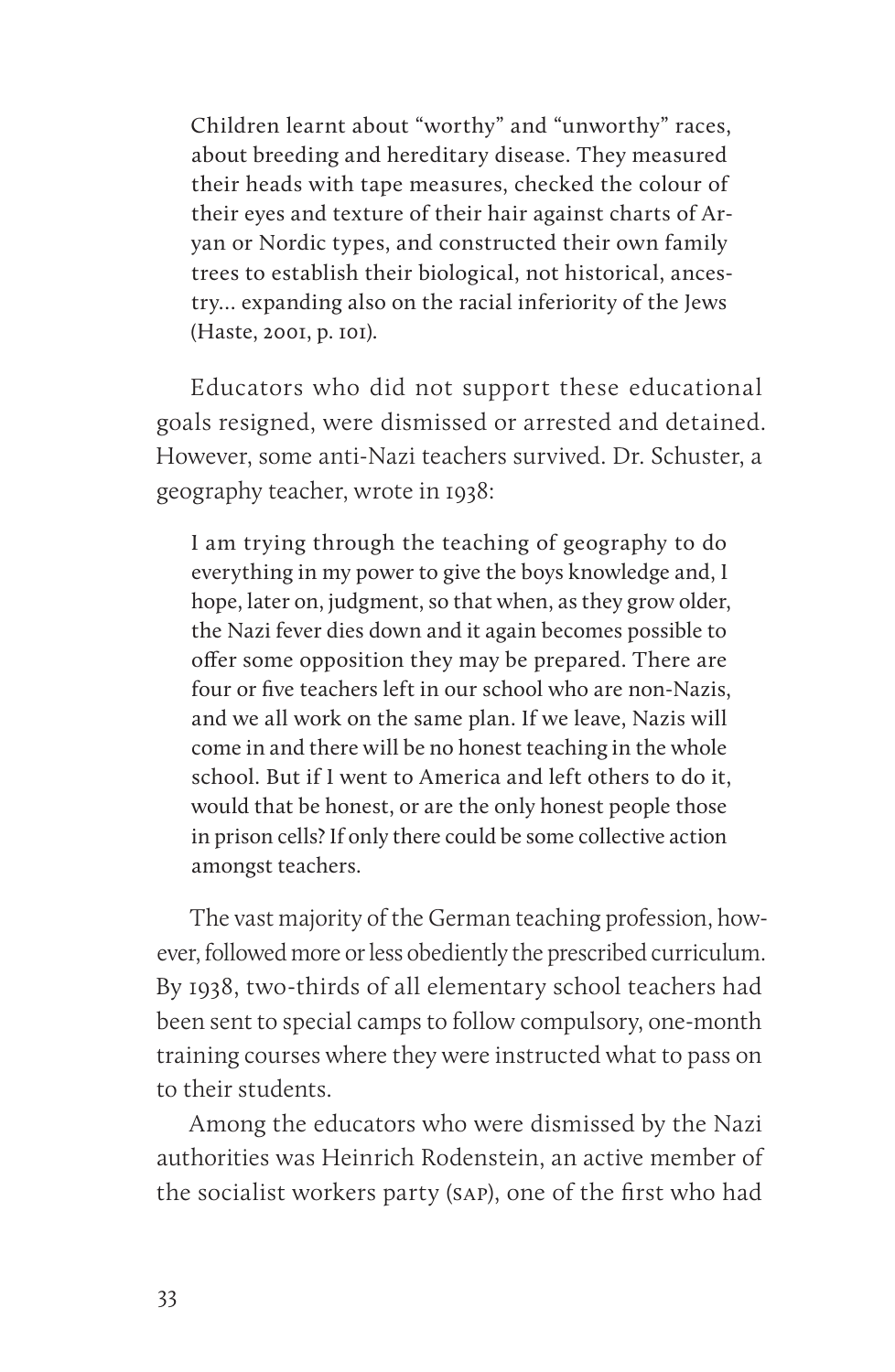publicly challenged the Nazification of Germany's school system. To escape prosecution, he left his country in 1933 after his dismissal and lived in exile in The Netherlands and France. After the war, Rodenstein became Rector of the Pedagogical College of Braunschweig and a strong advocate for the reform of the German school system and the establishment of independent and democratic education unions. Never again should schools and educators be the prisoners of state ideology.

Rodenstein was one of the founders of the *Gewerkschaft Erziehung und Wissenschaft (gew)* in 1948. He led the education union from 1960 to 1968 and played an important role in promoting free teachers' trade unionism internationally – as President of the International Federation of Free Teachers' Unions (IFFTU) from 1966 to 1972, one of the forerunners of Education International.

Throughout history, authoritarian regimes have tried to bend school systems, curricula and educators to their political and ideological will. Restricting teachers' professional freedoms, curtailing their organization's rights or establishing new, state-controlled education unions has been a popular recipe among non-democratic rulers. The communist regimes in Europe before the fall of the Berlin wall in 1989, the dictatorships ruling Latin America during a large part of the 20th century, the authoritarian rulers in Asia and the Pacific, in Africa and in the Arab world, all tried to keep a firm grip on educators, on the professionals moulding their nation's youth.

In many countries, educators resisted being subject to authoritarian rule. Some went into exile, as many politically active educators did during Francisco Franco's rule of Spain (1939-1975) and during the Portuguese dictatorship of António de Oliveira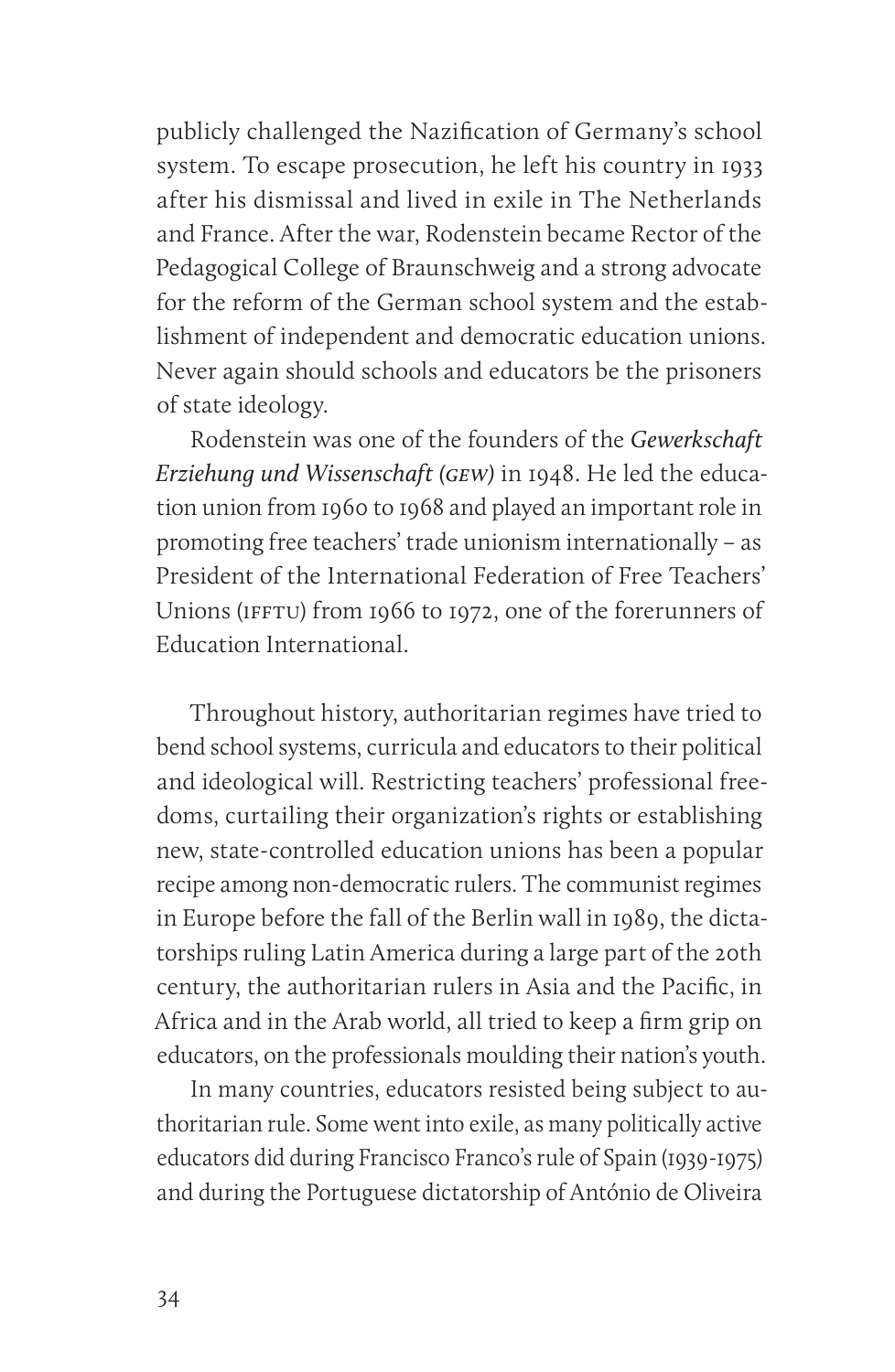Salazar (1926-1974). They took their teachers' organizations with them or established new ones. In fact, the main education unions of Spain and Portugal, as well as the trade union confederations they belong to, were in exile for decades in France, which was their base to mobilise resistance and, with their global trade union organisations, exert pressure on the international community to help restore democracy in their countries.

Others, like Dr Schuster, the German geography teacher in 1938 mentioned earlier, did not leave their country but continued their work, following their consciences, teaching the truth, and hoping for better times. Some of them would create, join or support groups and organizations that openly or covertly challenged their totalitarian governments. Such activities were important factors leading to the downfall of the military dictatorships in Argentina (1983), Brazil (1985) and Chile (1990).

The establishment of the Polish trade union *nszz Solidarnosc* in 1980, and the subsequent creation of its education and science sections, contributed significantly to the ending of communist rule in Central and Eastern Europe.

In South Africa, under intense pressure from the international community and from the anti-apartheid movement, which included teacher and student organizations, the White minority regime finally released Nelson Mandela on 11 February 1990 and began to dismantle the apartheid system, which had been in place since 1948. During that period, separate school systems for White, Indian, Coloured and African students were the government's main vehicle to propagate the principles of inequality and segregation (New Learning, n.d.).

Most educators working in authoritarian environments or in education systems that serve state or religious dogmas rather than the well being of children are, quite understandably,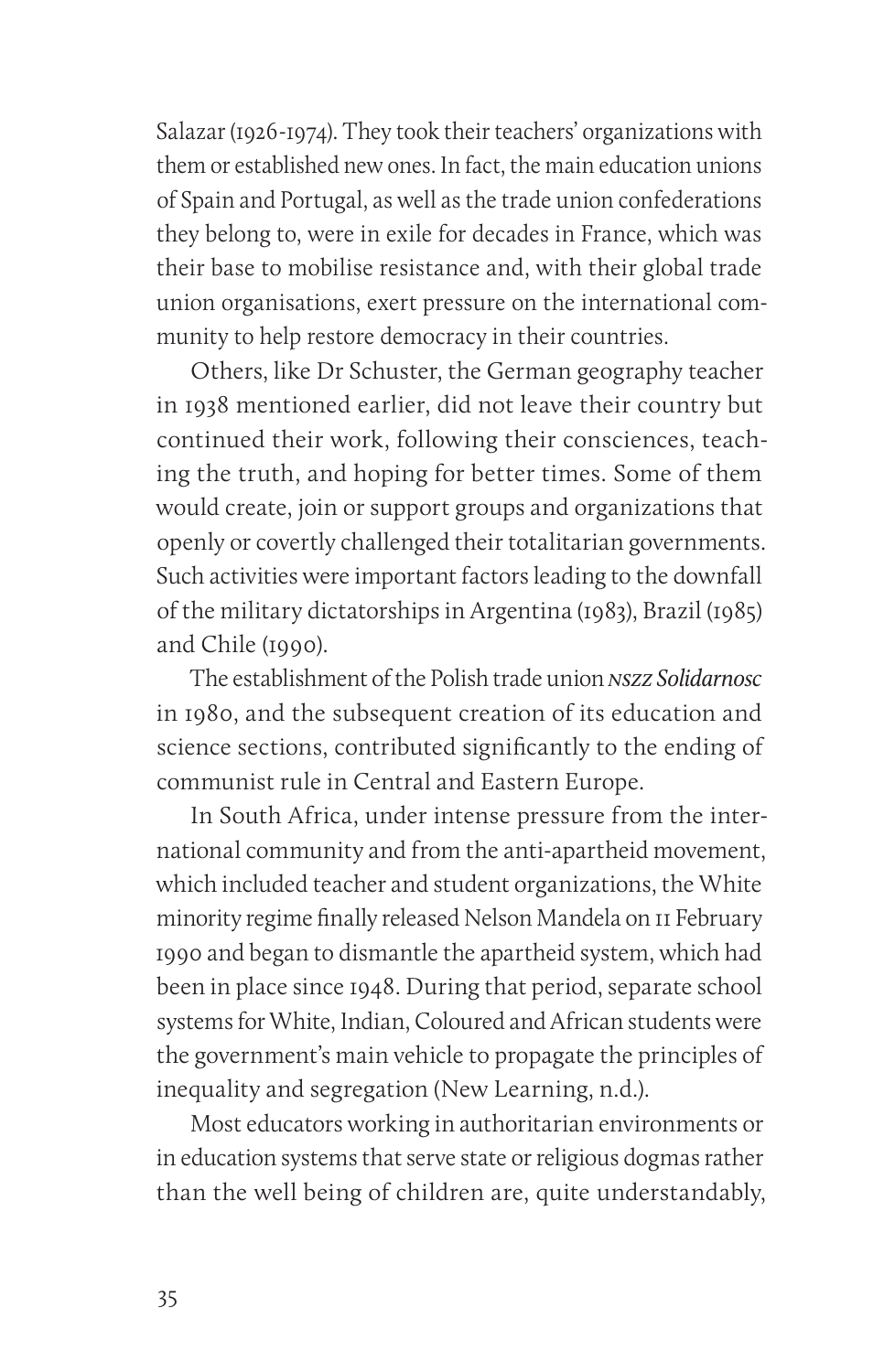reluctant to challenge education authorities and risk dismissal, detention or worse. When they do defy government policy and directives, they do so silently and covertly, in small groups or through organizations that allow these initiatives.

There are still many places where educators are expected to obediently follow instructions about what and how to teach.

The president of the Philippines, Rodrigo Duterte, has stated that schools should teach the values from the period of martial law during President Ferdinand Marcos' dictatorship (1972-1981), when most democratic rights were suspended. Education union representatives have said that they fear the ruthless methods Mr. Duterte uses to impose his will.

At an international education conference in Ottawa in 2017, a high official of the Turkish Ministry of Education was asked about the dismissal of thousands of educators following the failed coup d'état in 2016. He said that educators, as public servants, were obliged to support and carry out government policy and, if they did not, education authorities were entitled to dismiss them. At the beginning of the 2017 school year, the Turkish authorities declared that all public primary and secondary schools would cease teaching the theory of evolution.

On the Arab peninsula, with perhaps the exception of Kuwait, educators are kept on a very short leash. In Bahrain, the leader of the teachers' association, Mahdi Abu Dheeb, served a five-year prison sentence (2011-2016) for organizing a teachers' demonstration calling for education reforms.

In Iran, religion is at the core of schools' educational assignments and educators have little choice but to conform. On 20 May 2018, teachers participating in a peaceful protest were arrested and held in detention. On 4 August, one of them, Mohammed Habibi, was sentenced to ten and a half years in prison.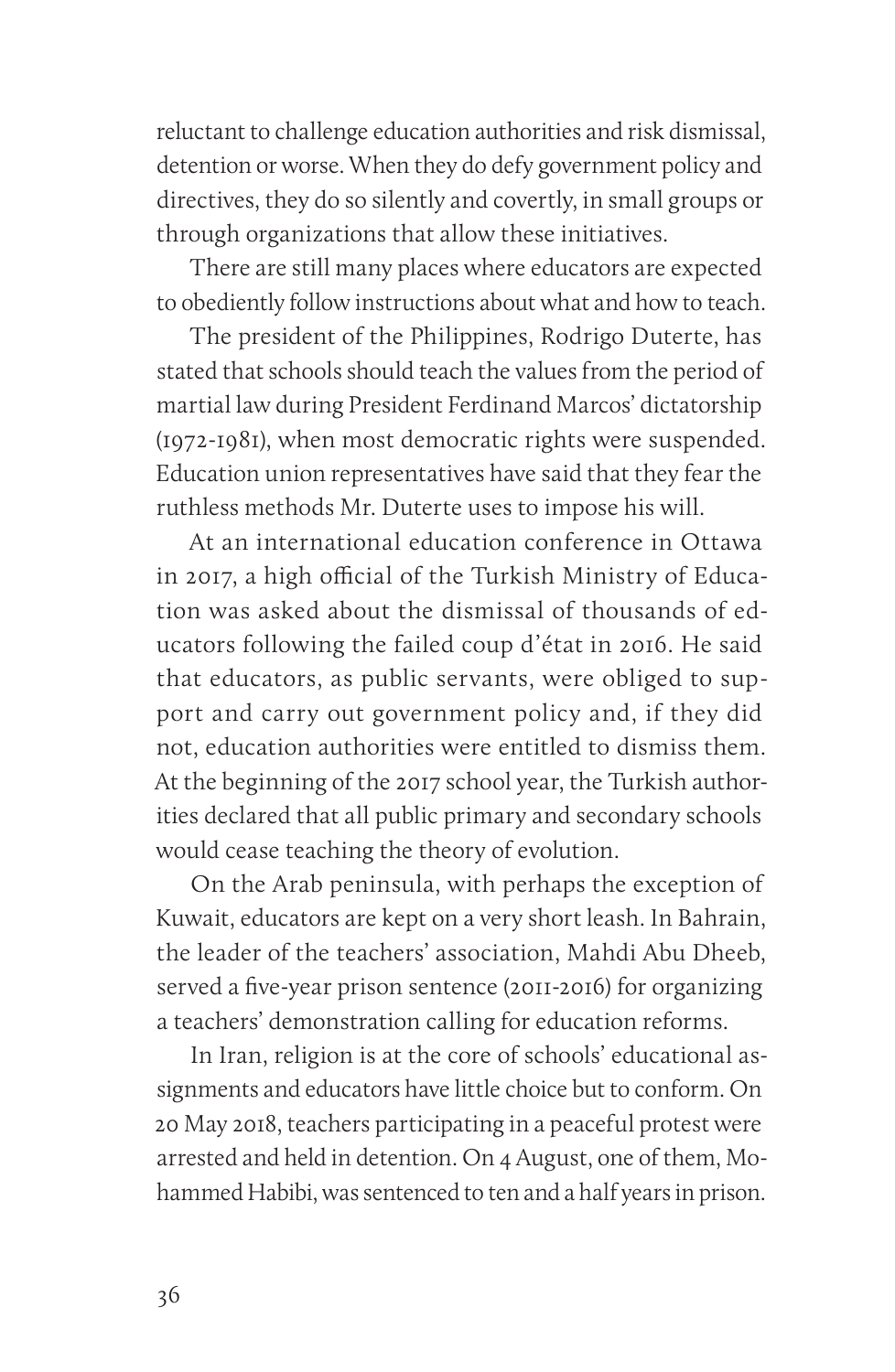The sentence by the Iranian Islamic Revolutionary Court also included prohibition of social and political activities for two years, a travel ban and 74 lashes.

Education, by itself, does not guarantee support for democracy. Some of the highest-ranking officials of the National Socialist government of Germany (1933-1945) were highly educated people, including several PhDs. Their skills and knowledge were applied to controlling, not liberating, minds. That was also true of Joseph Stalin's inner circle. In other words, it is not the level of education that counts, but rather whether that education incorporates democratic values and critical thinking.

#### **Teacher Resistance – A Family Heritage**

During the Nazi occupation of Norway my grandfather was one of the teachers who was imprisoned at Kirkenes. He was arrested on my father's sixth birthday, the 25th of March. The family was not formally informed about the whereabouts of the arrested teachers but were kept up-to-date through secretly distributed information.

While in Kirkenes, the teachers were engaged in forced labour like road building and unloading from boats supplies for the German army fighting in Russia. During their work, they were under close surveillance by German soldiers. They were housed in a stable and later in cardboard "tents", each housing 16 men.

During the first months of autumn of 1942, rumours reached the families of a possible release of the imprisoned teachers. Waiting for the release to happen was particularly stressful for the families, who were uncertain about the fate of their loved ones after their return from Kirkenes…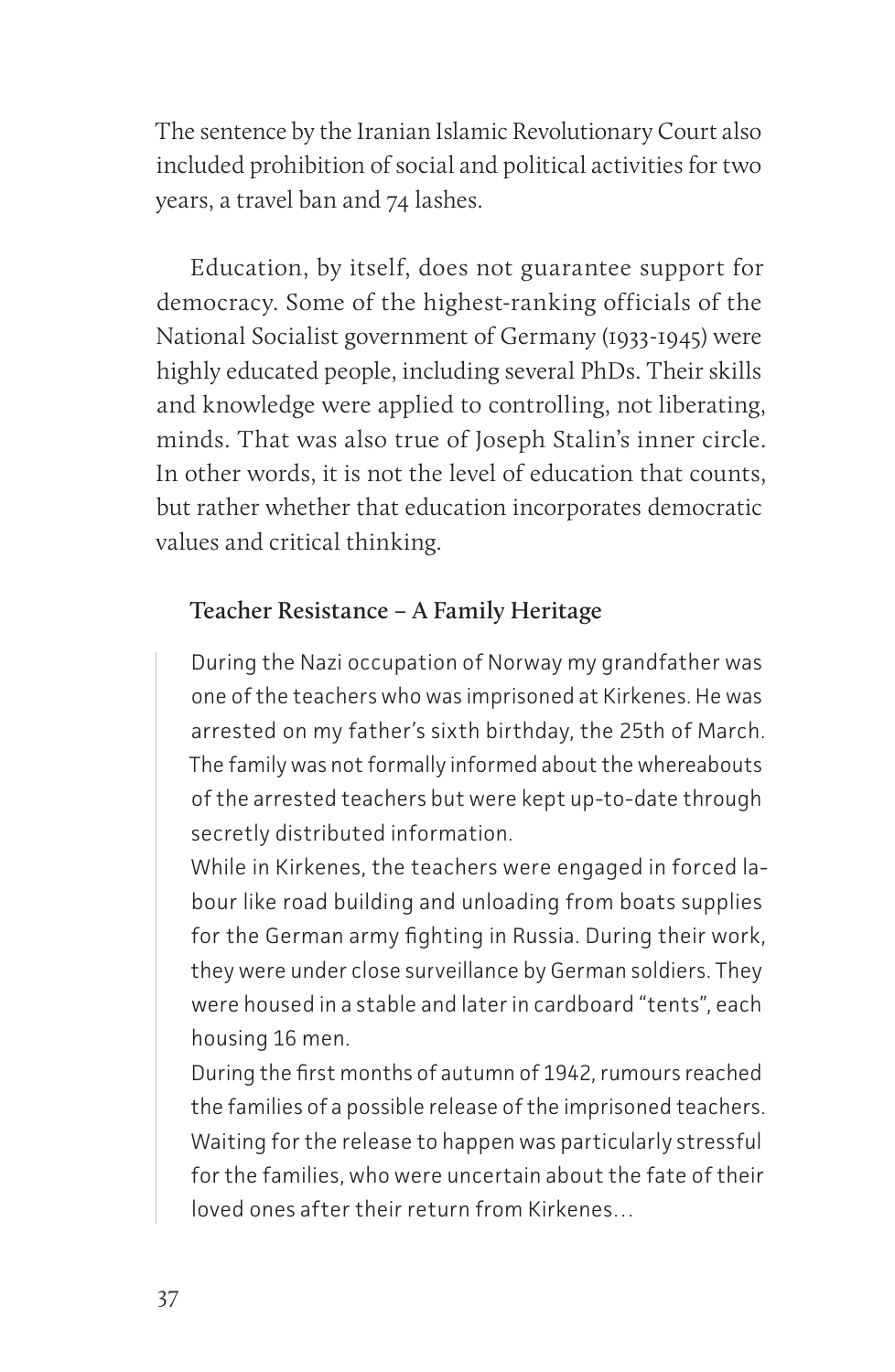When my grandfather finally returned, my father and a few friends arranged a secret welcoming ceremony with hidden Norwegian flags to celebrate their part in what was seen as a victory over the German invaders.

A short time after the teachers' return from the concentration camp, they were summoned to individual interviews with Gestapo and asked what they had learnt during their stay in Kirkenes. Most of the teachers answered in unprovocative ways and could go back to their previous positions in their schools. But some few – among them my grandfather – were fired from their jobs by the Gestapo, apparently because they hadn't "learnt" enough. For the remaining period of the war, my grandfather taught part time in a private school and wrote a textbook, which was subsequently used in schools for many years.

#### *Steffen Handal, President of Union of Teachers of Norway uen*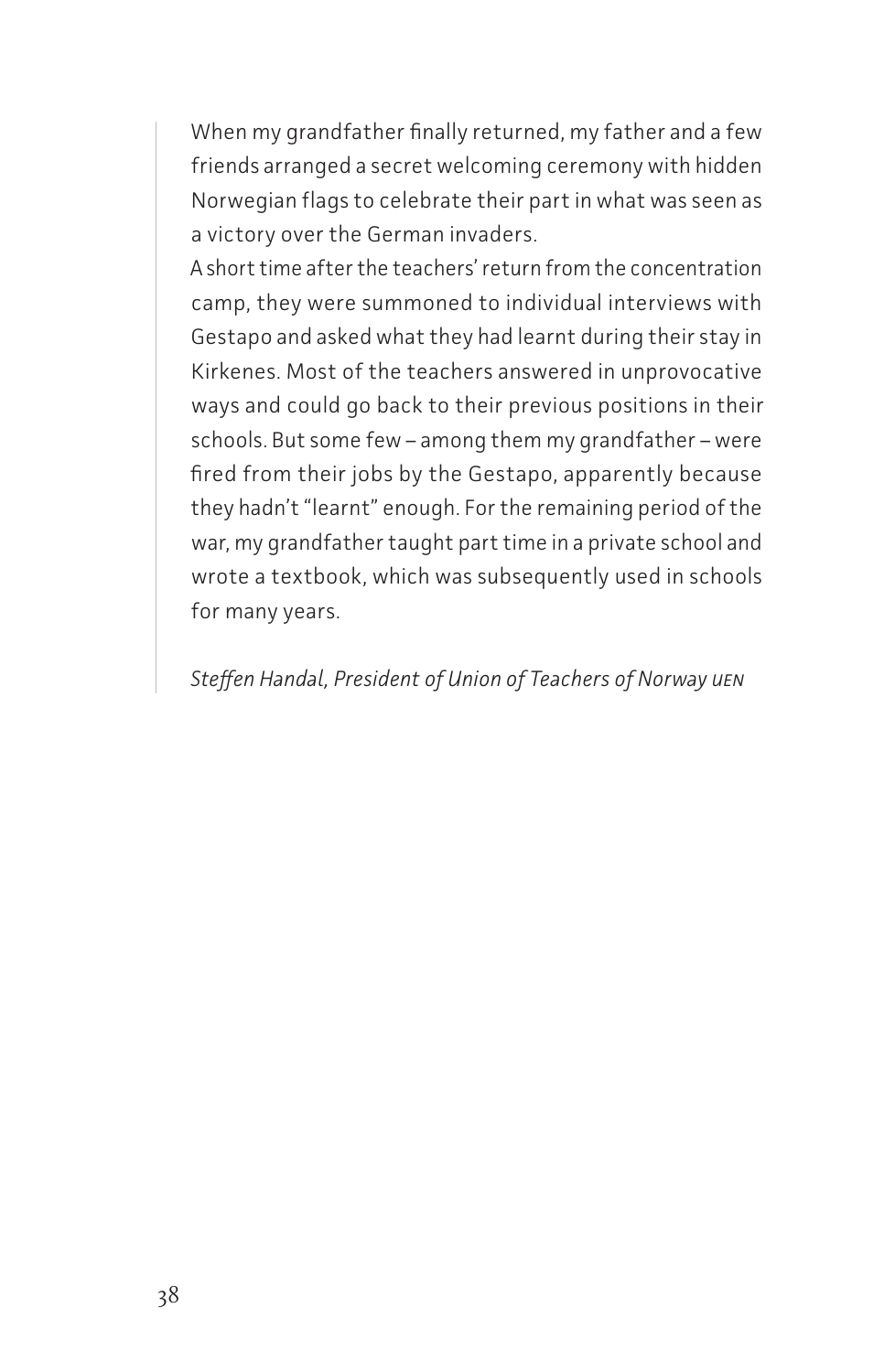$\Delta$ 

# **Be aware of the thin line between patriotism and nationalism**

*Patriotism may be positive to the extent that it emphasizes the positive values of a nation and is not based on division. However, the term has often been distorted and confused. The line between patriotism and nationalism can be difficult to define.*

*Nationalism tends to express itself as being in opposition to others and slips easily into chauvinism and nativism, which provide fertile ground for discrimination and other anti-democratic practices. In countries where right-wing populism is on the rise, schools and educators may be under pressure to have nationalistic sentiments reflected in the curriculum.*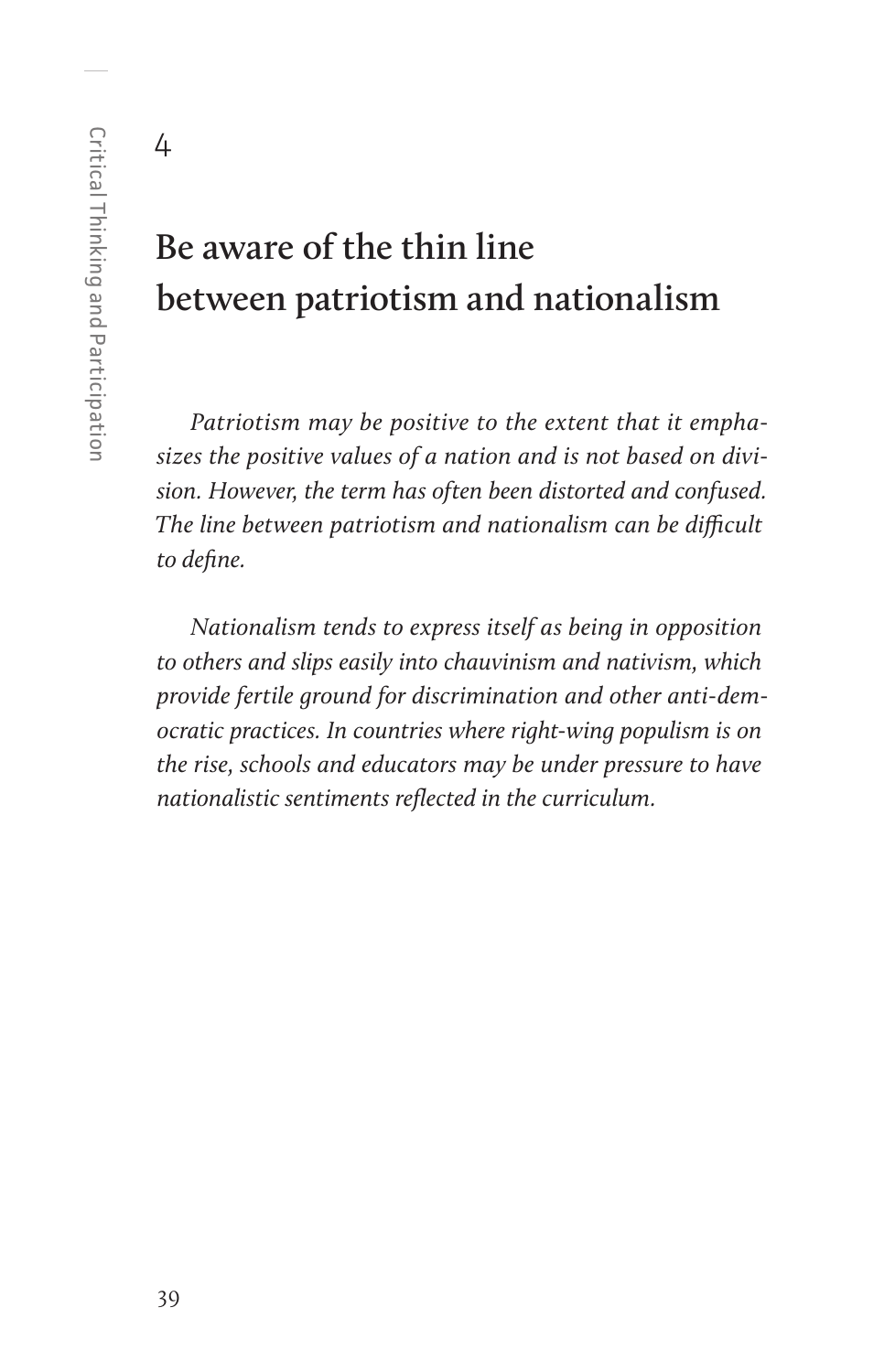"I have to hold nationalism up so my students can distinguish it from "patriotism" and also "unity" and "community." It is essentially a term of exclusion, a set of codes by which citizens must abide. Who is "truly" French? Or British? Is the English-speaking child of a Polish plumber, born in London, a member of the nation? Can the German "nation" hold close its refugees and accept them as Germans?"12

Along with concerns about the dangers of nationalism in the last part of the 19th century and the first part of the 20th century, an international consensus emerged on the right to "self-determination". It is seen as both a political and civil right and an economic, social, and cultural right and is enshrined in Articles I of both un covenants.

The concept of self-determination has never been clearly defined. It was a basis for changes in borders after both world wars as well as for de-colonialization, and there continue to be disputes based on self-determination, sovereignty and national independence. Under these circumstances, it may be very difficult to cleanse teaching of all nationalism. However, to ensure that animosities are not passed on, it is important to try to avoid the most negative attacks on others that is often a characteristic of nationalism.

Preservation of the Nation State in the face of global forces undermining human rights or democratic decision-making is not to be confused with nationalism. It is not motivated by hostility to or bigotry against others, but to legitimate policy and national independence questions. There is a need for sensitivity, however, when there are risks of intolerance and fanning flames of division.

<sup>12</sup> Blog by Pat Walsh https://bigpictureeducation.wordpress.com/2016/10/06/ should-i-teach-about-nationalism-the-way-i-teach-about-racism/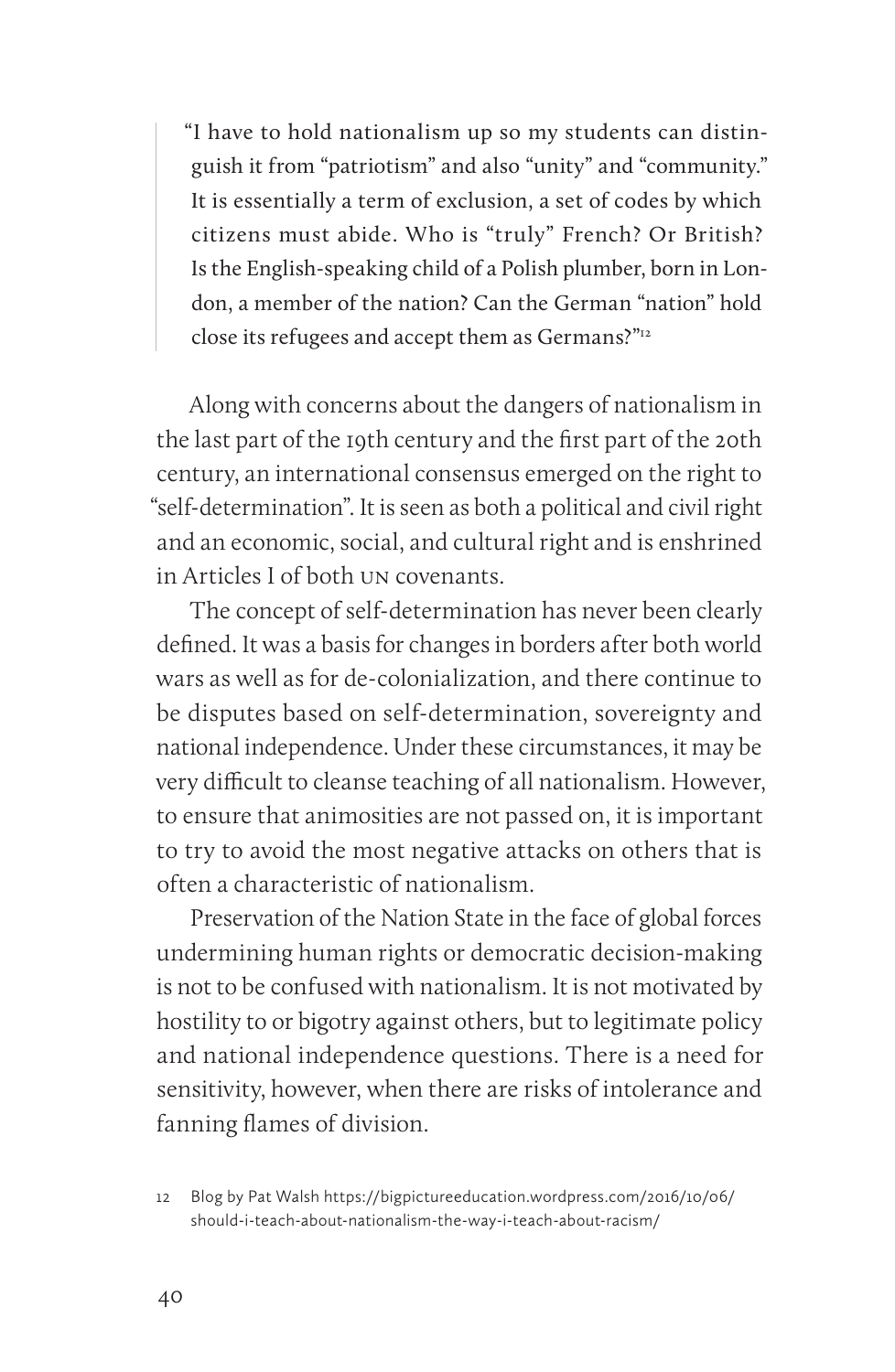For example, countries such as Bosnia and Herzegovina (bih) continue to be ripe with potential rifts across ethnic communities. Curriculum developers have tried to ensure that history education does not demonize border countries engaged in the earlier Balkan conflict to avoid hostility to members of associated ethnic groups who are living within the bih borders.

It is important to bear in mind that there is often more than one history. History should not be propaganda and it should not pass on untruths. Standards that the best historians apply to their own research and writing are relevant to materials used in classrooms.

However, there are too many examples of curriculum being tainted by nationalist sentiments, ranging from omitting painful facts in a country's history to (worse) glorifying those facts. Even in democratic countries, there are sometimes public authorities that require educators to teach a distorted version of the national history and require the use of historically questionable teaching materials. For example, since 1947 there have been numerous conflicts between the Japan Teachers Union  $\text{ITU}^{13}$  and conservative Liberal Democratic Party governments about history textbooks and history education in general. A clash that received much attention, nationally and internationally, was  $\overline{r}$  refusal to accept a history syllabus that omitted war crimes committed by Japan during its occupation of Korea from 1910 to 1945.

Teaching in an honest way is often difficult as there may be pressures from authorities, local communities and parents to limit the exposure of students to different points of view. By stimulating full and fair discussions, educators help to overcome divisions based on nationalism and contribute to social cohesion. It is a vital part of the mission of education to build peace and understanding.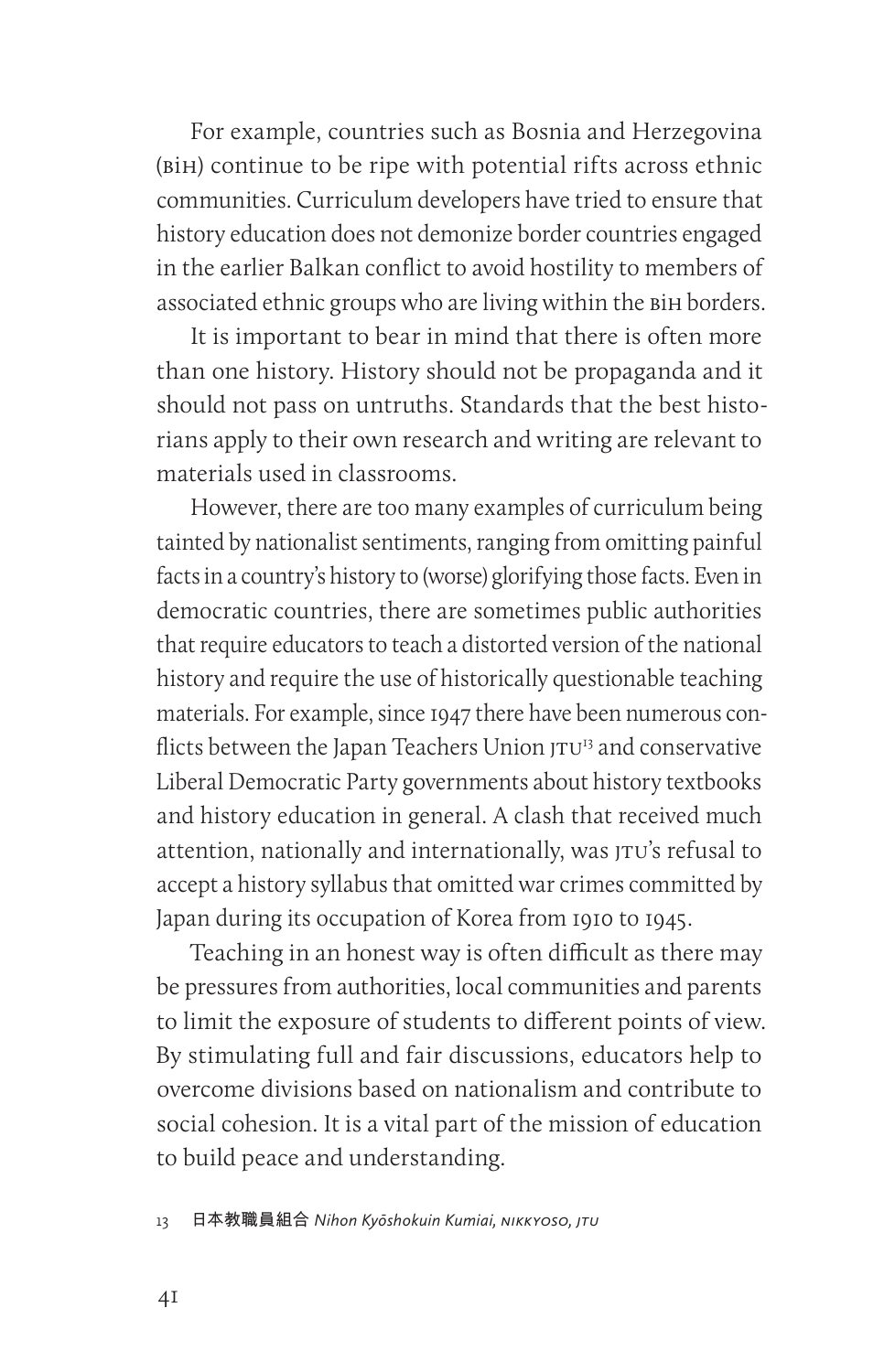5

### **Stimulate critical thinking**

*A fundamental capacity and competency for democracy is the ability to think critically. Without that ability one is subject to control and manipulation by others. This requires a broad curriculum and pedagogies that cultivate students' responsibility, imagination and creativity, as implied by un Sustainable Development Goal 4, Target 4.7.*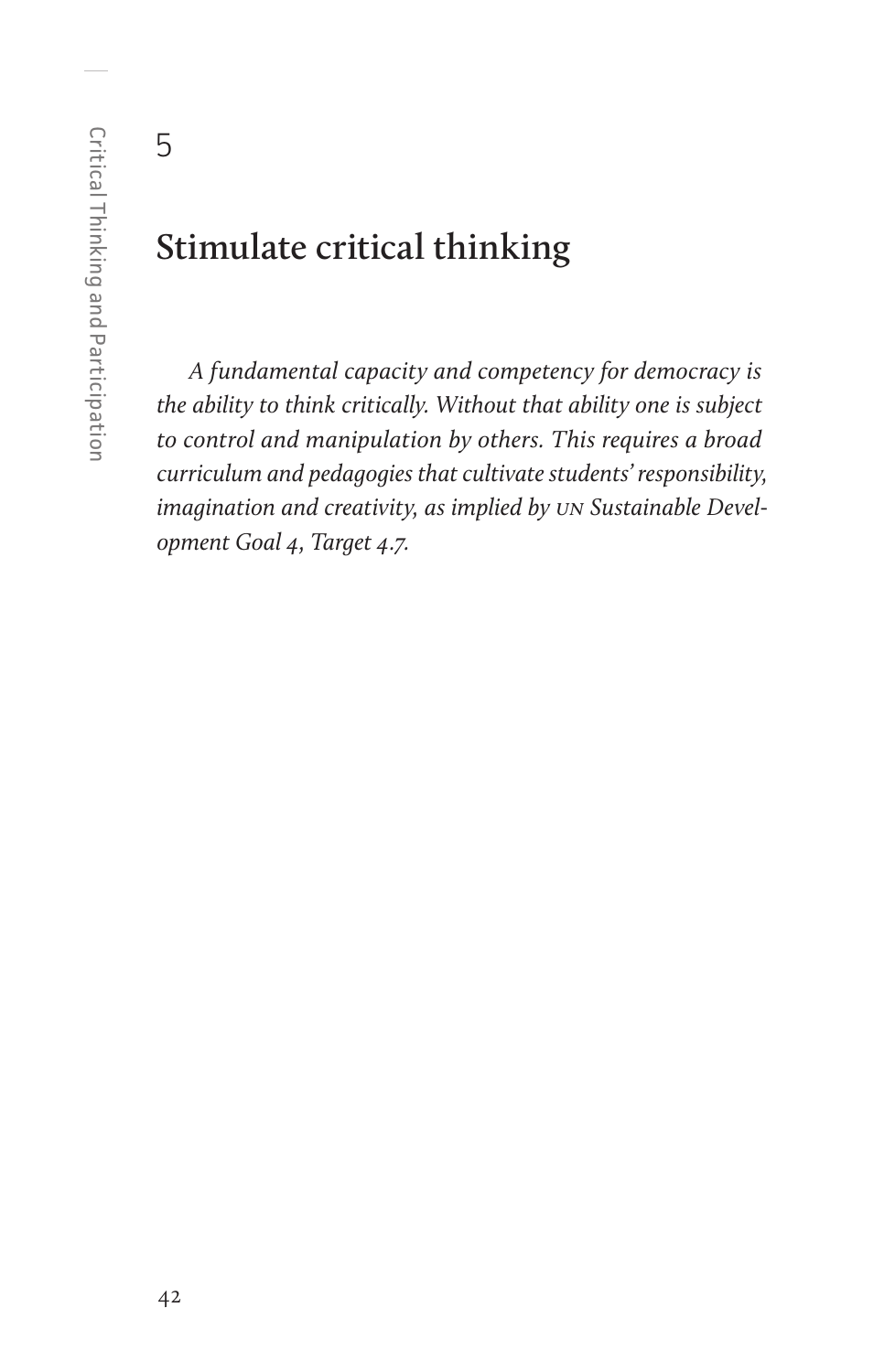"…Many unexamined lives together result in an uncritical, unjust, dangerous world."14

It is only education that can equip young people to process information in real time and make sound judgements. "I saw it on TV" or "I read it on Facebook so it must be true" has become an even more dangerous assumption than in the past. People are not born with the ability to sort out information and determine what is true and what is false, or what is fact and what is opinion. They must learn it. It is not realistic to ask children to turn off their screens so as not to be exposed to or corrupted by distortions and lies. Instead, they need to develop capacities to evaluate and judge information.

Critical thinking is a core intellectual skill as well as a disposition. When critical thinking takes place in schools, students are encouraged by their teachers to evaluate an issue or weigh different points of view in order to form a judgment. In addition, it can be a critical perspective – based on a normative framework such as human rights– that is applied to a particular environment. The latter is consistent with critical pedagogy. There are no shortcuts to critical thinking. It requires human interaction. Discussion develops the discipline of understanding, responding, and articulating thought. Critical thinking is far more than accumulating information or even ideas in one's brain. It is part of being somebody.

In post-war Germany, different approaches to civic and religious education had created discord within the education community. In 1976 educators came together in the small town of Beutelsbach to discuss their differences of view, and they reached consensus on three important principles:

<sup>14</sup> Linda Elder, President of the Foundation for Critical Thinking https://www.criticalthinking.org/pages/dr-linda-elder/819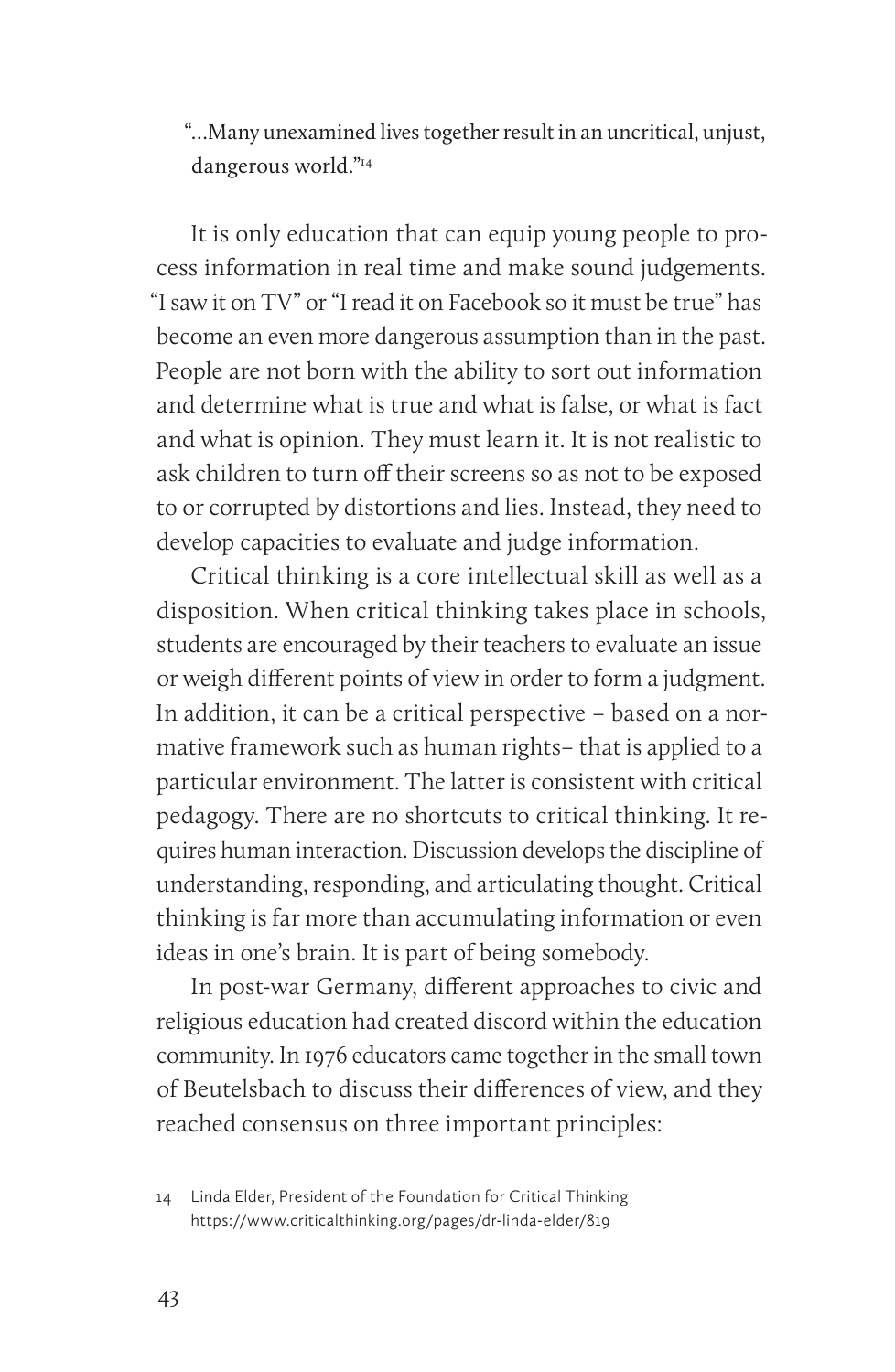(1) Students should not be indoctrinated or hindered in the development of independent judgement; (2) matters that are controversial in intellectual and political affairs must also be taught as controversial in educational instruction; and (3) students should be equipped to analyse a political situation and assess how their interests are affected and seek means to influence the situation based on those interests.

One of the key messages of the *Beutelsbach Consensus*, which is still considered to be of great importance to education in Germany, is that controversy is a fundamental principle of classroom instruction (Reinhardt, 2016).<sup>15</sup>

Paolo Freire, a Brazilian educator, philosopher and a leading advocate of critical pedagogy, wrote in *Pedagogy of the Oppressed* (1970) that problem-posing education affirms us in the very process of becoming. It is ironic that in the country of Paulo Freire an organisation has been created to presumably ban critical thinking from the classroom. In 2015, a lawyer from Sao Paulo, Miguel Nagib, established *Éscolas sem Partido* (Schools without political parties) after having been outraged by a history teacher who had compared Che Guevara to St. Francis of Assisi. Under the influence of Nagib's organisation, Roman Catholic and evangelical legislators from all over the country proposed laws forbidding educators to address political and moral issues in their classrooms. One such proposal, submitted to the Brazilian Senate in 2016 by the evangelical pastor Magnus Malta, obliged schools to fix posters on all classrooms' walls listing the duties of educators and the right of students not to be "indoctrinated". The education union of Brazil, CNTE<sup>16</sup>, strongly protested the draft law, also

<sup>15</sup> More info about Beutelsbach Consensus can be found at https://files.eric.ed.gov/ fulltext/EJ1118112.pdf and https://scholzandreas79.wordpress.com/2014/05/09/ the-beutelsbacher-consensus-a-reasonable-guidline-for-political-education-in-germany/

<sup>16</sup> *Confederação Nacional dos Trabalhadores em Educação.*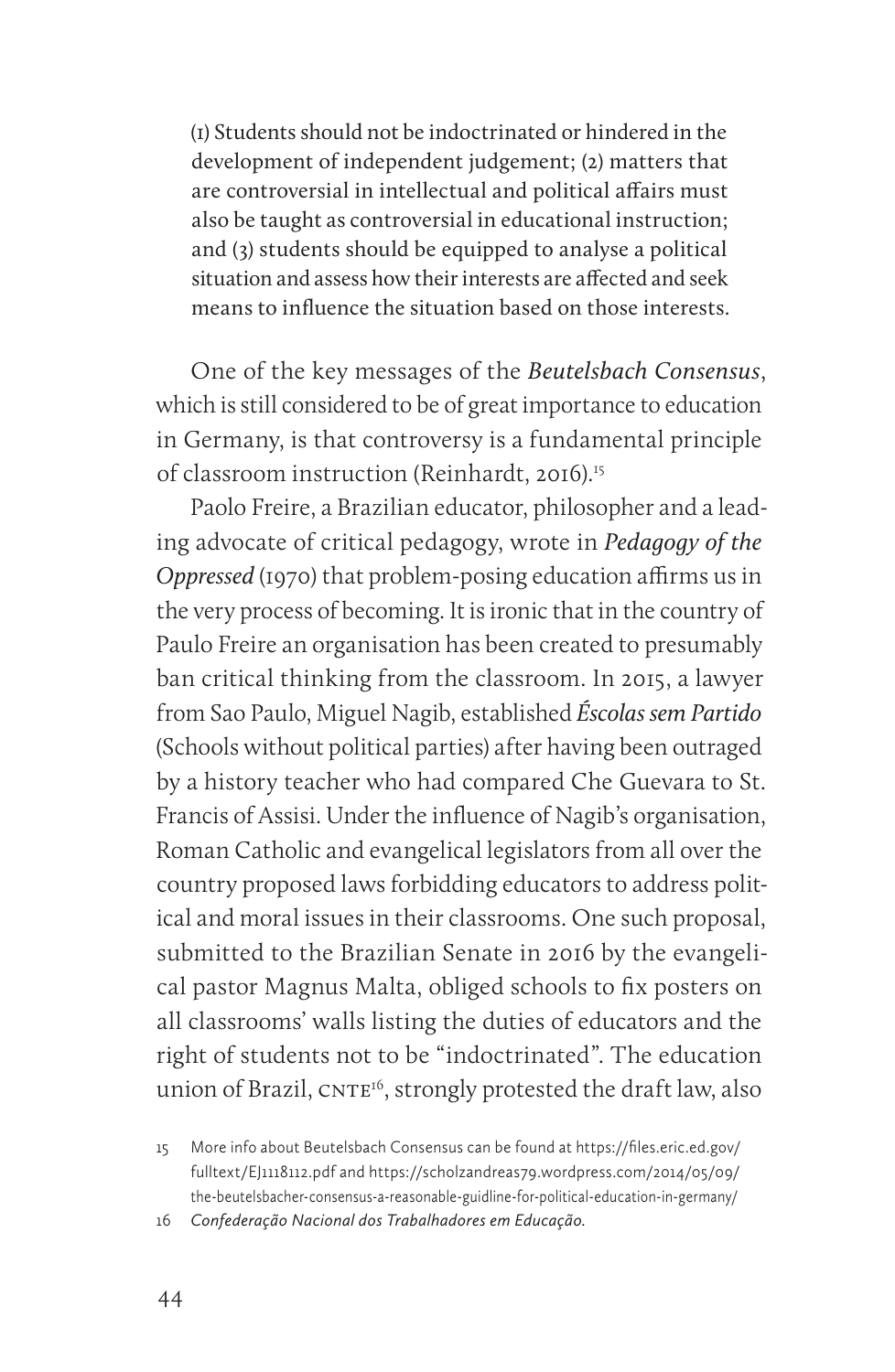known as the "Gag Bill", as did students and many academics. Although the proposal was defeated, *Éscolas sem Partido* continues its crusade. That crusade now appears to have been joined by President Jair Messias Bolsonaro who is known for his distaste for gay people, feminism, rainforests and the rule of law. One day after his election on 28 October 2018 representatives of his Social Liberal Party (PSL) called upon students around the country to make audio and video recordings of "indoctrinating teachers".

Bolsonaro is not the only populist leader blaming teachers for poisoning youth with leftist views. From Rodrigo Duterte of the Philippines, to Viktor Orbán of Hungary, to Recep Tayyip Erdoğan of Turkey, and to America's Donald Trump, they all have shown a special interest in the teaching profession as a potential threat to right wing, authoritarian rule.

Critical thinking is one of the important principles of the Enlightenment. It applies beyond education, but education has a special role in cultivating its practice. One expression consistent with the evolution of thought comes from the 17th century education philosopher Johan Comenius, sometimes called the father of modern education. He described what was needed from education:

- Proceed by stages (Omnia gradatim)
- Examine everything oneself, without submitting to authority
- Act on one's own impulsion: 'autopraxy'

This requires, "with reference to all that is presented to the intellect, the memory, the tongue and the hand, that the pupils shall themselves seek, discover, discuss, do and repeat, without slacking, by their own efforts – the teachers being left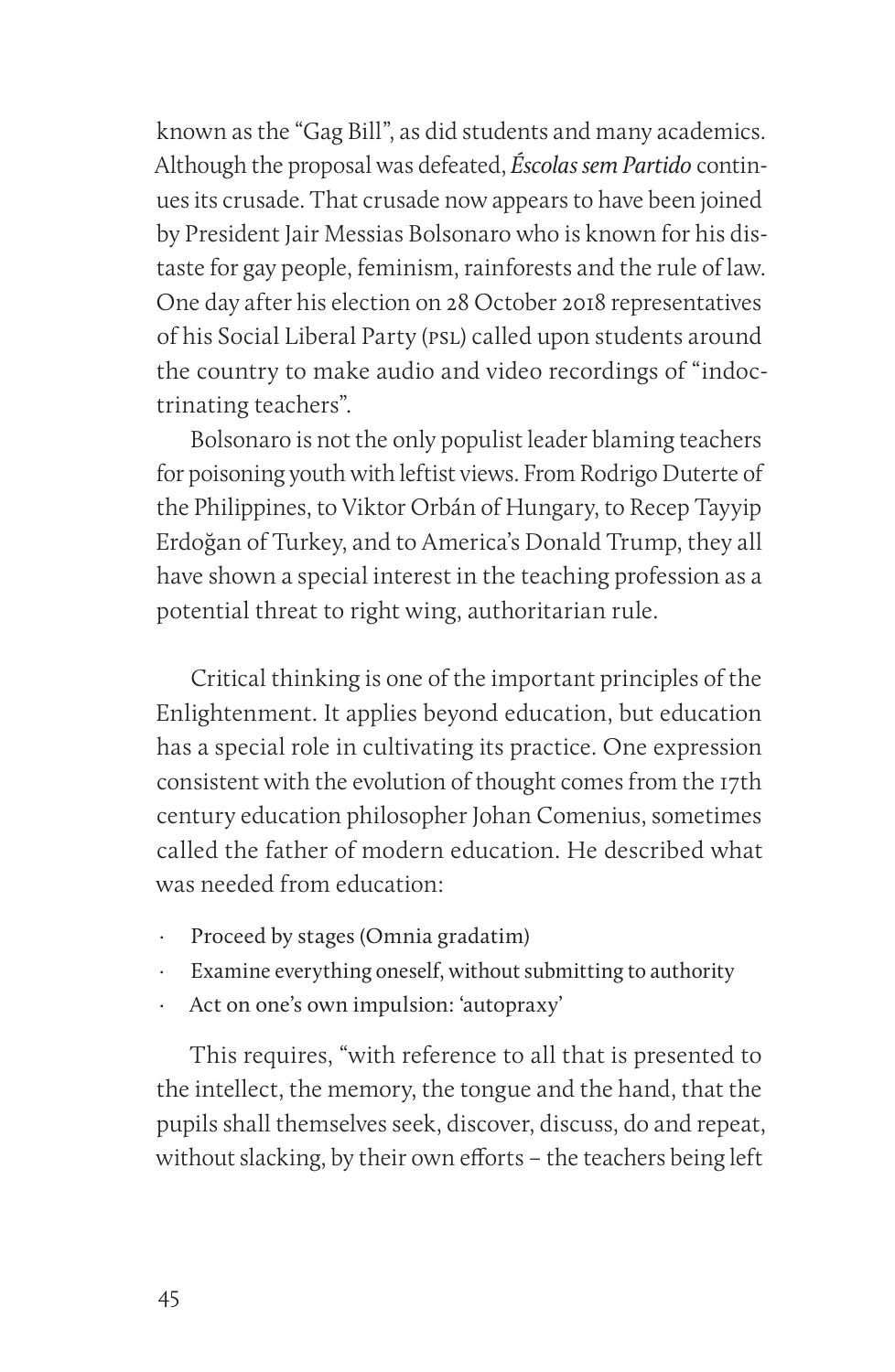merely with the task of seeing whether what is to be done is done, and done as it should be" (Piaget, 1993, p. 180).

Many years later, in 1996, a unesco report, prepared by the International Commission for the Twenty-first century and chaired by Jacques Delors, President of the European Commission from 1985 to 1995, identified four pillars of education:

- Learning to Know a broad general knowledge with the opportunity to work in depth on a small number of subjects.
- Learning to do to acquire not only occupational skills but also the competence to deal with many situations and to work in teams.
- Learning to be to develop one's personality and to be able to act with growing autonomy, judgment and personal responsibility.
- Learning to live together by developing and understanding of other people and an appreciation of interdependence (Delors, 1996).

In the last two decades there have been many attempts to do away with the central role of the professional teacher in the education process. With slogans like "personalised learning" and "a digital personalised learning environment", it is sometimes argued that students could easily learn by themselves digitally. Teachers know better. Education is all about human interaction and iteration. Teachers seek to incorporate elements of inquiry across the curriculum to foster deep learning. Students work through the phases of immersion, investigation, coalescence and demonstration of learning. Throughout these phases the students can wonder, build background knowledge, develop questions, search for new information, synthesize information, demonstrate understanding and share their learning with others. As they inquire, students tie everything together by questioning and probing for deeper meaning.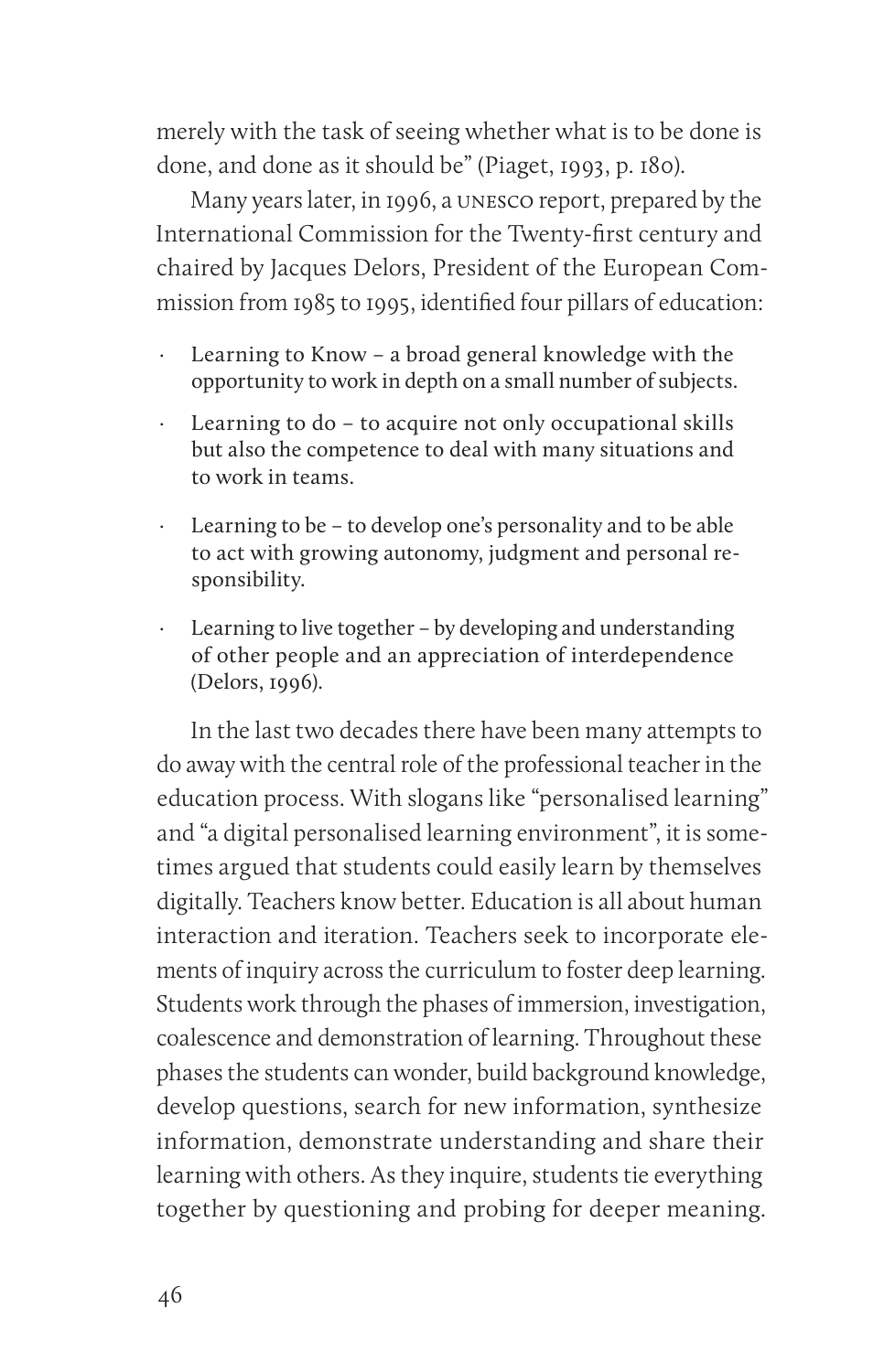Open-ended questioning encourages collaboration and fosters the development of critical thinking skills. Questioning helps develop good habits and patterns for thinking and plays a vital role in developing deep learning and critical thinking. Similarly, problem solving enables students to apply the critical thinking strategies they have learned and above all to think for themselves.

The best learning environments are those which are varied and flexible enough to accommodate the needs of learners and which provide ongoing opportunities to build a collaborative community of students and staff. Such communities promote cooperative, individual, small and large group learning. In collaborative, flexible groups students learn how to communicate with others effectively, work as a team, practice self-discipline, and improve social and interpersonal skills. Through cooperation, students develop a better understanding of what they are learning and improve critical thinking skills.

In 1976 a group of American history teachers who were dissatisfied with how the Holocaust was being taught in American schools, founded "Facing History and Ourselves". They wanted history teaching to inform democratic citizenship and moral action. Today "Facing History and Ourselves" helps teachers around the world transform their teaching practices so that they are participatory and focus on critical thinking and reflection and action. Teaching for democracy can happen in any classroom, according to the group, regardless of subject matter, and it begins when teachers and students practice together certain skills and dispositions that foster engaged, democratic citizenship.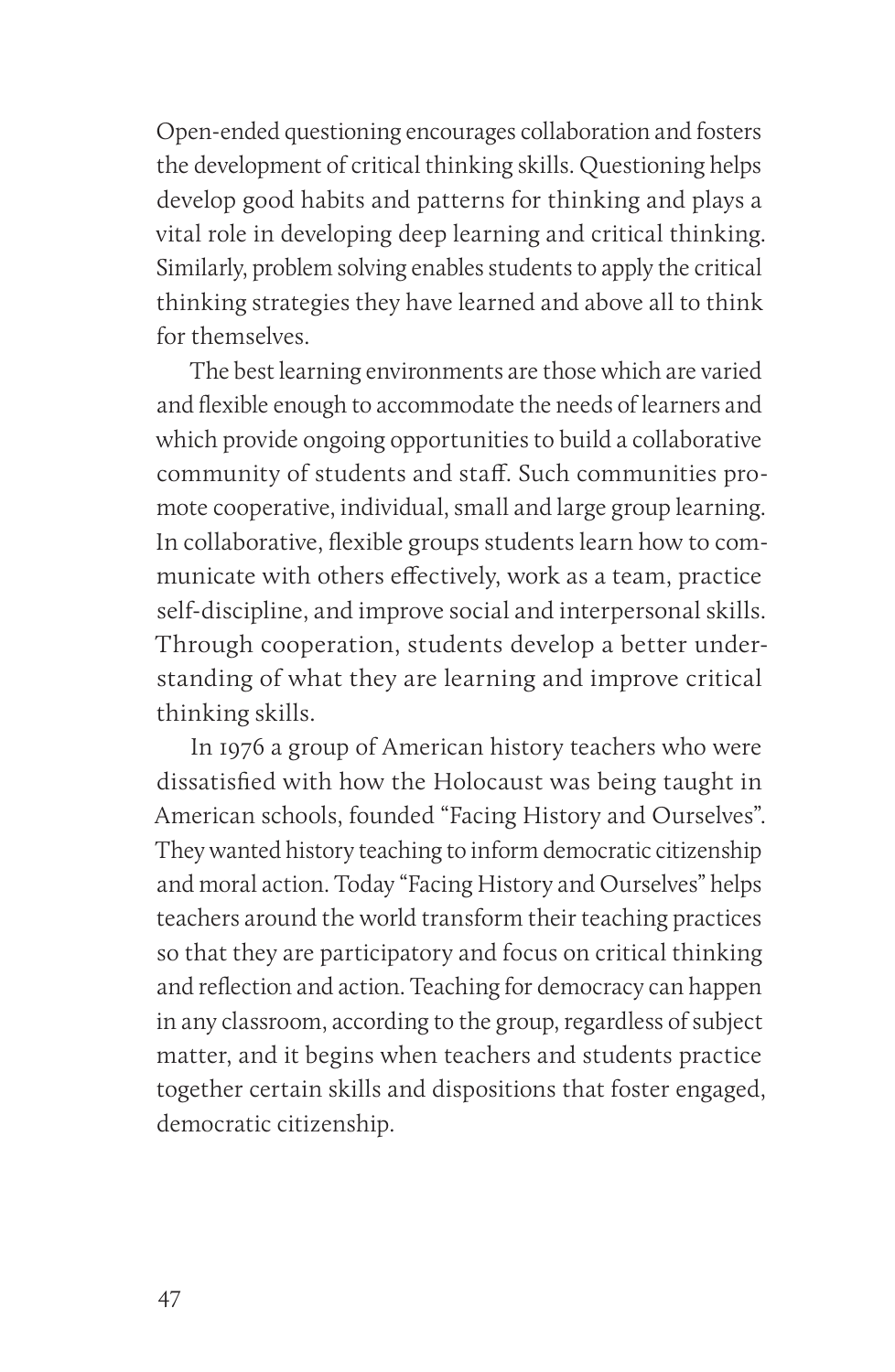These include<sup>-17</sup>

- · Self-reflection and awareness
- Perspective-taking
- · Collaborative deliberation
- Compassion, empathy, and respect for differences
- Ethical awareness
- · Critical thinking
- · Equity and justice
- · Civic agency

Critical thinking is vital for society, students, teachers and others in order to identify and respond to threats and weaknesses in democracy, so that it can be re-habilitated and re-invigorated. Without a full range of critical thinking competencies, functioning in a democracy – even to the extent of casting a vote – is difficult, and active citizenship impossible. It is critical thinking that has the power to prevent a crowd from becoming a mob.

Teachers need to be able to bring critical thinking into the public debate. Values and critical thinking go hand in hand. Reason without values and values without reason betray the Enlightenment. The two, together, show the distinction and difference between certainty and conviction.

17 See www.facing.org.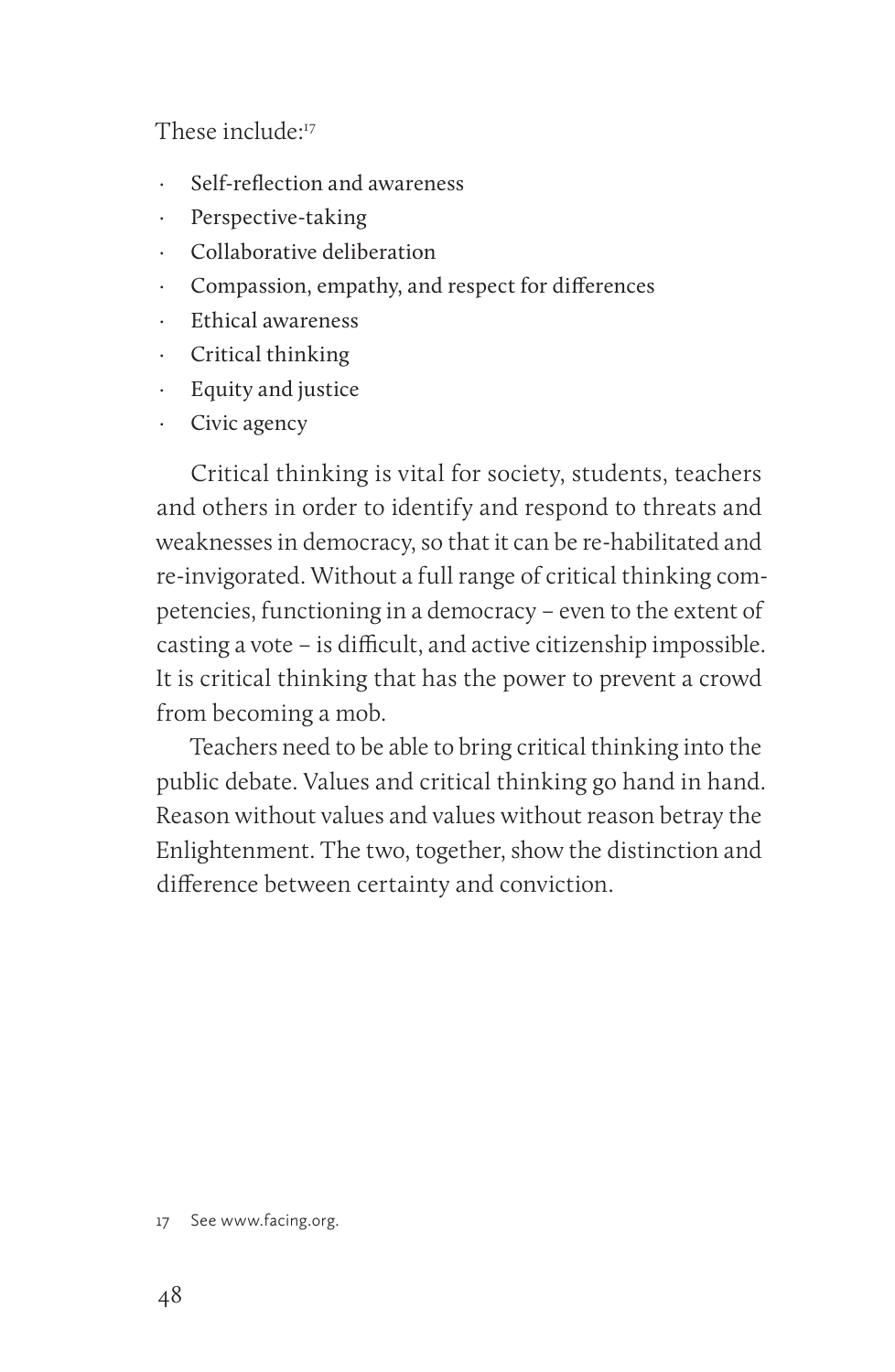6

# **Build resilience when inequality muffles voice**

*Political equality, which is fundamental to democracy, involves a wide range of issues including eligibility to vote and run for office as well as access to the political process. It also encompasses trade union and civil society engagement, access to free media, and the exercise of basic rights.*

*Political equality may be undermined by socio-economic inequality. Free public education, accessible to all, provides the best opportunity to reduce those inequalities.*

*Schools and educators can build resilience with a broad curriculum, not only ensuring the delivery of the appropriate knowledge, skills and values, but also constituting a solid basis for lifelong learning.*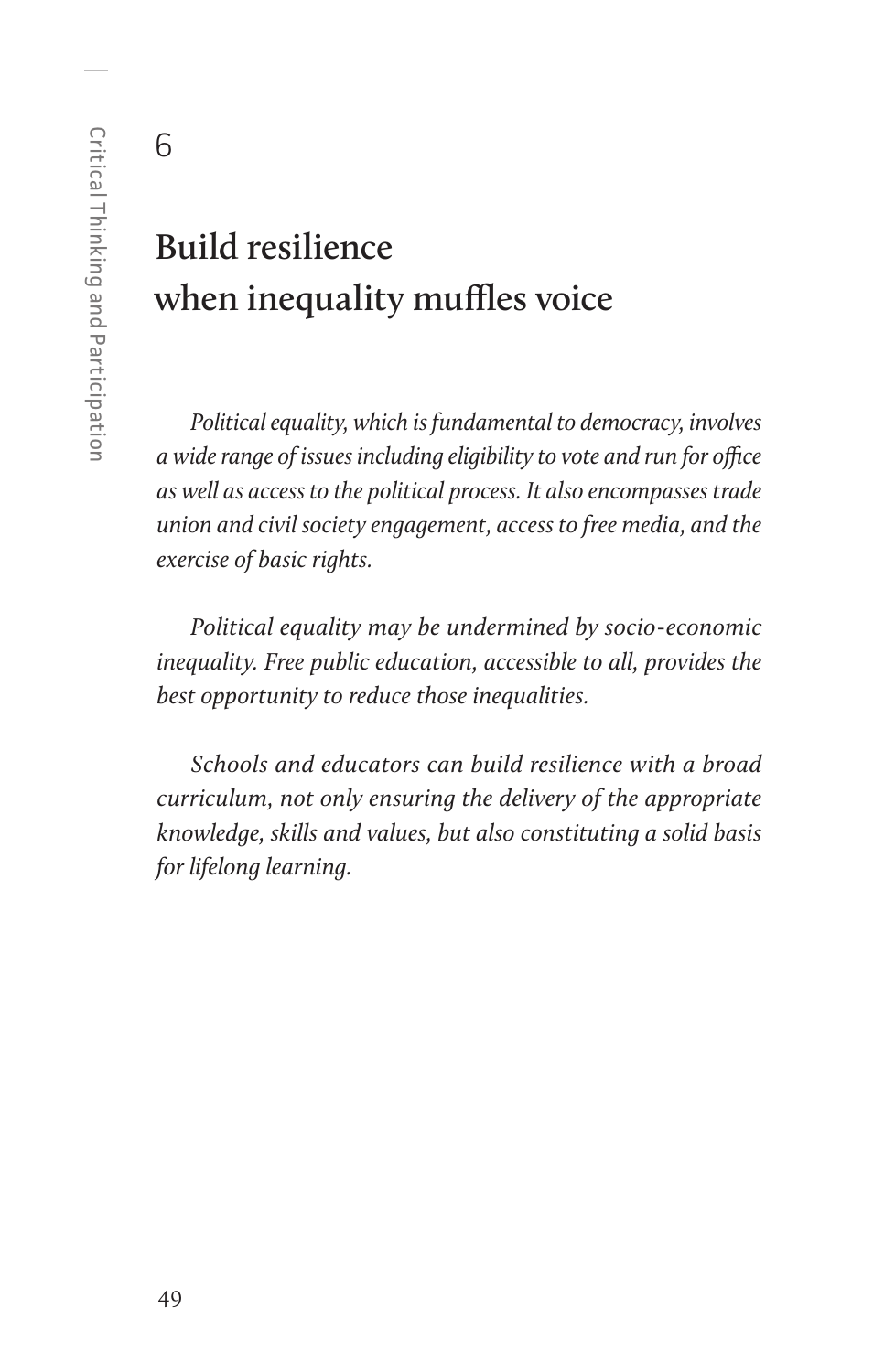In the 2016 u.s. elections, almost 92 million eligible Americans did not vote. Participation was lower for people who were unemployed or with relatively low-income levels, those who did not complete high school, and members of the Asian and Latino communities (Root & Kennedy, 2018).

Political equality, or the extent to which citizens have an equal voice over governmental decisions, is essential for democracy to function. It is a very imperfect democracy that denies equal voting rights. Such a practice was common in many countries that restricted the franchise to those who owned property or that denied the right to vote to certain categories of persons (for example, women and slaves).

There have been other restrictions like burdensome procedures and requirements that have made voting more difficult and discouraged political participation. Those include difficult registration or qualification procedures; a limited number of polling places or the location of polling places at great distances from some communities; or excessive limits on voting hours. Poll taxes or fees that deliberately restrict the right to vote also undermine political equality.

There are other political inequalities that affect the fairness of elections. For example, some candidates may receive privileged access to the media. There may be a preference for incumbent candidates by media outlets, whether public or private. In the United States and a few other countries, access to the media is affected by the ability to purchase time in electronic media and printed publications. The "equal time" doctrine in the United States used to require a measure of balance in American television and radio was abolished in 2010 by the Supreme Court. In another decision, the Court removed most restrictions on the ability of corporations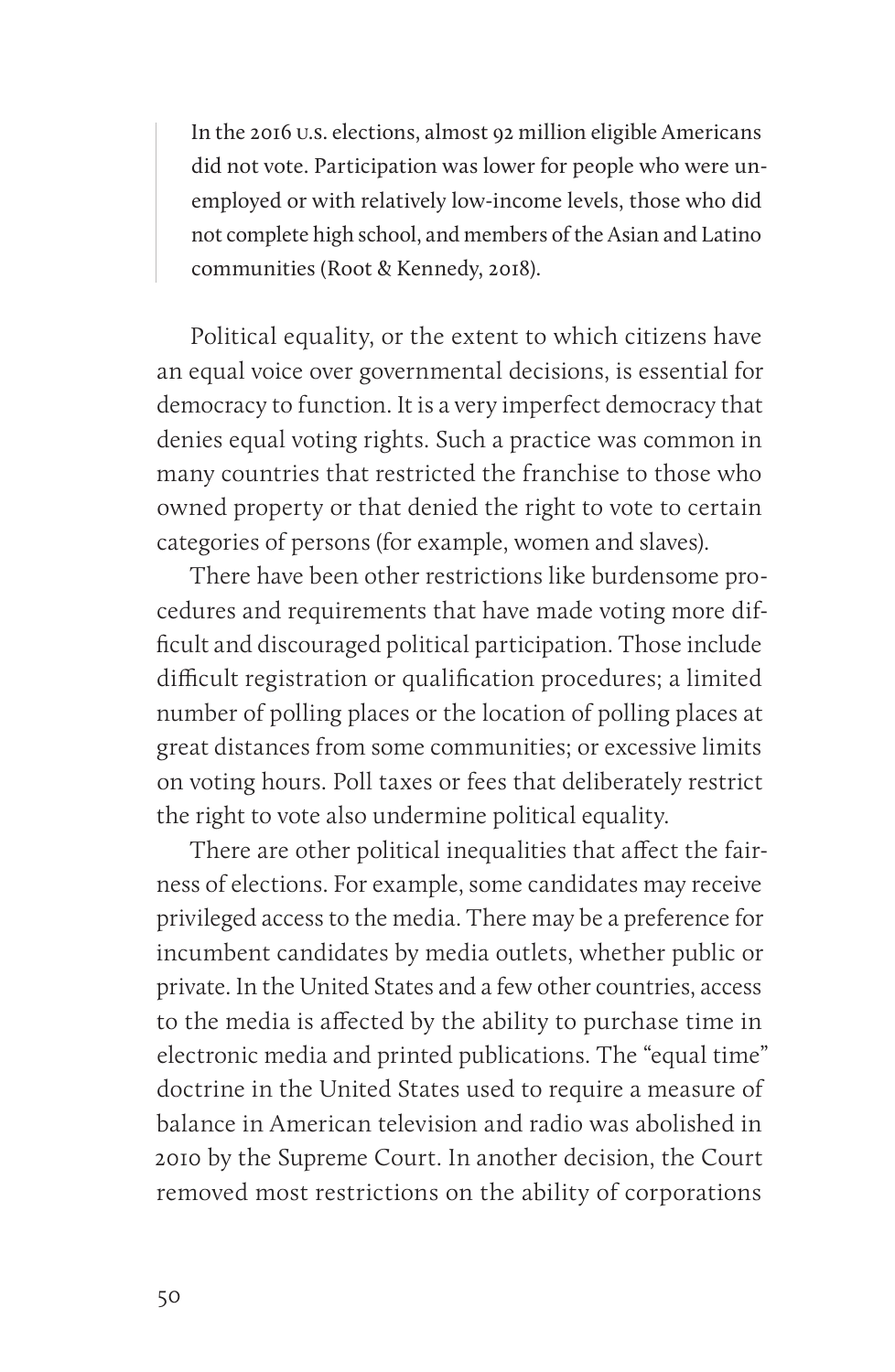(considered to be legal persons) to spend money to support or oppose candidates in elections.18

In many countries, the participation level in elections is lower for poor people and lower income people than the rest of the population. There are many possible causes, including alienation from the political process by those who would seem to benefit least from the system. If people feel that the political system is fair, even if they lose on a candidate or issue, they know that they have the possibility to win in the future. However, if they think that there is a "stacked deck", it will discourage active citizenship.

In recent decades, there has been, in some countries, a growing perception that, on economic questions, the political process cannot produce change. This is reflected in polls showing loss of confidence in the ability of governments to improve social and economic conditions and, in general, less trust in government and democratic institutions.

This was clearly aggravated in some countries by, for example, the feeling of dissatisfaction with governments during the financial and economic crisis beginning in 2007, when taxpayers were forced to bail out banks and accept austerity programs without any fundamental restructuring of global economic governance to seriously limit the power of financial market actors.

Another, less measurable, factor is the fact that the most privileged often find civic participation (effective political voice) easier as they may have more experience and comfort in dealing with politicians and exerting influence.

One Swedish study argues persuasively that the expansion of mass education in the 1950s and 1960s contributed considerably to a reduction of inequalities that had helped to produce political inequality (Lindgren et al, 2017).

<sup>18</sup> To learn about the Citizens United v. Federal Election Commission Supreme Court case visit https://www.oyez.org/cases/2008/08-205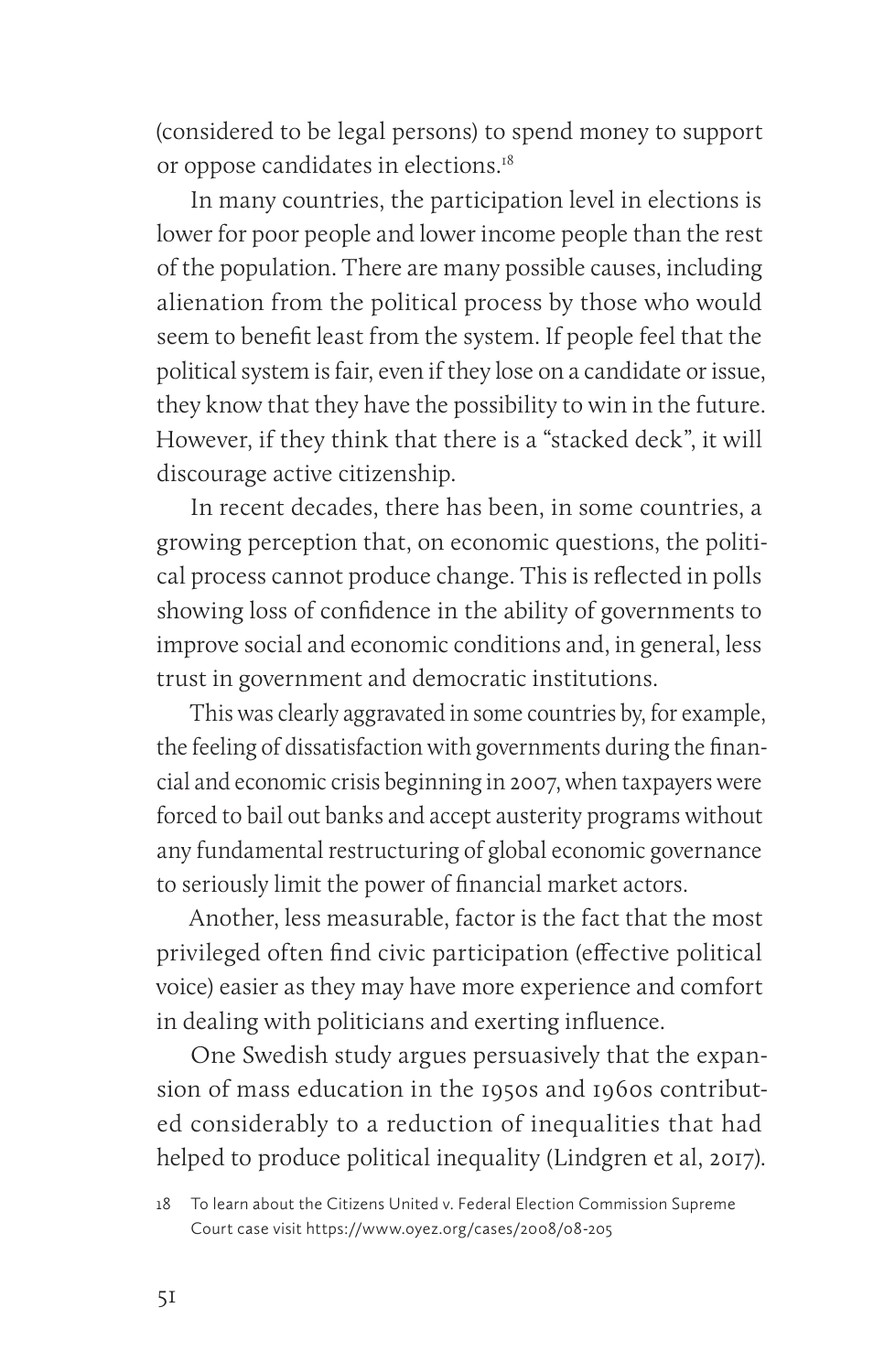The research concludes that the reform reduced the effect of family background on the likelihood of seeking public office by up to 40 percent. Moreover, the study found that the results were most significant for the working class, as compared with the middle class.

One of the original purposes of universal, compulsory public education is to increase equality and to reduce the penalties that children may suffer because their parents are poor, are not educated, or do not speak the national language very well. In countries that have a strong tradition of immigration, education has been a key factor in the integration of new populations.

The first inter-sectoral trade union body in the United States was created in 1827 in Philadelphia. One of their first policy positions connected free public education with political equality. They wrote that they sought, "a system that will fit the children of the poor as well as the rich to become our future legislators, a system that will bring the children of the poor and the rich to mix tougher as a band of Republican brothers".

If education is to significantly reduce gaps in opportunity, it must, to the maximum degree possible, be equal. That means, for example, that extra efforts might be necessary to provide quality education in rural areas or in poor and diverse neighbourhoods with minority ethnic groups, nationalities or tribes. Inequalities in the quality of education re-enforce rather than reduce political inequalities.

For those who are relatively disadvantaged, including many working-class families, there is likely to be a greater need to develop democracy competencies. Therefore, teaching skills of active citizenship, including building confidence and aptitude for formulating and communicating arguments and plans of action, may be especially effective with those who are less likely to be provided those opportunities elsewhere.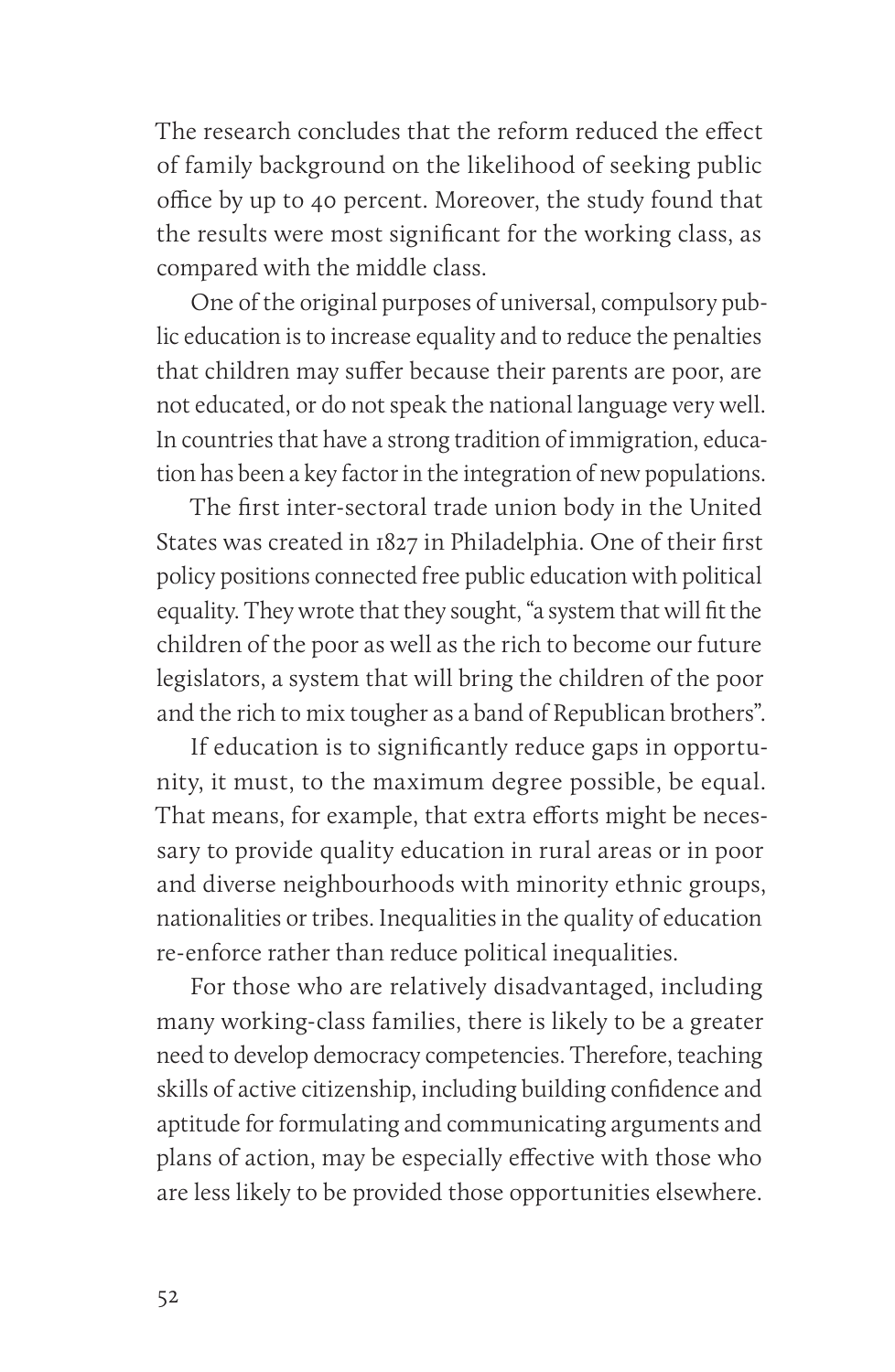In addition to giving special emphasis to critical thinking and other competencies needed for active citizenship, there are education approaches to address specific needs of those who have suffered from inequalities. These approaches cultivate "resilience" or "grit". Many of these elements are also of value to students who have not experienced those inequalities, but they are especially valuable for those who "need a boost".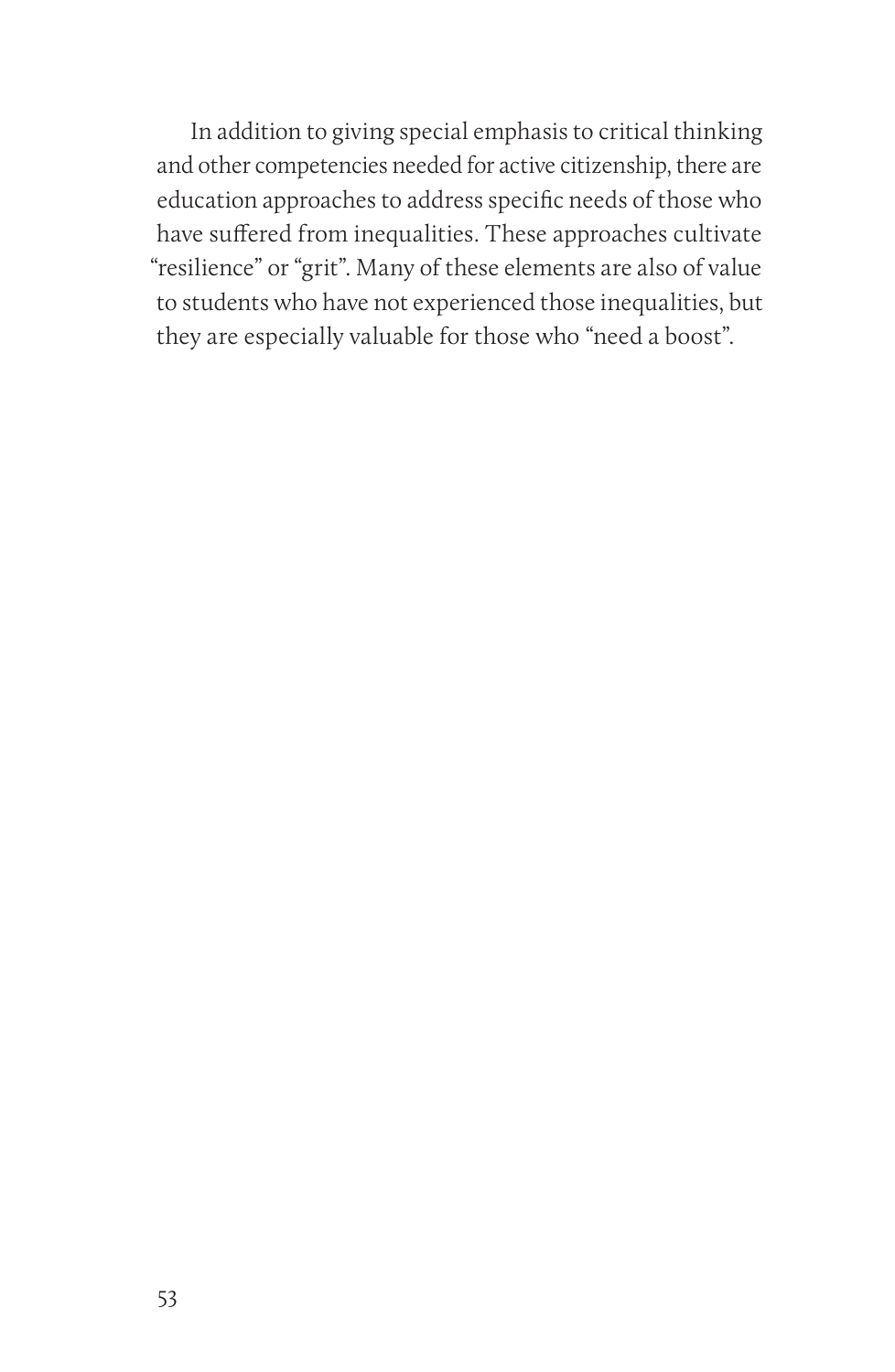7

## **Protect education for the common good**

*Education is both an individual and collective right. It gives every person an opportunity to acquire the knowledge and skills needed for a meaningful life. It is also a nation's most precious tool to achieve economic growth, social progress and democratic development.*

*Education is a basic social service and one of the cornerstones of democracy. It is one of the core responsibilities of governments to facilitate the delivery of quality education by building and funding strong public school systems.*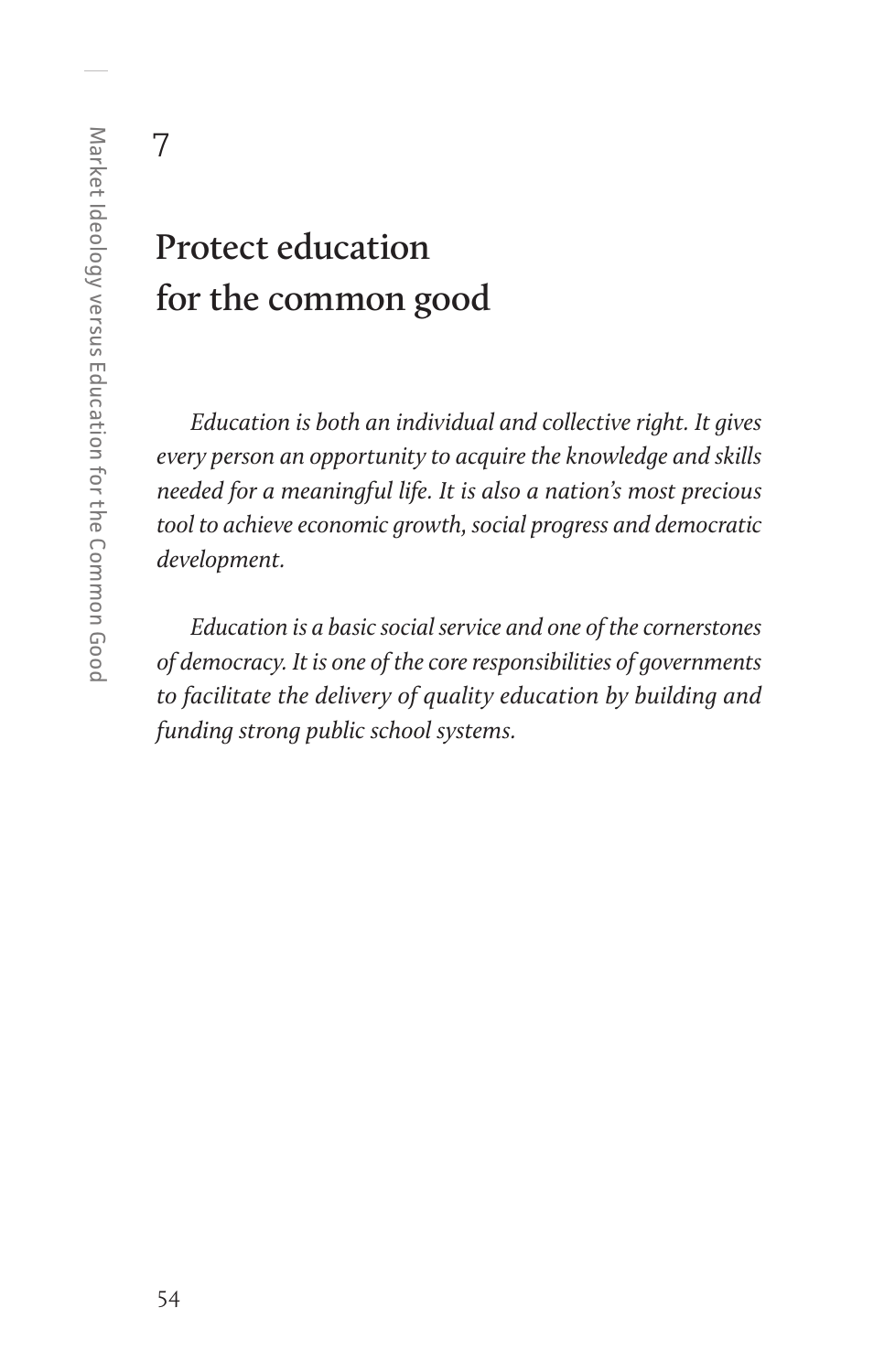Over 95% of Finnish children and youth attend public schools. Citizenship and human rights form the overarching values that underpin all education and the school culture in Finland and are embedded in the national curriculum. Basic education promotes responsibility, sense of community, respect for the rights of others and freedom of the individual; it helps students obtain the knowledge and skills they need in life, for further study and as engaged citizens in order to develop a democratic society (Council of Europe, 2014, p. 18).

The globalization of our economies, the need to successfully compete in global markets, and the crucial role our school systems play in responding to that need, have propelled education to the very top of the international agenda. There are reasons to be pleased about the interest shown in education, but if investments in our school systems are solely or predominantly driven by the desire to boost our economies and to satisfy markets, we need to be cautious.

Education is a common good. It is not just an instrument to promote economic growth. It is not a commodity. The values of public education are essentially the values that underpin democracy, as well as our prosperity. They encompass the principles of equity and equal opportunities, of non-discrimination and social justice. They embrace collective needs as well as individual liberty, solidarity as well as opportunity.

In this regard, it is interesting to note that in the past three decades the education agenda has not been set by the organization that was established for that very purpose, unesco, but by the World Bank, the largest source of education loans, and by the Organization for Economic Cooperation and Development (OECD), one of the most influential policy advisors for industrial countries.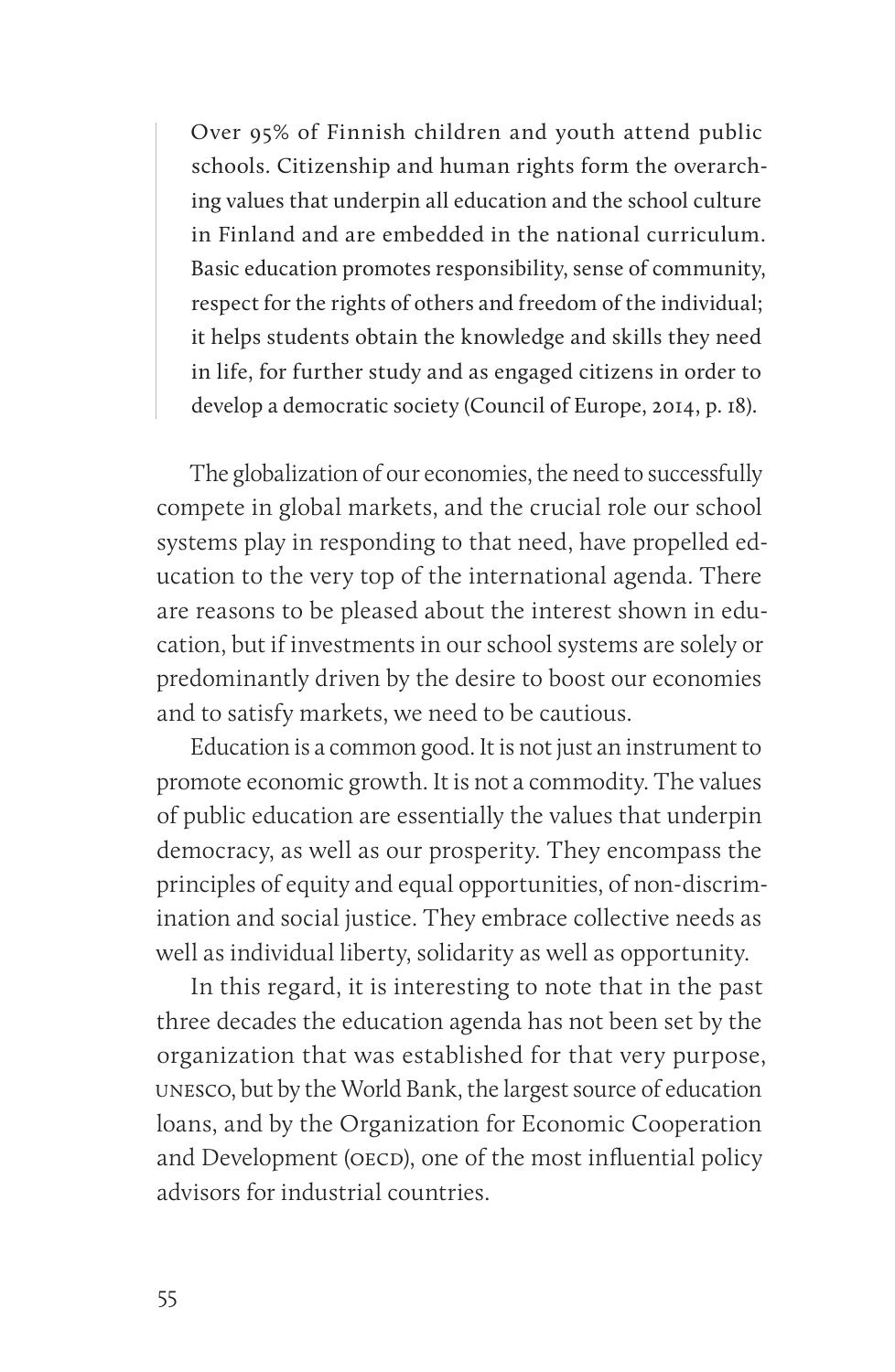International human rights legal documents establish the right of every person to education.<sup>19</sup> The broad mandate to education is directly related to the contribution of education to democracy. Education is not limited to the basics. It goes beyond the skills needed for employment to include the competencies, skills and aptitudes needed for life. The United Nations International Covenant on Economic, Social and Cultural Rights (1976) states:

Education shall be directed to the full development of the human personality and the sense of its dignity, and shall strengthen the respect for human rights and fundamental freedoms… Education shall enable all persons to participate effectively in a free society, promote understanding, tolerance and friendship among all nations and all racial, ethnic or religious groups.

The notion of education as a public good, as opposed to an economic good, spread rapidly in the decades following the Second World War. However, a discussion evolved within unesco as to how to approach the delivery of education through private support. unesco suggested approaching schooling as a common good rather than only a public good, with the understanding that all schooling is a "collective endeavour from a humanistic perspective" (Daviet, 2016, p.1). It is clear that "good" in neither expression is intended to treat schooling as something that is "for sale".

Whether delivered through public or private mechanisms, public or common goods are a sacred, if secular, charge for public authorities. Education is to be available for all. Nobody is excluded or shut out. That, by itself, makes it crucial to democracy.

<sup>19</sup> 71 governments have ratified the International Covenant on Economic, Social and Cultural Rights (1976) and all but one State has ratified the Convention on the Rights of the Child (1989). Both treaties affirm the right to education.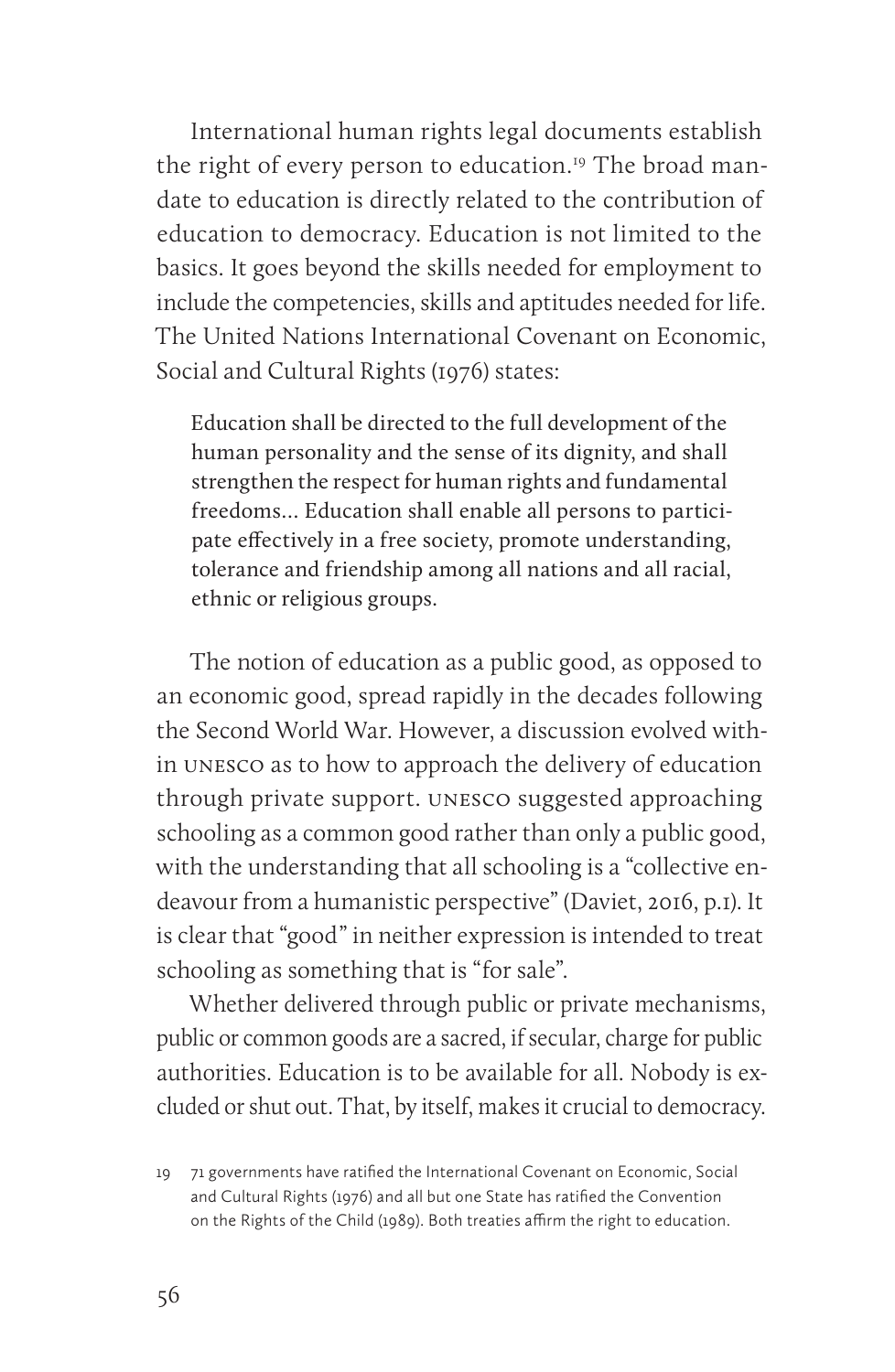It also implies that it is a service provided under the responsibility of public authorities. It should not be a creature of the market or guided by private interests. It requires a strong commitment of public funds. Its value is to be measured in terms of the fairness and well-being of society and the quality of life rather than in pieces of silver.

Obviously, education also has tremendous value to the economy. It is an important, if not determining, factor for a nation's economic performance. In terms of their contribution to economic growth, social progress and democratic development, public education systems are probably the most successful public enterprises in history.

Improving education is a serious, long-term commitment, not a flash in the pan. From 2000 to 2015, the years devoted to the un Millennium Development Goals<sup>20</sup>, there was progress made on the number of children receiving free primary school education, but its quality was not always satisfactory, and funds were too often diverted away from the classroom. Quality public education depends on quality teaching, quality tools, and quality learning environments. It implies qualified, well-trained, motivated professionals who have the necessary resources and respect to do a good job.

There is hope for improved performance by governments on their pledges to meet the un Sustainable Development Goals<sup>21</sup> by 2030, although there are concerns about the voluntary nature of the goals and the fact that some private actors are already trying to distort their contents and meaning to develop and exploit their commercial value.

<sup>20</sup> In 2000, the un identified eight Millennium Development Goals to be achieved by 2015, including universal primary education https://research.un.org/en/docs/dev/2000-2015

<sup>21</sup> In 2015 the un adopted the 2030 Agenda for Sustainable Development, provides a shared blueprint for peace and prosperity for people and the planet, now and into the future. At its heart are the 17 Sustainable Development Goals (spgs), which are an urgent call for action by all countries - developed and developing - in a global partnership. https://sustainabledevelopment.un.org/?menu=1300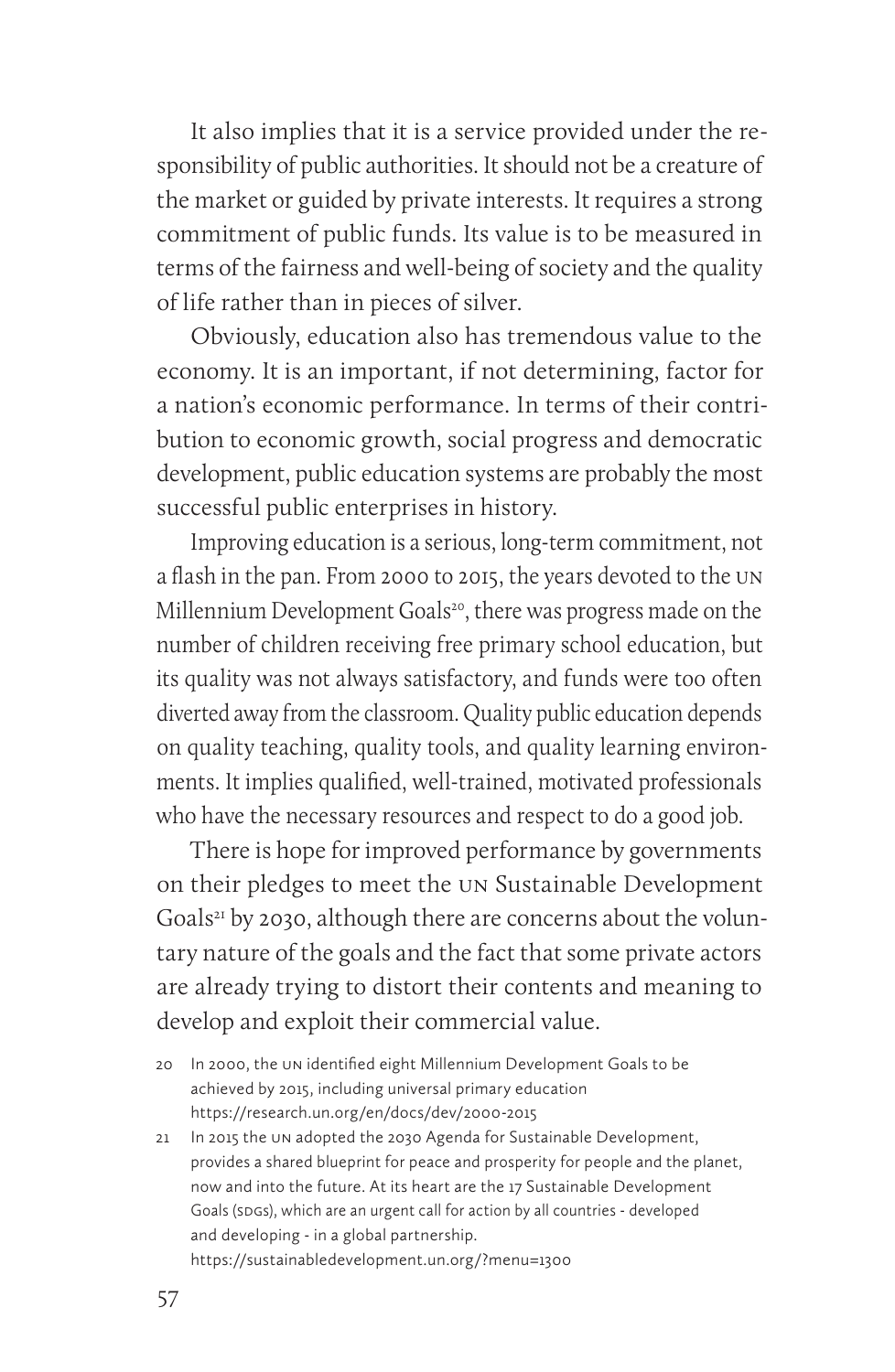8

### **Keep the market at a safe distance**

*In too many places, public school systems are being carved up and outsourced to private businesses. Some believe that education can be delivered more cheaply and efficiently by the market, preferably with fewer, less qualified staff and a liberal dose of "one-size-fits-all" online programs and standardized testing. This is an illusion. The simplistic transfer of ideas from the corporate world, the introduction of league tables, performance pay and school rankings, will not advance education quality.*

*The market has an important role to play in the construction of school buildings, in manufacturing school equipment and in publishing teaching and learning materials. However, one should draw a line so that "for profit" corporations will not run schools causing social inequity or where they would invade teachers' professional space and tell educators what and how to teach.*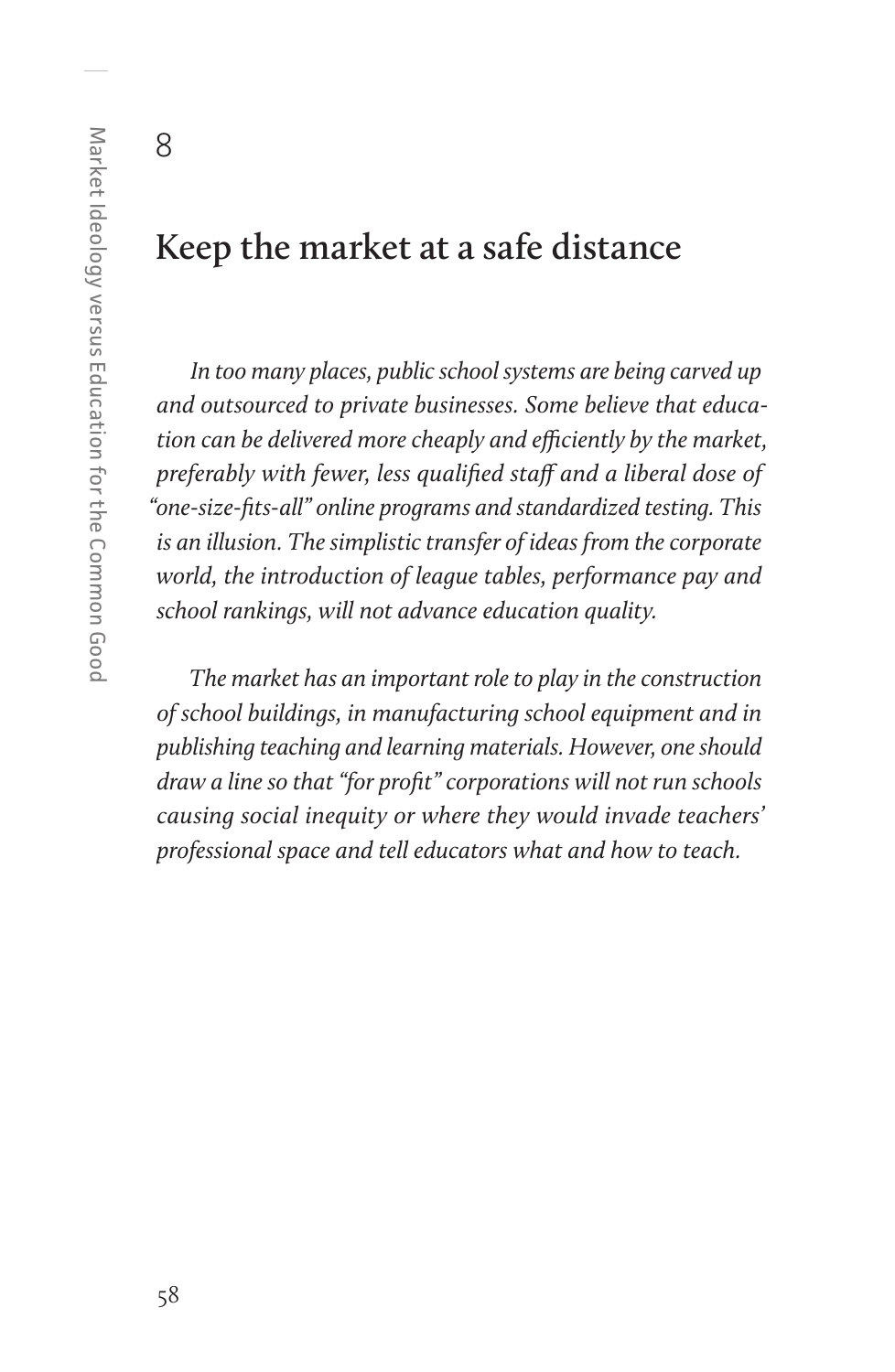In 2017, the Liberian Ministry of Education began outsourcing public schooling to foreign education companies and charity providers. Rather than obtaining funds to reform public schooling, public funding was used to support services contracted to private, for-profit companies. The move to outsource Liberia's education system is referred to as a "Public-Private Partnership" and what began as an experiment is now expanding into a trend that can be seen in other African countries.

What happens when such experiments prove to be unprofitable for private companies, or if there is insufficient monitoring by the government?<sup>22</sup>

Education is a fundamental human right. Providing free, universal, quality public education is a vital and a central responsibility of government. Contracting that task out to others is an attempt to shirk that responsibility. This is especially egregious when there is a lack of governmental monitoring and accountability.

A 2007 study undertaken by University of London professors Stephen Ball and Deborah Youdell found that there are two main types of privatization. One is the introduction of private sector ideas, techniques and practices in our schools to have them operate like businesses, such as performance management, service contracting, competitive funding, market-driven notions of accountability, and performance pay.

22 An example of the damage that can be done to public education by private, for profit operators is the chaos and vicious cycle of declining quality that has hit the State of Michigan. See the New York Times article "Michigan Gambled on Charter Schools. Its Children Lost": https://www.nytimes.com/2017/09/05/magazine/michigan-gambled-oncharter-schools-its-children-lost.html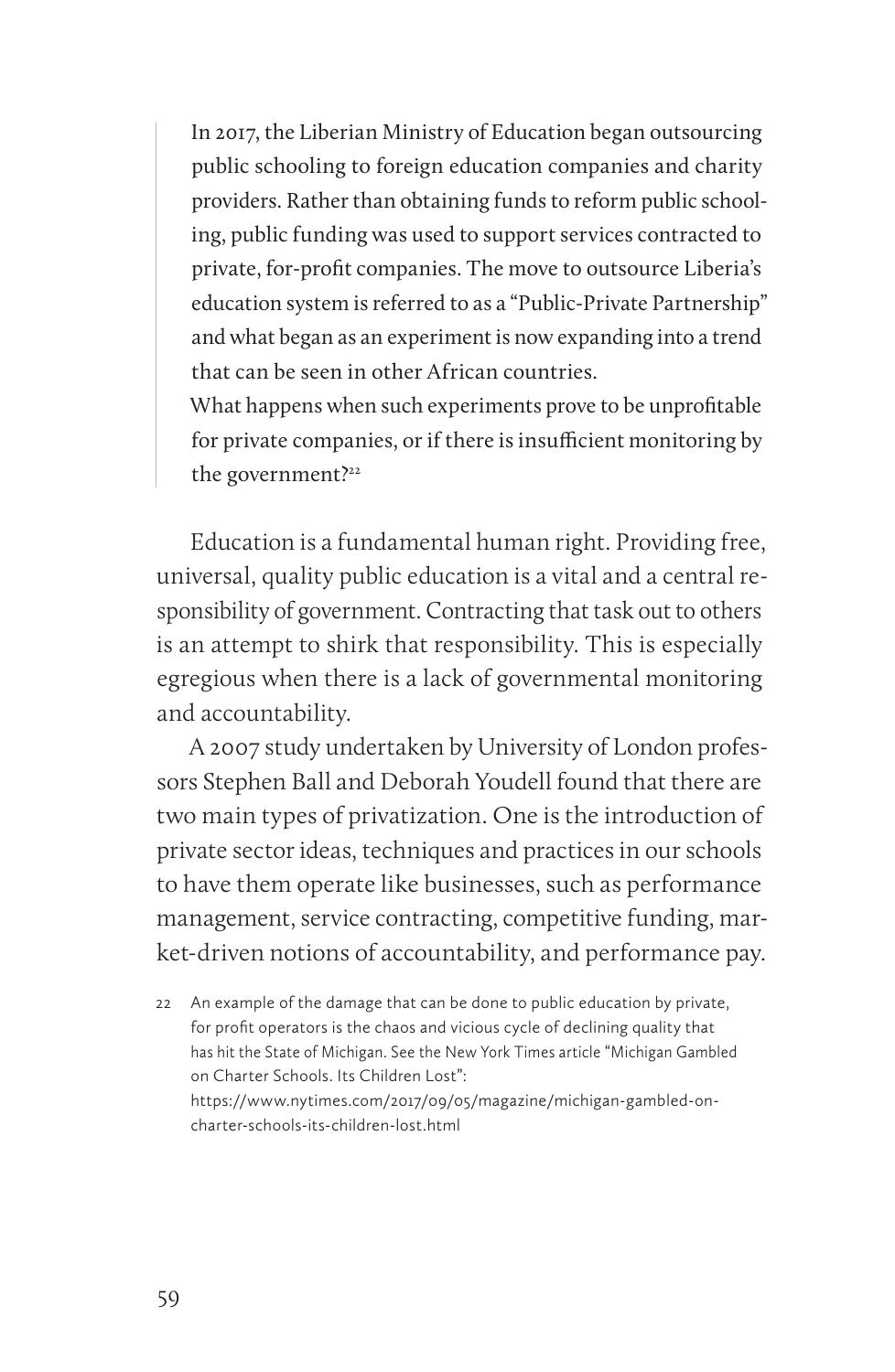The other type is the opening up of public education systems to private sector participation on a for-profit basis, using the private sector to design, deliver or manage education services (Ball et al, 2007).

Not only is sub-contracting education services likely to damage important aspects of education, but it may also break the direct link between citizens, communities and their schools, and the link with public service values. There may be ideological reasons to believe that the market would do a better job, but it is also a way to evade responsibility and hide behind market illusions. As the French writer Albert Camus said, "Those who lack the courage will always find a philosophy to justify it".

Delegation of education is particularly risky when it individualises education through school choice so that dissatisfaction can be addressed by simply changing schools rather than collectively changing the school system. It replaces real, electoral democracy with market processes. It can even reach the point of no return as the collective voice of the people becomes irrelevant and the mission of education becomes atomised for "consumers" and valued as a "bounty" (price per head) by commercial providers.

Advocates of Charter Schools in the United States, the Free Schools in Sweden and, more recently, the Academies in the United Kingdom, argue that applying the free-market principles of choice and competition to the running of schools will drive standards up across the system. Removing schools from state control and transferring public funds to private organisations to run them will see their results improve and compel state schools to work harder to keep up with them. Or so the argument goes. But can they substantiate that claim?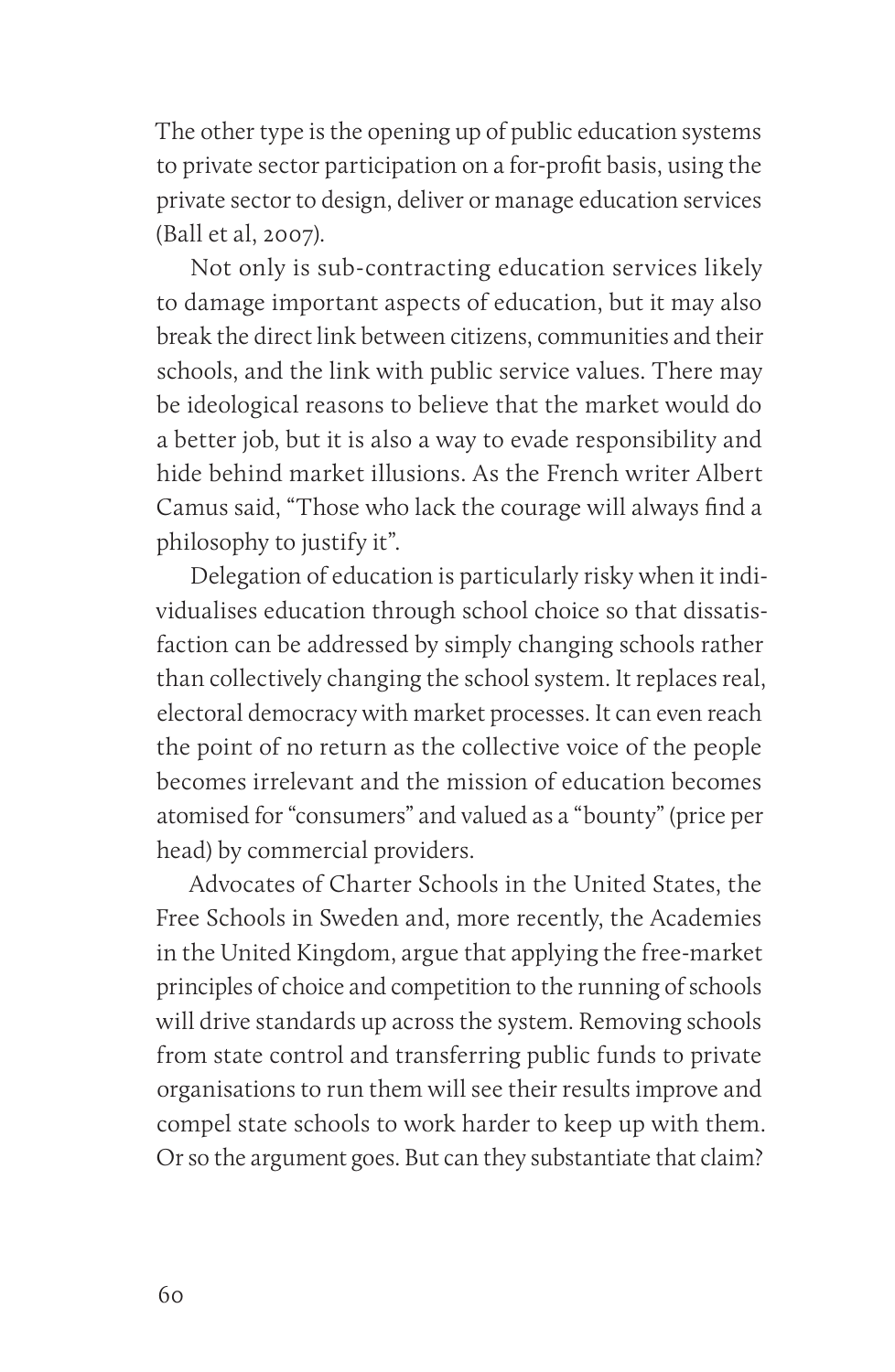No, they cannot. On the contrary. Let's have a look at three important sets of findings.

One: The United States. A 2013 study by the Center for Research on Educational Outcomes (CREDO) at Stanford University, covering more than 95% of the students of Charter Schools (including 27 states), concluded that students in charter schools were not performing as well as students in traditional public schools 25% of the time. In 27% of the charter schools, achievement was higher than in public schools, while in 48% of the cases there was no significant difference (Cremata et al, 2013, p. 86).

Two: Sweden. Research from that country shows that since the introduction of the so-called Free Schools, educational attainment across the Swedish system declined, while segregation on the basis of students' social background and ethnicity went up (Butrymowitcz, 2018; Brandén & Bygren,  $2018$ ). In fact, Sweden lost its leading position on the PISA<sup>23</sup> scale as a result of their Free Schools. The story goes that the Swedish Education Minister even warned the uk government against plans to follow the Swedish model. They did it anyway.

Three: In 2013 the OECD issued a study concluding that competitive school markets may lead to greater segregation of students with severe effects on education outcomes. The highest-performing education systems across the industrialized nations are those that combine quality with equity" (oecd, 2013, p. 3).

Many school reforms introduced in recent decades are modelled after private market theories and practices. Unfortunately, some of these so-called reforms are advocated

<sup>23</sup> The Program for International Student Assessment (pisa) is a worldwide study by the Organization for Economic Co-operation and Development (OECD) to evaluate educational systems by measuring 15-year-old school pupils' scholastic performance on mathematics, science, and reading.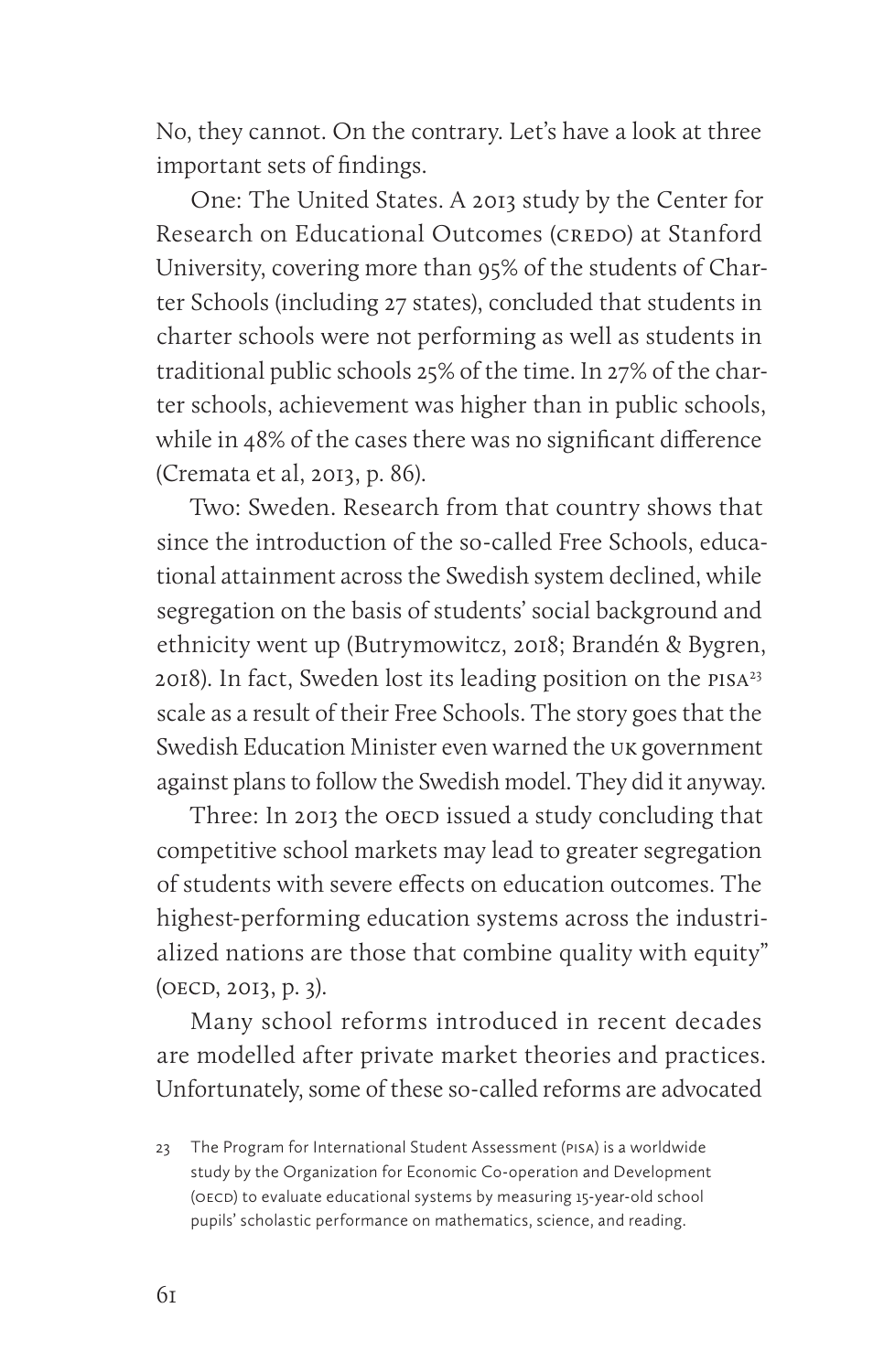by international bodies or development agencies, such as the World Bank, and sometimes even imposed on countries as conditions for grants or loans. They consider that competition, in all circumstances, is healthy and will ultimately bring about outcomes beneficial to all. This has been shown to be a sad and, at times, tragic distortion. In fact, collaboration is much more effective than destructive competition, both for teachers and students.

The simplistic transfer of ideas from the corporate world, as asserted earlier, will not work. What it definitely will do, however, is to produce angry teachers, frustrated principals and lots of paperwork.

The Polish case in the 1990s provides a remarkable example of how teachers and their unions resisted an over-exuberant government policy towards privatization. After the re-birth of democracy in 1989, plans to transform the centralized, hierarchical education system of Poland, including the possibility for privatization, fell on fertile ground. Since 2007, more than 2,000 schools were closed, while more than 500 were handed over to external operators: foundations, associations and partnerships, including for-profit operators. The Polish Teachers' Union (znp) actively resisted these developments, which had begun to severely limit equal access to education services. They mounted a national campaign and took the government plans to the Constitutional Tribunal. Although the privatization process could not be completely stopped, the government was forced to adjust its plans and introduce certain restrictions.24

<sup>24</sup> Information provided by Dorota Obidniak, International Secretary of the Polish Education Union znp.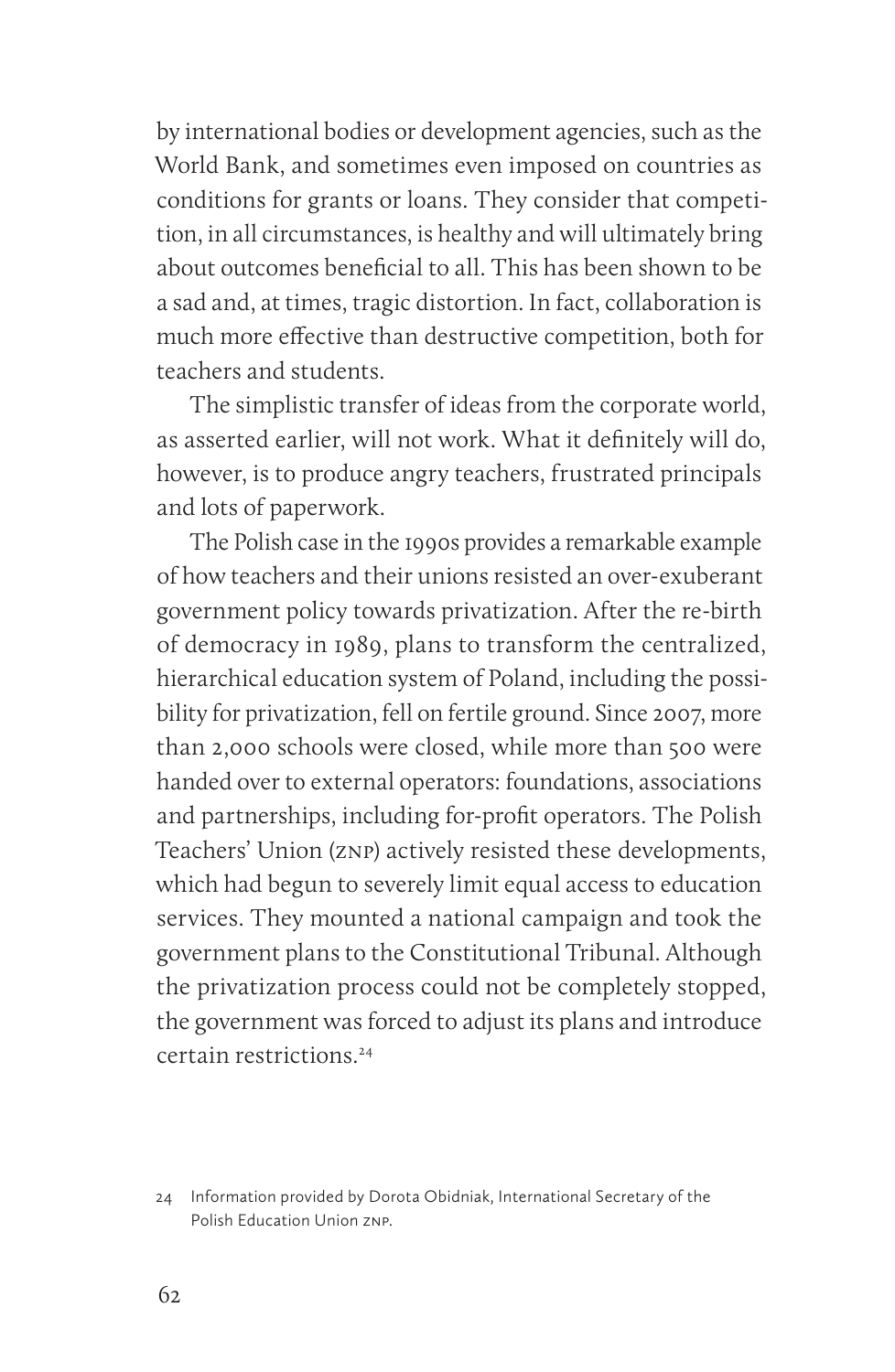9

# **Don't let politicians interfere in the classroom**

*It is the responsibility of public authorities to set general objectives and targets for their education systems. Schools and educators, however, must be autonomous in applying educational methods and in selecting the teaching and learning materials that will help them reach those targets.*

*Politicians should not interfere in the work of professional educators by prescribing educational methods and content.*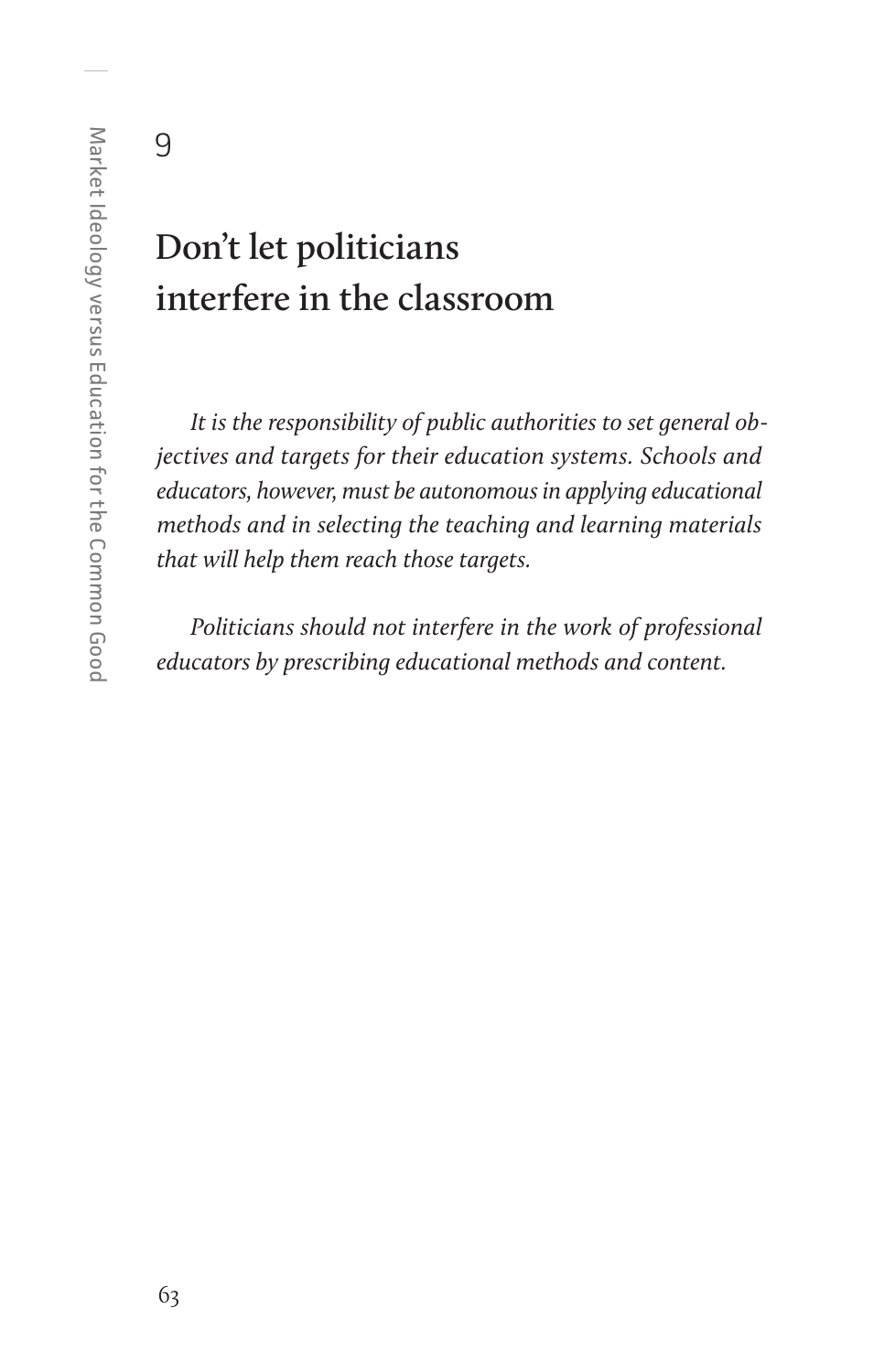In the United Kingdom in the late 1990s, education became an election issue. Politicians, rather than providing budgetary support and frameworks for education policy – their traditional roles – began proposing laws to manage the classroom. A heavy reliance on testing was imposed. This created enormous stress for students and teachers, and the quality and scope of education deteriorated as its results were judged based on limited and measurable criteria. The result of political meddling in education was that public support for the schools declined. It became difficult to recruit and retain teachers. Standards deteriorated and, as private schools assumed a greater role, schools became increasingly segregated, both ethnically and socio-economically.

As in so many policy areas in recent decades, many politicians have developed more trust in the market than in the public policy and infrastructure for which they are responsible. Unfortunately, many reforms, starting with those in the United States and the United Kingdom, have the effect of decentralising education to the school level while offering school choice and making education a matter between customers (parents) and education service providers.

The system can be damaged in a short period of time and become vulnerable to private hustlers who are better at flashy public relations and deceptive promises than at substance and real performance. In some cases, the "merchants of education" seem to do rather well when politicians invade the classroom (even if it is only for short photo opportunities). Cuts in public support for education and austerity programs adopted by these very same politicians, have created problems that, in turn, have prompted cheap and poor-quality solutions. More and more problems are caused by such solutions.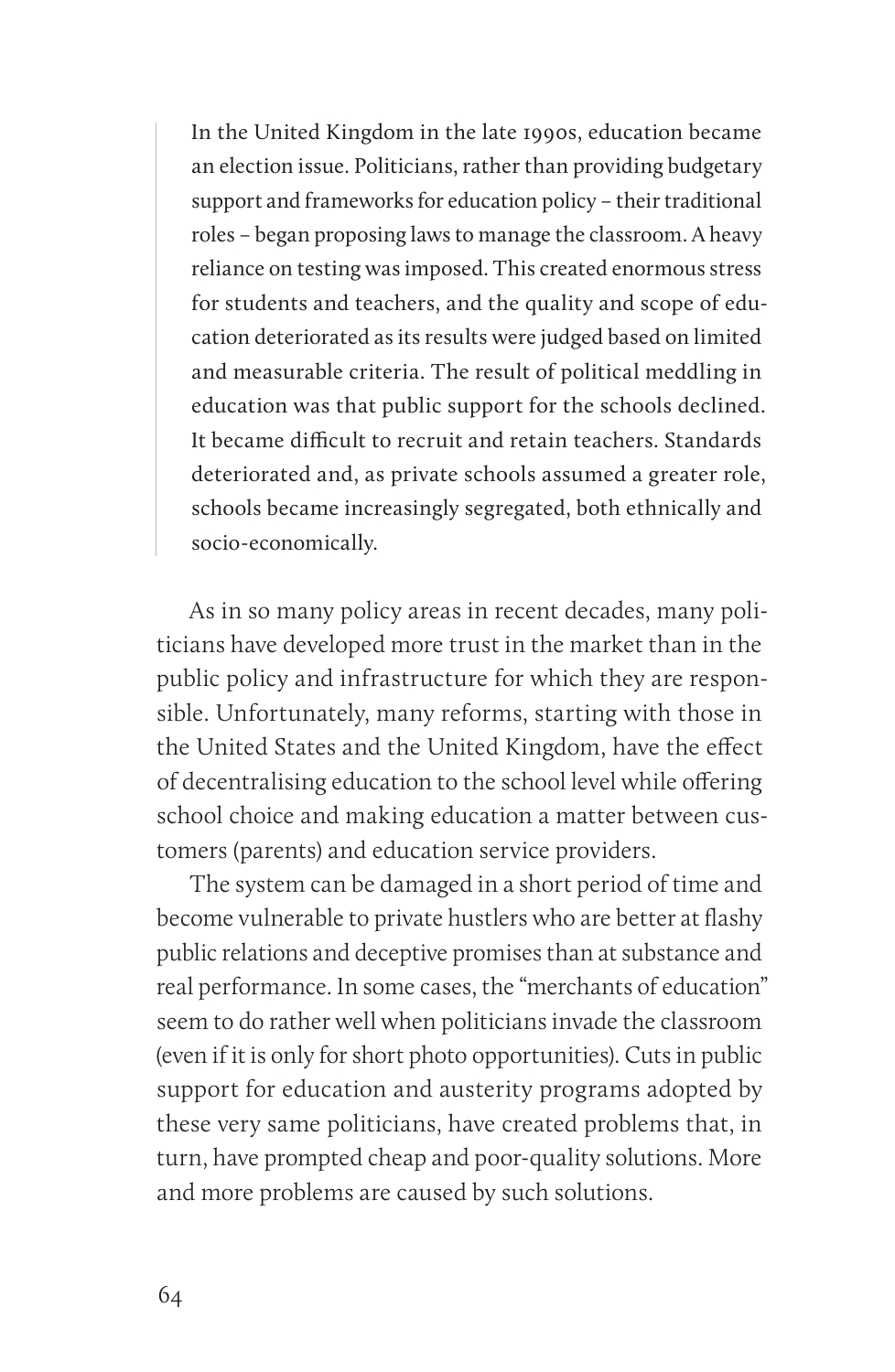Education, by its very nature, is a long-term process. It requires consistency, solid democratic values and sustainability. It has worked best where its mission reflects a consensus in society and when it is firmly rooted in the community.

Politics are driven by an entirely different dynamic. Long-term is, normally and understandably, the next election. Results must be short term, which means that they are not likely to be real. Increasingly, politicians have become more preoccupied with slogans than substance. When these bad habits are imposed on education, the results are disastrous. In many countries, education policy has become polarising and short-term rather than unifying and long-term.

If politicians wake up and re-assume their responsibilities to ensure education as a common good that nurtures democratic society and human rights values, misguided education reforms can be reversed. However, in the current environment in many countries, it means that creating a coherent and workable system will be much more difficult. It will require democracy to return to education. It will also need politicians who are ready and willing to serve and further that democracy.

Although it is the purview of politicians and public authorities to take decisions – even unwise ones – on educational reforms and targets, direct interference in the classroom, telling teachers what and how to teach, is crossing the line. Chapter 4 briefly addresses the crusade against the teachers of Brazil by President Jair Messias Bolsonaro. He believes that Marxist ideology is being taught in schools and encourages students to videotape their teachers and shame them on social media. Once in office, his Education Minister instructed schools to have students sing the national anthem and recite Bolsonaro's campaign slogan every morning.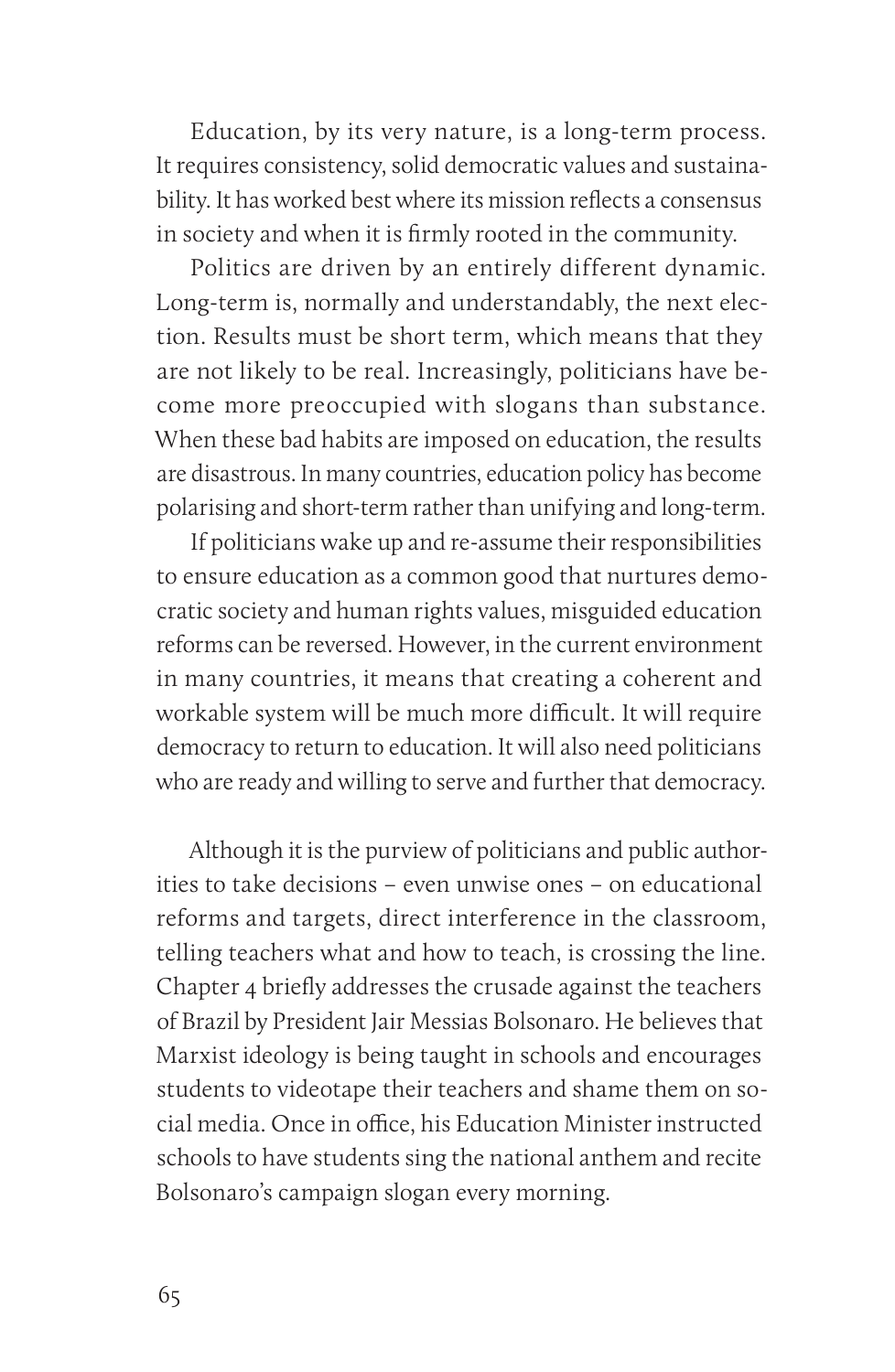In Turkey, after the failed military coup in 2016, President Recip Erodgan fired 11,000 teachers and withdrew the teaching licenses of 21,000, accusing them of being disloyal to his government. In addition, he removed the theory of evolution from the curriculum in primary and secondary schools.

In Hungary, president Orban has taken control of school textbooks and they are increasingly showing a narrow nationalistic view. In 2018, he also forced the Central European University to close its doors.

In Italy, Mateo Salvini, the country's extreme right leader, wants to ban a university textbook in political science that brands his Lega Nord (Northern League) party as "far right". In May 2019, a teacher from Palermo was suspended for two weeks with half pay after her students had compiled a video in which they compared Salvini's migration laws with the racial laws promulgated by Italian dictator Mussolini in 1938. Francesco Sinopoli, General Secretary of the Italian education Union *Federazione Lavoratori della Conoscenza* cgil wrote in the Italian Huffington Post (17 May 2019) that with the disciplinary measure taken against the teacher from Palermo the entire Italian school system had been punished, affecting "its freedom to educate and instruct, its freedom of thought, and its ability to teach the reality of the world.

In Germany and in The Netherlands, right-wing populist parties have established internet platforms where students are invited to report left wing "indoctrination" by their teachers. Although public opinion in these countries does not support these initiatives, they are intimidating, as well as a sign of weakening support for democratic and human rights values. The "Purple Friday movement", which promotes a safe space for LBGTI students in schools, has been labelled by some politicians as "indoctrination", as has been the case with teaching climate change.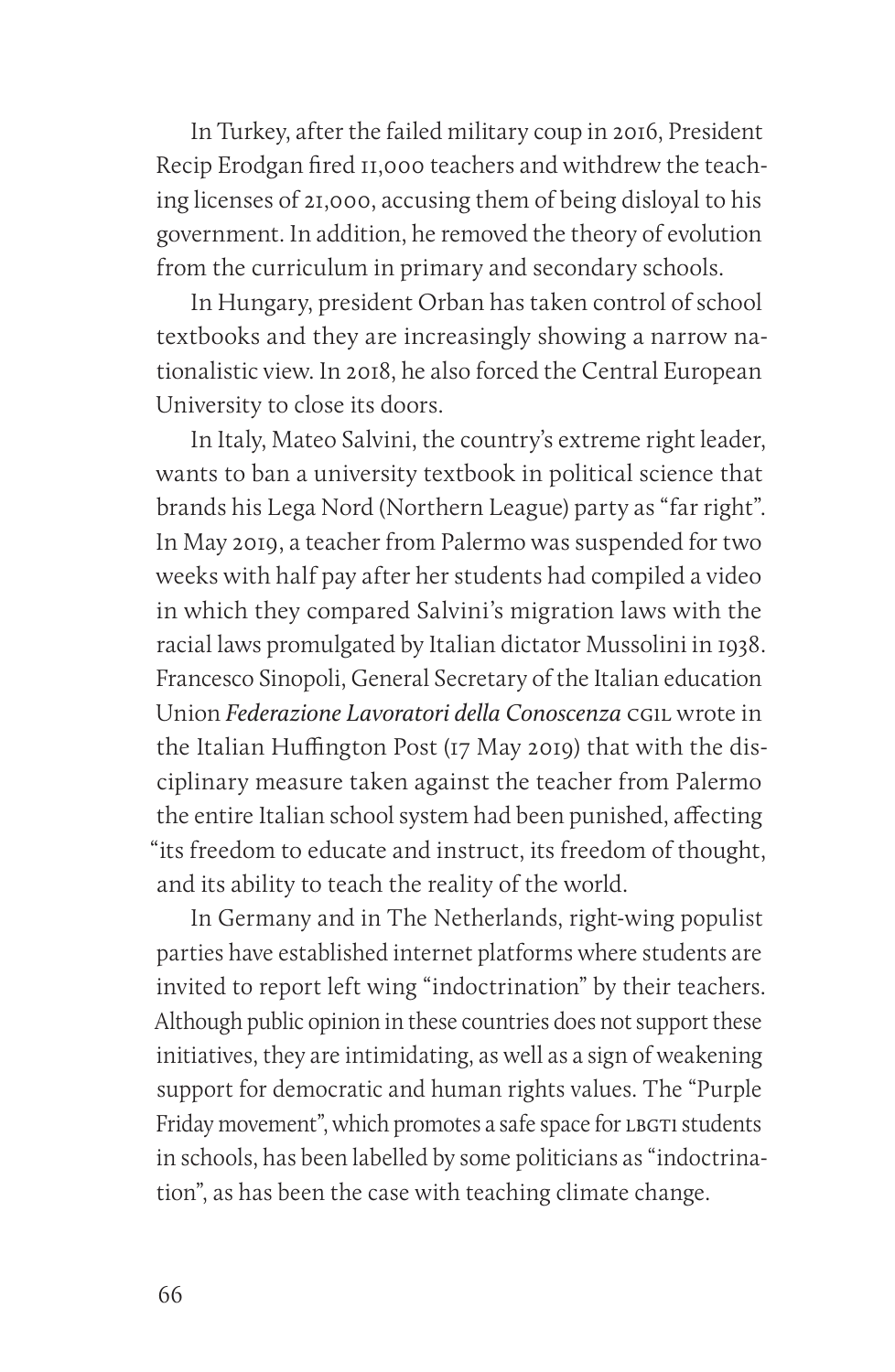In Canada, Ontario, populist leader Doug Ford went after student unions who were spreading "Marxist nonsense". He also suggested to parents that Ontario's schools' sex education was "too progressive".

And as the cherry on the cake, on 12 February 2019 at a campaign rally in El Paso, Texas, the son of the President of the United States, Donald Trump Jr. encouraged his young audience to "Keep up that fight, bring it to your schools. You don't have to be indoctrinated by these loser teachers that are trying to sell you on socialism from birth. You don't have to do it."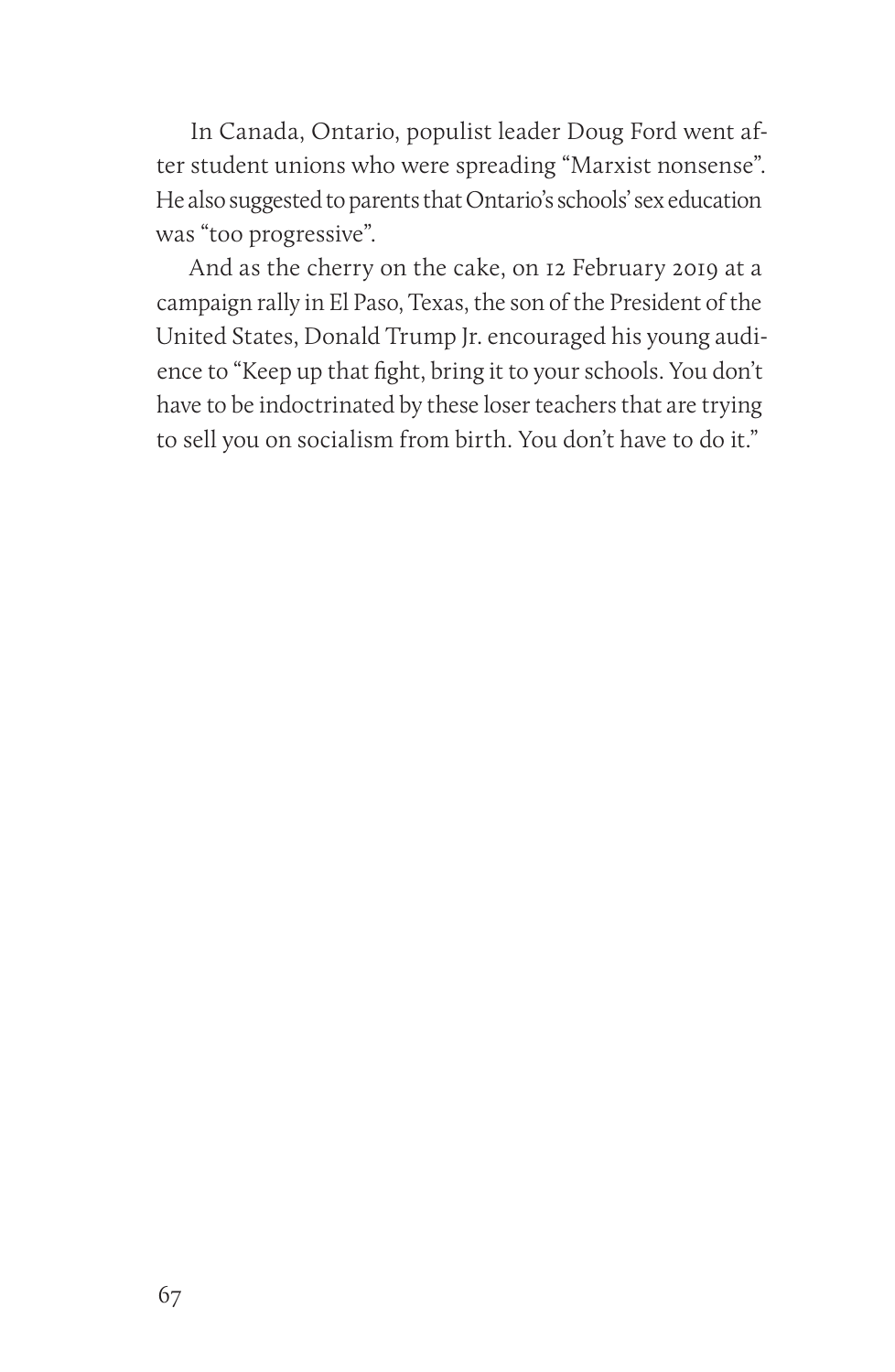10

#### **Question standardized testing**

*In a growing number of countries, the expansion and reliance on standardized testing and allied techniques has crowded out education processes needed to develop critical thinking and impart democratic values. They put a premium on scores rather than learning. Such practices tend to narrow the range of teaching and learning and turn school systems into competitive markets.*

*Testing is important but should be used as the diagnostic tool of educators helping students to improve their learning performance, not as government instruments to evaluate the performance of educators and schools and rank them.*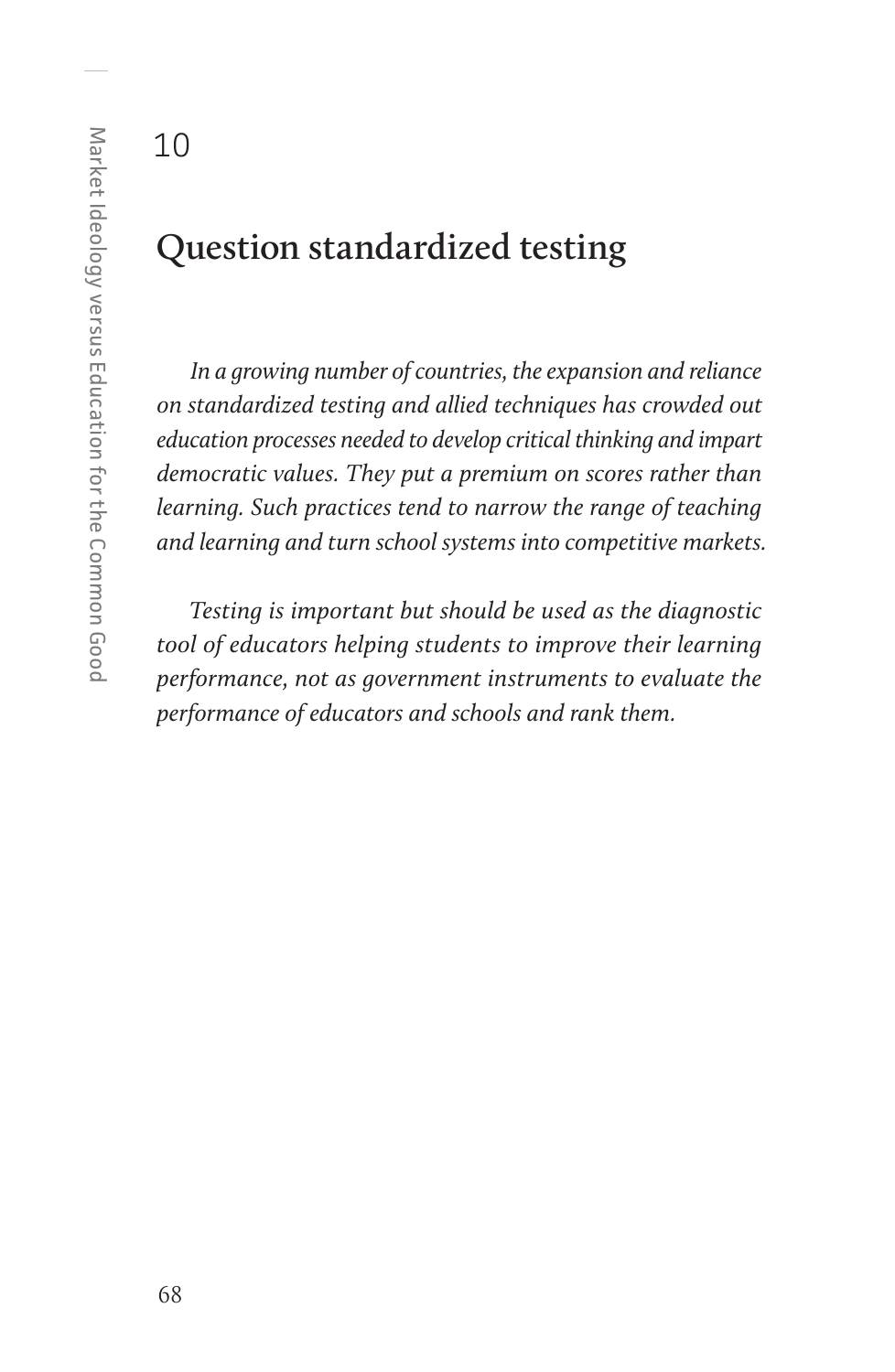The Korean Teachers Union<sup>25</sup> (South Korea) reported, in 2015, that a competitive culture had been imposed on schools and the teaching profession by the introduction of (neoliberal-based) education policies such as merit pay, standardised testing and high-stake teacher evaluation methods. Those policies are undermining teachers' cooperative culture. Student's interest in learning has declined where teaching has been mainly focussed on the next test. Bad student behaviour, school violence and an increased burden on teachers have been other effects of the new government policy (Symeondisis, 2015)

The explosion of standardised testing in some countries poses fundamental questions about the mission of education. At the risk of being simplistic we ask ourselves the question: Is the standardized test a tool of the educator or is the educator a tool of the standardized test? Standardised tests are often linked to systems of measurement and evaluation that are more appropriate for widgets than for human beings. The abuse or inappropriate use of tests is a visible confusion of means and ends.

The consequences for policy development are that too many decisions are being made based on data that do not address the key competencies necessary for democracy. One competency that comes out on the short end is critical thinking. Critical thinking for democracy means not just being able to analyse a text in a book but being able to analyse one's own environment. Critical thinking for democracy requires human content, human contact and human dialogue. Teachers are central to this dynamic process.

There have been growing reservations about standardized testing and the measurement of students, but also teachers.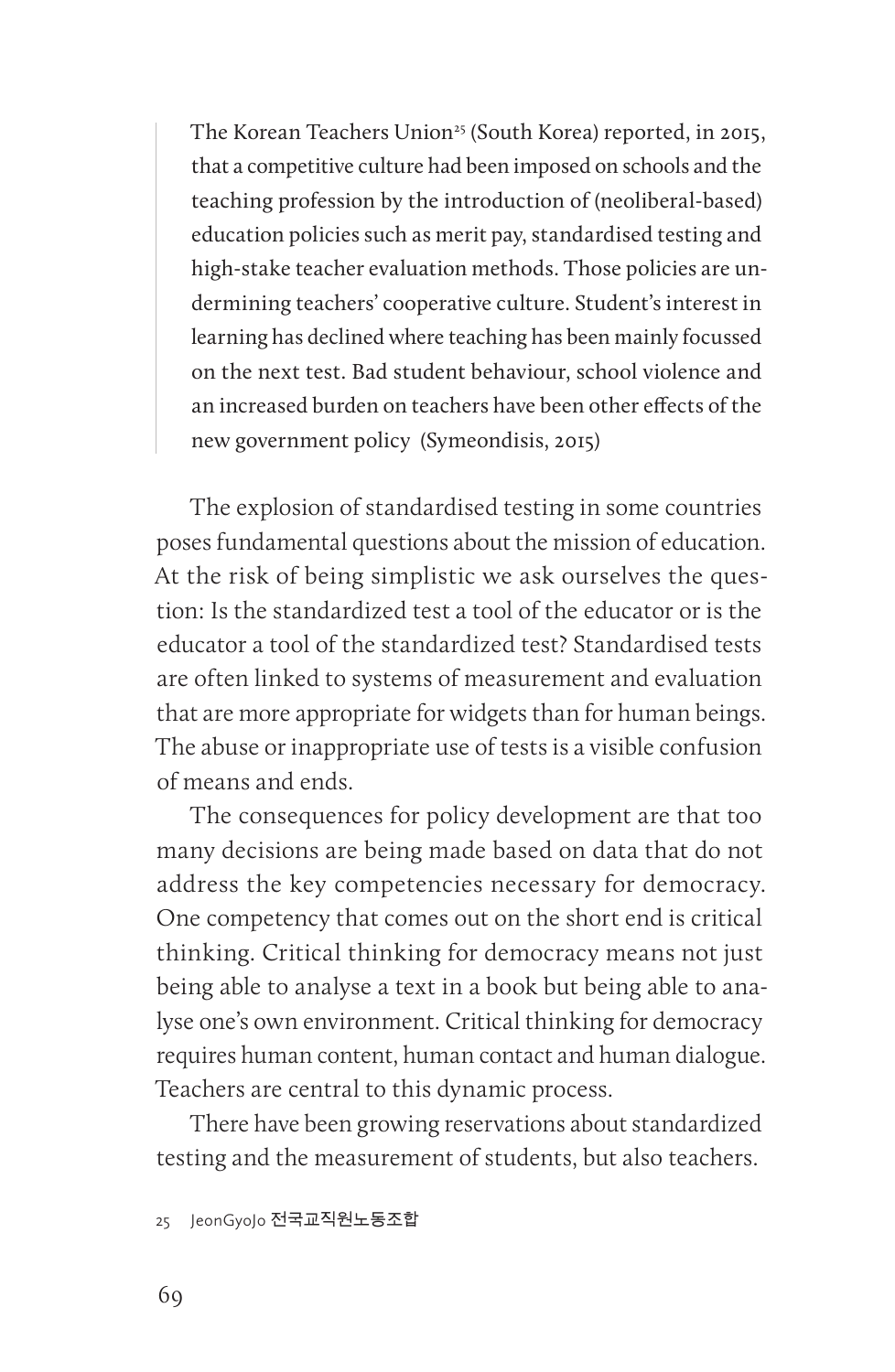The "opt out" movement in the United States resulted in hundreds of thousands of parents, teachers and students fighting back against "testing overkill" by exercising their right to opt out or refuse (FairTest, 2018). Nevertheless, there is still strong political support for such testing, and the World Bank is promoting more, not less, cross-national large-scale assessments in countries dependent on World Bank education funding.

Competition can motivate students. For example, the competition in debates make them fun rather than boring. Similarly, competition in sporting events may contribute to their value. However, standardized testing is a destructive form of competition that leads to stress and lack of confidence and little else.

Stress is an important impact of excessive use of standardised testing and other linked practices. Schools that teach to standardised tests are a lot less fun for students, and teaching is a lot less fun for teachers. Does the crushing of the joy of learning produce better education? Does boosting fear, stress and competition enhance education? Have psycho-social health problems for students and teachers been useful in encouraging performance? It would seem not. Rather, as Albert Einstein said, "It is the supreme art of the teacher to awaken joy in creative expression and knowledge".

Another concern associated with standardized testing is the massive volume of data, or "big data", on students, classrooms, teachers and schools, which is collected in conjunction with test administration. In addition to concerns about the protection of privacy, are worries about by whom and how this information is used.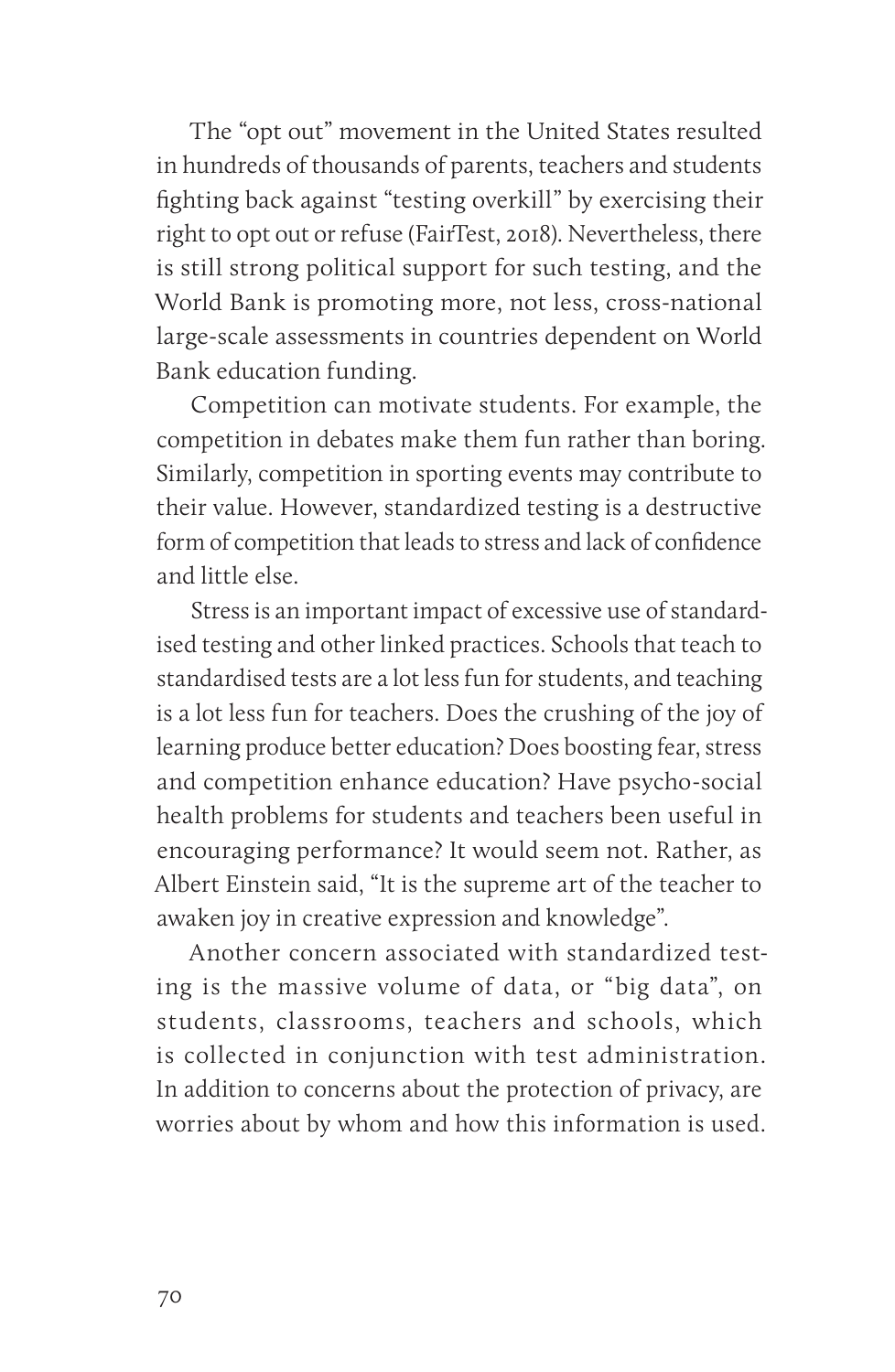Some information has revealed that some of the data is used as marketing information by private vendors (Carmel, 2016).<sup>26</sup>

Data is important, but the most important information is what is taught and how it is taught every day by professional teachers in the classroom. The human touch is not only better for teaching students, but also for judging what is happening and what changes might need to be made.<sup>27</sup>

- 26 The Carmel article "Regulating 'big data education' in Europe: lessons learned from the US" provides a helpful overview of these issues. https://policyreview.info/articles/analysis/regulating-big-dataeducation-europe-lessons-learned-us
- 27 A comparison of the value of big data and small data is made by Pasi Sahlberg and Jonathan Hasak in "Next Big Thing in Education: Small Data" https://pasisahlberg.com/next-big-thing-education-small-data/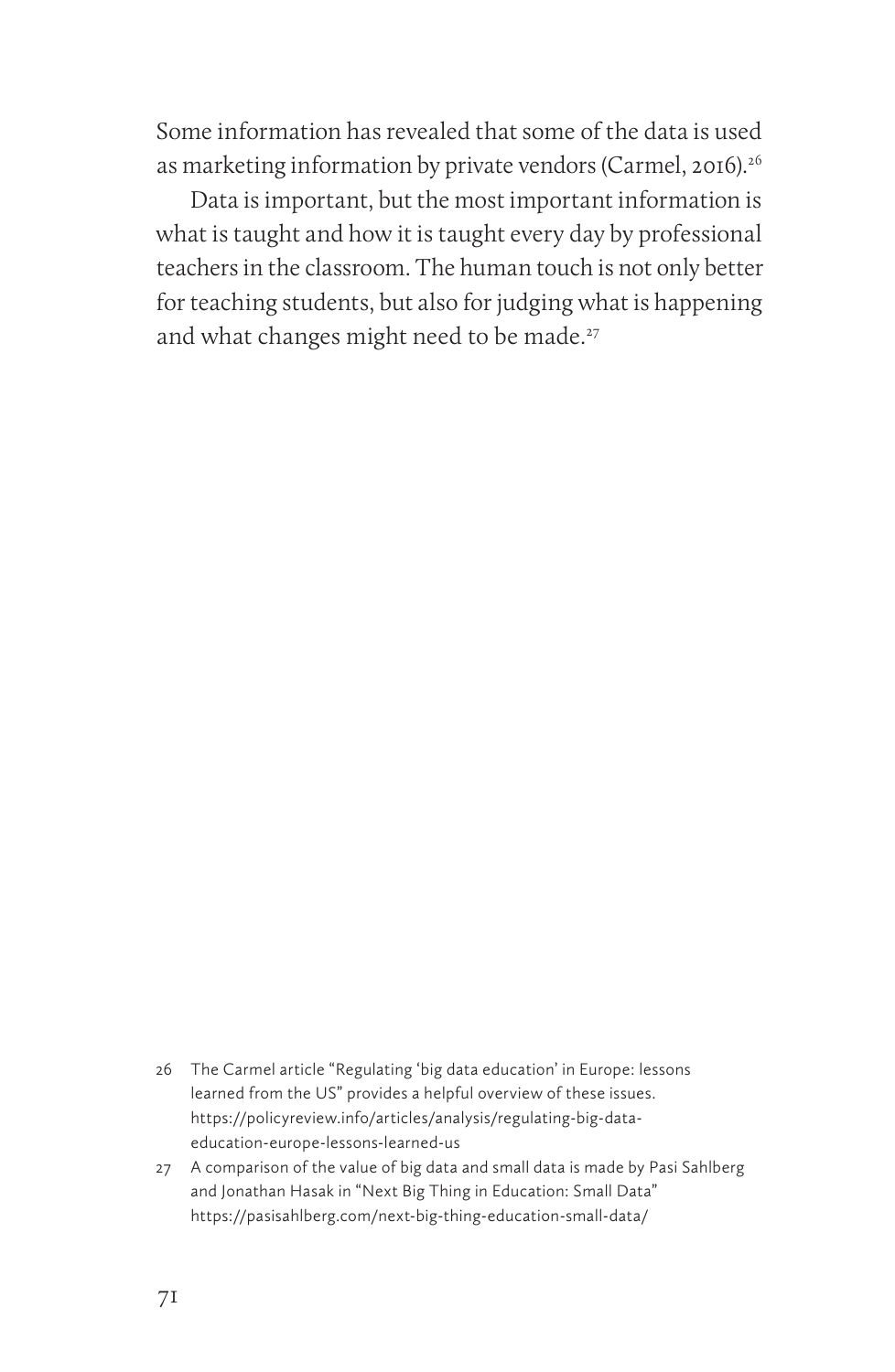## **Keep schools safe sanctuaries of learning**

*Schools have been targets in warfare and of terrorism. In conflict areas around the world, students and teachers have been victims of violent attacks while in school. In other parts of the world, schools and universities have not always been safe sanctuaries either.*

*Tragic school shootings in the United States, Europe and other places have shown the vulnerability of educational institutions, particularly in countries without adequate arms control. But schools do not only require protection against violence coming from outside. Just as important are schools' own policies and measures to ban violence by students and to create a safe learning environment protecting students against bigotry and bullying.*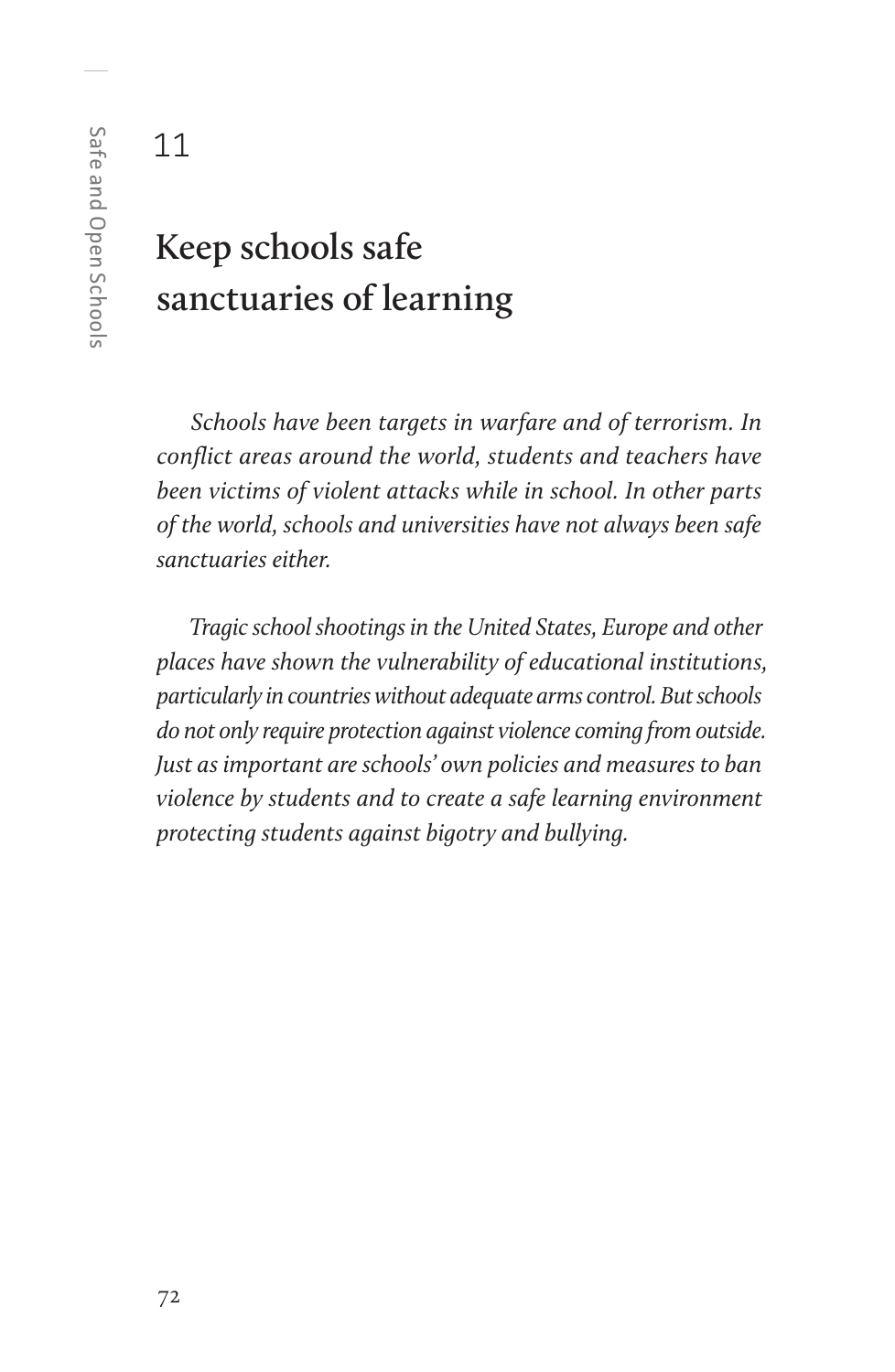"Some men came to our village. I tried to escape, but they took me to jail. Except it wasn't a jail – it was my old school. It's ironic – they took me there to torture me, in the same place I used to go to school to learn… They had taken over the school and made it into a torture centre."28

It was the worst school massacre ever. It occurred on 1 September 2004. Islamic terrorists, demanding recognition of the independence of Chechnya, raided a school in Beslan, a small town in the Russian province of North Ossetia-Alania The school hostage crisis lasted three days. It involved the imprisonment of over 1,100 people as hostages, including 777 children. On the third day of the standoff, Russian security forces stormed the building with tanks, incendiary rockets and other heavy weapons. 334 people were killed, including 186 children, with 783 injured (cnn, 2018).

Another horrific event that shook the world community was the kidnapping of 276 female students from the Government Secondary School in the town of Chibok in Borno State, Nigeria. On the night of 14–15 April 2014, Boko Haram, an extremist terrorist organization based in north-eastern Nigeria, abducted the girls, apparently hoping to use them as negotiating pawns in exchange for some of their commanders in jail. Fifty-seven of the schoolgirls managed to escape over the next few months. As of May 2018, 104 girls had been freed but more than 100 are still being held (Searcey & Akinwotu, 2018).

Between 2013 and 2017, there were more than 12,700 attacks, harming more than 21,000 students and educators in at least 70 countries, according to a study by the Global Coalition to Protect Education from Attack (gcpea, 2018).

<sup>28</sup> Report by a 15-year-old student from Syria (gcpea, 2015, p. 7).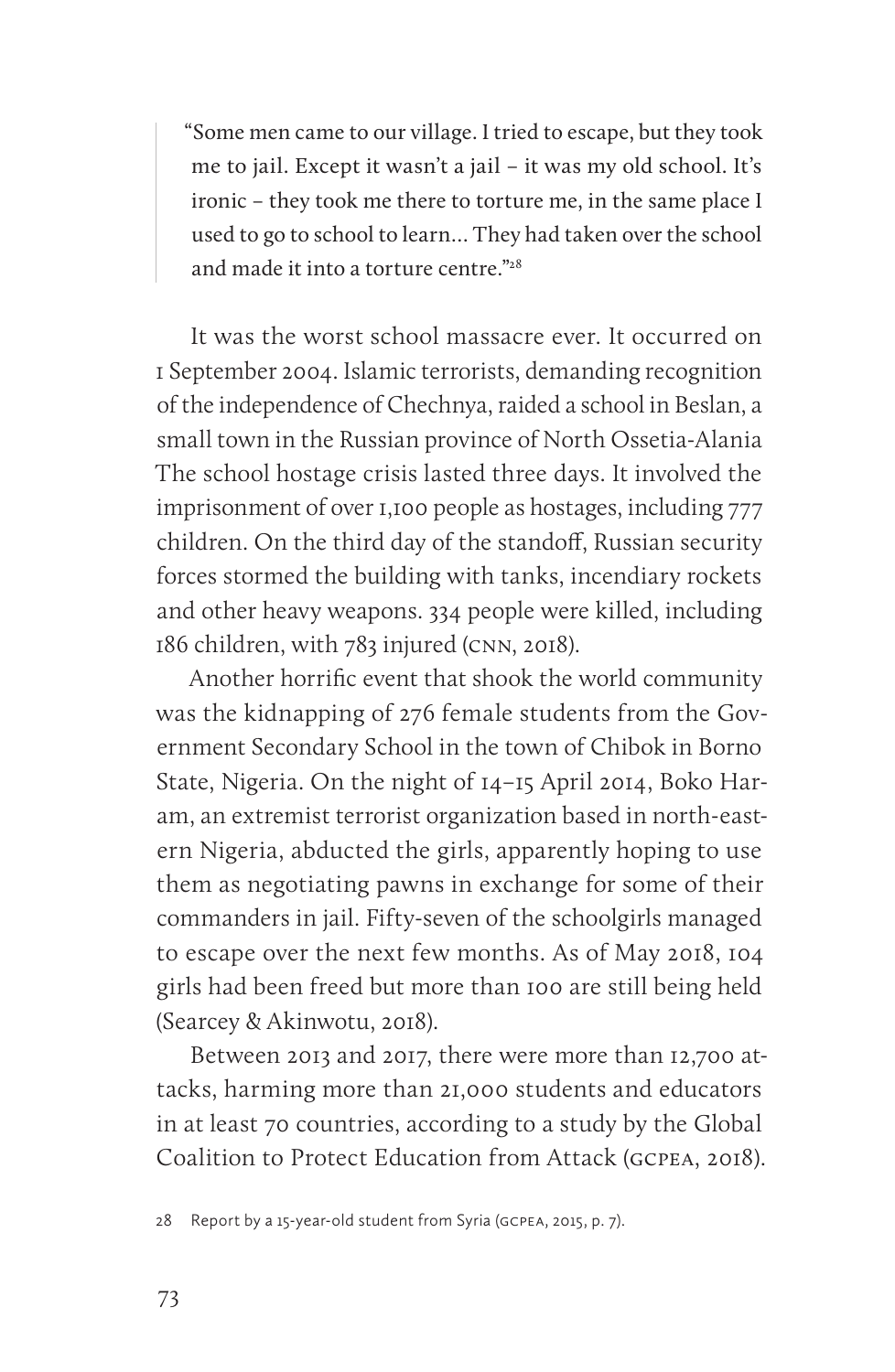Targeted killings, rape, abduction, child recruitment, intimidation, threats, military occupation, and destruction of property were just some of the ways in which education was being attacked. In 28 countries profiled in its report, at least 20 attacks on education occurred over the last 5 years (p. 8). In 2015, gcpea developed the "Safe Schools Declaration" and "Guidelines for Protecting Schools and Universities from Military Use during Armed Conflict". As of April 2019, 86 countries had endorsed the Declaration.29

The attacks recorded by gcpea do not include school shootings, most of which are perpetrated by troubled individuals on suicide missions. On 14 February 2018, a 19-yearold youngster gunned down 17 people at Marjory Stoneman Douglas High School in Parkland, Florida. The shooting sparked nationwide student protests of inadequate gun laws. Although the protests attracted attention, including among politicians, they did not result in stricter gun regulations. In the twelve months since the Parkland shooting, there have been at least 31 incidents at K-12 schools in the United States in which someone was shot, according to cnn. "That averages a shooting every 11.8 days. In those shootings 19 people were killed and another 44 were injured" (Griggs & Walker, 2019).

School shootings have not just occurred in the us. There have also been serious school incidents in Russia, Germany, uk, Canada, Japan and in some other countries – with heavy death tolls. But there is no country where schools are as frequently hit by gunfire as in the United States. Strict gun laws, drastically restricting the availability and possession of firearms, would seem to be the only effective way to reduce the risk of harm to school children and education personnel.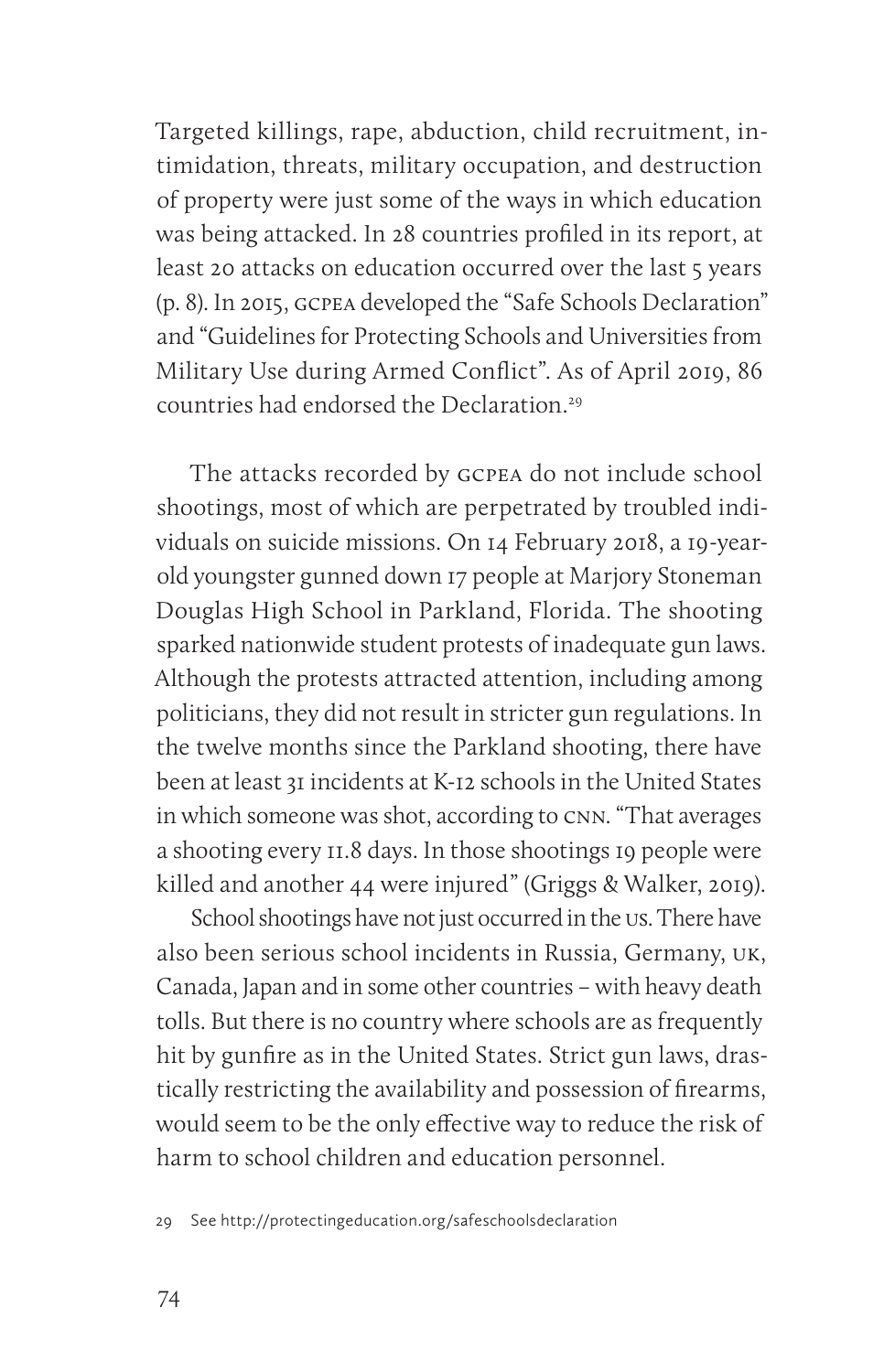Schools must be safe, and they must be free from fear. This implies much more than measures by public authorities protecting them from terrorism, warfare and shootings. In too many places, school buildings are poorly constructed or maintained, creating hazardous situations. Three examples.

One: Nigeria. On 14 March 2019, 20 people, most of them children, died when their school building in Lagos, Nigeria, collapsed. According to officials, the private school was operating illegally on the top two floors of a residential building.

Two: The Caribbean. Education unions reported in 2017 that the neglect of school building maintenance, inadequate sanitary facilities, mould-infested classrooms, crumbling asbestos rooftops, and unprotected power lines were creating serious health and safety hazards in their schools.

Three: usa. Randi Weingarten, President of the American Federation of Teachers, warned in a mail to AFT's membership on 10 May 2019: "Across the country, too many students are trying to learn in cramped, overcrowded classrooms with mold and rodents. They're reading outdated textbooks and writing reports on broken computers. Their teachers are sinking their own insufficient paychecks into classroom supplies. Our communities need safe, strong, fully resourced schools so we can give every kid a fair shot."

Schools need to be sanctuaries, places where there is no tolerance for intolerance and where children can escape from difficult environments at home or on the streets. The environment must be one of respect, free from all forms of violence, harassment and bullying. Schools should provide a stress-free learning environment.

Stress is becoming a major health hazard for both students and teachers. High-pressure management methods and types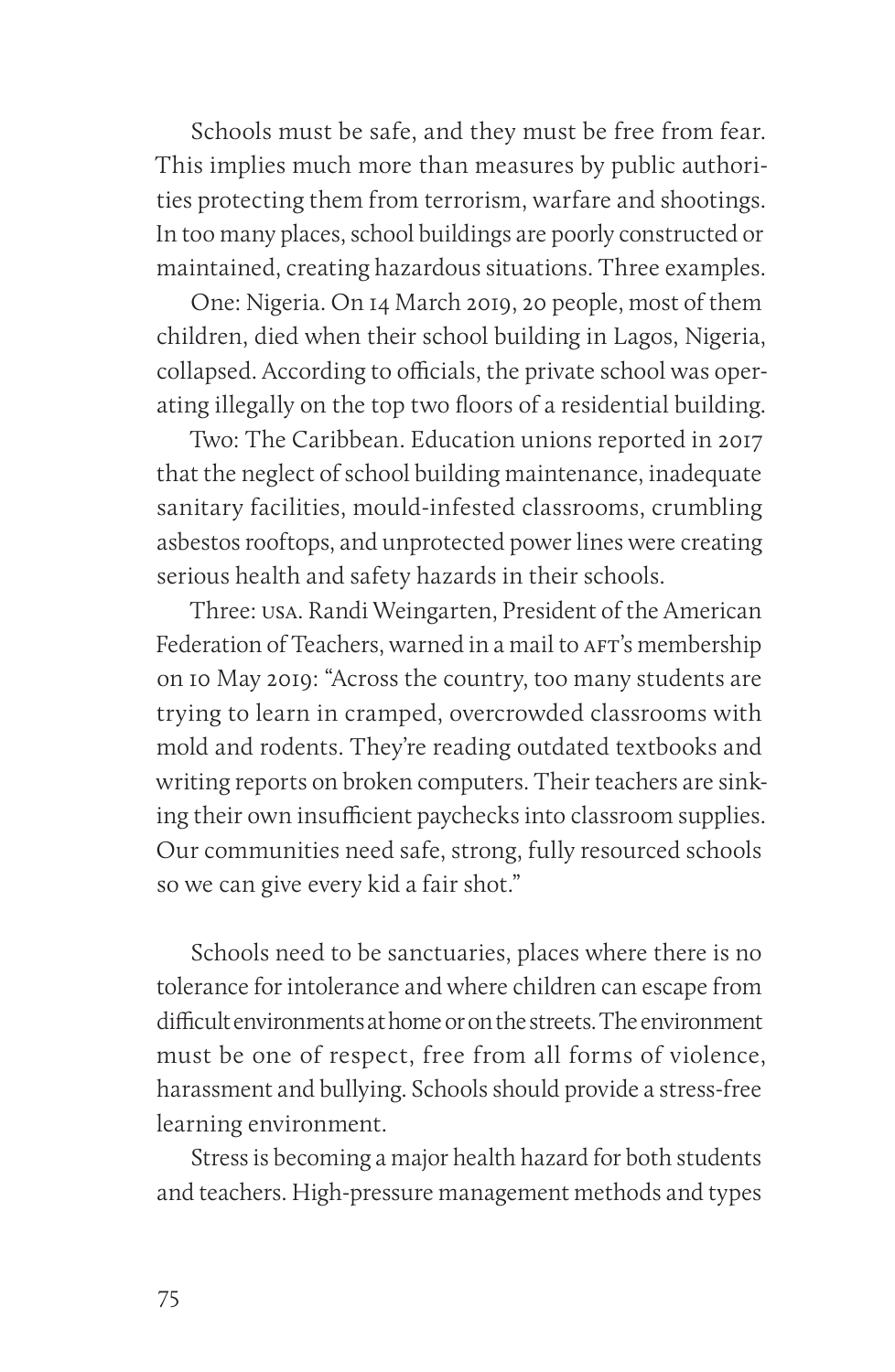of competition that are destructive boost the stress for both. The school, after all, is one community of the learners and the teachers. Their interaction should lower, not raise, stress levels, make learning possible and make schools safer.

Regardless of the explanation for why schools are unsafe, whether it is the danger of physical attack and violence or bullying or a tense, contentious, and stressful environment, a climate of fear will, obviously, not be a good climate for learning. Widespread fear can also make it nearly impossible for democracy to function.

If education is to inculcate democratic values, encourage critical thinking, promote free dialogue and develop the competencies for active citizenship, education, like democracy itself, must take place in protected environments.

unicef and unesco jointly promote "rights-respecting schools", which includes a safe school culture.<sup>30</sup>

In the United States, the Department of Health and Human Services maintains an informational website that shows that every US state has laws, policies or regulations that require districts and schools to implement an anti-bullying policy and procedures to investigate and respond to bullying when it occurs.<sup>31</sup>

There are many other initiatives creating awareness in schools and communities about bullying and harassment prevention, which includes the "Stand 4 Change Day", when all school communities are invited to stand together for five minutes around noon to commit to create a safe teaching and learning environment. Another initiative is the "Safe Schools Coalition Australia (ssca)" which was established as a national

<sup>30</sup> For more information about rights-respecting schools, visit https://www.unicef.org.uk/rights-respecting-schools/the-rrsa/what-is-a-rightsrespecting-school/

<sup>31</sup> See https://www.stopbullying.gov/laws/index.html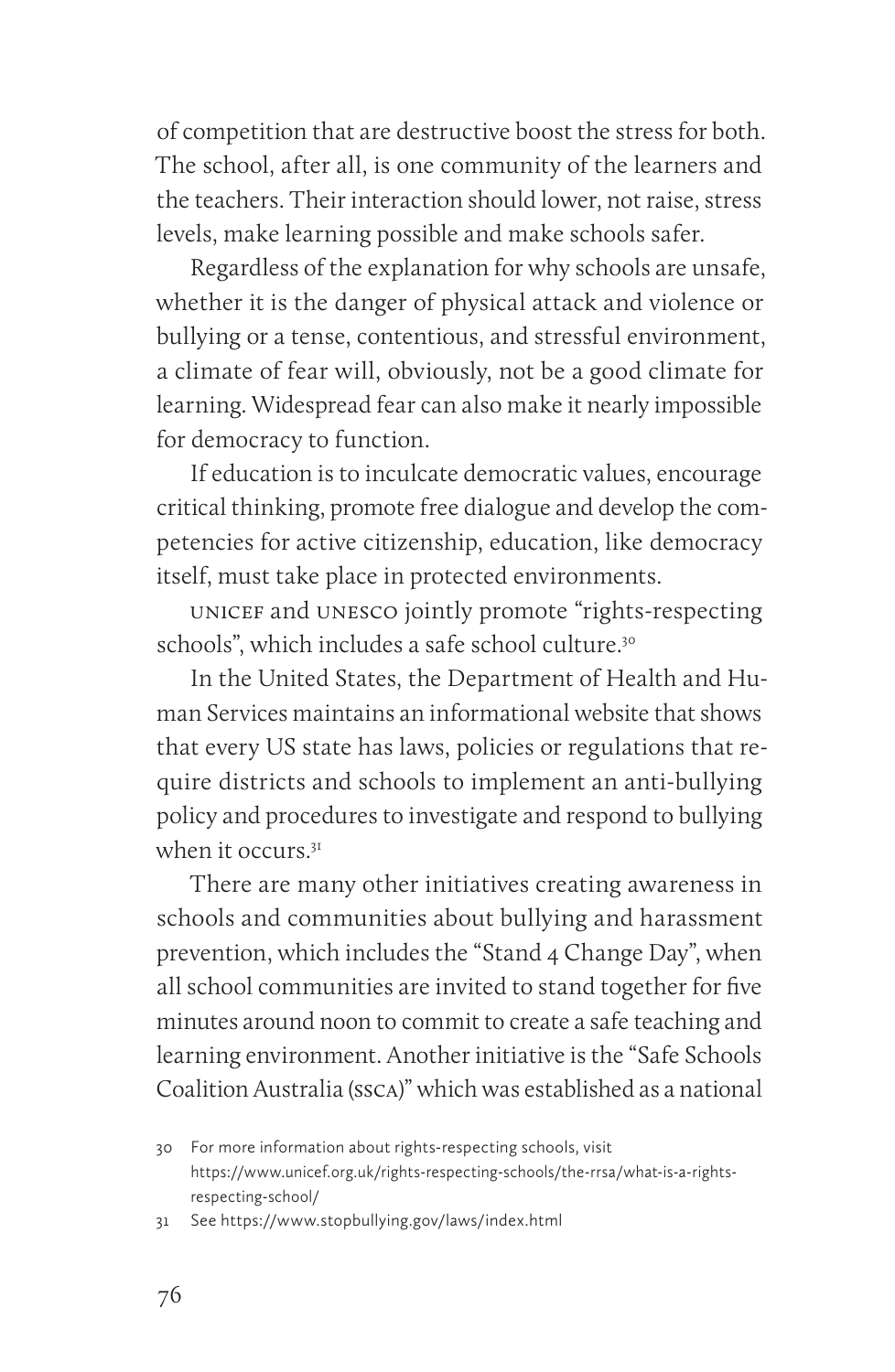network of organisations working with school communities to create safer and more inclusive environments for LGTBI and gender diverse students, staff and families.

In India, Nobel Peace Prize Laureate Kailash Satyarthi, started the *Bharat Yatra*, a March to End Sexual Abuse and Trafficking of Children. The March, which covered more than 11,000 km across 22 States and Union Territories from 11 September to 16 October 2017, stopped at many schools and universities where, at the invitation of Kailash, hundreds of thousands of students and teachers made a solemn pledge to protect the safety of their peers. In that same year Kailash launched the "100 Million Campaign<sup>32"</sup> an international campaign encouraging groups of young citizens in schools, universities and local districts around the globe to act to ensure that every child in their community and the world is safe, free and educated. These groups are led by the young people themselves with support provided by educators. Groups have been established across the world from Ghana to Chile and from Liberia to India to campaign against injustices and exploitation of children locally and globally. 100 Million is aiming to become the largest youth campaign in the world by 2022.

<sup>32</sup> To learn more about the 100 million campaign and how to get involved visit www.100million.org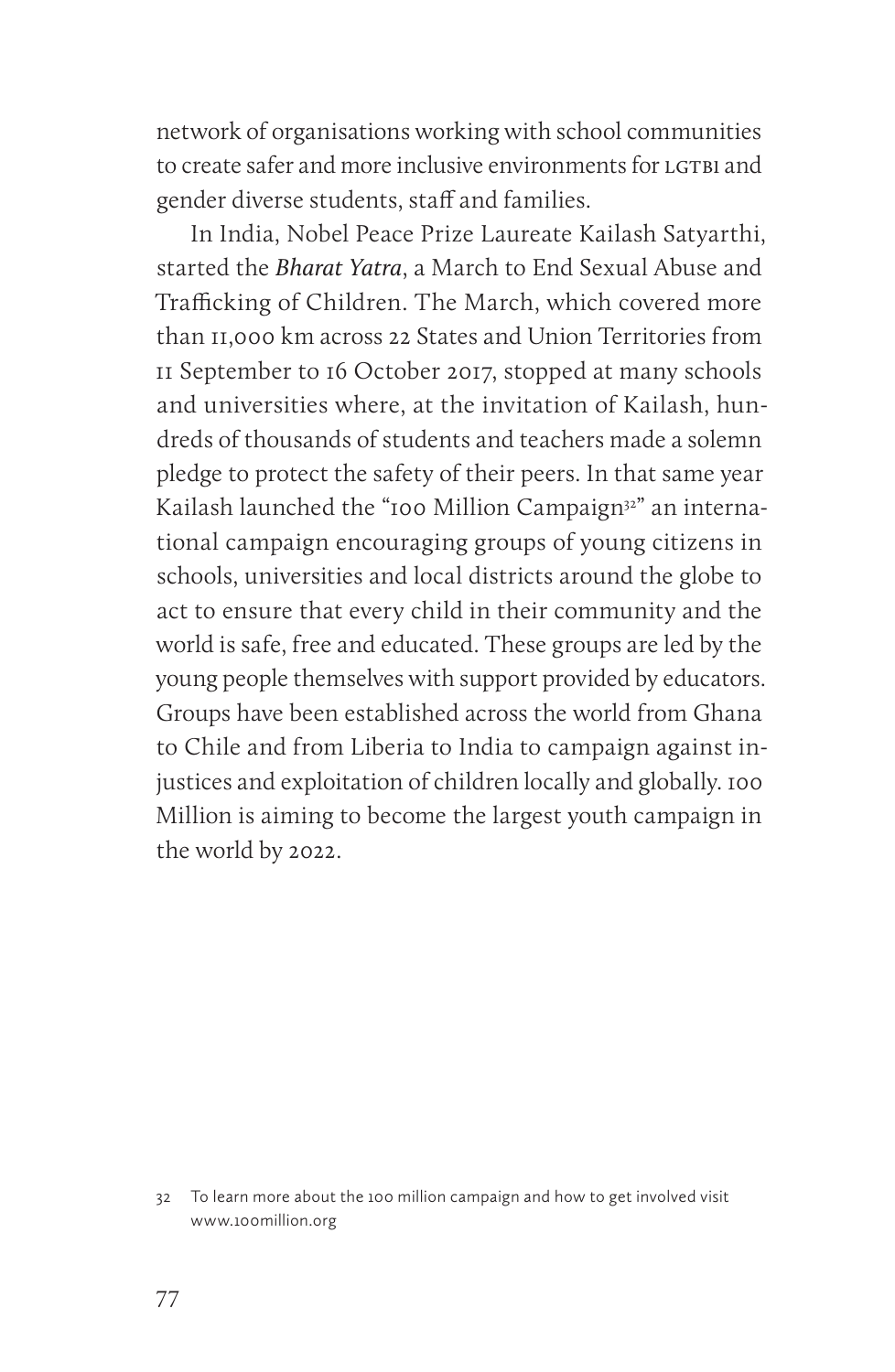## **Refuse to bear arms or wear police badges**

*Educators should not bear arms. The presence of arms in schools does not contribute to a safe learning environment. Neither do arms enhance mutual trust between students and educators, which is an important condition for successful teaching and learning.*

*Educators are not law enforcement agents. It is not their task to report information concerning their students to law enforcement agencies unless school safety is under threat.*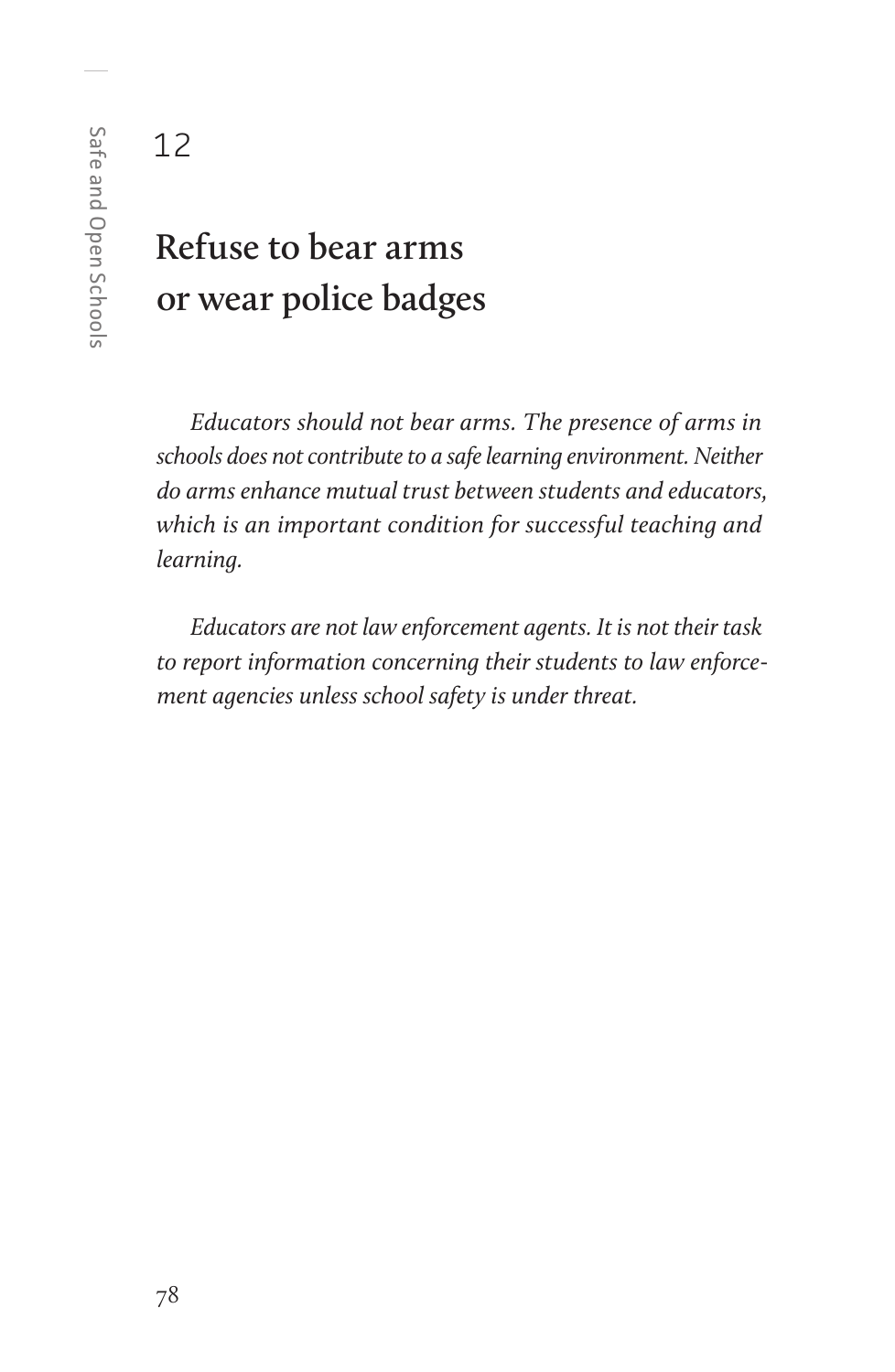In the year 1703 the Council of the city of Nijmegen, one of the oldest cities in The Netherlands, adopted a resolution forbidding teachers of the city's Latin School to bear swords. The Council offered them a cloak and a cane, which would ensure that the authority of the educators could be upheld, but they were instructed to leave their weapons at home. Apparently, this measure had followed bloody skirmishes in the town centre involving teachers and students. The school, established in 1544, still exists as the municipal public grammar school (Stedelijk Gymnasium) of Nijmegen (Eillebrecht et al, 1995).

In 2018, following the Parkland schools shooting in Florida, President Trump suggested that it might help ensure security if teachers already trained in the use of guns could bring them into schools. The us Department of Education considered allowing federal funds to be used for that purpose but did not end up doing so. There is considerable opposition in Congress to teachers carrying guns. Nevertheless, according to the Crime Prevention Research Centre, at the end of 2018 teachers could carry arms in 30 states (ajc, 2018).

Checking the legal residence status of students is another area where those who work in education may be asked or ordered to cross the line between education and police work. In that case, not doing the work of the police may be necessary to ensure the right to education.

Despite opposition from teacher unions, the British Parliament adopted in 2011 the "anti-terrorism 'prevent' strategy" that requires education staff to help identify children whose behaviour suggests that they are being drawn into terrorism or extremism and refer them to relevant agencies. (hm, 2011, p. 69).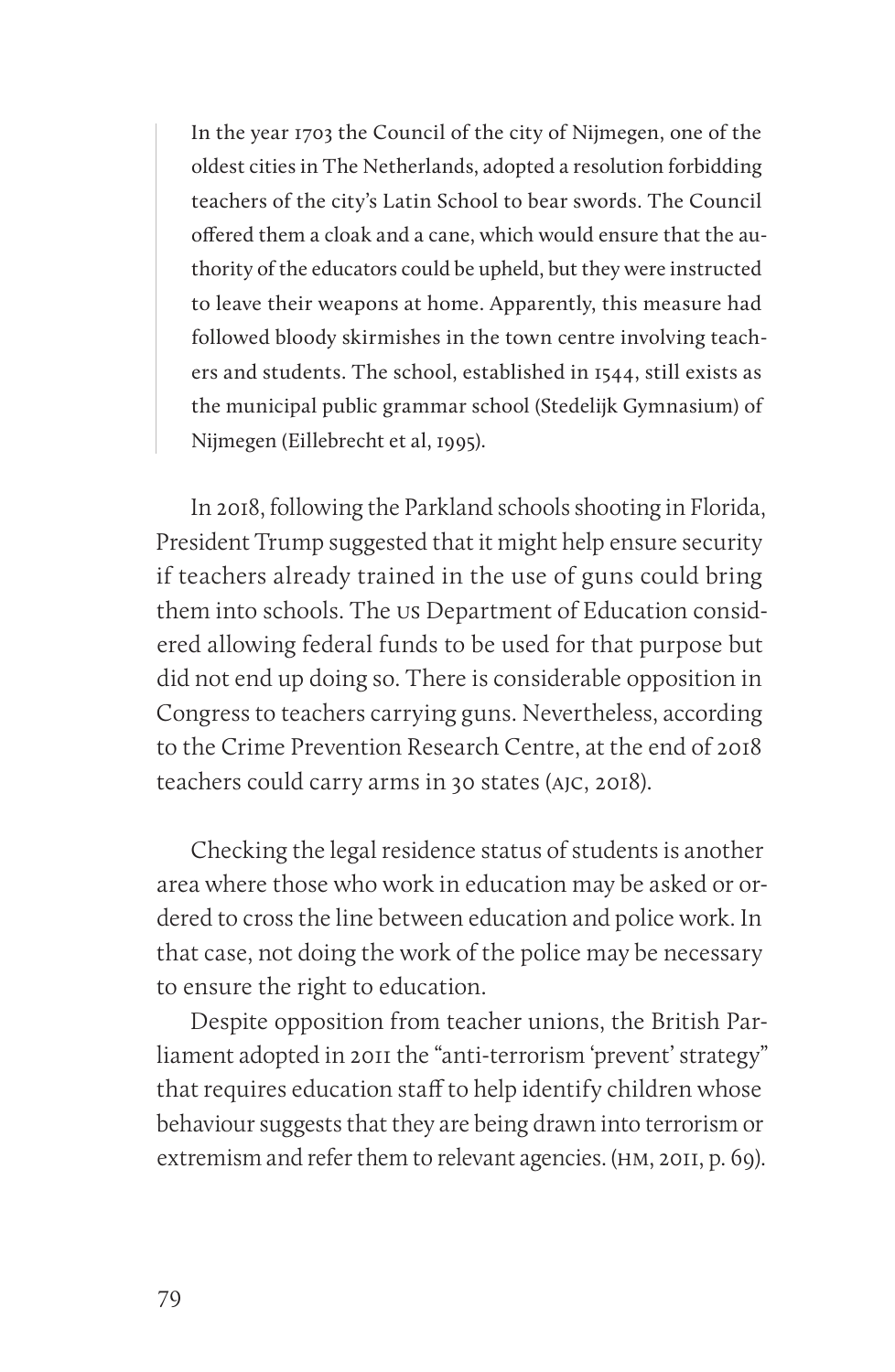Alex Kenny of the National Union of Teachers, moving a motion on the UK government security legislation at a subsequent union's conference noted:

It's leading to a situation where teachers are finding it more difficult to seize opportunities to discuss important issues. When that happens, we are in danger of abandoning young people to the dark places they can find somewhere else, on the Internet and elsewhere, without any hope of any mediation by us.

Developing and encouraging democracy competencies requires free debate. If educators are required to serve as arms of the police or are suspected of doing so, it will undermine the general feeling of liberty in a school, make it less of a safe place to be different and have different views.

In totalitarian countries, it was and remains common to require teachers and school authorities to report any speech critical of the government or supportive of its "enemies". Children are also encouraged to report their parents or teachers.

Obviously, teachers performing police functions may pose a serious threat to the comfortable, trusting, positive atmosphere in the school that is so important to make learning happen. Although schools need to have positive relations with other institutions in their communities, strict lines must be drawn between the roles and responsibilities of different agencies and their respective staff. If a student sees the teacher as an extension of law enforcement, this may permanently damage the relationship between them.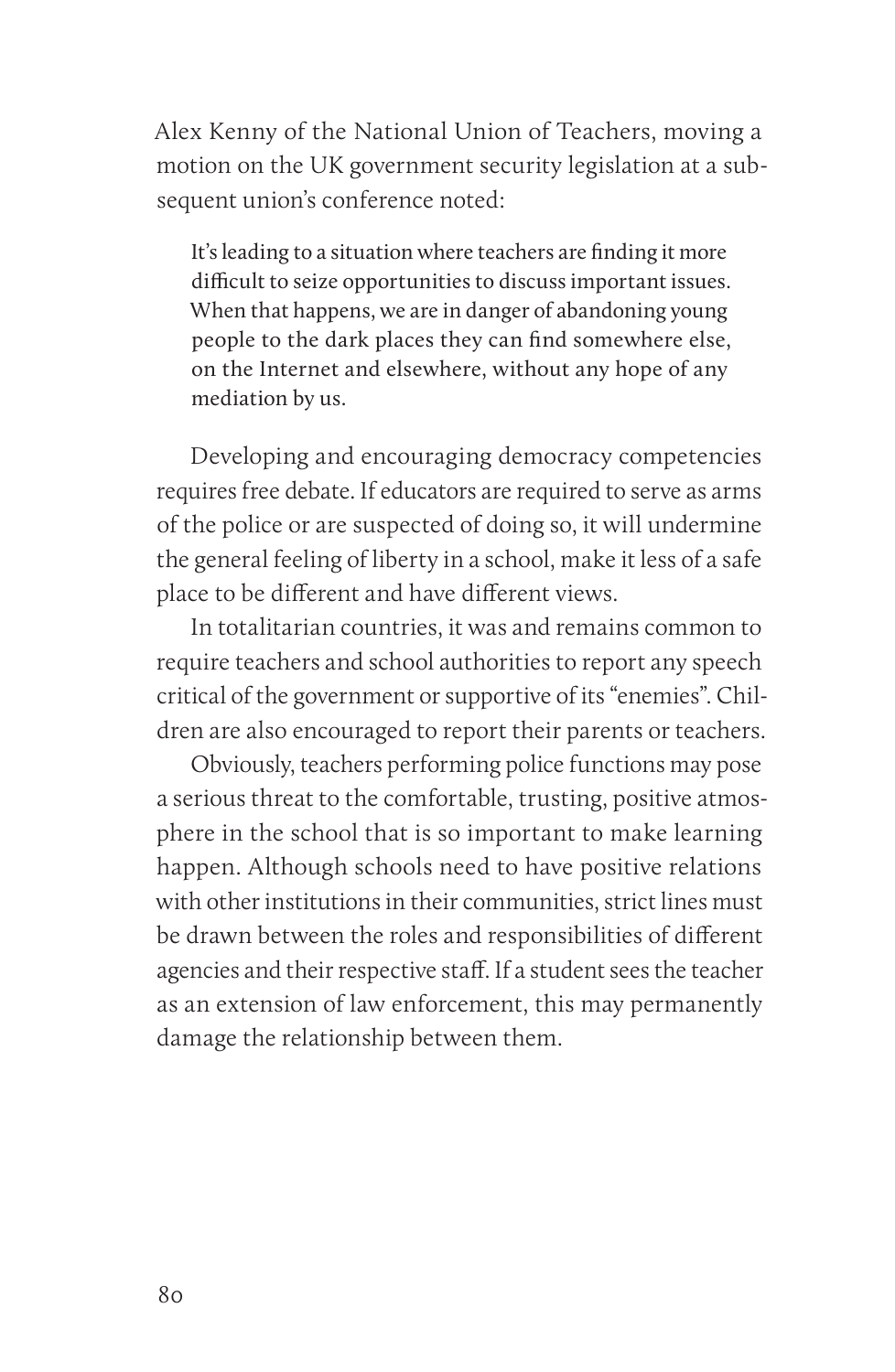#### 13

### **Open the school to the community**

*Schools are not islands. As the African proverb says, "It takes a village to raise a child." Preparing students to live in an inclusive democratic society is an educational challenge. It can be met successfully when schools invite parents, and the local communities in which they operate, to play their part.*

*Partnerships with community groups, businesses and local agencies may not only help achieving the school's educational targets, they may also strengthen the community's commitment to public schooling and enhance local democracy.*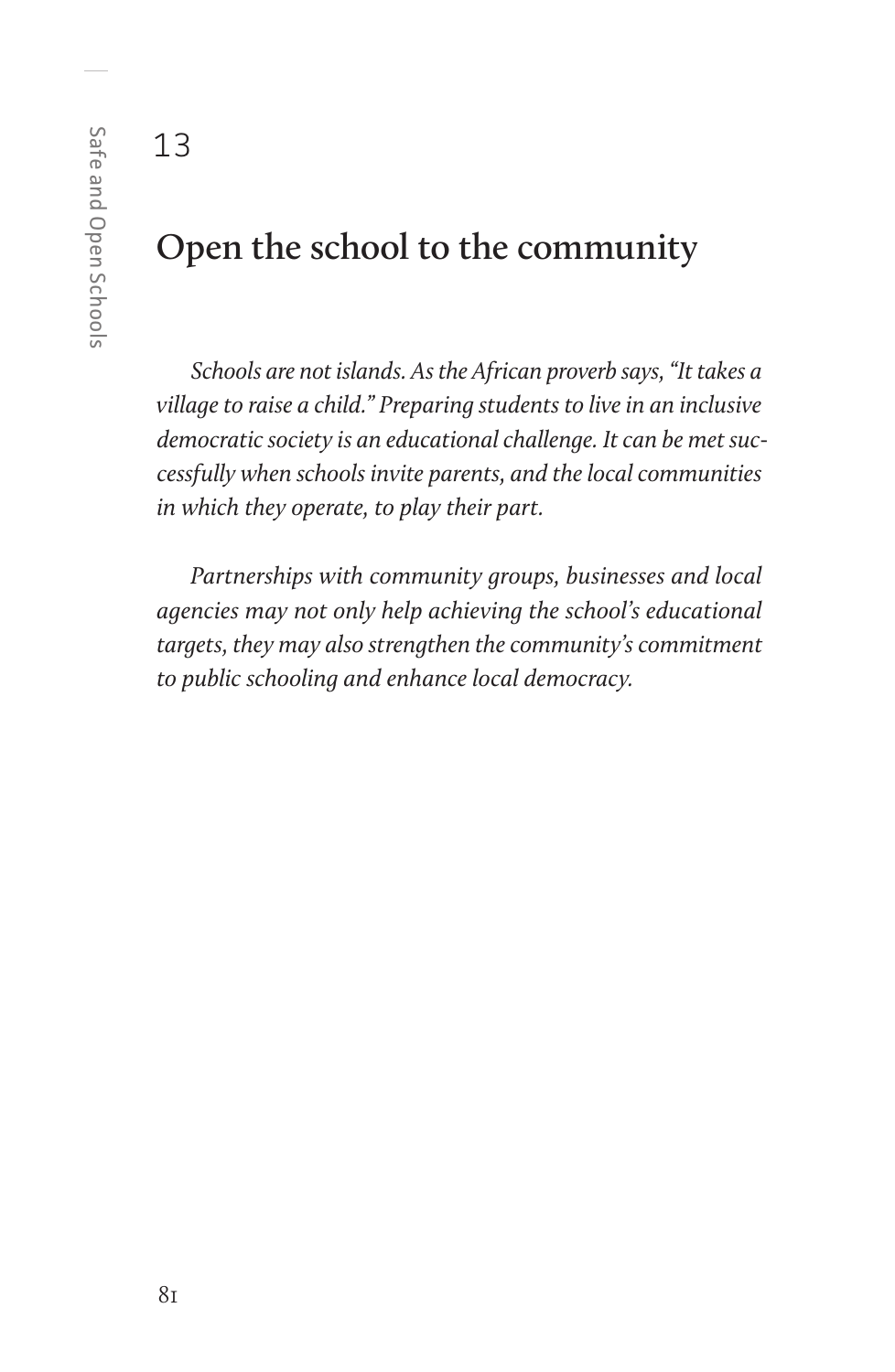"In pre-democracy South Africa, the school system was a tool to separate people and to instil values of superiority and inferiority. Blacks were taught to regard whites as superior. Schools represented what the white masters wanted to achieve. They were tools of oppression. Since 1994, when the goal was set to make schools part of a multi-racial community, parents have started to participate in school life as well as in the governing bodies. The notions of respect and hard work have changed since 1994. Students are now taught to respect all equally rather than respect only whites and hard work is about fulfilling your potential and serving your community rather than working for your master."33

The principles and processes of education and democracy are intertwined. In places where the schooling system has been used to promote undemocratic and oppressive political agendas, a reshaping of schools to reflect human rights values is a clear imperative. Yet, these processes are important for all schools, regardless of the past.

Democracy in the school system needs to be reborn for every generation. Teachers are, every day, inculcating values of equality, participation and responsibility in their students. For students, but also for communities at large, schools can be a positive influence. Human rights values, although they are universal, thrive when they are deeply rooted in the community and sensitive to local cultures.

Schools where students learn and practice human rights values and democratic procedures, require flexibility, professional autonomy and teacher agency. Too many reformers try

<sup>33</sup> Nkosana Dolopi, Deputy General Secretary of the South African Democratic Teachers' Union, describes a fundamental change in the relationship between schools and the community since his country abolished apartheid and became a democracy in 1994.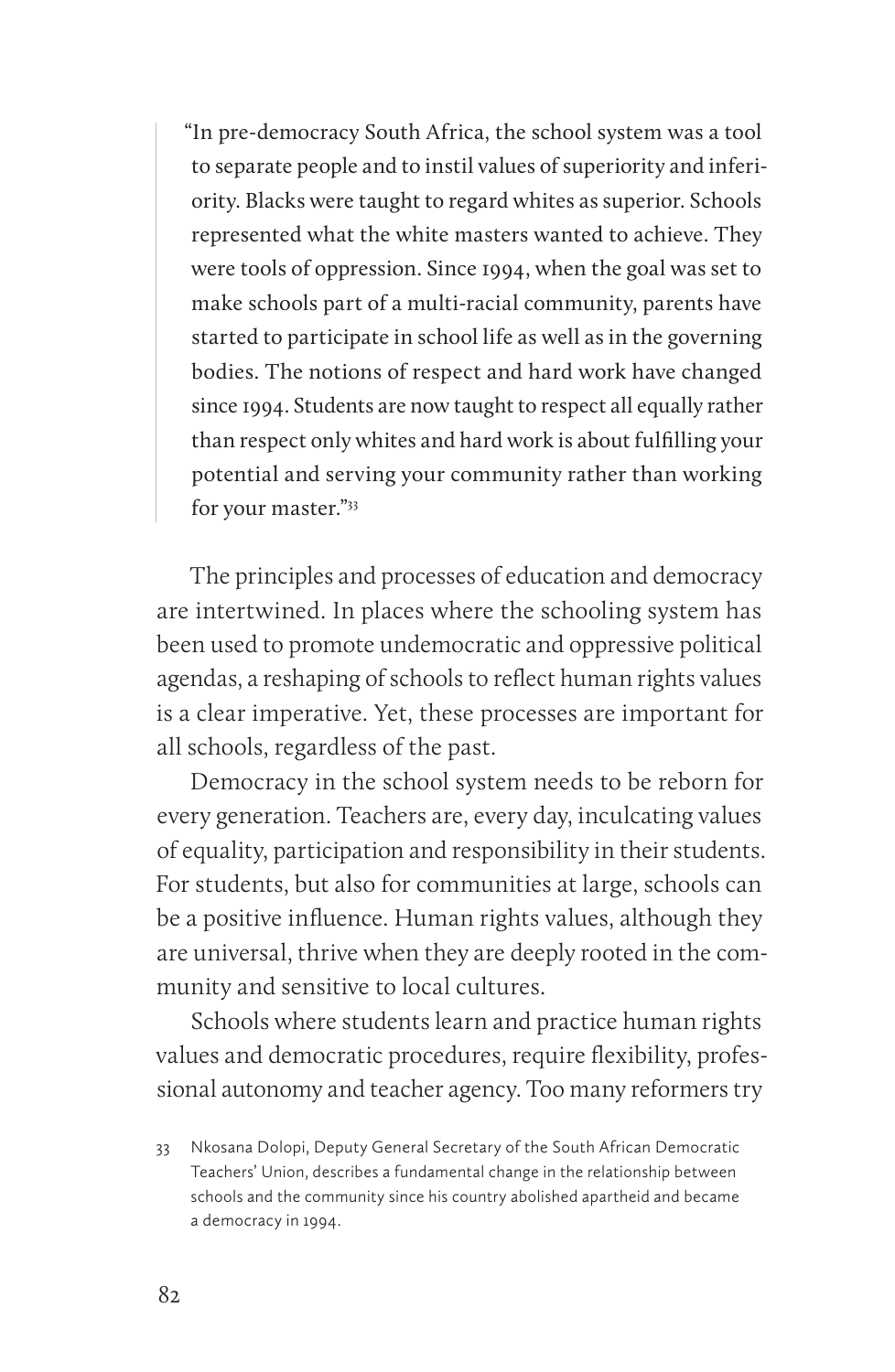to create an education system based on management techniques and assumptions that do not necessarily incorporate those values and practices. The standardization approach, which is capturing the thinking of policy makers looking for simple and cheap solutions, does often not respect local experience, including the experience of teachers and other education professionals.

The danger of "one-size-fits-all" education is not just that it does not respond to specific educational challenges, but that it risks uprooting education from local societies. To succeed, education must have ties to the community. Schools are part of the community and, as such, should live, grow and evolve with it.

In Europe, there are initiatives to bring schools closer to communities. One such initiative is the eu-funded "Open Schools for Open Societies" project.34 The role of the three-year project (2018-2020) is "to facilitate the transformation of schools to innovative ecosystems… for which teachers, students and the local community share responsibility… and from which they all benefit through the increase of their communities' science capital and the development of responsible citizenship". Teachers are invited to work together with the community, parents, businesses and policy makers to transform their students into responsible citizens. One thousand primary and secondary schools forming hundreds of "hubs" in twelve countries participate in the Open Schools for Open Societies program.

In the United States, there is a fast-growing community school movement which seems to have found an effective approach for supporting students in communities with concentrated poverty. According to the National Coalition of Community Schools, "a Community School is a public school – the hub of its neighbourhood, uniting families, educators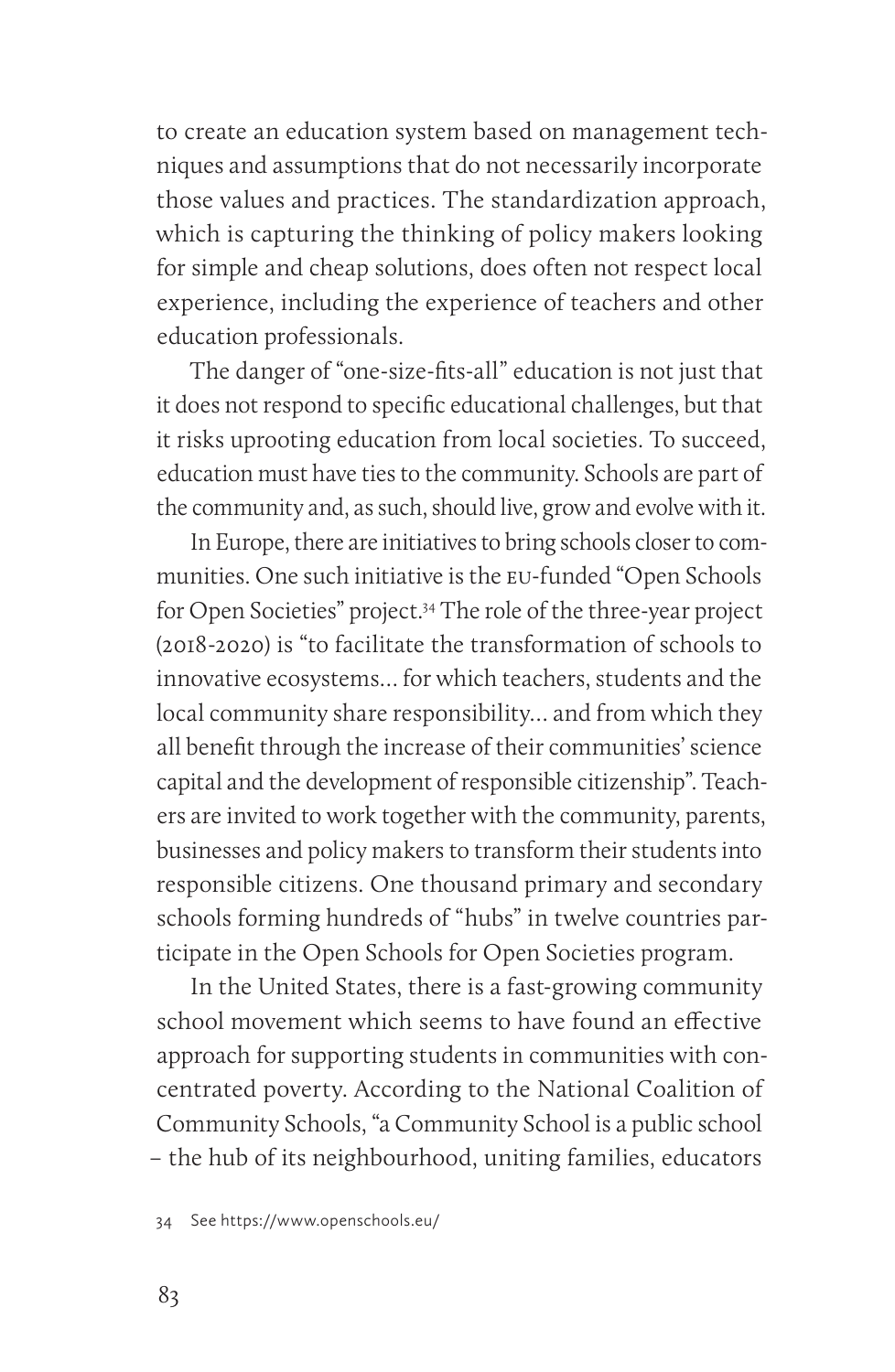and community partners to provide all students with top quality academics, enrichment, health and social services, and opportunities to succeed in school and in life" (Coalition for Community Schools, n.d.). There are roughly 5,000 schools across the us that consider themselves to be community schools, and dozens of school districts have made the strategy systemwide.

These are very positive developments. In fact, all schools should be enabled to help their communities fight poverty, build resilience and educate for active citizenship. But that will be difficult to realize on a shoestring budget, without political support and highly qualified professionals.

Democracy must have roots. It cannot simply copy from other countries or cultures if it is to work. Public education, following the same approach through being local and not a standard global product, helps maintain those roots.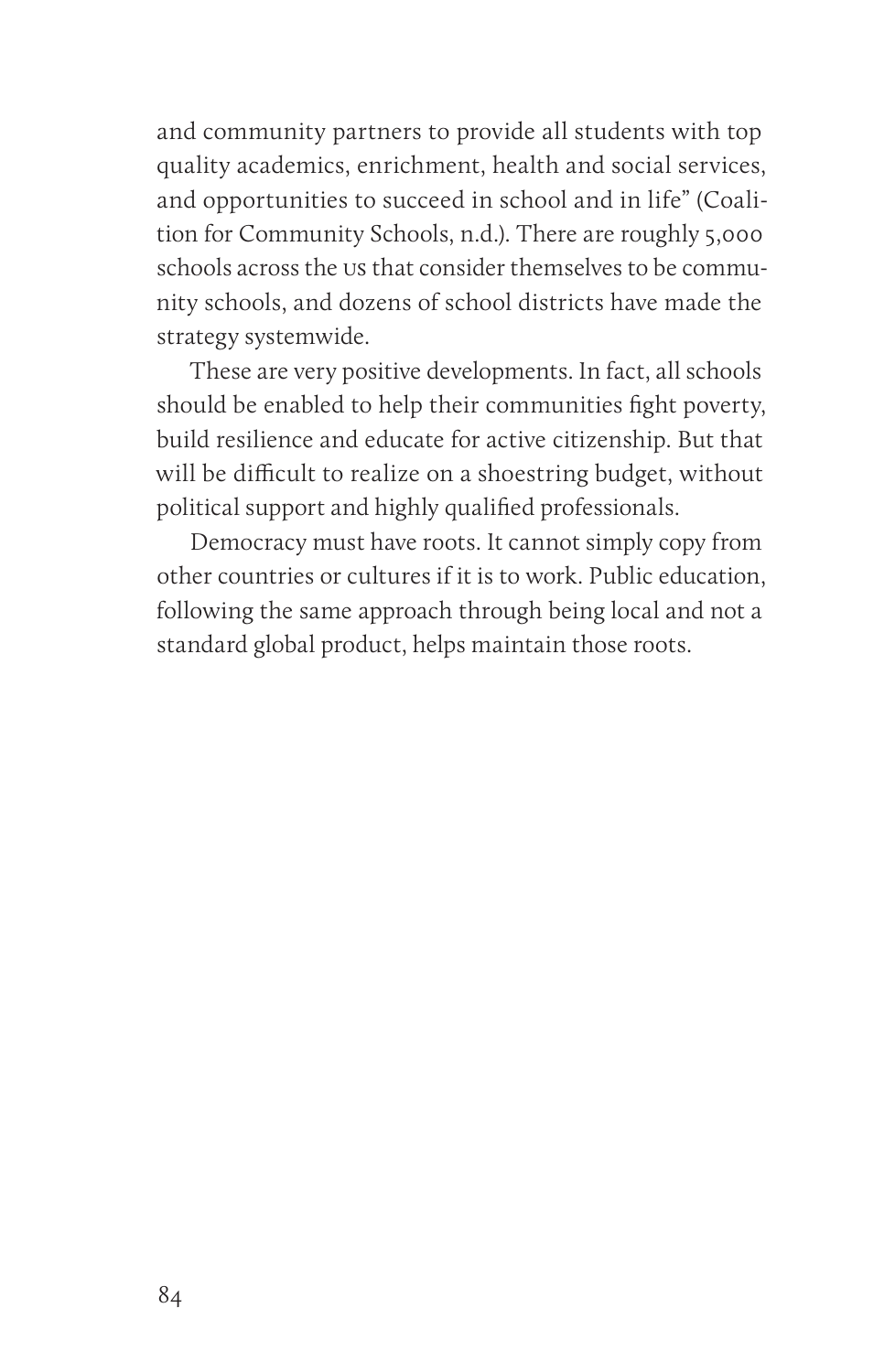## **Embrace new technologies with prudence**

*New technologies provide valuable tools to improve teaching and learning. They can enhance education opportunities for students and may help educators improve learning processes. There are dangers also, including an aggressive technology market determining what should be learned and how it should be taught.*

*"Robotising" teaching is not just wishful thinking in some technology circles. Public authorities may be attracted to the idea for financial reasons. However, inculcating and developing democracy competencies, and motivating students and influencing their behaviours and attitudes depend to a large extent on interactions between student and educator. New technologies cannot replace the most vital functions of trained, professional teachers.*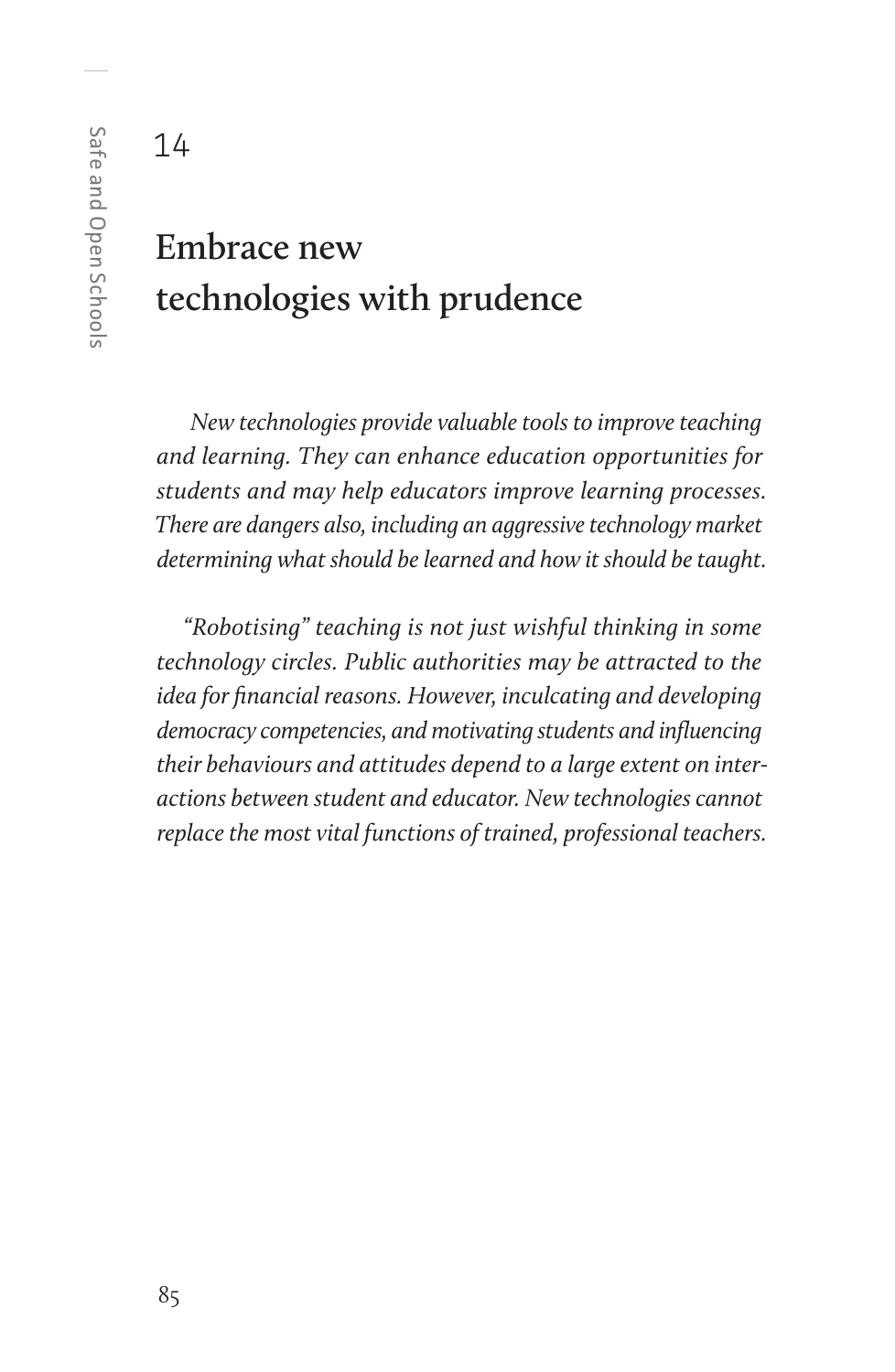"[My students] collaborate with children across the planet on projects to overcome inequities they identify. In the past four years, they have interviewed scientists in Antarctica, learned from astronauts on the International Space Station, and collaborated with people in over 90 countries. Each connection allows them to share a little of our community and themselves with the world and to internalize transformational experiences that only come with being exposed to different cultures."35

We are at the beginning of the "Fourth Industrial Revolution". Artificial Intelligence, "big data", gene editing, connectivity and cloud computing are all having profound impacts on how we live, work and learn (Schwab, 2016).

Technology has always been a part of a teachers' work; a chalkboard is also technology. But whether technology is a chalkboard, an over-head projector, a computer, a robot or artificial intelligence, it is a means, not an end. It is part of the pedagogical repertoire. With modern technology, students can video conference with fellow students on another continent, they have a wealth of information at their disposal, they can produce videos themselves, or 3D-print prototypes.

Technology can be empowering by opening horizons and experiencing the power to create. That is true if all students have access to technology, which is often not the case.<sup>36</sup> It has also been empowering to teachers themselves. Not only are they sharing practices and resources and learning across boundaries, but it has facilitated teacher activism around the world.

36 See Pew Research Center statistics on national access to technology: https://www.pewglobal.org/2016/02/22/internet-access-growing-worldwidebut-remains-higher-in-advanced-economies/

<sup>35</sup> Michael Soskil, Pennsylvania Teacher of the Year 2017-2018, speaks enthusiastically about how technology has empowered his students to be problem solvers.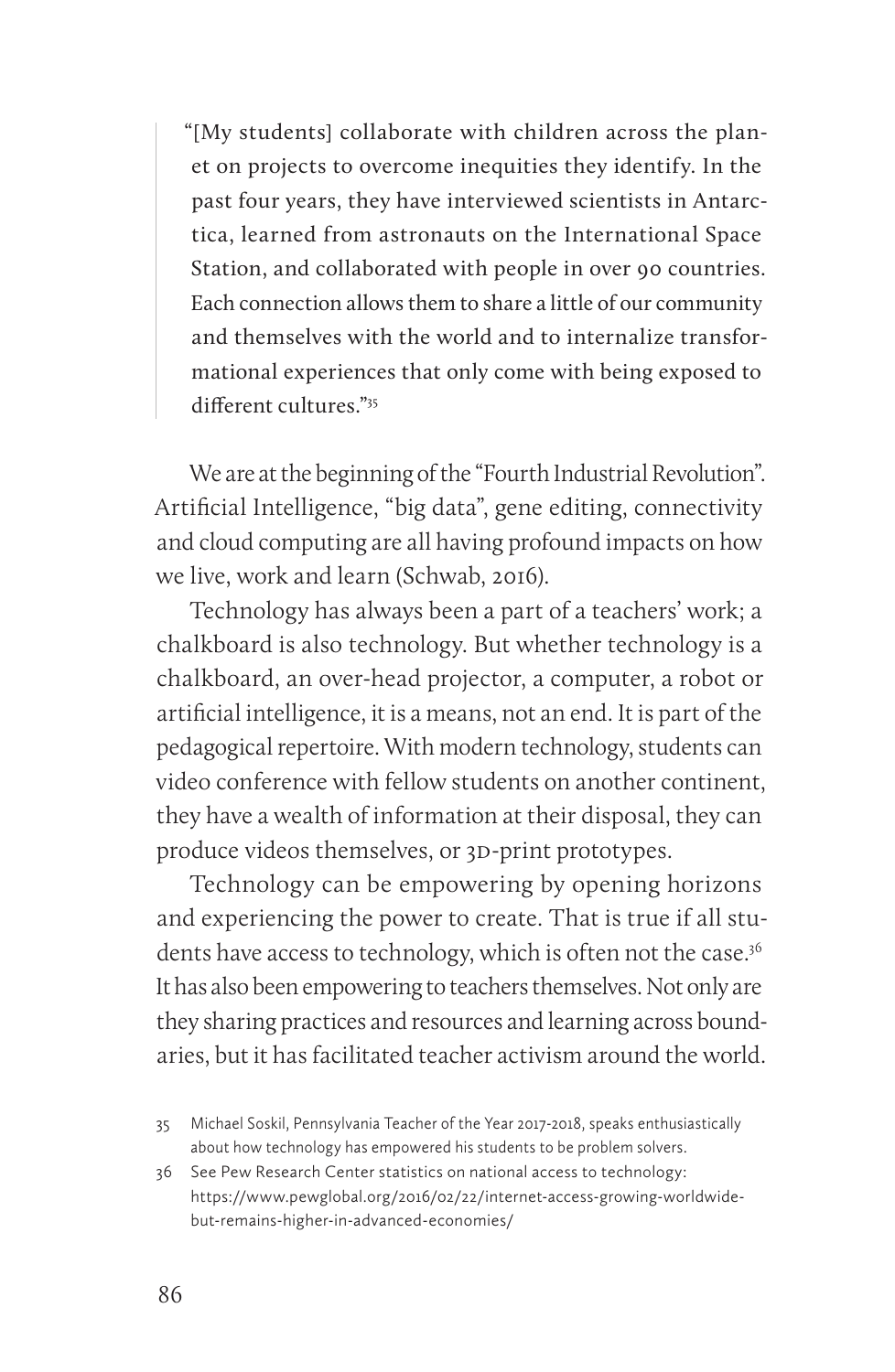In several countries, online, networked teacher groups have helped kickstart teacher strikes to demand quality education for their students.

There has also been another strand in using technology to personalize learning: replacing teachers or, at the minimum, making learning teacher-proof. Already in 1924, Sydney Presser prototyped his "Automatic Teacher", an early standardized testing machine which he believed would "automate teaching and testing, invoking the coming 'industrial revolution' in education" (Watters, 2015). Again, technology can help underpin good pedagogies like formative assessment, where data can inform the teacher and student and move the educational process forward. However, we also see situations where the data is conflated with learning. Big tech companies have transformed the economy into what Shoshana Zuboff (2019) has called "surveillance capitalism".

Under the guise of personalised education, educational technology companies are increasingly trying to turn schools into a similar panopticon. This goes from test data, to computer use behaviour, to online tracking and even to real-time facial recognition. The same goes for workplace surveillance, which is increasingly common in the corporate world. These same technologies could be used to monitor and assess teachers. Such practices risk creating environments in which students and teachers feel ill at ease because of intrusion and surveillance. This is far removed from what we should value in education.

The abuse of new technology is often in connection with efforts to save money or offer market solutions to education or both. This is the case where the delivery of education has been entirely outsourced to market players, who are often selling "off-the-rack" education without any real connection with the community or even the country in which they operate.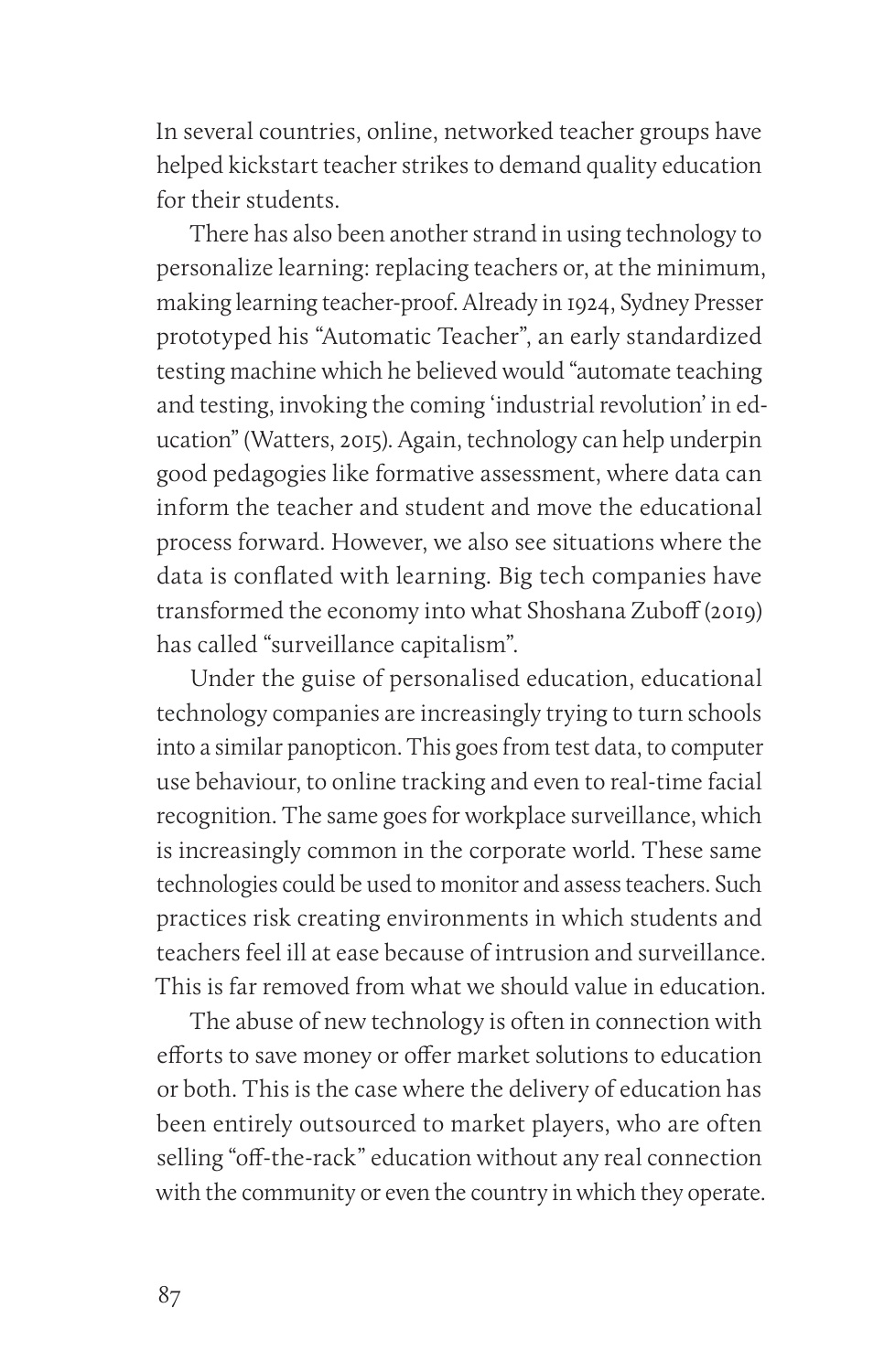For example, in Kenya and Uganda, "Bridge International Academies", a us-based international education business, runs K-12 schools where they employ unqualified teachers, strictly directing their performance in the classroom through standardized scripts. They have these teachers read text prepared in the United States from tablets. The classroom teachers are not expected to use their own words or to alter or add to the text, and they are warned away from discussion in class.

The use of technology should enhance, not undermine, the profession of teaching. The effective exercise of that profession depends on having the capacity, support, and time to develop relationships with students as well as collaborative relationships with colleagues.

There are many ways teachers build positive relationships with their students. According to Gallagher (2013), these strategies include teaching with enthusiasm and passion, displaying a positive attitude, showing an interest in the lives of students outside the classroom and treating students with respect. Positive teacher-student relationships enable students to feel safe and secure in their learning environments and provide scaffolding for important social and academic skills.

Studies show that the amount of time students spend with their teachers is more important than most other aspects of the learning experience. Evgeny Morozov, in his book *To Save Everything, Click Here* (2013), reports on a discussion with Adam Faulk, the President of Williams College, whose research showed that the best predictor of students' intellectual success in college is not their major or grade point average (gpa) but the amount of personal, face-to-face contact they have had with professors. Morozov cites a different, but similar point made by Pamela Hieronymi, a professor of philosophy at the University of California at Los Angeles (ucla). She states,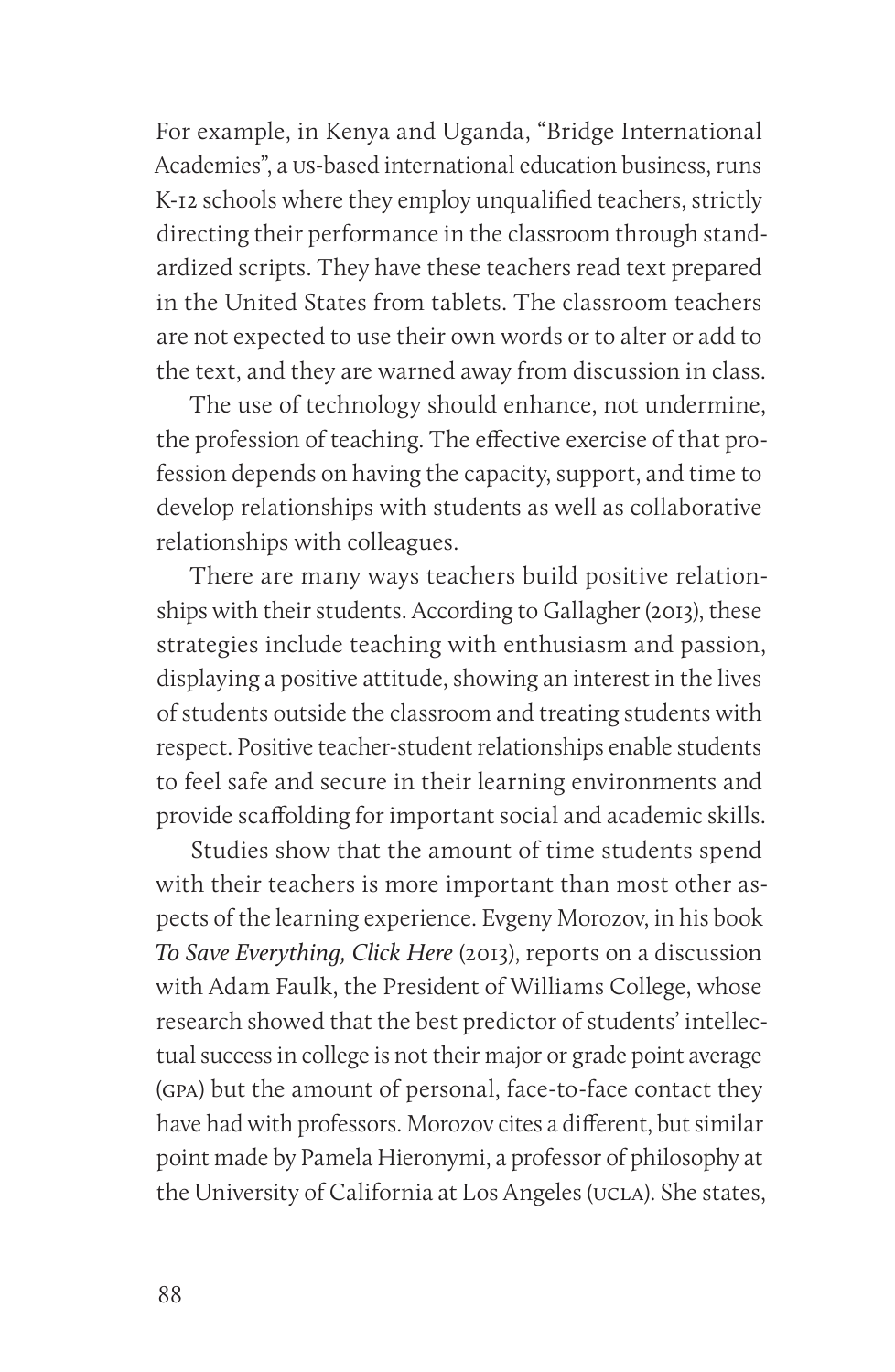Education is not the transmission of information or ideas. Education is the training needed to make use of information and ideas. As information breaks loose from bookstores and libraries and floods onto computers and mobile devices, that training becomes more important, not less (Morozov, 2013).

If one sees the brain as a human hard disc to store information, it may not make much difference what the source of that information is or the means by which it is transmitted. But education is not a simple storage process. Learning how to use information and deal with concepts and ideas requires personal contact and interaction with a professional teacher.

The competencies that equip students to understand the workings of democracy, its essential values, and the fundamentals of participation in it, are all in that intangible category. They are not easily measurable or quantifiable. Their presence is not easily felt, but its absence does more damage than we realise.

At the global level, there is a growing consensus that the quality of education depends on the competence of educators. They need to be highly qualified and motivated. However, as mentioned before, in several places modern management techniques are imported from the private sector reducing teaching to the orderly mechanical processes of Taylorism. "Dummying down" teaching, programming educators to perform repetitive tasks, requiring them to follow a script when communicating with students in class does not work. Good teaching will not come from robots or through morphing humans into robots.

A 2013 publication of the European Commission *Supporting teacher competency development for better learning outcomes* argued that "Common ground across different cultures on the nature of teaching, teacher learning, and teachers'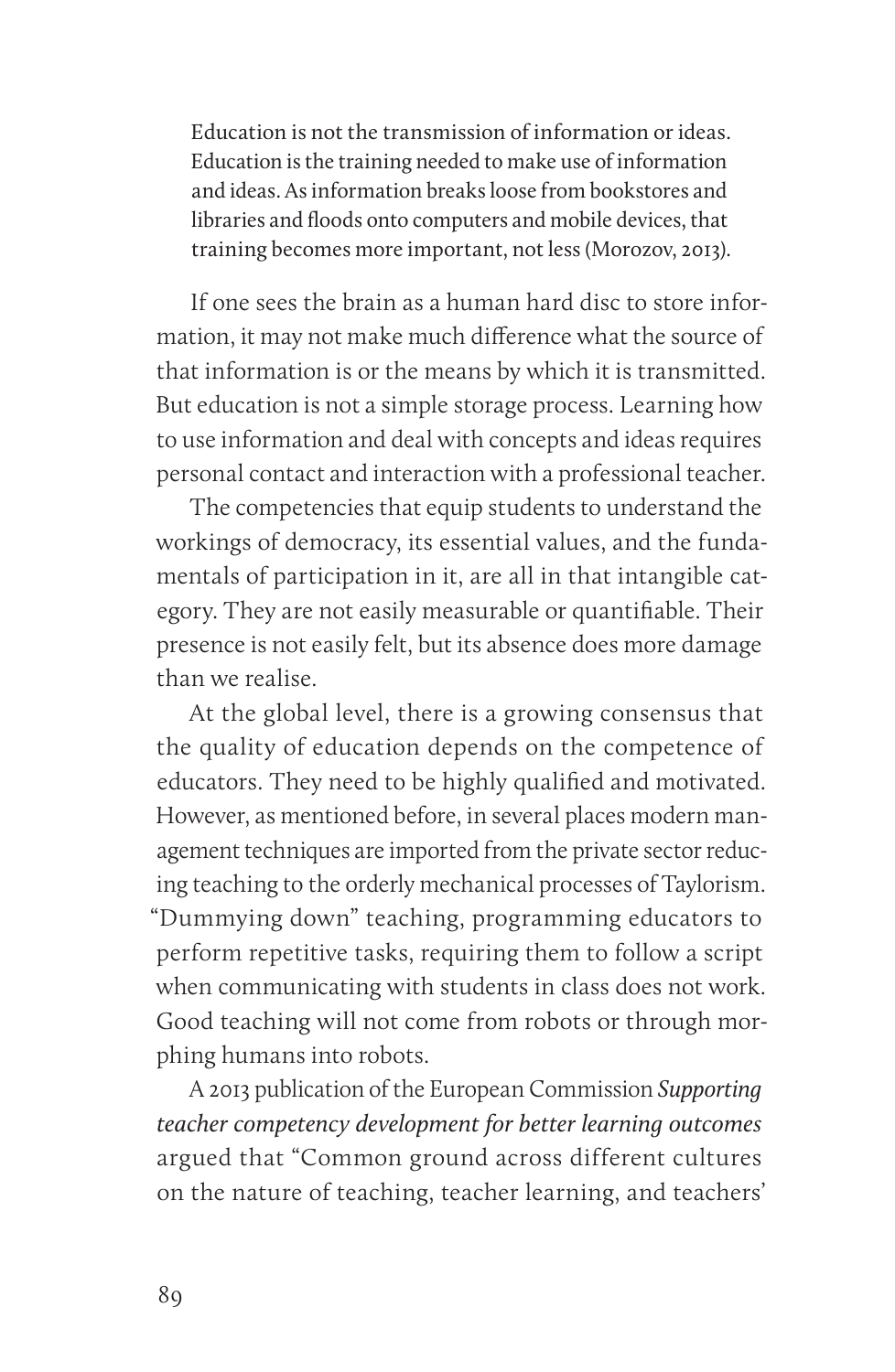competences can be outlined in six broad paradigms, which should be integrated, complementary aspects of the profession":

"the teacher as a reflective agent; as a knowledgeable expert; as a skilful expert; as a classroom actor; as a social agent, and as a lifelong learner" (Paquay & Wagner, 2001, as quoted in European Commission, 2013, p. 13).

John Dewey, the American educator and philosopher warned more than a century ago in *Democracy and Education* (1916) against "externally imposed aims… rendering the work of both teacher and pupil mechanical and slavish". Dewey also taught us that "No matter what the accepted precept and theory is, no matter what the legislation of the school board or the mandate of the school superintendent is, the reality of education is found in the personal and faceto-face contact of teacher and child".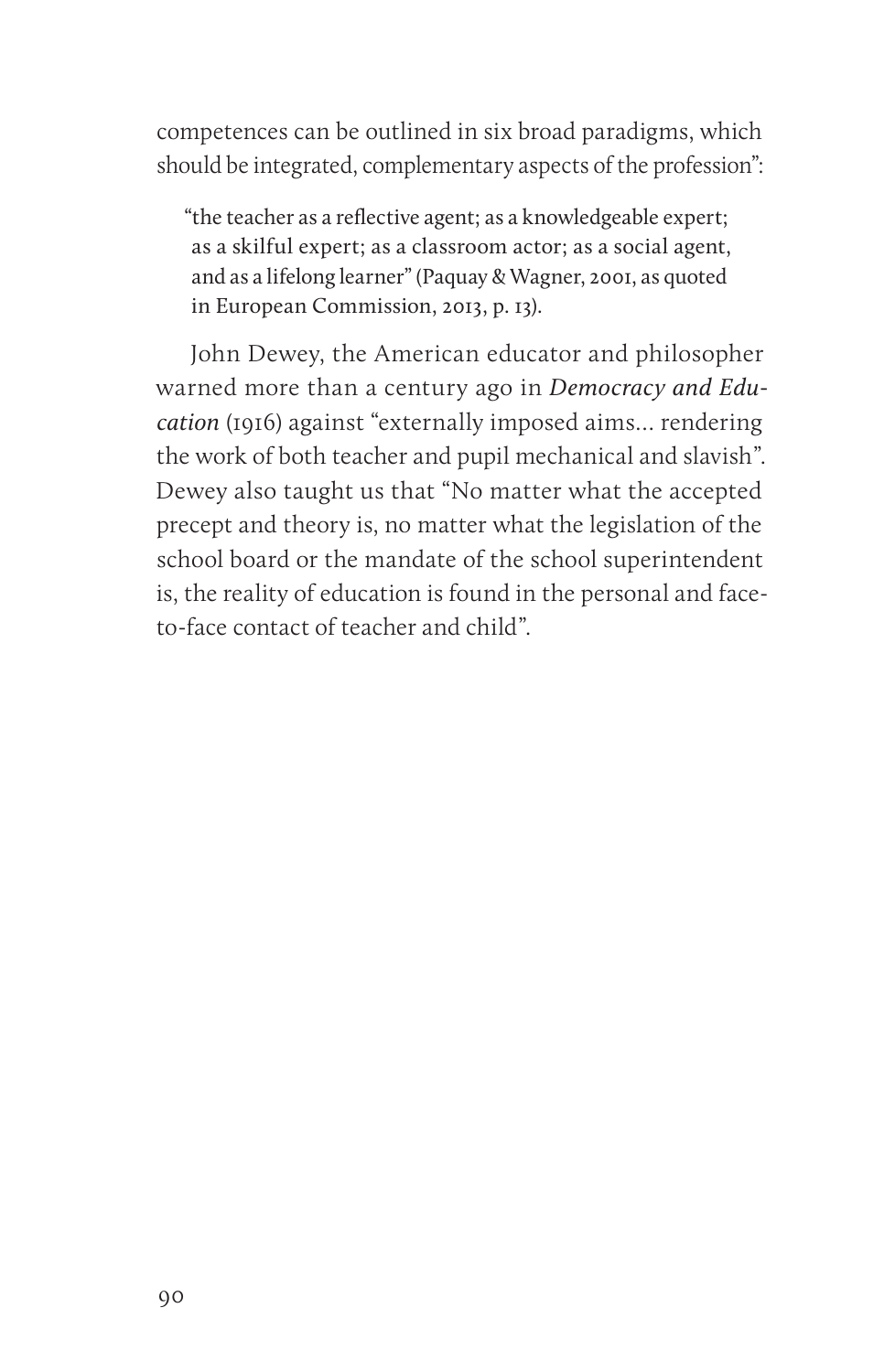#### 15

## **Burst Internet bubbles and value privacy**

*The Internet offers enormous benefits, but it entails risks too. It makes true but also false information available instantly and globally. It is important for young people to learn how to use the Internet to benefit from it, but also to learn to filter out untruths and use it responsibly in social networks. In many schools, cyberbullying has become a plague.*

*Furthermore, there are issues of privacy. Internet operations are dominated by a few giant corporations and there is little or no democratic control on the collection and use of data, while in some places, public authorities are eagerly collecting and storing personal data without much regard for privacy*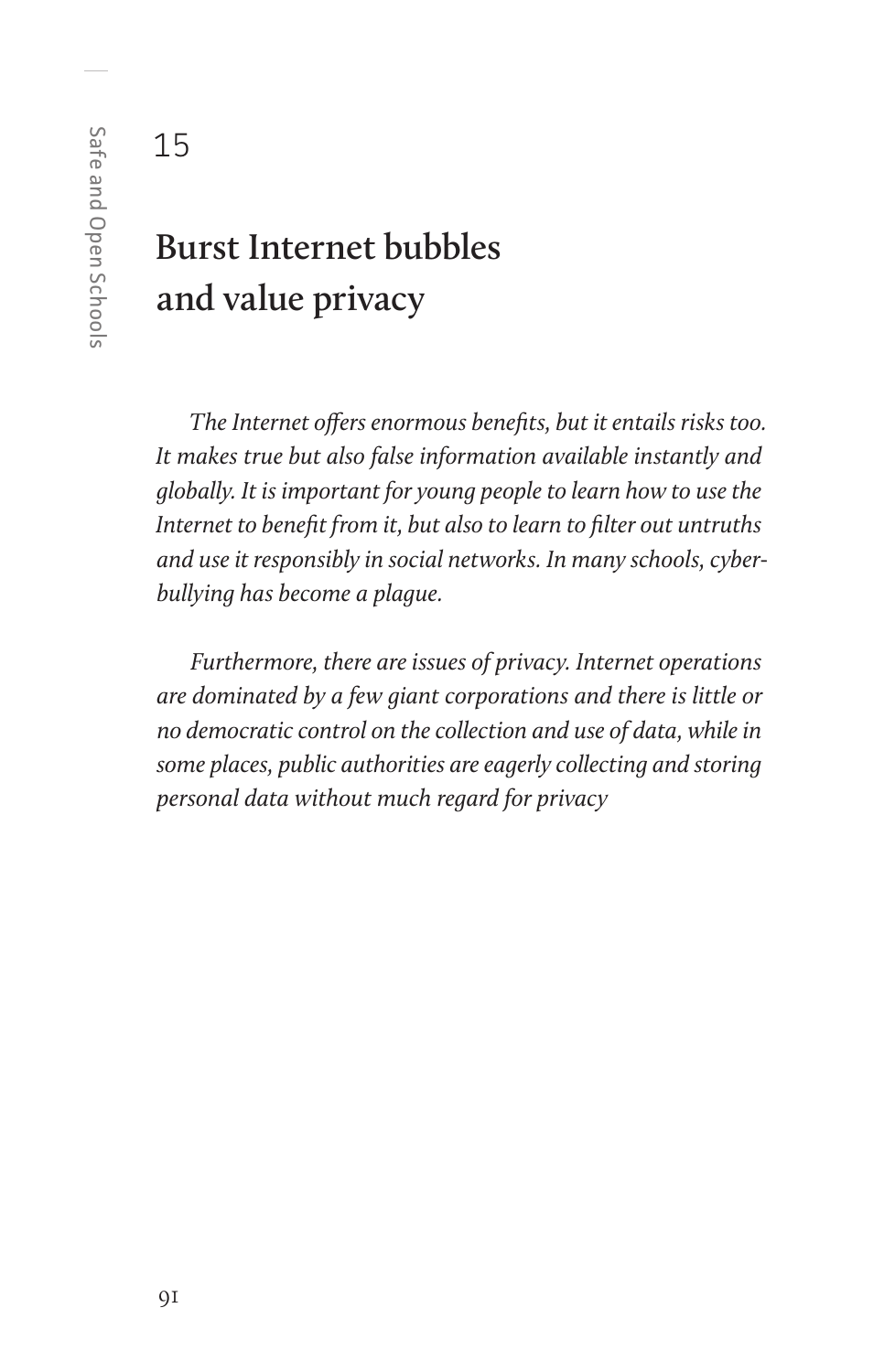In big data analytics and the algorithm economy where data is simply treated as facts, important aspects are left out of the story. Intentions and meaning in context are not accounted for within the predictive analyses and tailored services. Thus, the analyses themselves risk being misleading and the services risk to miss the mark (Søe,2017).

Schools and teachers should protect their students and promote responsible use of the Internet. There have been several studies of the research habits of graduate students in us universities which have shown a near total dependence on Google. One study at Illinois Wesleyan showed that most students did not fully understand the logic of search engines and were not equipped to refine the search results (Shader, 2011).

Developing the capacity to use search engines competently will contribute greatly to strengthening the role of truth and reality in democracies. Doing research, at any age, needs to be done well, with information double-checked and verified. That has always been the case, but the Internet has facilitated sloppiness.

In other words, the information revolution provides access to much more information, but it has not invalidated traditional ways to determine whether information is reliable or the need to think independently. The tsunami of information needs to be filtered by human beings, so it is important that education adds to the capacity to process information and make sense of it. Internet literacy is needed to ensure that the web becomes a viable tool and not a source of deception.

There have been many cases in which fake news spreading through social media has had a profound impact on politics. Radical organizations, sovereign states and corporations have all "weaponised" social media to influence public discourse.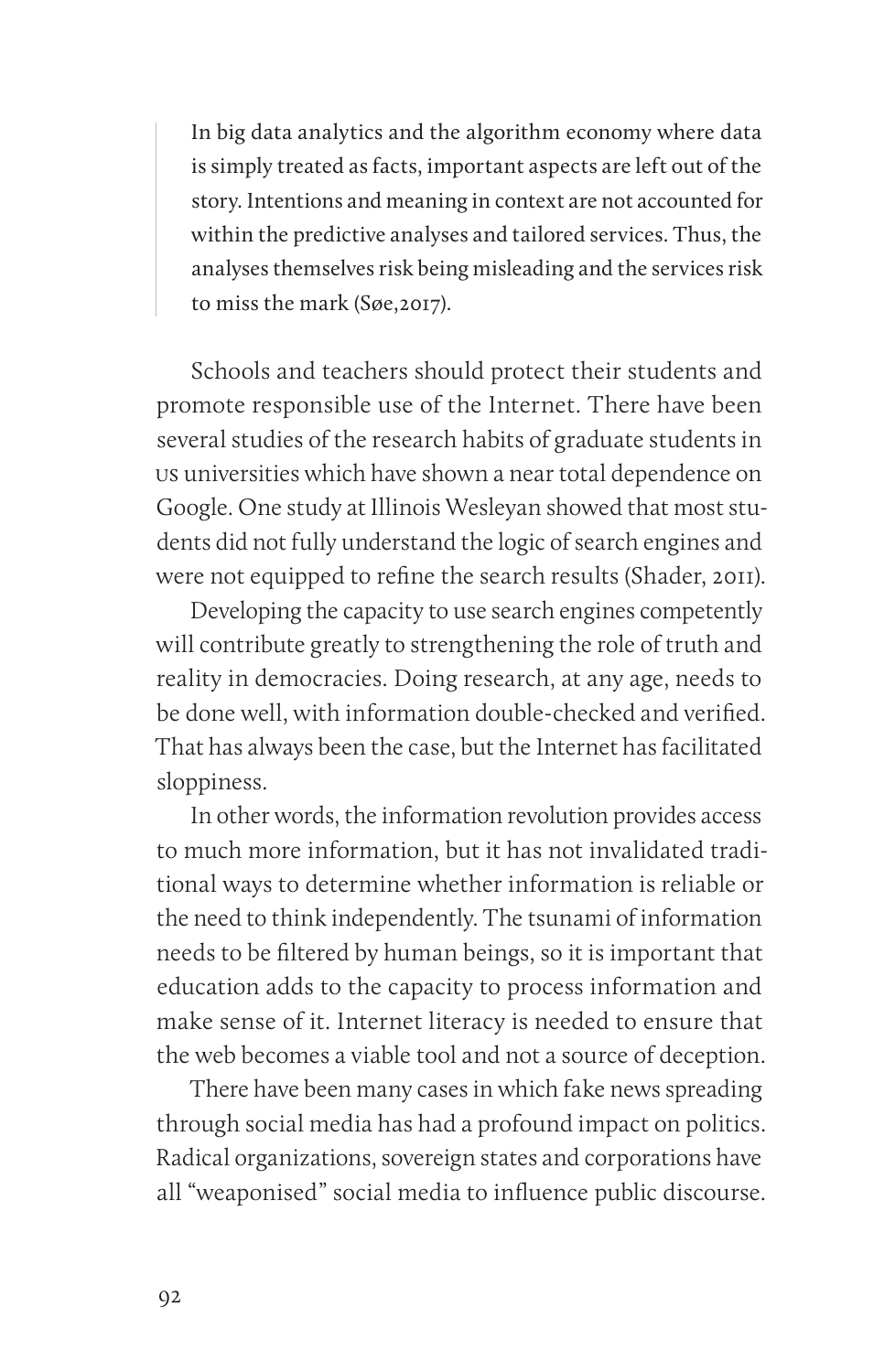Social media platforms have been a catalyst in this process (Müller & Schwarz, 2018). Researcher Tufekci has called YouTube "the Great Radicaliser". Algorithms incentivise engagement – and, like clicks on advertisements – the platform can steer users to ever more radical content (Tufekci, 2018).

It is imperative that we equip students to discern what news is real and what is not, how news is produced, how news is spread, and who benefits or profits from spreading fake news.

Educators have been teaching their students information literacy for a long time. In social science and history classes, source analysis has been the bedrock of responsible pedagogy. Students need to learn basic facts, but only focusing on facts is not enough. Obtaining the necessary competencies is not easy, and they are definitely not learned and assessed through standardized testing. As a Stanford study has shown: "When it comes to evaluating information that flows through social media channels, they're easily duped" (McGrew et al, 2017, p. 5). We need pedagogical practices fit for the online age, such as teaching students to "read laterally".

Fact checkers approached unfamiliar content in a completely different way. They read laterally, hopping off an unfamiliar site almost immediately, opening new tabs, and investigating outside the site itself. They left a site in order to learn more about it (McGrew et al, 2017, p. 8).

The Internet not only makes mountains of information available, it does so in less than a second. The high speed and wide dissemination of information can affect students adversely.

Persistent and extreme bullying on the Internet has caused young people to drop out of school and has been linked to suicides. Attacks are devastating, and reputations are ruined. The circulation of compromising photographs, mostly of girls, has become widespread. It takes a major effort to take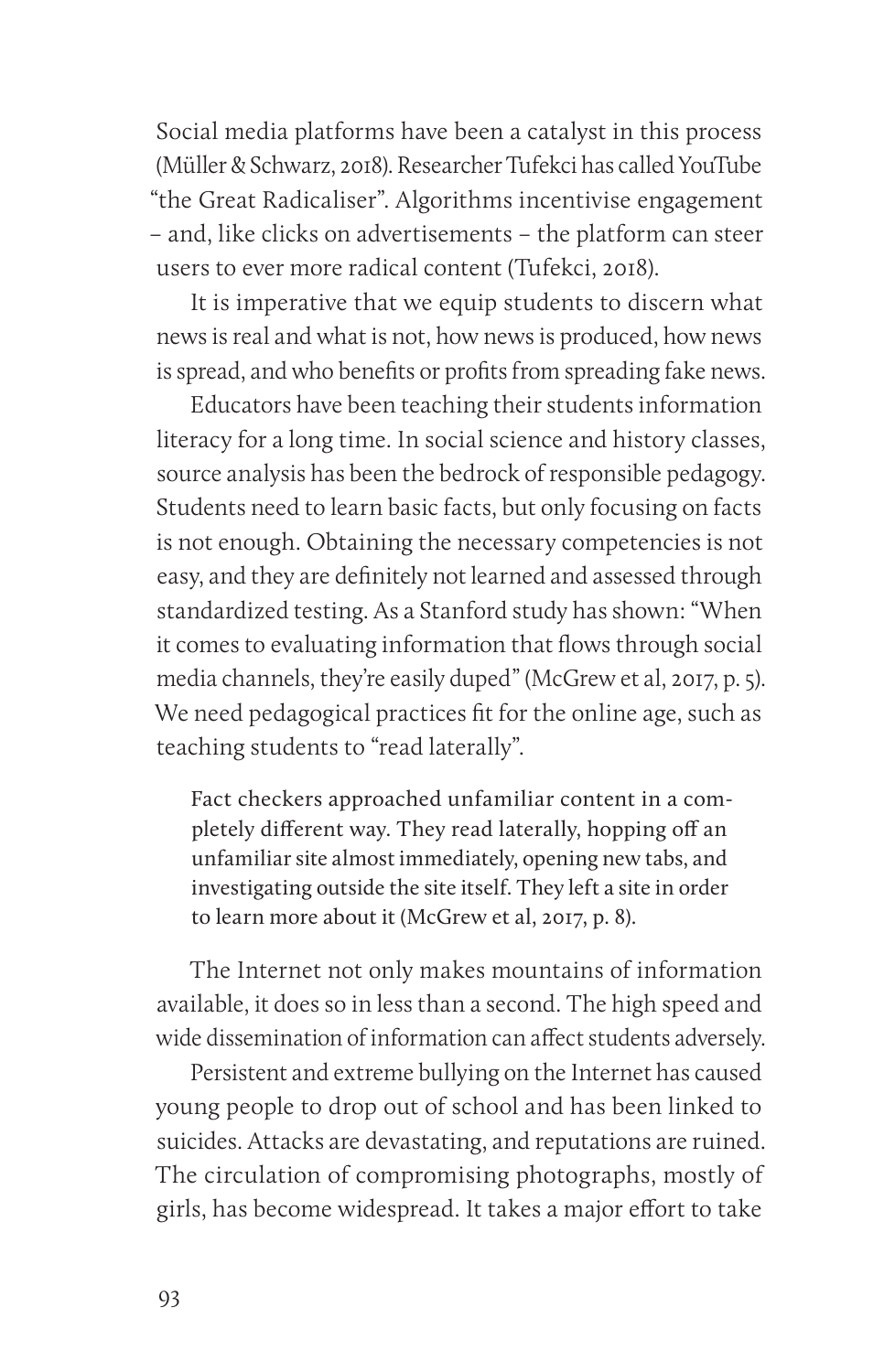on cyber-harassment of students and of education personnel to ensure that the school environment is safe. Facebook and other social media are making changes, but private parties adjusting algorithms is not enough. There need to be public discussions in the context of democratic governance.

The Canadian Teachers' Federation (CTF) developed cyber-bullying guidelines after a survey conducted by the union showed that 34% of students knew of cyber-bullying cases. In addition, they have developed, with the Royal Canadian Mounted Police (rcmp), a national education program on cyberbullying. The 30–75 minute presentation is aimed at students in Grades 4–12 and is available through the rcmp Youth Officer Resource Centre – The rcmp youth website also includes a game called, *Cyberbullying: The Dark Side of Technology*. 37

Unlike other forms of communication such as the mail, electronic media and the telephone, the Internet did not begin as either a public service or a regulated monopoly. Commercial Internet service providers (isps) began to emerge in the very late 1980s. Today, control of the Internet is concentrated in only a handful of private corporations and is designed around earnings from the sale of advertising. A related "product" is the valuable, saleable data that they collect.

One of the consequences of the widespread use of the Internet and the growth of social networking has been invasions of the privacy rights of students and teachers. Issues include commercial exploitation and deception, tracking of student views or interests for commercial purposes or for other ends,

<sup>37</sup> Cyberbullying: The Dark Side of Technology." https://www.teachers.ab.ca/News%20Room/ata%20news/Volume%2043/ Number10/IntheNews/Pages/RCMPandCTFjoinforcestofightcyberbullying.aspx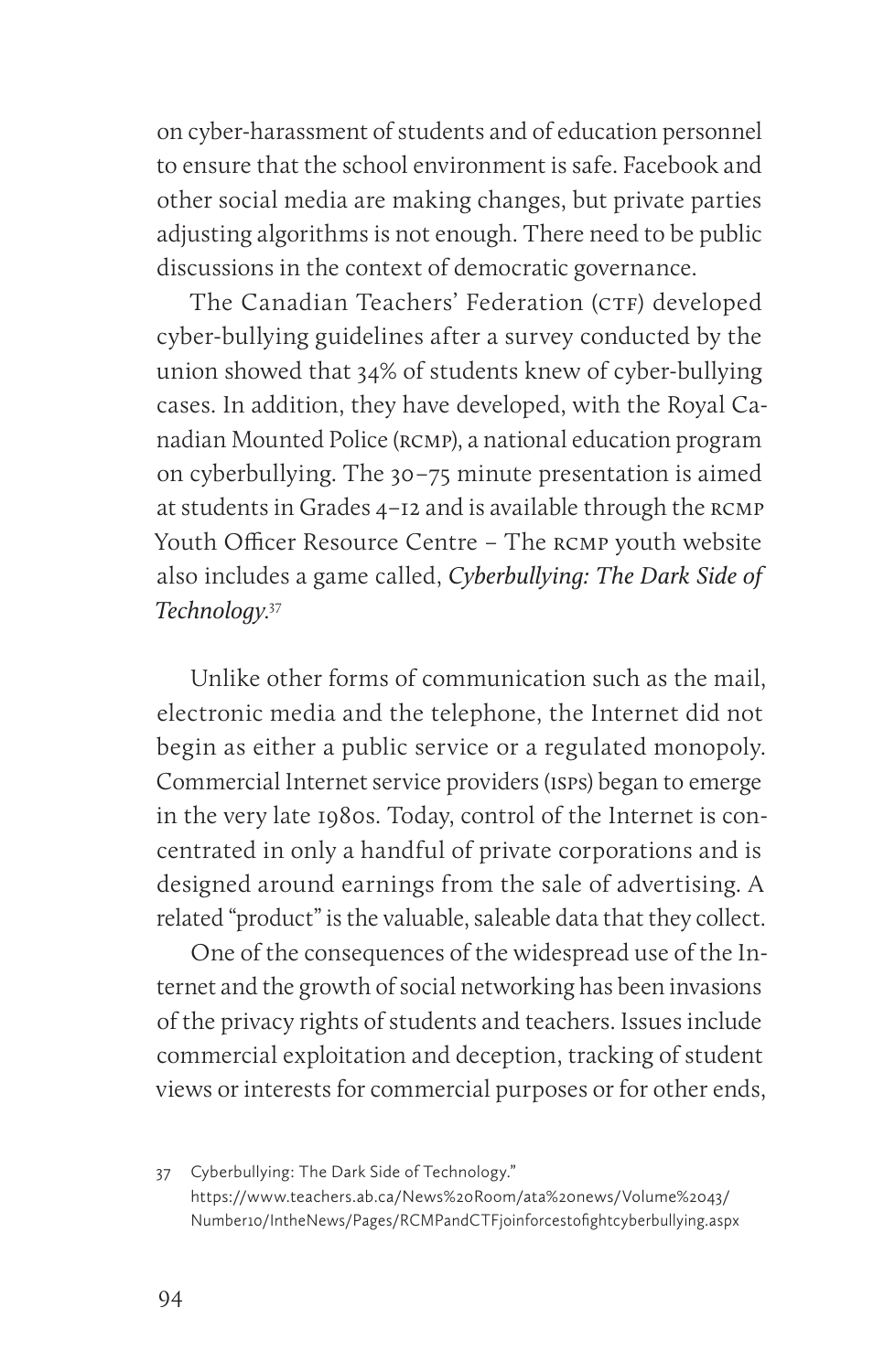exposure to pornography or hate speech, and use of big data gathered from students, including personal information.

Firms target potential customers as narrowly as possible by keeping track of the "likes", on-line purchases and other behaviour on the Internet. Information is being harvested from students from the time that they begin to use the Internet and are involved in social networks. From a very young age, very direct and targeted appeals are made to them to shape their consumer habits and attitudes. Their personal data is being "mined" and provided to commercial interests, often without student knowledge or approval, just as is happening with adults.

There are also privacy concerns related to Internet use in education itself, including by commercial or other bodies outside of education that influence the direction of policy. Students should be protected from violations of their privacy, in addition to learning how to safely deal with the dangers of the Internet.

Increasingly, schools – including public schools – are contracting out education services to for-profit corporations. Such firms often have access to student data. In addition, they may be able to access test scores and other data to gather information on individual student interests and performance. Parents and privacy advocates have begun to express concerns about the increased availability to third parties of big data. A recent survey examining the views of more than one thousand u.s. parents regarding the use of technology in classrooms found that 79% of the respondents were somewhat concerned or extremely/very concerned with privacy issues (Marketplace, 2015 as cited by Krueger & Moore, 2015).

Available student personal information may include any information about a student's identity, academics, medical conditions, or anything else that is collected, stored, and communicated by schools or technology vendors on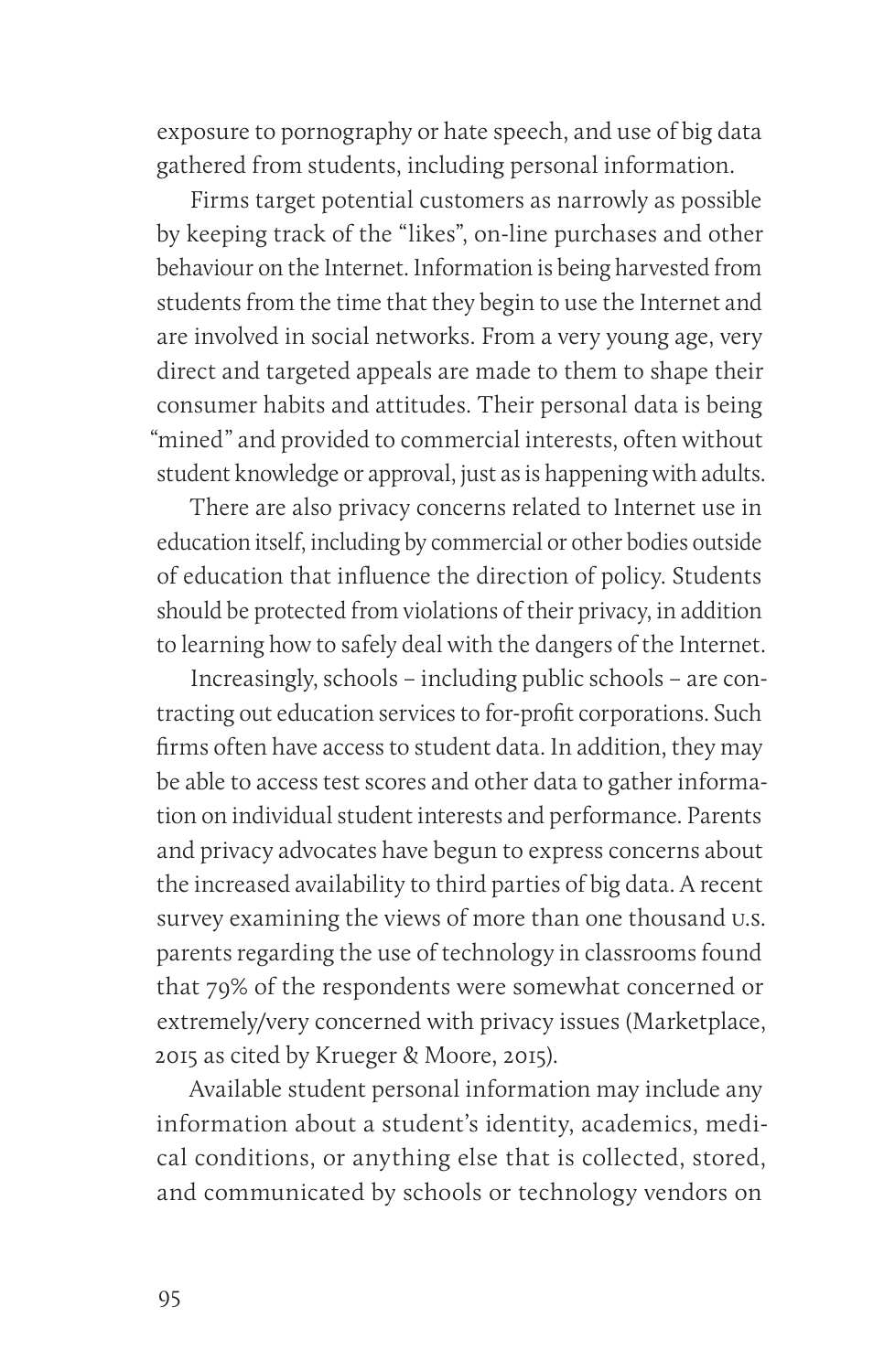behalf of schools that is particular to that individual student. This includes name, address, names of parents or guardians, date of birth, grades, attendance, disciplinary records, eligibility for lunch programs, special needs, and other information necessary for basic administration and instruction.

It also includes the data created or generated by the student or teacher in the use of technology – email accounts, online bulletin boards, work performed with an educational program or application, anything that is by or about the individual student in the educational setting.

This data is, in turn, used to prepare textbooks and other educational materials and to provide advice on education policy. This work depends on algorithms and cannot be understood by those outside of the involved firms and, increasingly, even by the companies that are developing the processes and manipulating the data. In other words, policy is being influenced, if not made, based on machines that were designed to serve markets. Such contracting out often amounts to contracting education away from teachers and others in the education community.

Greater attention is being paid by policymakers to privacy issues, including by the eu and authorities in North America. In 2018, a major privacy measure went into effect in the European Union, the *General Data Protection Regulation* (GDPR).<sup>38</sup> It is a good beginning for public regulation of the Internet.

However, while people and political leaders are becoming more aware of privacy risks, the handful of companies that play a leading role in the collection and control of data are becoming powerful lobbyists to protect their interests, "their data" and their professional secrets. Their business model

<sup>38</sup> To learn more about GDPR see https://digitalguardian.com/blog/what-gdprgeneral-data-protection-regulation-understanding-and-complying-gdpr-dataprotection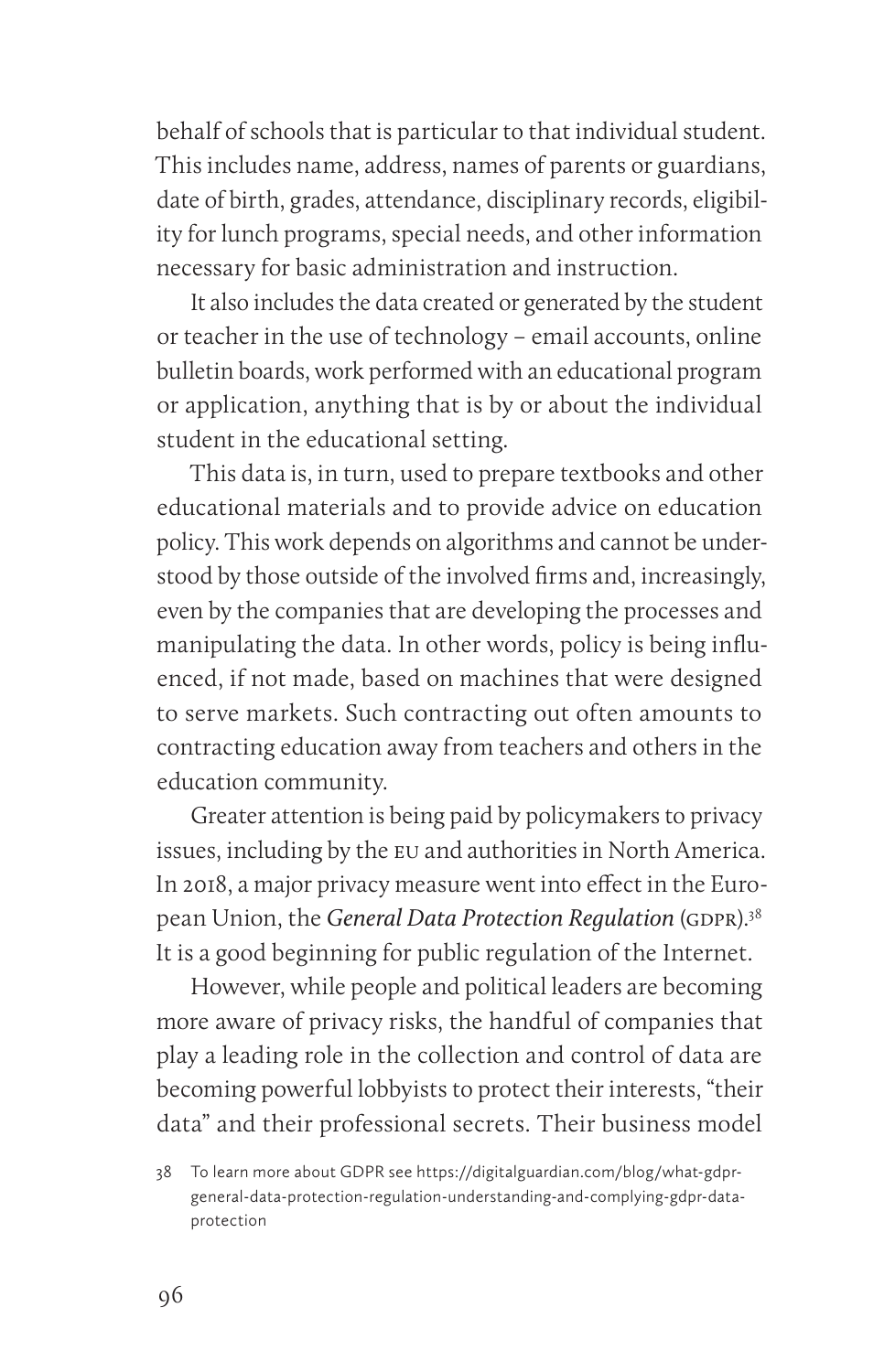does not depend on fees for use of services, but is "free", meaning that they make their money from data. Politicians are sometimes not as concerned as they should be because they fear the power and money and influence of giant Internet and data firms.

The connection between people's Internet competencies and the future of democracy is both clear and direct. In the United States, several investigations are ongoing into the foreign hacking of the accounts of political leaders that may have affected the outcome of the 2016 Presidential elections. It has already been established that in the period leading up to those same elections, a British public relations firm engaged in a very sophisticated micro-targeting of Facebook accounts, a technique successfully used by that same firm during the Brexit campaign in the United Kingdom and in the Presidential elections campaign in Kenya.

In the lives of children, social networking and the Internet are of great importance. That will probably continue to be the case. The Chinese case presented below, however, is a dire warning of the potential of the Internet to be used against human rights and democratic values and practices.

The government of China, in cooperation with some Chinese private companies, is applying the mechanics of the web, including algorithms and sophisticated data gathering and storage to create a modern, extremely comprehensive system of surveillance. The program is intended to provide detailed profiles of every Chinese citizen through the gathering of data from social media and online shopping, video-surveillance and use of facial recognition algorithms. The massive data operation will depend on the security organs of the Communist Party and the State.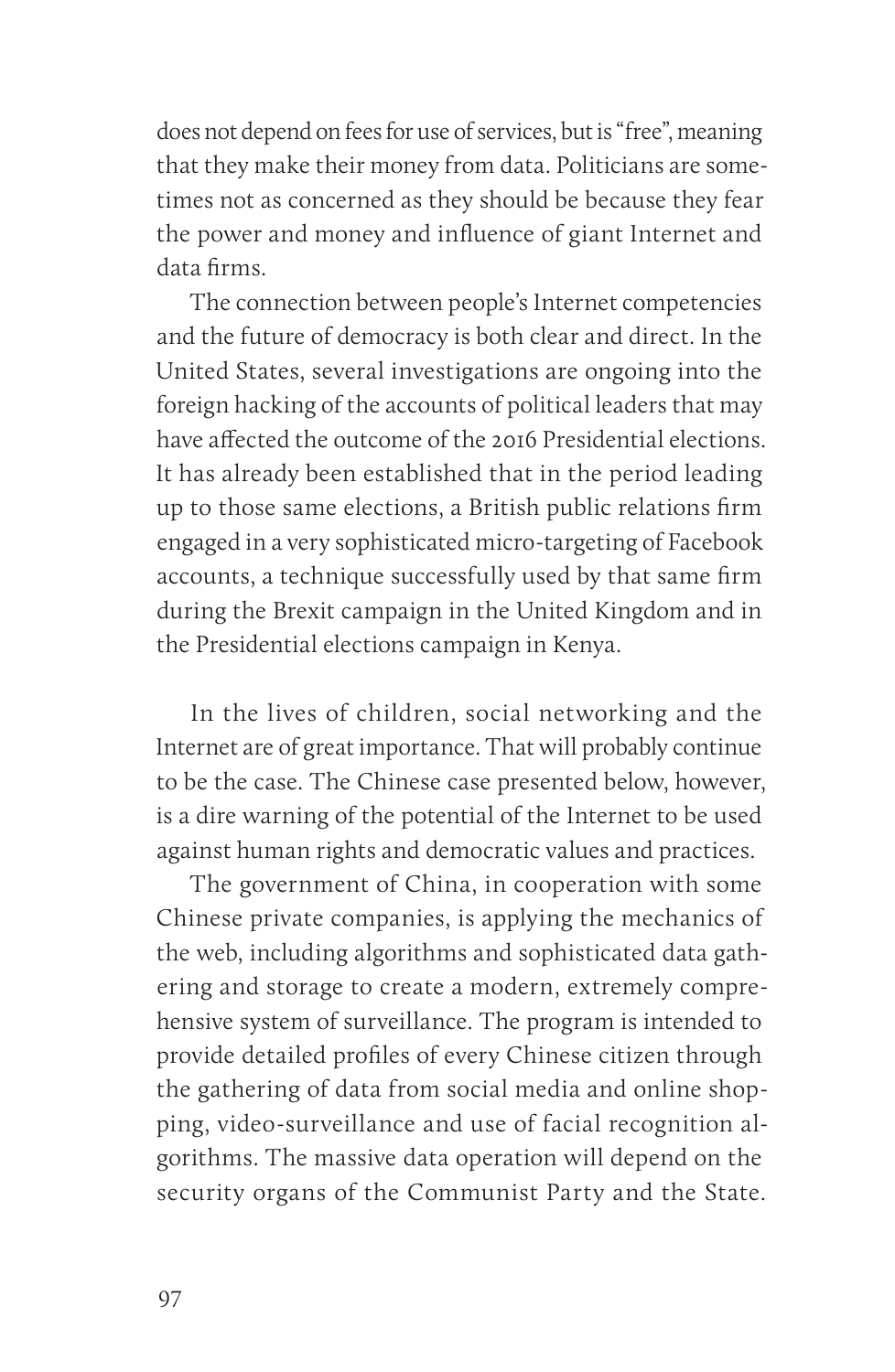According to public information, it will serve as the basis of a "citizen score". The system was already being used in 2019 to approve or deny visas for travel to Europe. If you are considered "untrustworthy", which may be based on making critical posts on the Internet or expressing un-approved political positions, your score will go down. Although there is nothing different in nature between this process and old-fashioned authoritarian measures, the scale and efficiency provided by the Internet and other technologies go beyond what even Orwell imagined in 1984.39

39 Nineteen Eighty-Four, often published as 1984, is a dystopian novel by English writer George Orwell published in June 1949. The novel is set in the year 1984 when most of the world population have become victims of perpetual war, omnipresent government surveillance and propaganda.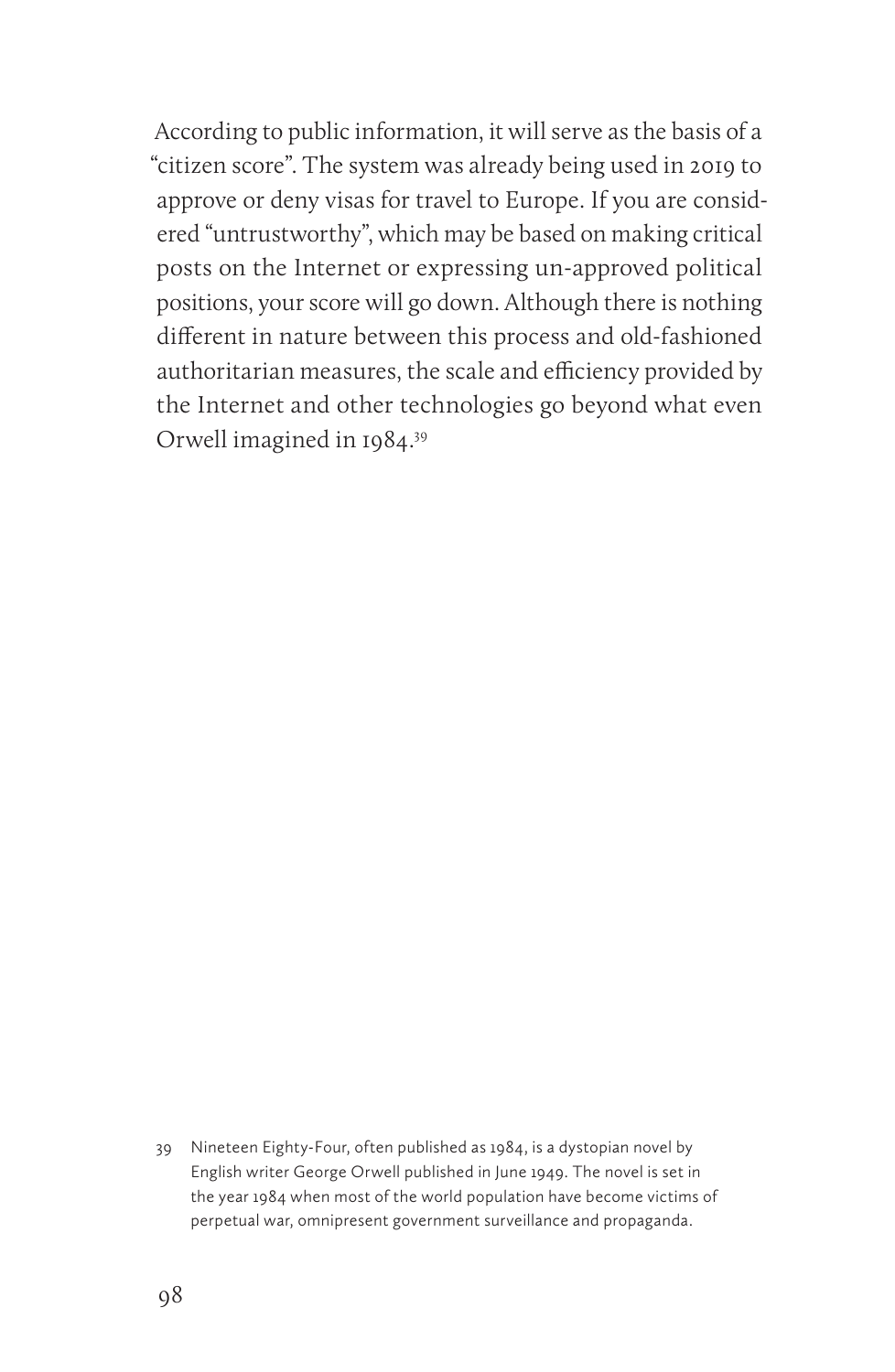#### 16

#### **Oppose segregation**

*A country that educates its children together has a better chance of being at ease with itself than one that, from an early age, separates and segregates different parts of the population.* 

*Keeping children apart, unless for the purpose of giving extra attention to students with special needs, creates inequality and solidifies rather than overcomes barriers to social cohesion, and poses challenges to the achievement of democracy.*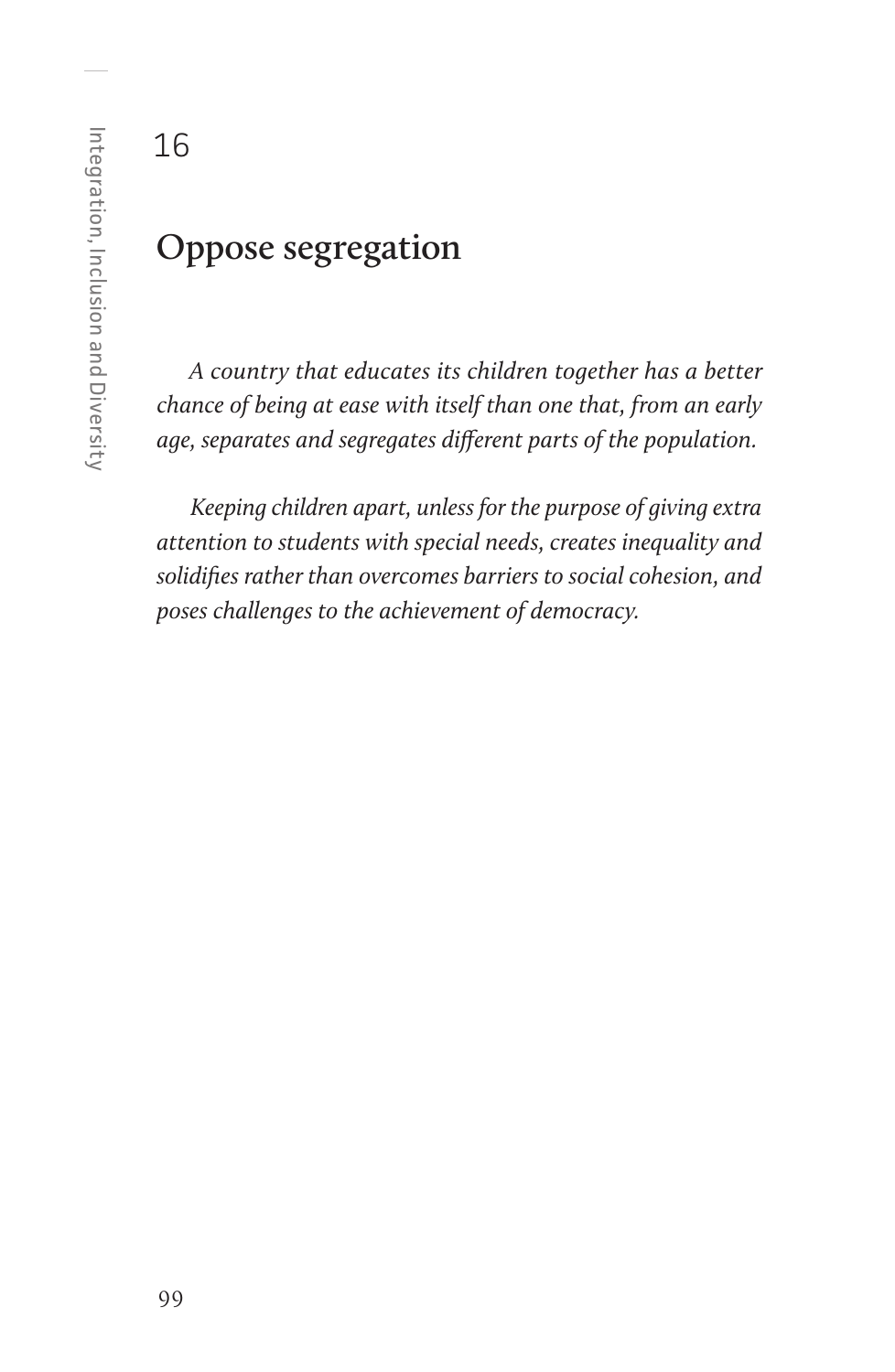Regardless of the causes of segregation, separate educational facilities are inherently unequal.

In the southern United States, like in South Africa under apartheid, segregation was the law and was only overcome after decades of struggle. After the Civil War that took place from 1861 to 1865 there was a relatively brief period of integrated schools. However, the rise of the White Supremacy movement once again resulted in segregated education, a practice upheld in the Supreme Court ruling of 1896 that education might be separate but must be equal.

In 1954, the Supreme Court overturned that decision and unanimously ruled that, "Separate educational facilities are inherently unequal" (History.com Editors, 2018). In 1957, nine black students were ordered to be admitted into Central High School in Little Rock, Arkansas. The governor called out the National Guard to block their entry. President Eisenhower ordered the us army to accompany the black students. They entered school and went to class despite the crowd of a thousand hostile White supremacists spouting racist slogans.

Many trade unions participated in the civil rights demonstrations and provided at local, state and national levels solid support for the demands of the civil rights movement. The American national centre, the afl-cio, mobilised its ranks and made the passage of civil rights legislation its top priority in the 1960s. Segregation has returned to some states in the us. It is not enforced by troops but facilitated with vouchers and "school choice", which is a mostly American term, originated in the racist, historical context that White parents should be able to choose not to send their children to school with Black children.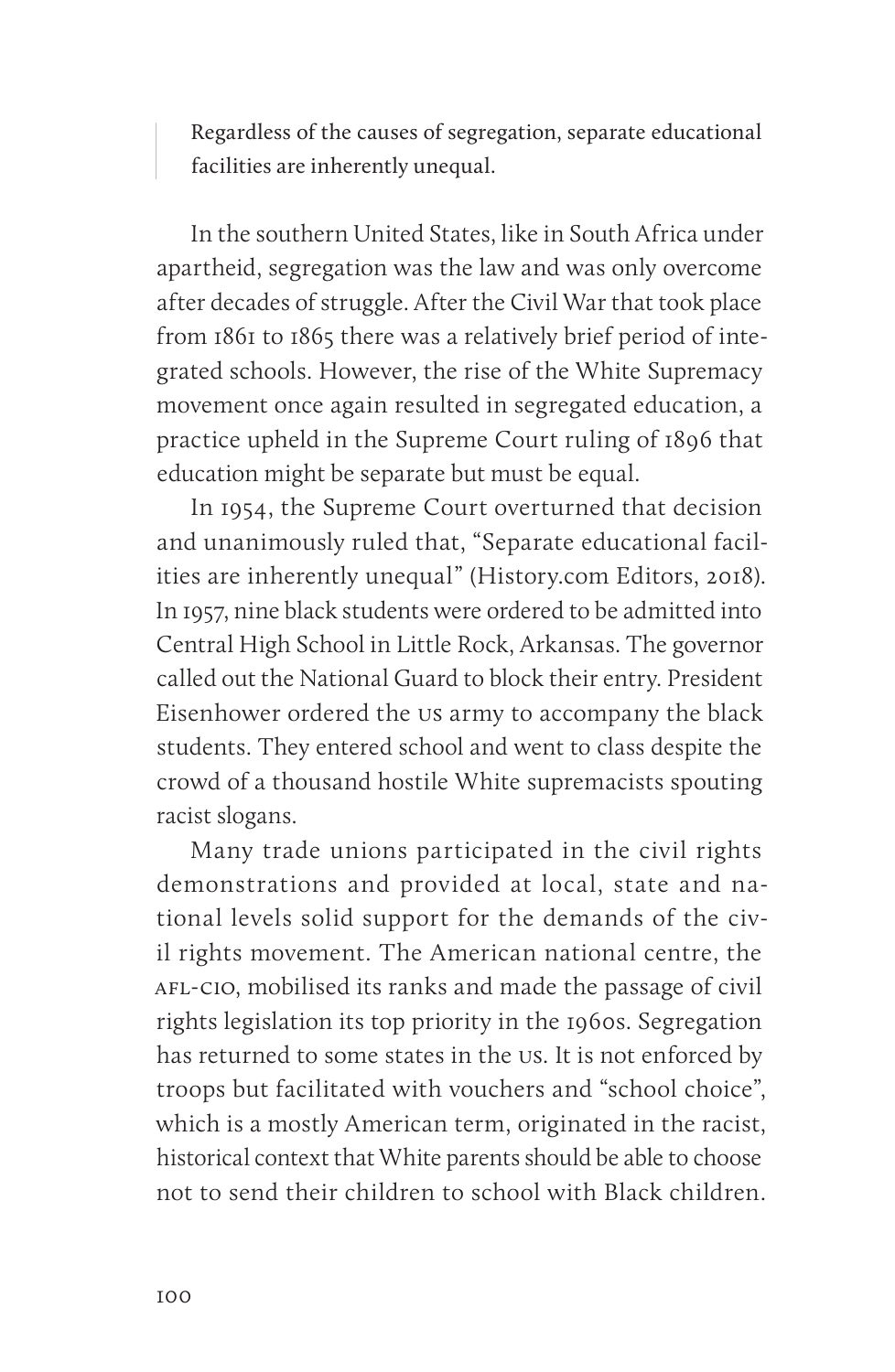It has evolved into a radical concept in the organisation of public education. Instead of education being a system governed by democratic processes that respond to the collective public will, parents make a "consumer choice" where to send their children to school. Schools, both public and private, compete for students. Some even run advertisements on television and radio. Although the argument has been made that "school choice" provides the same opportunities for poor children that exist for the children of the rich, in fact, education standards have generally deteriorated for children from poor neighbourhoods.

The u.s. Government Accountability Office (gao) reported in 2016 that public charter schools, a key strategy in improving education for students in high poverty areas, often take minority and poor students from larger, more diverse public schools and enrol them into less diverse schools. The gao found that from the 2000/2001 to the 2013/2014 school year, both the percentage of K-12 public schools in high poverty areas and the percentage comprised of mostly African American or Hispanic students grew significantly – more than doubling – from 7,000 to 15,000 schools. The percentage of all schools with so-called racial or socio-economic isolation grew from 9% to 16%" (Toppo, 2016).

In countries in which school choice programs have been established, segregation has increased, particularly, but not limited to those involving private schools.

According to the OECD publication *Equity and Quality in Education* (2012), "School choice can increase differences between schools in terms of performance and socio-economic background and in many countries these differences are significant" (p. 65).

The former Commissioner for Human Rights of the Council of Europe expressed his concern about growing segregation of schools in a report based on investigations in several countries.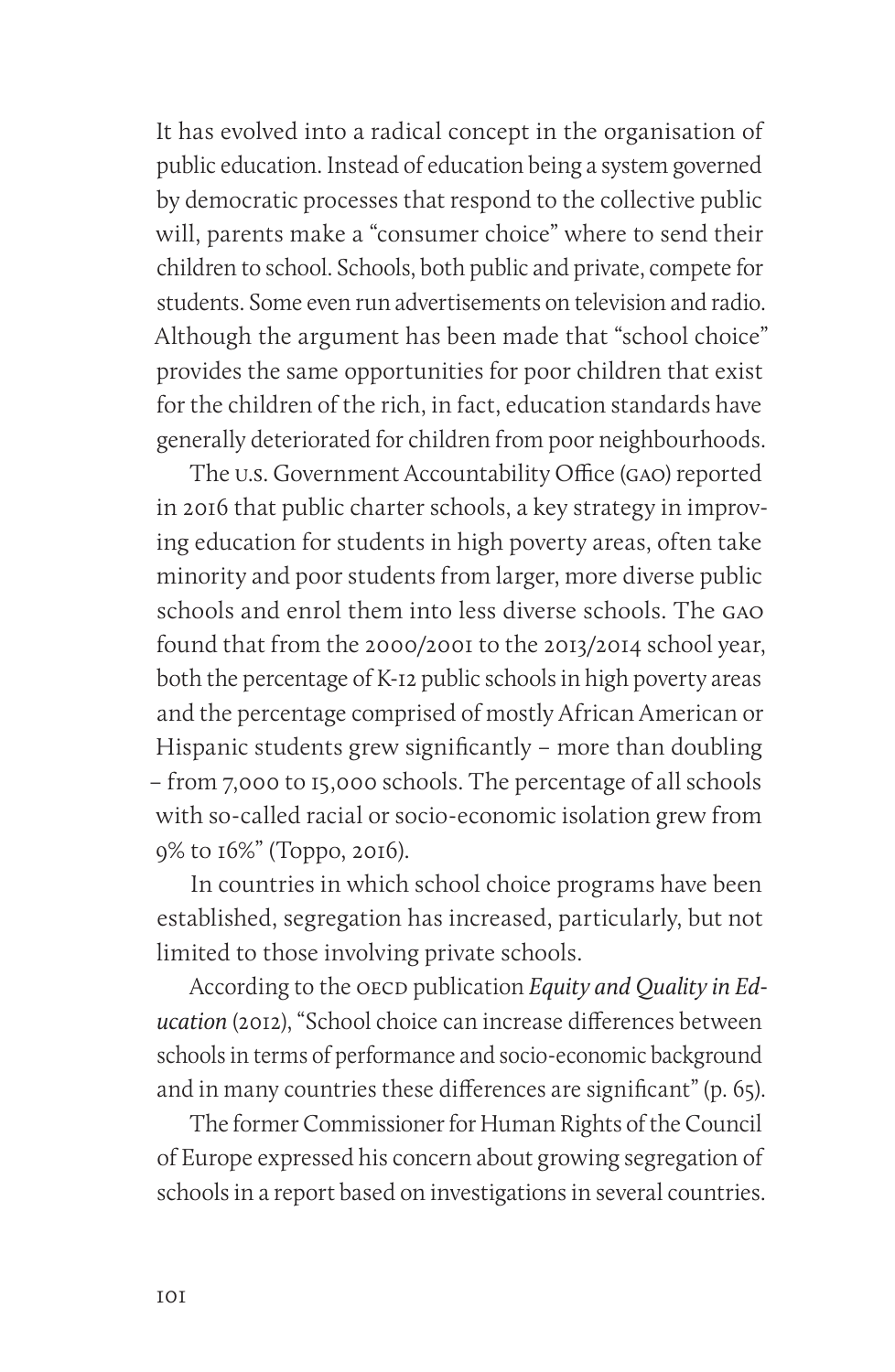The report focuses on segregation due to migrant or refugee status, disability and separation of Roma (European Roma Rights Centre, 2018). In another report, also on school segregation, the Commissioner of Human Rights, states:

Segregation in schooling re-enforces, reproduces, and sustains divisions in society, whereas integrated schools serve to reduce those conflicts. As the exercise of democracy is the art of bringing diverse groups together around common values, learning to be, work, and study together at a young age paves the way for real and active citizenship based on understanding and tolerance (Council of Europe, 2017, p. 5).

Disagreements over the value of integrated schools somehow continue to repeat themselves. For example, in The Netherlands a political battle raged throughout the 19th century over the issue of the state monopoly on tuition-free education. It was opposed under the banner of "Freedom of Education" and the Separation of Church and State.40 The Dutch called it *De Schoolstrijd* (The Battle of the Schools). Their solution was the separation of school and state by funding all schools equally, both public and private, from 1917 (Hooker, 2009).

The freedom of education resulted in a segregated public school system divided into public schools governed by or on behalf of the public authorities, and "Special schools" (*Bijzondere scholen*) run by groups supporting particular pedagogical methods or by religious groups finding their roots in the Catholic, Protestant and Jewish communities.

40 Freedom of education is the right for parents to have their children educated in accordance with their religious and other views, allowing groups to be able to educate children without being impeded by the nation state. It is a constitutional (legal) concept that has been included in the European Convention on Human Rights, Protocol 1, Article 2, International Covenant on Economic, Social and Cultural Rights Article 13 and several national constitutions, e.g. the Belgian and Dutch constitutions.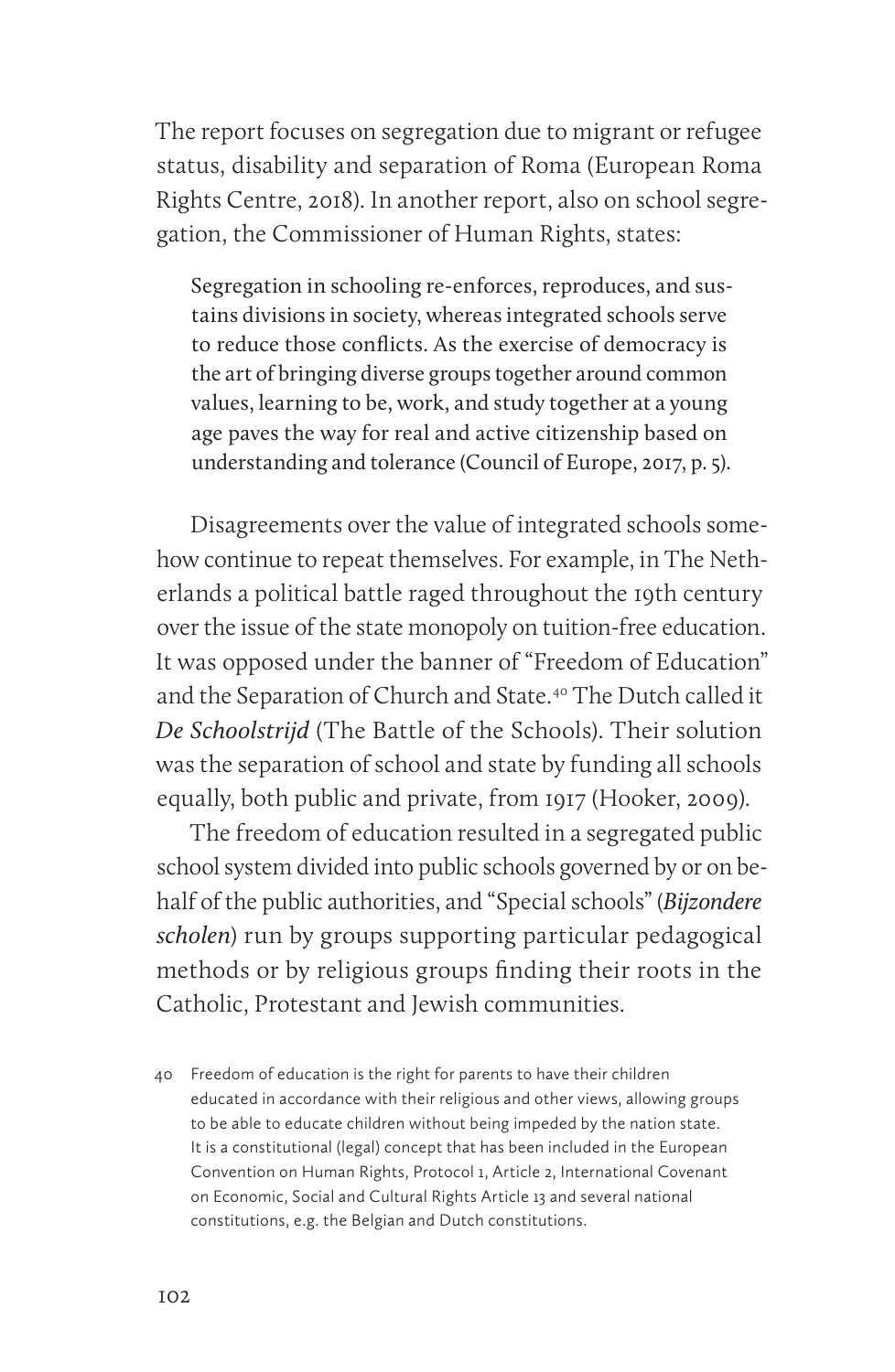This system kept The Netherlands for a very long time a country where children could be kept apart based on creed.

It was in the late sixties of the 20th century when churches, confronted with unfaithful flocks, could not prevent their schools watering down religious features, opening their doors to all children, and becoming almost undistinguishable from public schools. But nobody thought of consequently changing the funding system. As a result, after the influx of workers from Islamic countries, Islamic schools were introduced, again separating children of a particular creed from all others, and this time posing the additional challenge of bridging the values of the open and democratic Dutch society with those prevalent in conservative Islamic communities. Today, local communities, including existing local schools, are resisting the introduction of new schools based on Islamic values, for instance by delaying the procedure to find a location for a new school.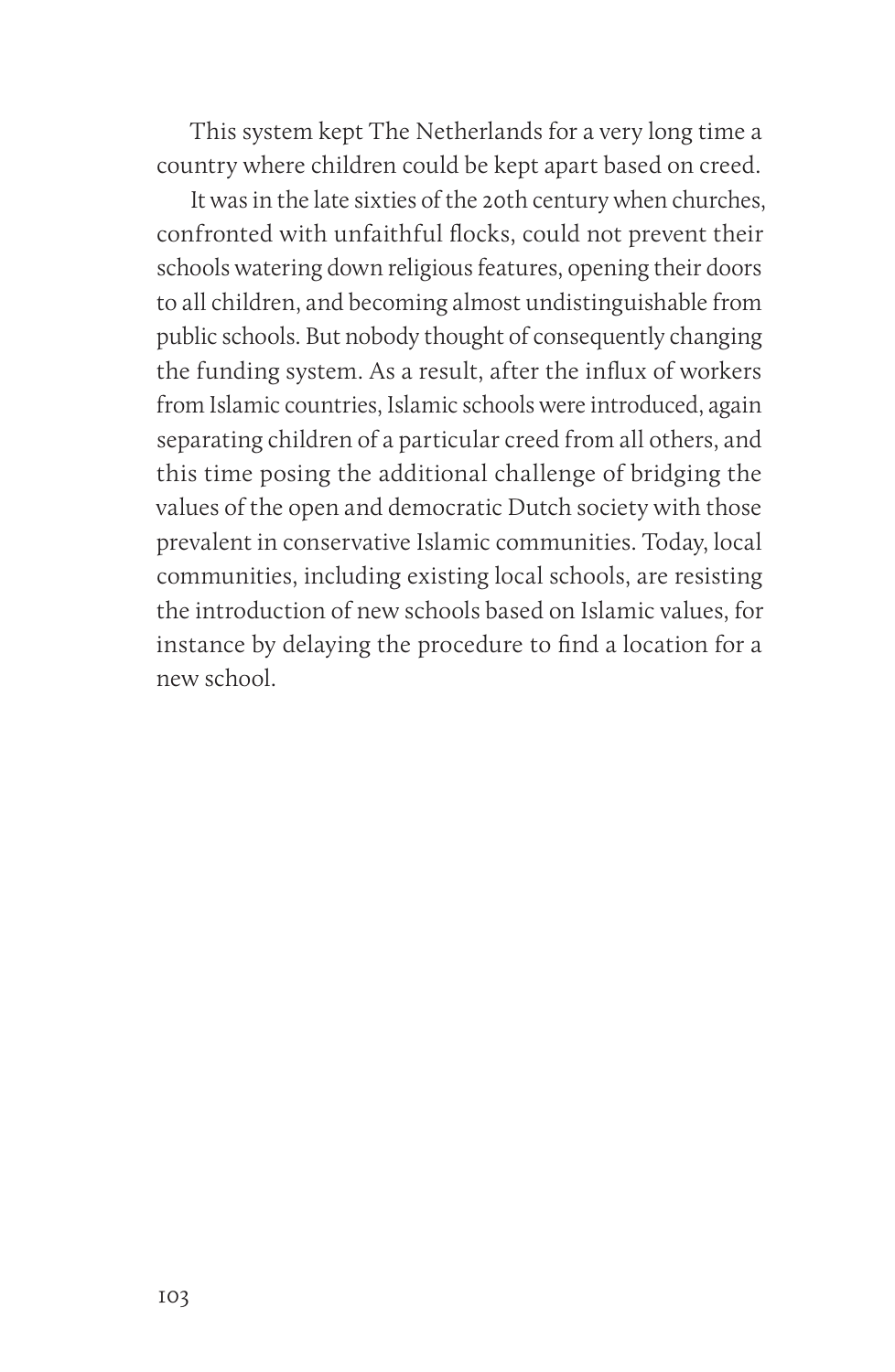17

# **Fight discrimination on grounds of gender, race, ethnicity, religion, social background, disability, and sexual orientation**

*Discrimination is often based on fear and bigotry. It is irrational and brings out the worst in human character.*

*It is to be addressed throughout the education system, beginning when people are young but still able to understand that discrimination is not just intellectually unsound, but also against the values of democracy and simple fairness.*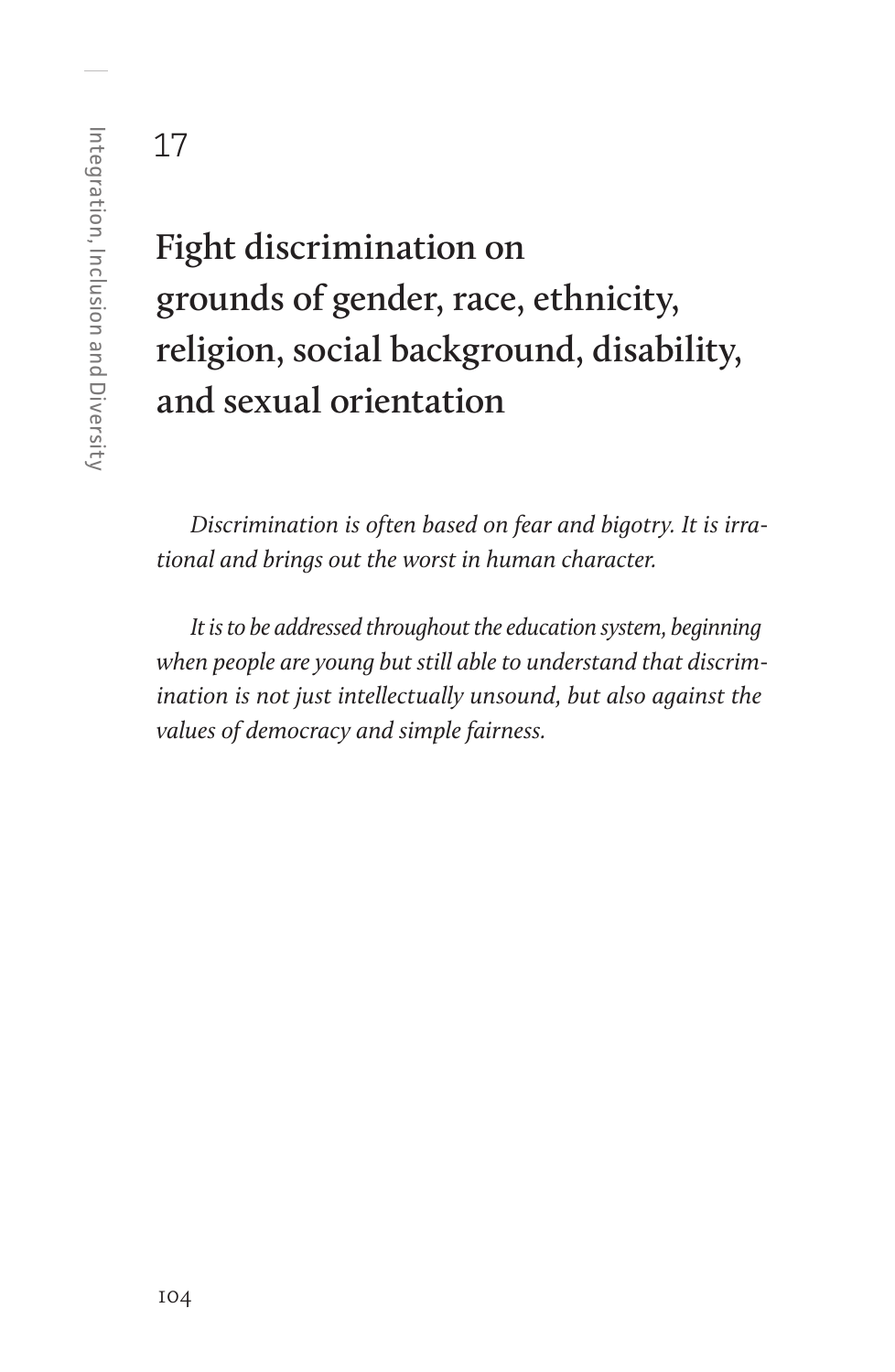Raouia Ayachi is a Moroccan girl, age eleven. In the autumn of 2015, the education minister of Morocco visited her primary school located in a small village near Cassablanca. When he entered the classroom, his eyes fell on Raouia, who was a bit taller than the other children, and the minister asked her: "How old are you, girl." "Eleven, sir," she replied. "Are you not too old to still be in school," said the education minister. "At your age, you should be more concerned about finding a husband and getting married rather than attending class", the minister said, and he sent her home. Raouia, who comes from a very poor family, decided to stand up against the education minister and, with the support of the entire village and the local education union, she got her place back in the class. This time, the minister was sent home.

Although one case involved verbal violence and the other a gunshot, the same "principle" that affected Raouia Ayachi in Morocco applied to Malala Yousafzai. Malala is a girl from Pakistan who barely survived an attack by the Taliban on 9 October 2012, while on a bus in the Swat District in Khyber Pakhtunkhwa, northwest Pakistan, where the local Taliban had banned girls from attending school. They wanted to silence her so that she could no longer speak up for girls' education. These girls' stories are about courage, about empowerment, about equity. But above all, they are about the right to education and about standing up against discrimination.

Most groups suffering from discrimination are minorities, often small minorities. But that is not the case with gender discrimination. Their minority status and lack of power in society is not based on numbers, but on prejudice, religious conviction, and deep habits and practices, which continue in most countries even where legislation and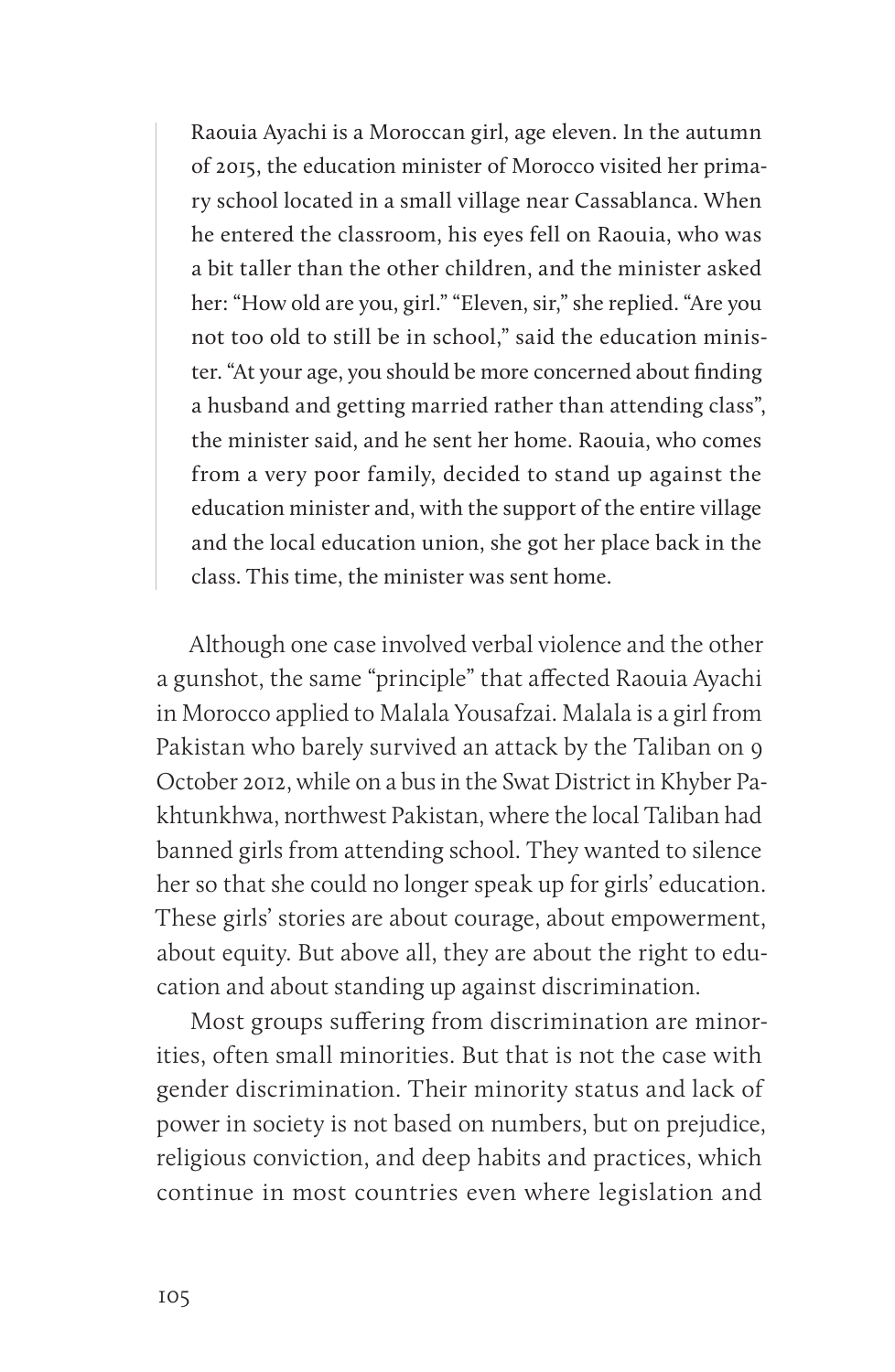enforcement of gender anti-discrimination laws are adequate. Shocking figures on violence against women, for example, have shown up in some countries with progressive gender legislation.

Discrimination in any form is destructive to and for society. People should be accountable for what they do and how they carry out their work, but never for their identities. Various personal characteristics that serve as the excuse for discrimination should be totally irrelevant, not only in education but in society. In most of the world, however, we are light years away from achieving that goal.

There is persistent discrimination against persons because of their race or ethnicity in many countries, including democracies. Anti-Semitism too has not been rooted out. Even where legal progress has been made, racial and ethnic discrimination and stereotypes continue. The opposition to migrants and refugees that has been so dramatic in some countries, is a combination of fear of the unknown and religious bias. It is in combatting this "non-official" discrimination that education can be particularly effective.

There are groups that are often subject to extreme discrimination, historically and currently, that receive lesser attention at the global level because they do not occur in every country.

Indigenous peoples have been victims over the centuries of what are now called "crimes against humanity". Not only are they seeking equality but also to maintain cultural identity, languages and their way of life.

Another group subjected in some countries to severe discrimination from birth and for generations are persons from lower castes. Laws to eliminate such discrimination, although important, have failed to protect large numbers of lower caste persons.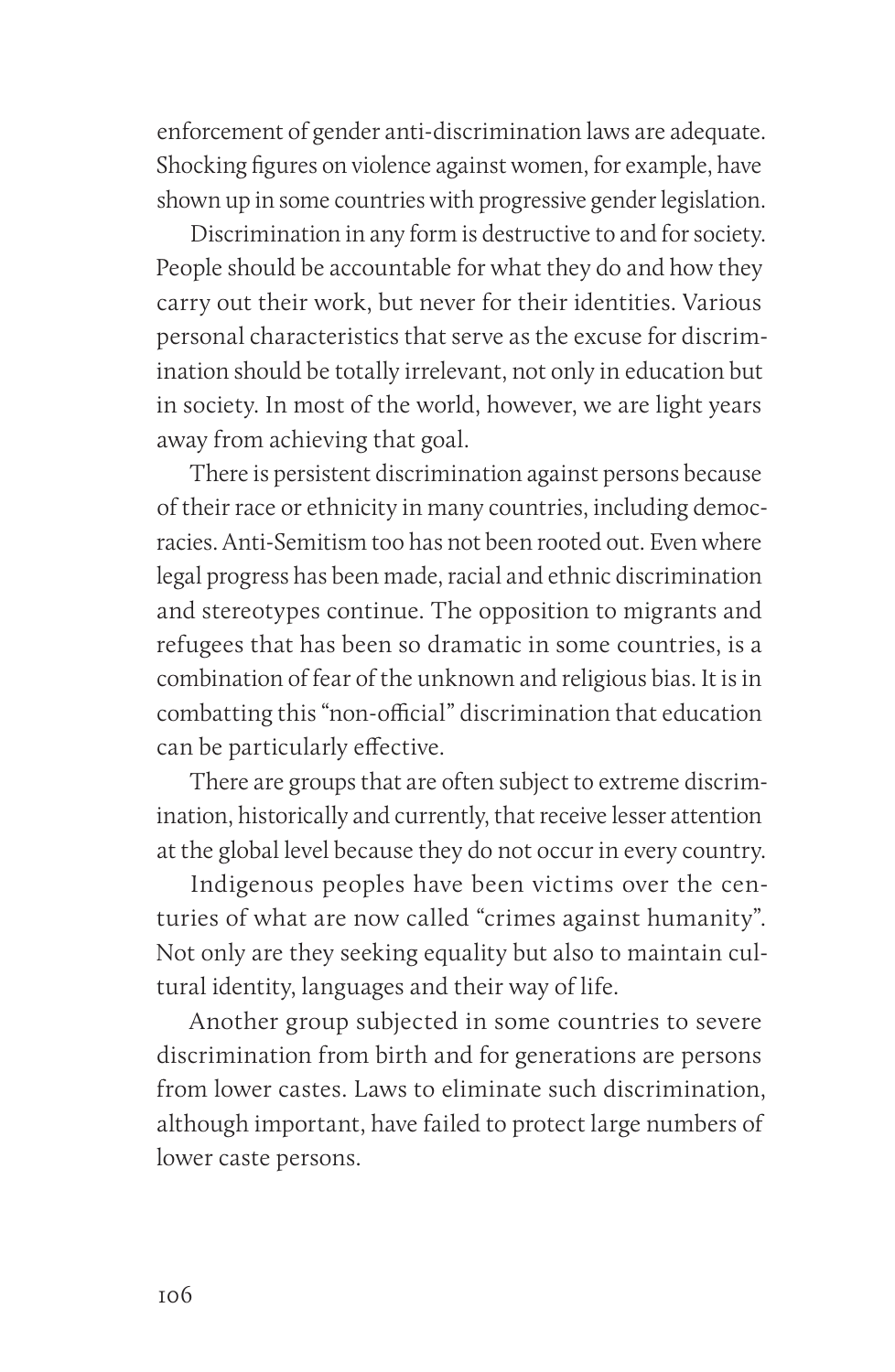There is also still considerable discrimination based on disability. If schools are to contribute to overcoming that discrimination, one way to do so is to ensure that equal and, to the extent possible, integrated education opportunities are provided for children with disabilities.

Few forms of discrimination have a deeper and more devastating impact on a person's life than discrimination based on sexual orientation. And yet there is no form of discrimination as deeply rooted and as difficult to fight as this one. Although there are positive signs of change, particularly in Western secular democracies, in 2017 LGBT1<sup>41</sup> relations were illegal in 74 countries and even subject to the death penalty in a dozen. There are countries where education authorities claim the right to refuse to appoint or to dismiss teachers whose sexual orientation is considered not in accordance with their religious standards. In large parts of the world, teachers are prohibited from addressing issues related to sexual orientation in the classroom. This would only encourage homosexual behaviour, according to the authorities. Not long ago, a Polish education minister claimed that allowing teachers to discuss homosexuality would undermine national morality and erode the foundations of the Polish state.

Standards on non-discrimination and equality for LGBTI persons have been adopted, further developed and reinforced by the United Nations, the European Union, the Organization of American States, and the African Commission on Human and Peoples' Rights. Teachers are not standing alone when advocating for better teaching methods and curricula that incorporate "state of the art" human rights standards. It is of great importance that students wrestling with sexual

<sup>41</sup> LGTBI is an abbreviation for 'lesbian, gay, bisexual, transgender, and intersex.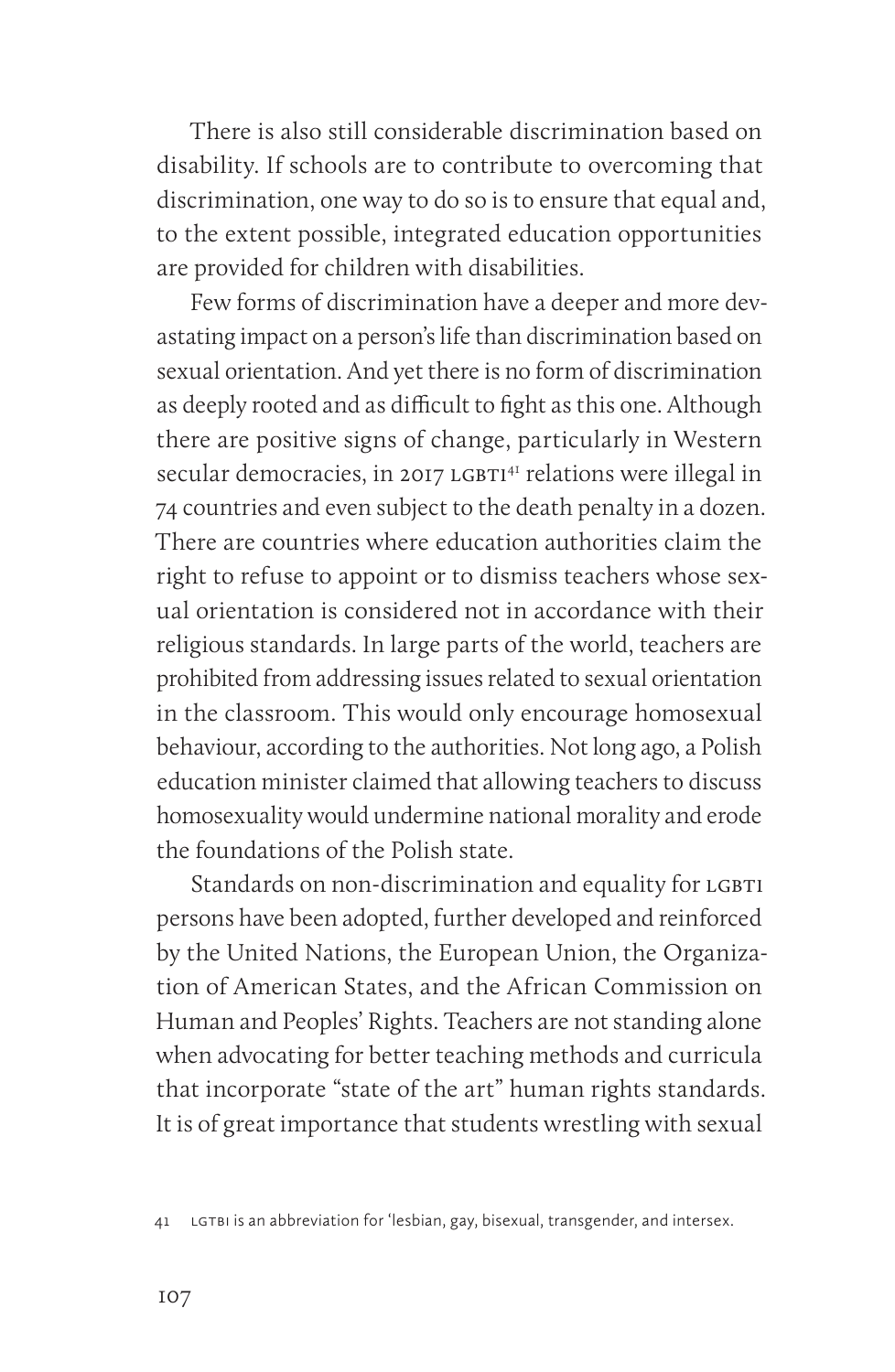orientation issues are supported by their schools and teachers and offered a safe environment free from bullying.

For teachers to actively address these and all other forms of discrimination and engage students, they need to have access to educational materials that are free of bias and stereotypes. At an international conference in Amsterdam in 1984, European and American education unions launched an anthology of literary work and teaching materials that would help "rouse in students respect towards those who are different, as the basis for education toward humanism and tolerance in a pluralistic society" (International Committee, 1984). Since then, an abundance of teaching material has been developed helping educators address human rights issues and democratic values. However, successfully inculcating those values also requires that children learn about the absence of those values, about the record of discrimination, suppression and extermination – about the brutality that is part of human history. The rise of racism, anti-Semitism and xenophobia in some Western democracies give extra reason to screen curriculums so as to ensure that, for example, slavery, genocide, and the Holocaust are properly covered and addressed.

Racism and anti-Semitism are undoubtedly the oldest and cruellest expressions of hate against groups of people.

Anti-Semitism manifested itself first in Europe as early as the Rhineland massacres, also known as the persecutions of 1096, when mobs of German Christians perpetrated series of mass murders of Jews. According to the American historian David Nirenberg, the events of 1096 in the Rhineland "are often presented as the first instance of an anti-Semitism that would henceforth never be forgotten and whose climax was the Holocaust" (Nirenberg, 2015).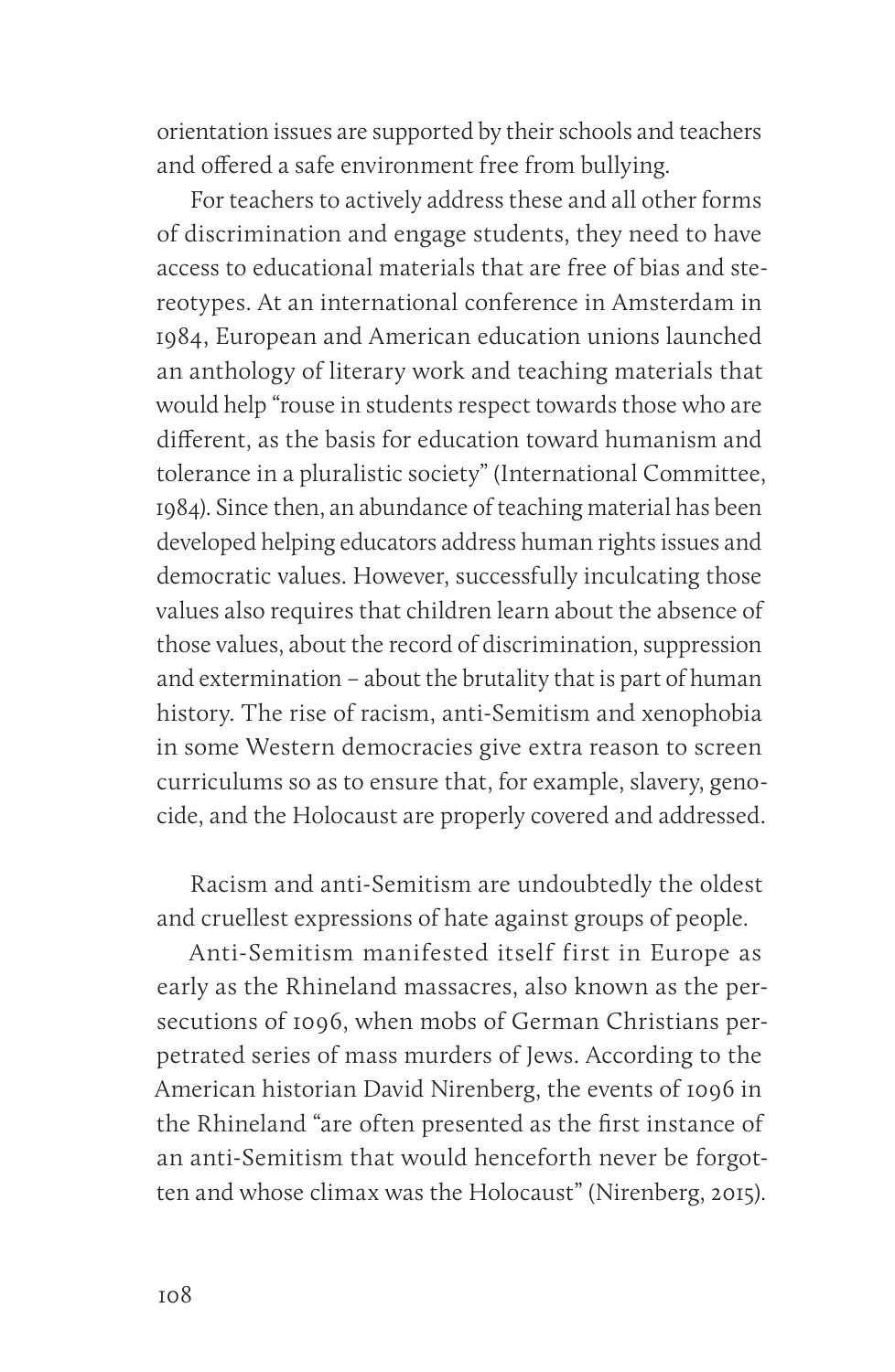Surveys from 2019 show a rise in anti-Semitism in Europe with France reporting a 74% rise in offences against Jews, and Germany recording a 60% surge in violent attacks. The co-leader of the German Extreme Right party, AfD, Alexander Gauland, described the Holocaust as a "small bird dropping in over one thousand years of successful German history" (Henley, 2019).

In the United States, open, flagrant anti-Semitism seems to have returned with the White Supremacy movement. In the demonstrations in Charlottesville, Virginia on 11 and 12 August, 2017, young demonstrators in the "Unite the Right" rally, combined their anti-Black and anti-Moslem hatred with anti-Semitism. On 27 August 2018, the deadliest anti-Semitic attack in u.s. history occurred at the Tree of Life synagogue in Pittsburgh, Pennsylvania. Eleven people were killed and seven injured. Anti-Black, anti-Semitic, and anti-Moslem hatred seem to be connected in the same extremist groups.

On the 23th of March 2019, in Christchurch, New Zealand, there were two attacks on mosques. Fifty-one persons were killed and 50 were injured. The man arrested and charged with the shooting was a 28-year old Australian white supremacist from the "alt-right". He donated 2500 euros to the Identitarian Movement in Austria, a group having close ties to sections of the Extreme Right Freedom Party (FPÖ), which was part of the country's coalition government until May 2019. This is but one example of the fact that the Extreme Right, as in the past, is connected globally (Jordans, 2019).

Discrimination based on religion is as old as religion itself. So is the conviction of many that religious standards should not be subservient to the rule of law. Conflicts between religions are as common as fights within the faith groups themselves. The Catholic and Protestant churches and their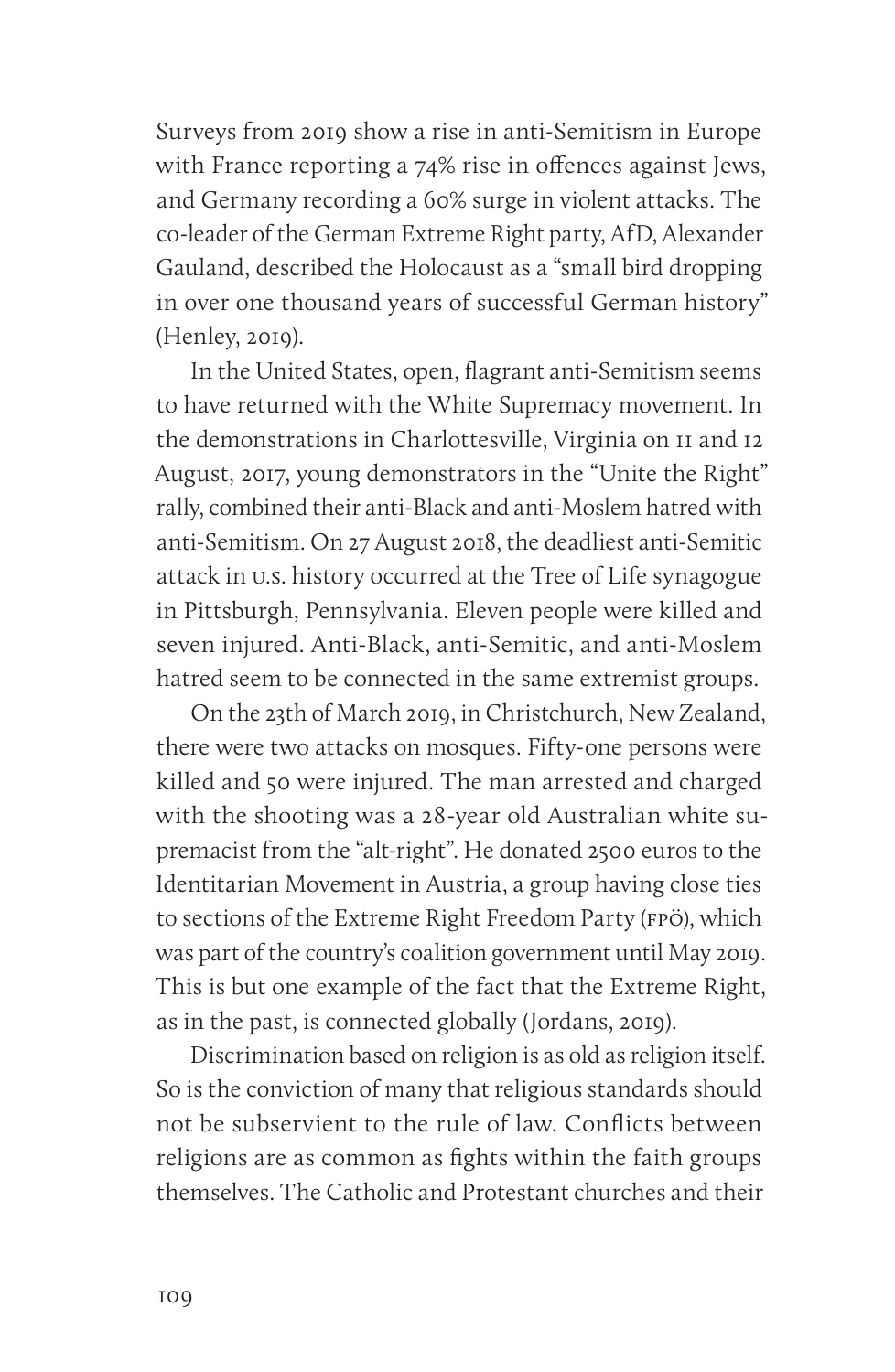many camps and factions have divided the Christian world for centuries. Only with the emergence of secular democracy could religious conflicts be contained, – with some exceptions. Islam is also divided into many sects, branches and schools.42 Sunni, Shia and their offspring have different geographical bases, homelands, where intolerance and authoritarian rule usually prevail.

Democracy is no guarantee against religious intolerance. The best it can do is to prevent religious rule.

In the Middle East, the Jewish religious extremists in settlements on the West bank and the Islamic extremists have more in common with each other than they do with their compatriots or with mainstream, liberal democracy and rule of law. After many decades, conflicts between Islamic and Hindu fundamentalists persist in the Indian peninsula. Buddhists attack Moslems in Myanmar. The list goes on and on.

Discrimination based on religion is sometimes linked with hostility to migration and the arrival of refugees in countries. Irresponsible political manipulators fan the fires of hate and intolerance rather than support peace and understanding.

Prime Minister Victor Orbán of Hungary was elected most recently (2018) by a landslide after having campaigned to preserve Hungary's security and "Christian culture". The Christianity rationale is rooted in Hungarian fascism and is conveniently being used against Jews, for example, in thinly-veiled anti-Semitic attacks on billionaire and democracy supporter George Soros and providing a religious raison d'être for attacks on migrants and refugees, many of whom are Moslem (Fagan, 2018).

42 https://informationisbeautiful.net/visualizations/islamicsects-schools-branches-movements/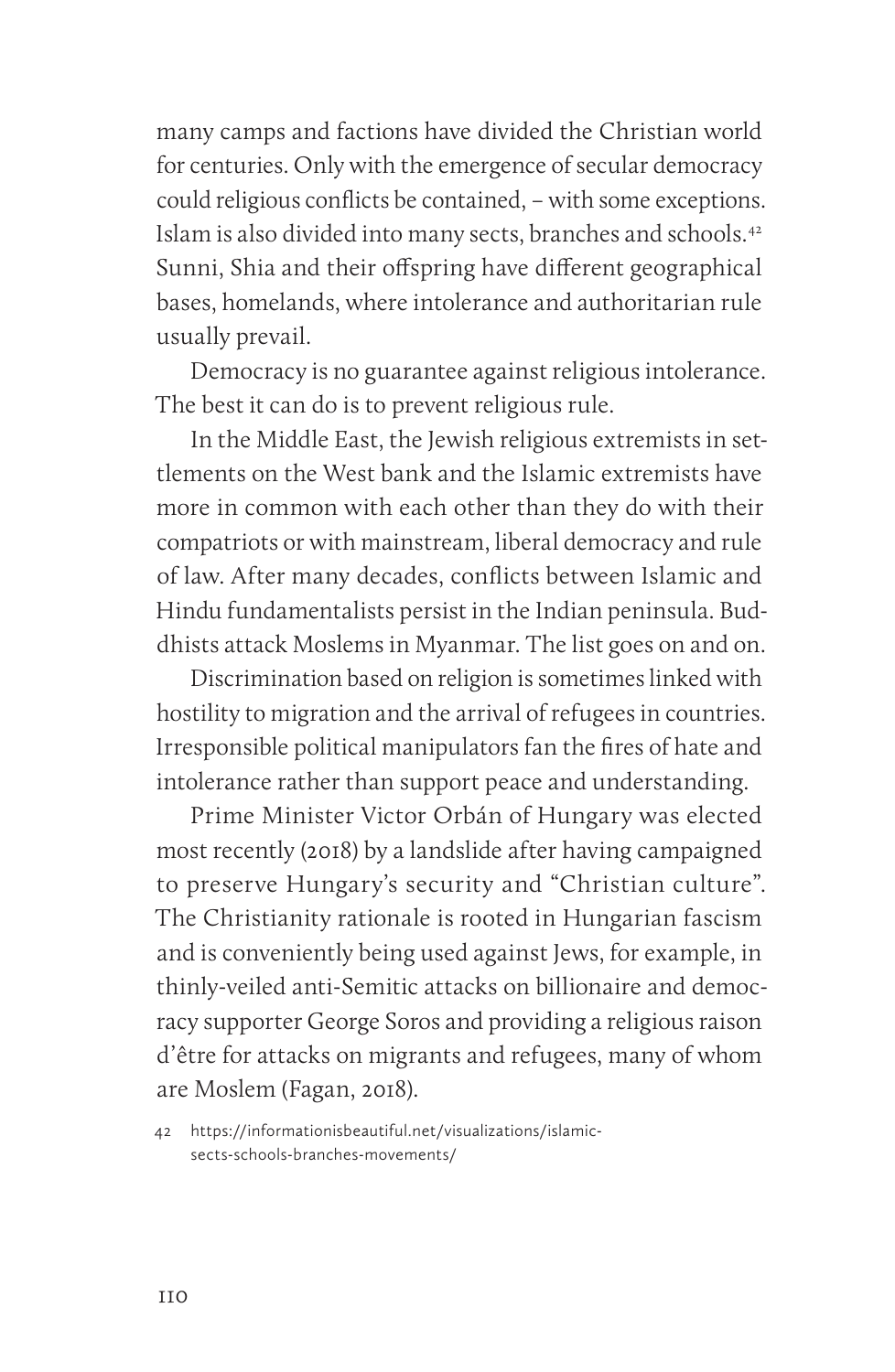In neighbouring Austria where right wing populists from fpö formed part of the government in 2018, Herbert Kickl, then fpö Minister of Home Affairs, proposed a curfew for asylum seekers and to incarcerate "dangerous" refugees without a court ruling. Kickl calls it *Sicherheitshaft*, a very charged term, because it recalls the *Schutzhaft* (protective custody), which the Nazis used to make unwanted people disappear. When asked whether the European Court of Justice could stop him, Kickl stated that "law must follow politics" rather than the other way around, showing contempt for the rule of law (Kruk, 2019).

These dark reminders of the past in their modern incarnations require responses in larger society but also in the classroom. Educating for democracy implies learning about its enemies too. So, educators must be vigilant. They must, while being sensitive to age groups, address the disastrous lows in world history and in national history and link them to present day inequality, discrimination and tyranny, so that history will not repeat itself.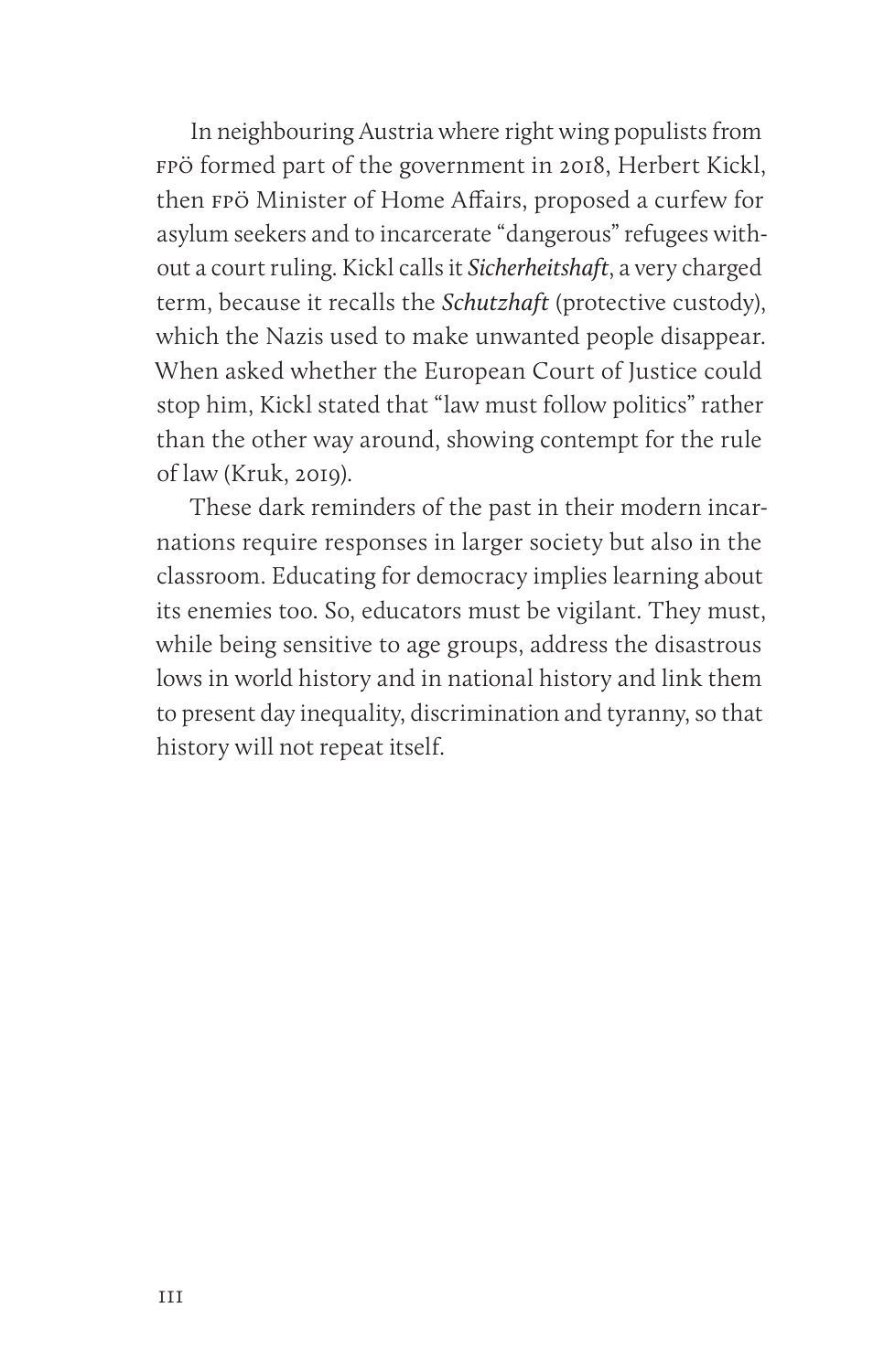18

# **Do not deny undocumented children access to schools**

*The right to free primary and secondary education is universal. No child should be denied that right, including undocumented minors. As with access to health care services, children should have access to schooling, irrespective of their legal status.*

*There have been efforts to exclude undocumented migrants from essential public services as part of anti-migrant nationalist populism in some countries. Such efforts to exclude children from education based on their legal status have no foundation in international human rights standards or international law.*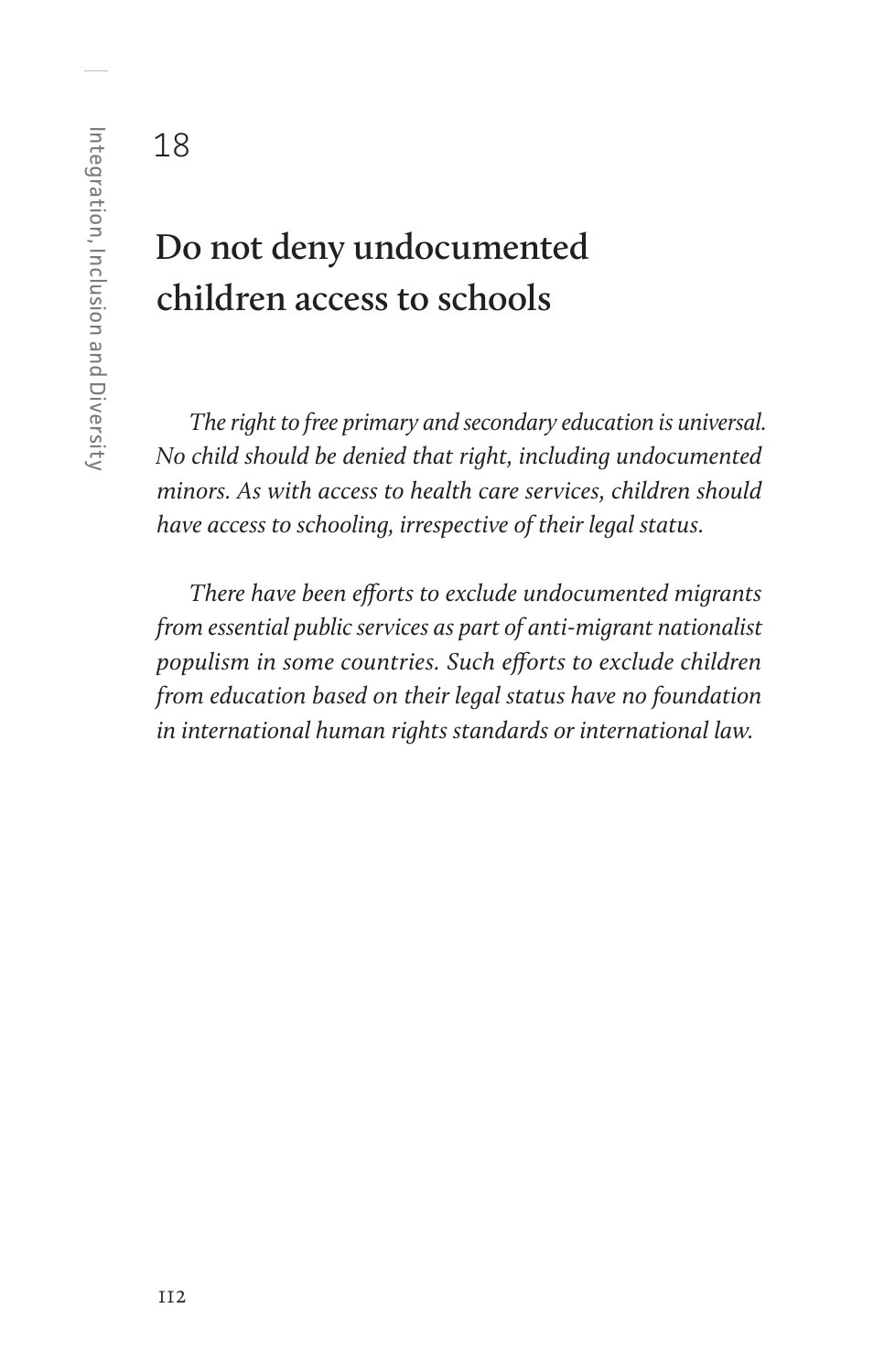"Following the first major influx of refugees in Germany related to the conflicts in the Middle East, we visited a school in Berlin which hosted a large group of refugee children from Syria. "How many refugee students do you have?" I asked the principal. "I have no idea", she replied somewhat irritably. "We don't count them!" It then occurred to me that this is perhaps one of the characteristics, if not the very spirit of the teaching profession – the desire to build equity – in the classroom, in the school, and yes, in society at large".43

According to the United Nations High Commission on Refugees, an astounding 51% of refugees are under the age of 18, many of them undocumented. Without any access to education, a portion of an entire generation risks being lost, excluded from society. The repercussions for this missing generation cannot be underestimated. They go far beyond poverty and lawlessness to hopelessness and despair. And in too many cases, they become fertile ground for radicalization.

Racism and xenophobia, fed by populist movements, are on the rise in many countries. Refugee and undocumented children and youth are the most vulnerable of all and they are easy victims of unscrupulous politicians. There have been efforts to exclude undocumented migrants from essential public services. Such efforts, including the exclusion of children from education based on their legal status, have no foundation in international human rights standards or international law.

A very famous case dates from many years ago when those standards were taken more seriously in the United States. In 1975 in Texas, the state legislature adopted a law to withhold state funds for educating students who had not been legally

43 Observation during a school visit by a teacher-delegate to the International Summit of the Teaching Profession in Berlin on 3-4 March 2016.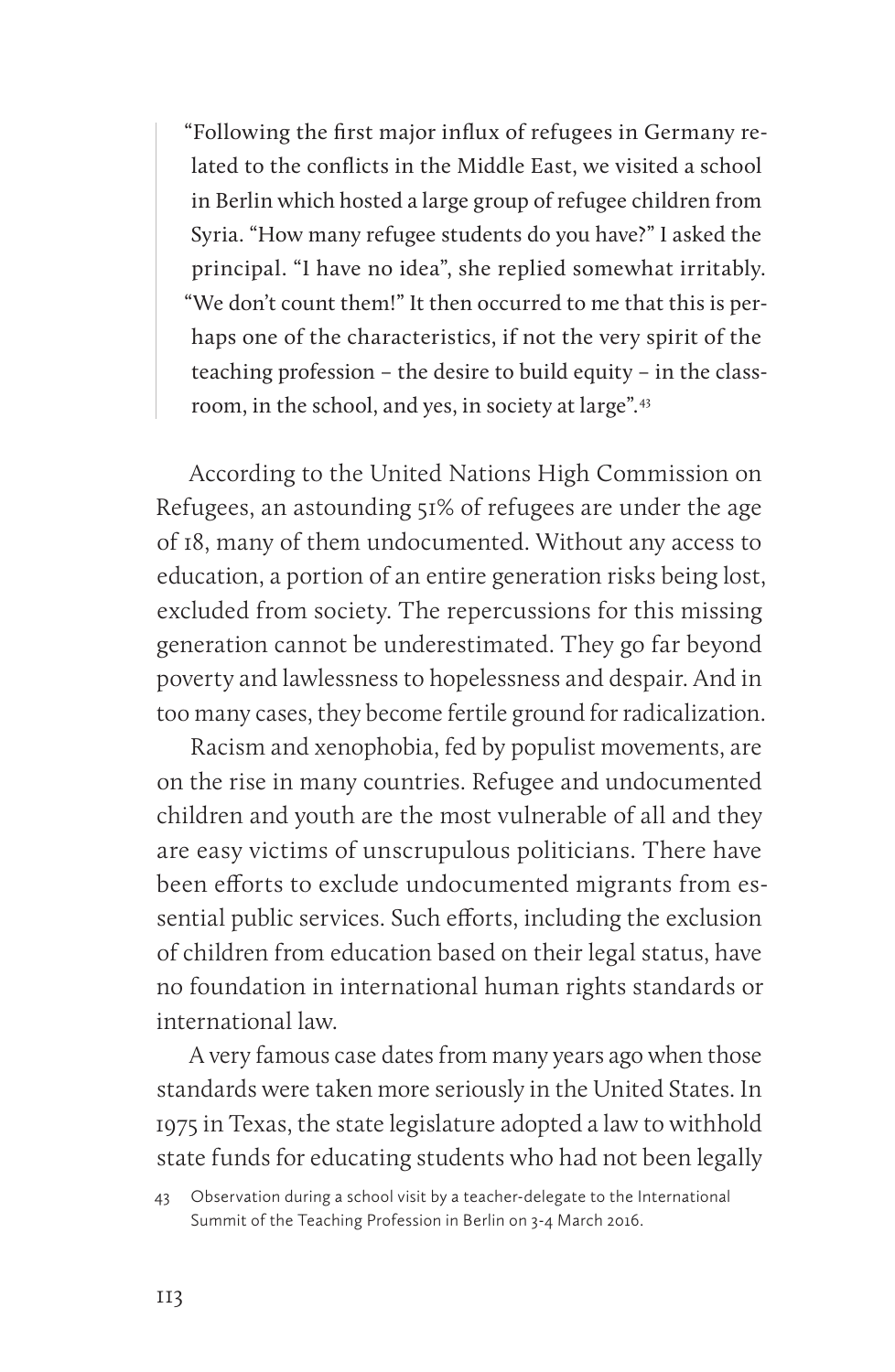admitted to the United States. It allowed local school districts to exclude them. The u.s. Supreme Court, in Plyler v Doe (1982), judged in a 5-4 decision that the legislation was in violation of the u.s. Constitution. The Court ruled that the Texas law was "directed against children and impose[d] its discriminatory burden on the basis of a legal characteristic over which children can have little control" (Justia, n.d.) – namely, the fact they have been brought illegally into the United States by their parents. The Court majority refused to accept that any substantial state interest would be served by discrimination on this basis and it struck down the Texas law. The Court in the same decision also ruled that it was unconstitutional to charge a fee of one thousand dollars per year for undocumented students.

In general, the right to education is legally provided for undocumented children in Europe in line with international and European standards. Some countries have specific legal provisions to that effect. Such provisions also apply in much of the rest of the world. In practice, however, many undocumented children, often living in the shadows, do not receive the same treatment as others. That may be because requirements for identity documents discourage registration in schools. It may also stem from the fear that attendance in school will enable the authorities to trace undocumented families and expel them. In some cases, there are no possibilities for permanent or stable residence, which is also linked to school participation.

As the Council of Europe recognized, "Undocumented children are triply vulnerable, as migrants, as persons in an irregular situation and as children. The laws tend to tackle their situation from a migration and status standpoint, and not from a child viewpoint" (Council of Europe Parliamentary Assembly, 2011).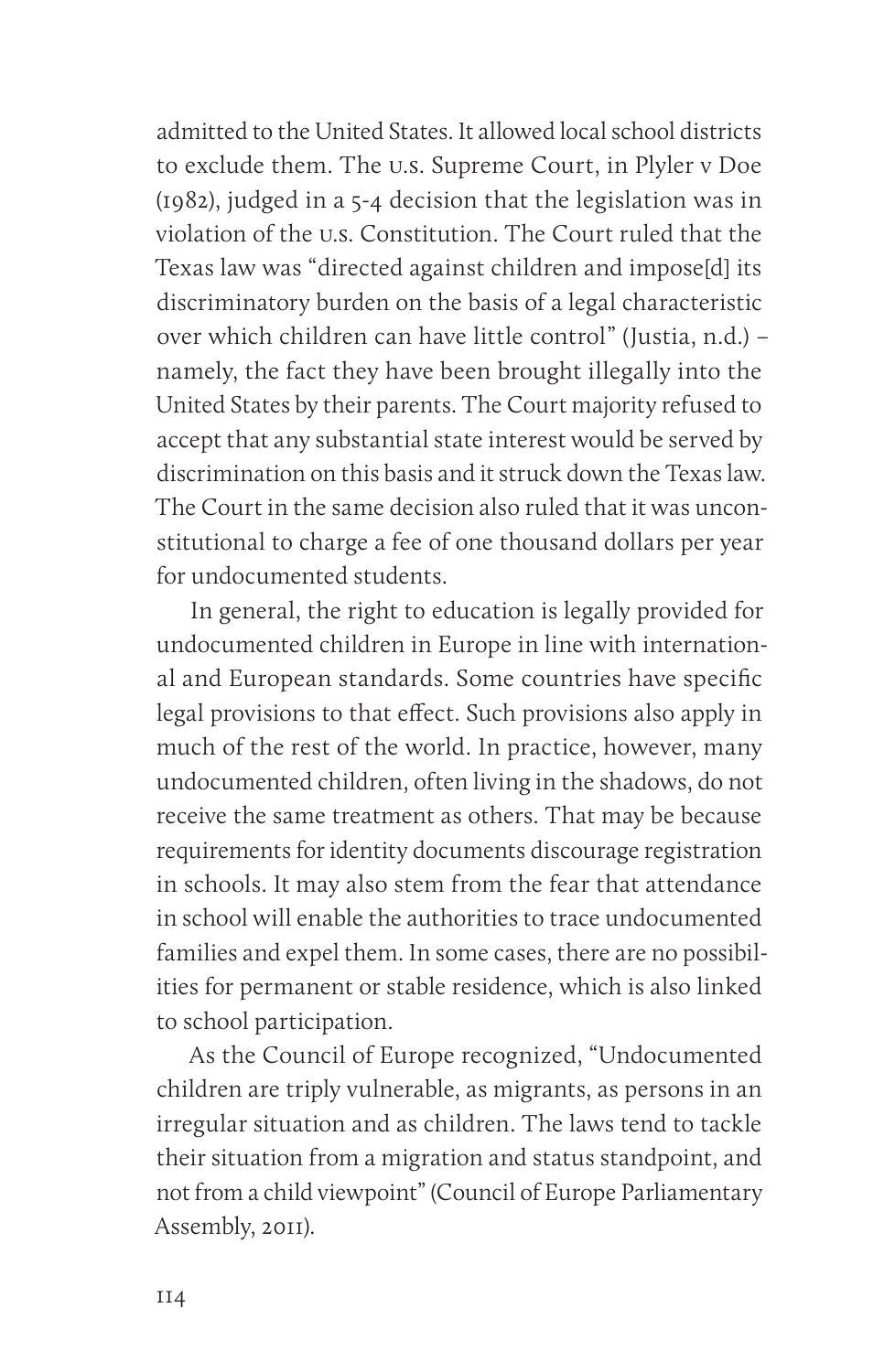For example, u.k. legislation on undocumented children and the right to education at primary and secondary levels is in conformity with international and European standards. However, problems with the effective implementation of those standards are manifold. A report by the Coram Children's Legal Centre (2013) entitled *Growing up in a hostile environment* shows that for many reasons, a considerable number of children in the United Kingdom cannot in fact exercise their right to education.

But things can be even worse. Australia intercepts all asylum seekers and refugees who try to reach its shores by boat. It insists they will never be able to resettle in Australia. Over the years many people, including children, were sent to privately run processing centres on the tiny island nation of Nauru and on Manus Island in Papua New Guinea. bbc news reported in September 2018 that children held on Nauru "have given up on life" (Harrison, 2018). The article went on to share that according to the Australian Asylum Seeker Resource Centre (asrc), there were at least 30 children who were suffering from traumatic withdrawal syndrome – also known as resignation syndrome, which is a rare psychiatric condition where sufferers, as a response to severe trauma, effectively withdraw from life. Also, 15 children had either made repeated suicide attempts or were regularly self-harming. For many years, Australian human rights groups, medical and legal organisations, as well as the Australian Education Union, have condemned the public authorities for their harsh and inhumane refugee policy of deterring, detaining and deporting asylum seekers in violation of international law, and unworthy of a democratic nation. The Australian government finally gave in and decided that all children be removed from the island. In February 2019, the last group was sent to resettle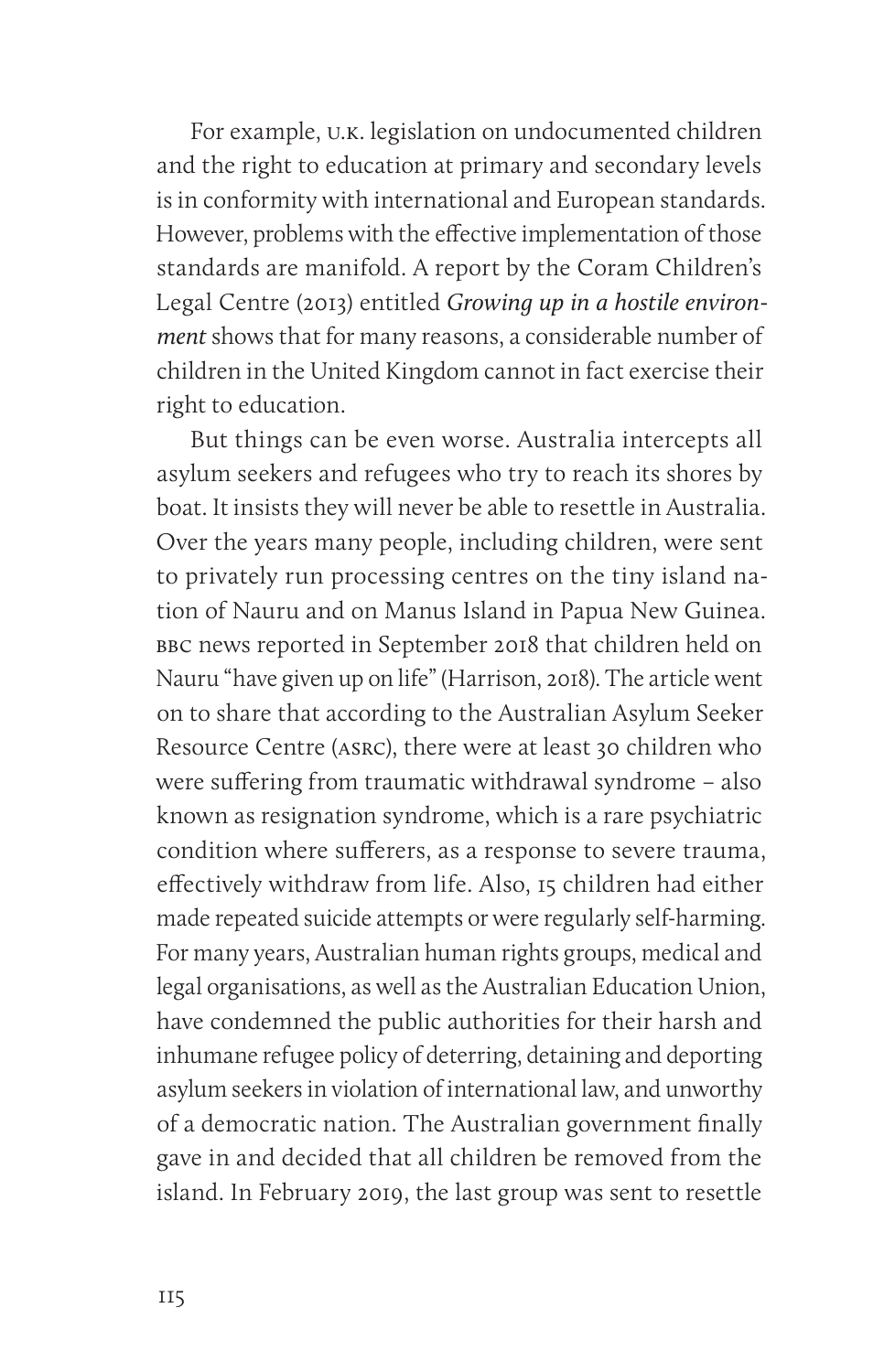in the United States. Since 2013, more than 3,000 refugees and asylum seekers have been detained on Nauru and Manus Island. About 1,000 remain on the islands (Harrison, 2018).

But there are countries, Lebanon and Jordan, which, despite their small sizes, have made extraordinary efforts to be safe havens for refugee children, setting an example for rich countries like Australia. Lebanon, with a population of 4.5 million, welcomed more than 450,000 children from Syria.

Despite a fragile infrastructure and a lack of funding, the country and its teachers are doing everything they possibly can to see that at least 150,000 children have a seat in a classroom. Teachers have agreed to work "double shifts". In Jordan, a country without deep pockets, most of the refugees are housed in giant camps. It, too, is going to great lengths to get students into school, despite major burdens on its education budget.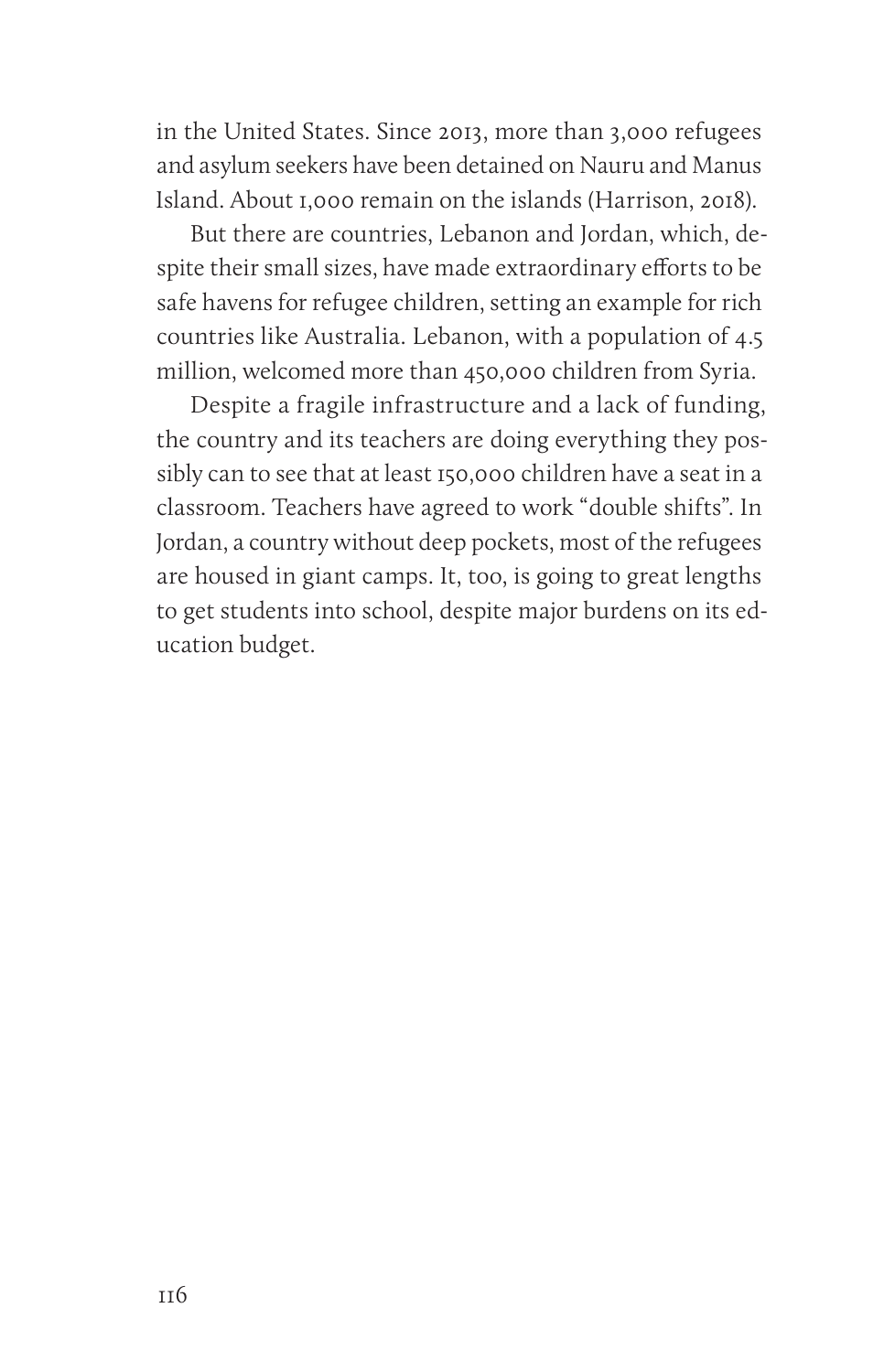19

### **Advocate gender equity, diversity and inclusive classrooms**

*Gender equality, diversity and inclusion start in schools and classrooms. The achievement of these values will boost democratic development. "Gender equality means", according to unicef, "that women and men, and girls and boys, enjoy the same rights, resources, opportunities and protections. It does not require that girls and boys, or women and men, be the same, or that they be treated exactly alike".*

*Diversity is about taking account of the differences between people and groups of people, and placing a positive value on those differences, while inclusion is to ensure that everybody irrespective of gender, race or background be enabled and given the opportunity to participate. If equality is the end goal, equity, which is defined as the quality of being fair and impartial, is the means to get there.*

*Although in many countries progress has been made towards equal access to resources and opportunities, there are still too many places where ignorance, bias or indifference hamper fair and impartial treatment of girls and minorities.*

*Public school systems, when adequately funded, are the single most effective social instruments to remove barriers to equality, diversity and inclusion, where professional educators can create a learning environment to achieve those same practices at the classroom level.*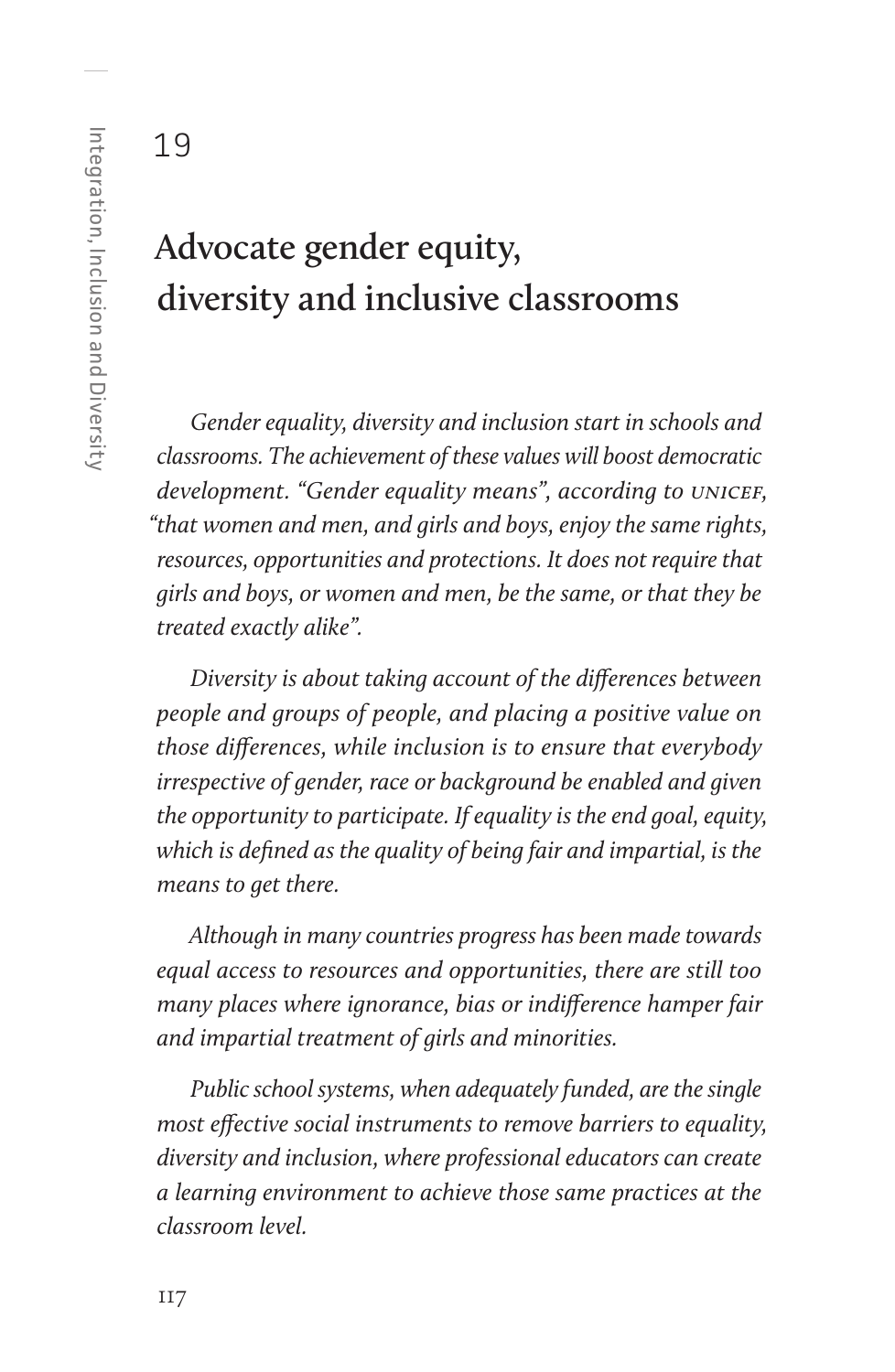"The intermingling in the school of youth of different races, differing religions, and unlike customs creates for all a new and broader environment."44

Respecting diversity means that one may have to be creative in finding ways to connect with students. That requires not just respect for but also understanding of cultural and other differences. Adapting to diverse classrooms is only possible when teachers have professional autonomy in terms of teaching methods and influence over curriculum and teaching materials. Teaching as a mechanical function determined centrally from above will not work. Diversity is the very opposite of segregation and must be promoted if we seek democracy.

Boys and girls learning together is diversity at ground level. Yet, enrolling girls in school does not ensure that girls will have the same educational opportunities as boys. Achieving equal rights also means dealing with issues that go beyond the school, for example, when boys are chosen over girls to attend school when family resources are scarce.

Gender equity requires more than abolishing segregation and discrimination. The Global Partnership for Education (gpe), the agency that helps low-income countries fund their school systems, supports "gender-responsive strategies for girls' education". The policies and practices that can positively influence girls' enrolment and success in schools include very basic measures to prevent school-related gender-based violence, provision of sex-segregated sanitary facilities and the removal of gender-based bias in textbooks (gpe, 2017). Schools can make an important difference and create opportunities for girls.

<sup>44</sup> More than a century ago, long before the common use of the word "diversity", educator and philosopher John Dewey made this argument in "Democracy and Education" (1916).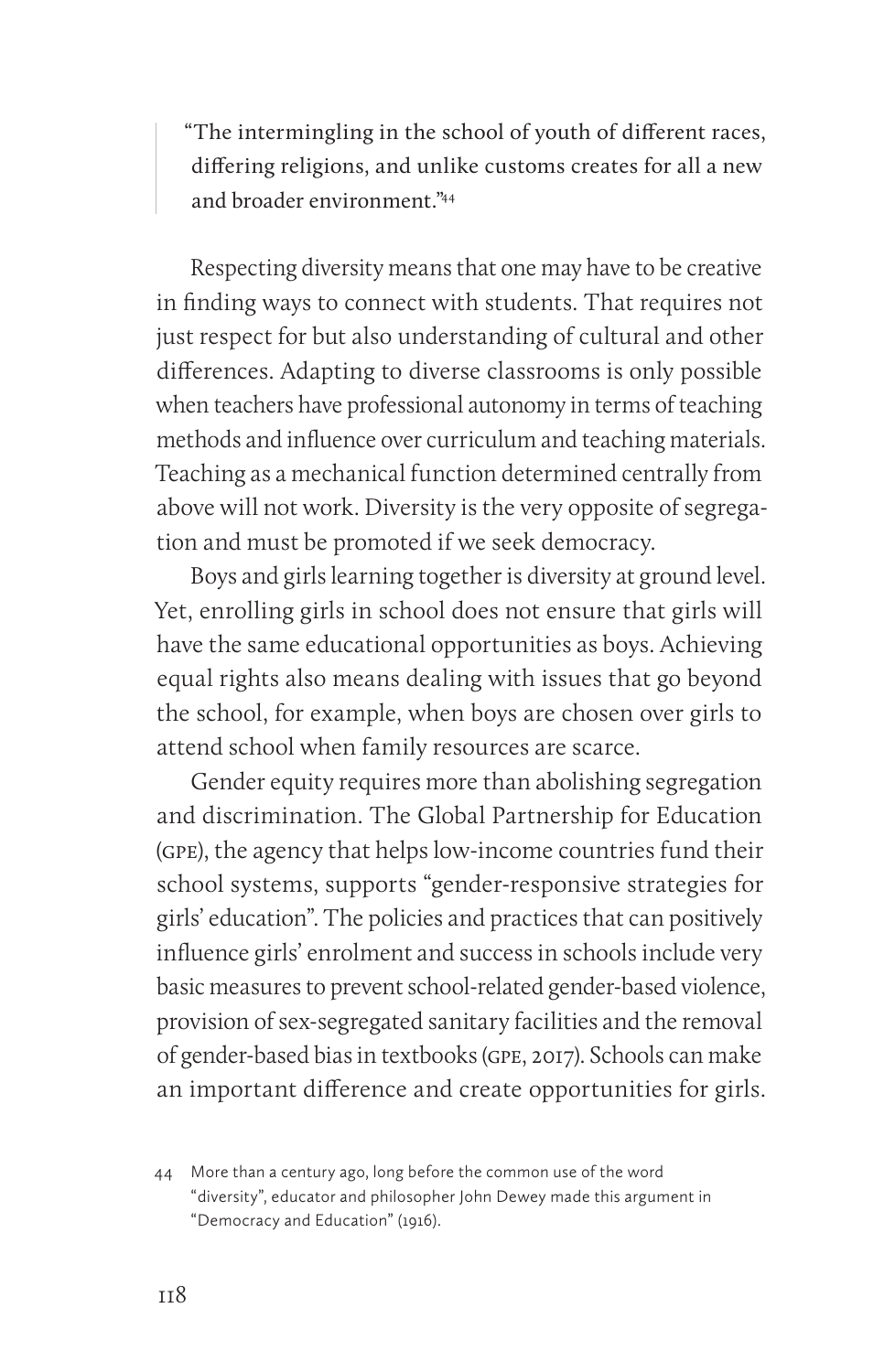Among other things, studies and changing of attitudes can help to open up professions that are traditionally male dominated.

Obviously, diversity means much more than girls and boys learning together in the same classroom. We speak of true diversity when these boys and girls would be from different ethnicities, religions and social backgrounds, and when their teachers would also reflect the diversity of the community in which the school operates. Teacher recruitment policy determines the composition of the profession for many years to come. Shifts in the composition of the school population may not be immediately reflected in the school's workforce but over time targeted teacher recruitment from under-represented groups can ensure that there is a larger number of teachers from groups that have traditionally suffered from discrimination.

With the mass migration of people from conflict areas in recent years, the education of migrant and refugee children has become the subject of heated debates in host and transit countries. While the right of these children to education is undisputable, opinions on where and how that right is to be realized vary. In principle, these children should find a place in their new country's national school system. Having a mix of students and teachers, both migrant and non-migrant, may accelerate the integration of migrant children in their new country of residence. However, there may also be good reasons for keeping them, for a limited period, in separate classes so they can learn the language and become familiar with the values of the host society.

But the target, situated just beyond fighting discrimination and recognizing the value of diversity, is inclusion. It is to ensure that everybody is given the same opportunity with no exceptions. Diversity and inclusion in education will move societies towards greater equality and strengthen democracy.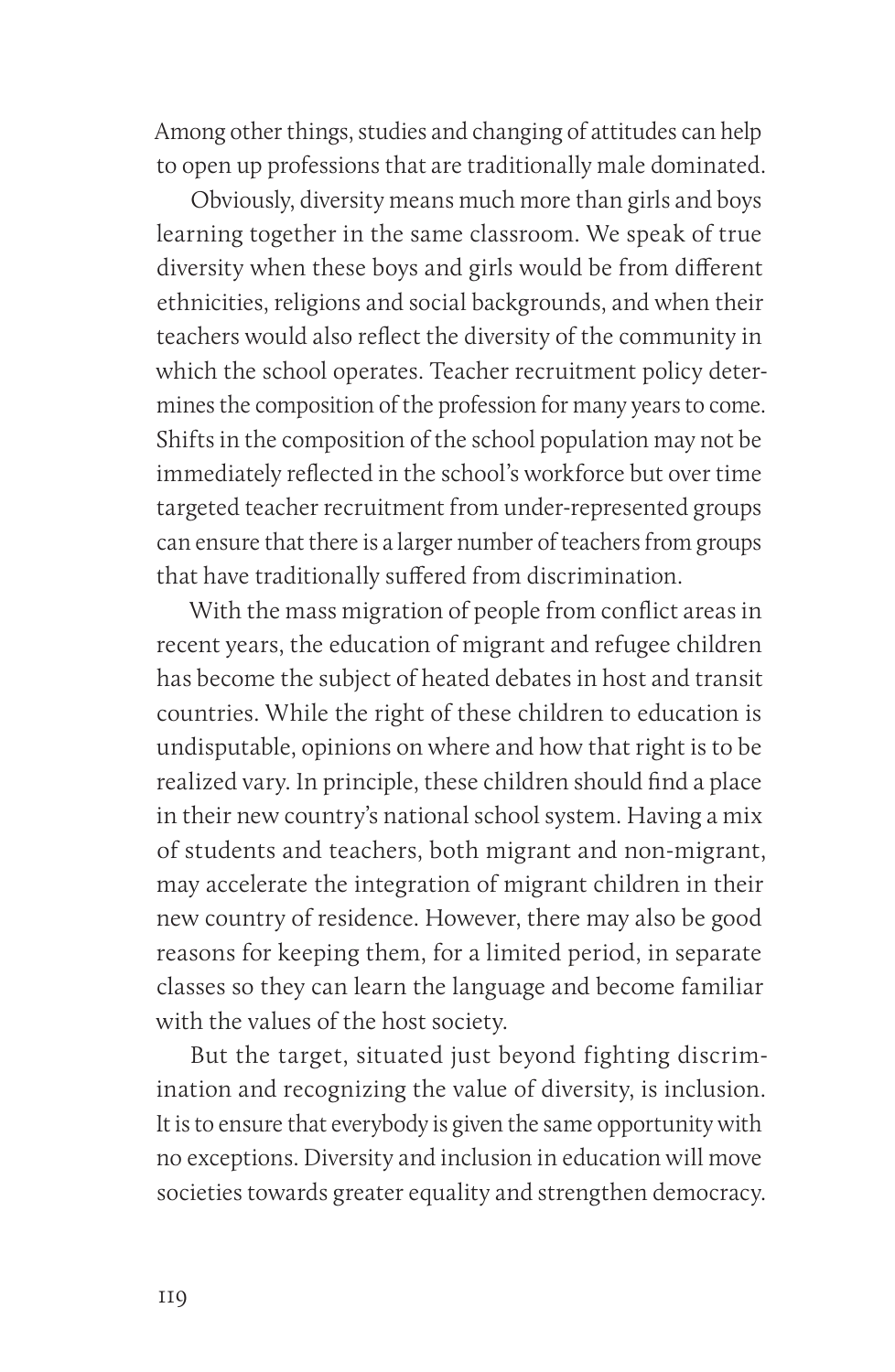### **Protect the right to learn in one's native language**

*Language, culture and ethnicity are deeply intertwined. They are also linked to inequity, discrimination and conflict. Anti-democratic forces often target linguistic minorities.*

*In 2007, the United Nations called upon Member States "to promote the preservation and protection of all languages used by peoples of the world". Ignoring that call and denying indigenous people, for example, the right to teach and learn in their own language is a form of oppression unbecoming democratic societies.*

*Moreover, children whose primary language is not the language of instruction in school are more likely to drop out of school or fail in early grades. Research has shown that children's first language is the optimal language for literacy and learning throughout primary school. However, learning and becoming proficient in the nation's official language, either as a primary or secondary language, should always remain a mandatory objective to be achieved upon completion of the school career.*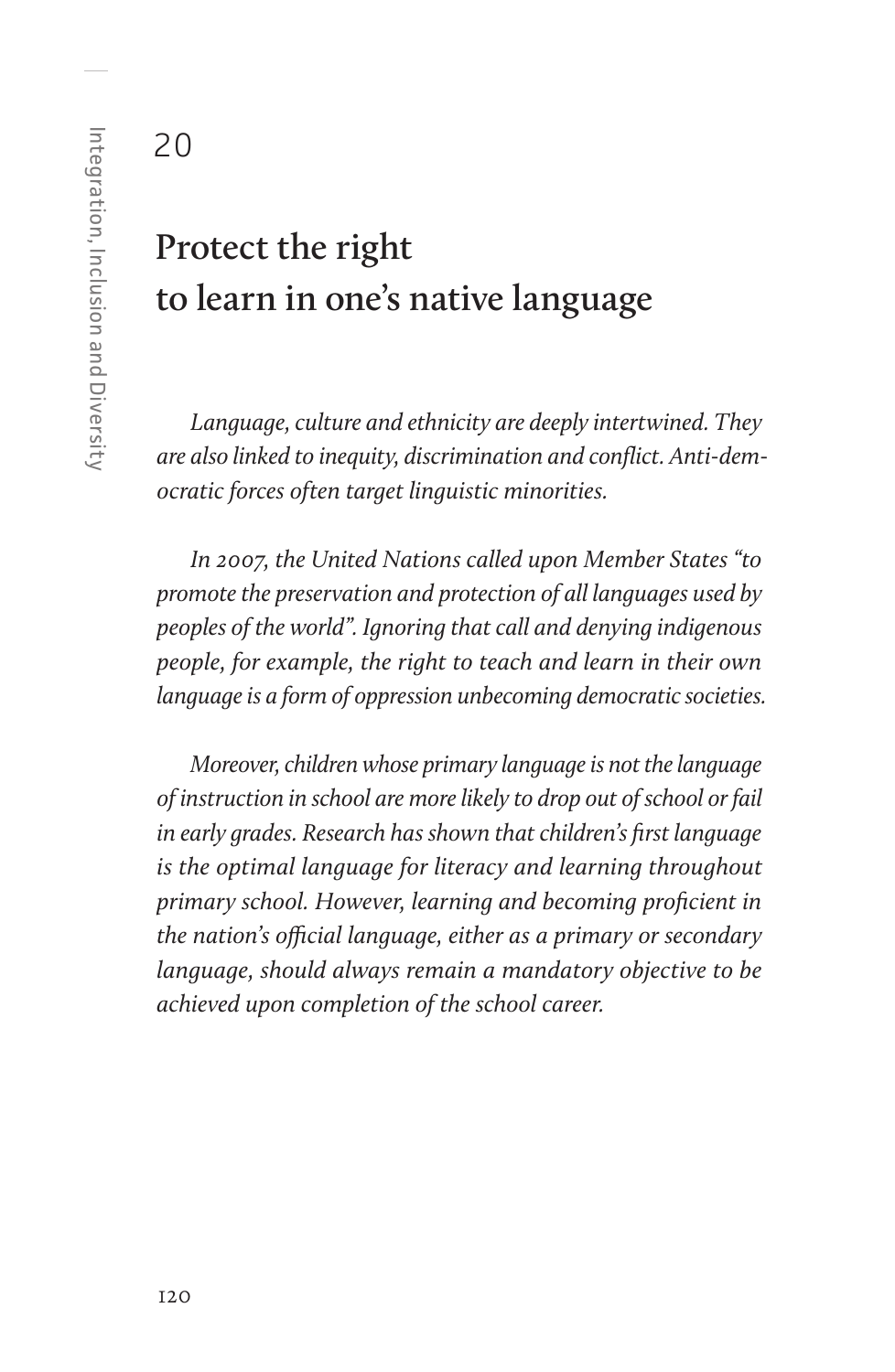"My mother was from Cuba, and she didn't teach us Spanish… One day, I asked her "Mom, why didn't you teach me? I'm frustrated because now I'm older and my brain can't absorb the language as easily." I said it jokingly, but I looked over at her and she was crying. She said, "I didn't understand…I thought I had to protect you.

When I moved here, I was 24 or 25 years old, and if I found someone who spoke Spanish, I was so happy, and then I looked around and saw people staring. They looked angry…

So I decided not to teach you, and I also decided to stop speaking." I saw in her eyes that she was hurt, those were tears of shame and loss…I also started thinking about what I lost as the second generation. My children don't speak Spanish either."45

Too often there is social pressure exerted on people to give up their mother tongue, even when there is no pressure from the government. Apparently, people feel that newcomers need to reject their language and culture in order to integrate. This position reflects a narrow vision of what a culture is. In fact, most national characteristics are formed from combinations of different groups. Depriving children of the benefits of their family heritage is limiting, not expanding, their opportunities for self-confidence, self-esteem, and stable, happy lives.

There are several international standards that require governments to take appropriate measures, wherever possible, to make education available in one's mother tongue or native language.46

46 Those international instruments include the UN Declaration on the Rights of Persons Belonging to National or Ethnic, Religious and Linguistic Minorities (1992), the un Declaration on the Rights of Indigenous Peoples (2007) and ilo Convention 169 on Indigenous and Tribal Peoples (1989), the un Convention on the Rights of the Child (1989), the un Convention on the Protection of the Rights of All Migrant Workers and Members of their Families (1990).

<sup>45</sup> Lily Eskelsen-Garcia, President of the National Education Association at the time this book was written, relates a personal experience of the social pressure to speak English when she was growing up in the United States.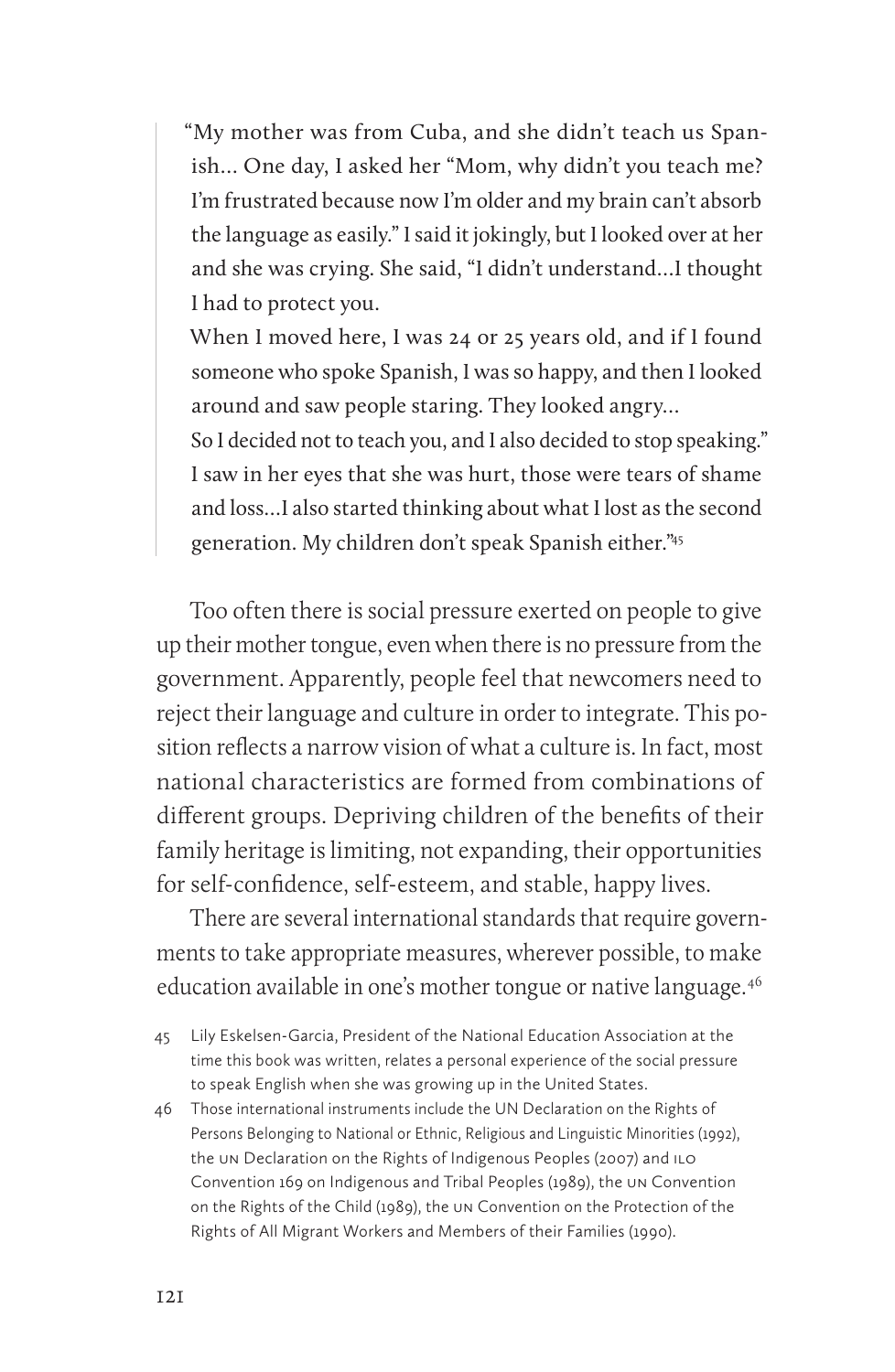The ILO/UNESCO Recommendation on the Status of Teachers (1966) specifically stipulates that enough qualified teachers should be available to teach in mother tongues.

Refusal by public authorities to provide education in one's native language is a very old and persistent problem. It is often linked to violations of other rights and to such dangers as discrimination, bigotry and even ethnic cleansing and war – as was the case in Kosovo from 1991 through 1999.

In 1991, when the Yugoslav state started breaking up, the Serbian Government led by Slobodan Milošević decided that the Albanian language would no longer be the language of instruction in the secondary schools and universities of Serbia's autonomous province Kosovo. Kosovo is mainly inhabited by ethnic Albanians. In an apparent effort to silence irredentist voices advocating the independence of Kosovo, Albanian history and culture were largely stricken from the curriculum and all educators were required to teach in the Serbian language. Educators who defied the new rules were forcefully removed from the schoolgrounds and campuses and dismissed. Other sectors such as the media and healthcare were also "Serbianised".

In response, the Kosovar Albanians, supported by Albanian communities abroad, established their own parallel structures, including a parallel school system. Schools were set up clandestinely in private homes, restaurants and garages where educators continued to teach children in their mother tongue. They did not receive any pay for two years. Although Serbian police forces raided the illegal schools whenever they could, sometimes molesting educators right in front of their students, the authorities never succeeded to break the resistance of educators and parents.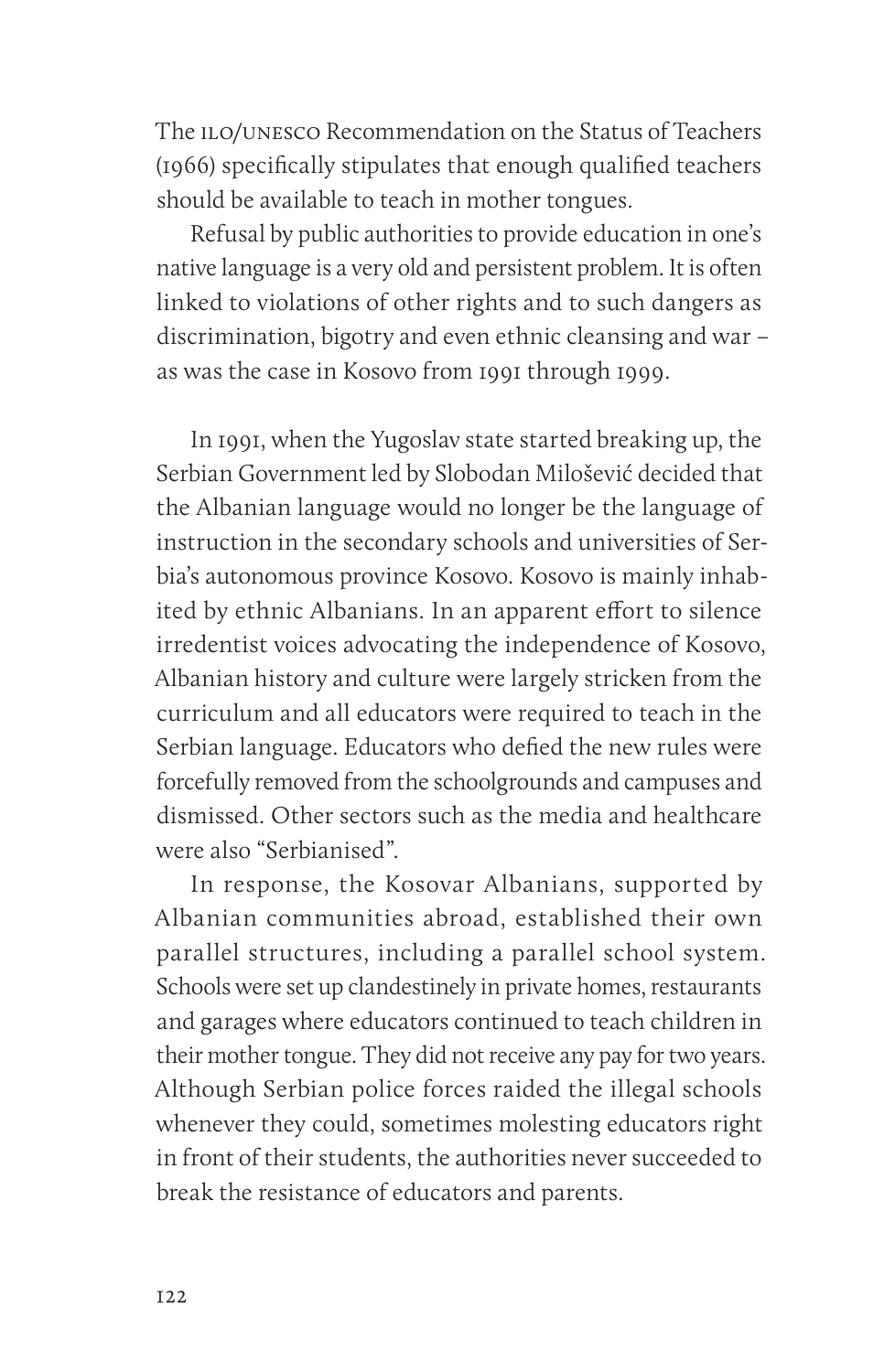In the spring of 1993, representatives of Education International and the Kosovar teachers' union sbashk met with the Serbian government in Belgrade to protest the decision to forbid educators to teach in their students' native language. They also demanded that the authorities immediately stop detaining and torturing educators, evidence of which was presented in the meeting to three members of Milošević's cabinet. But these officials – the education minister, the labour minister and the minister for human rights – flatly denied any wrongdoing.

The repression continued, the resistance intensified, leading to the Kosovo War in February 1998. During this war, which was fought by the forces of the Federal Republic of Yugoslavia and the Kosovo Liberation Army (kla), some 1.4 million people fled to neighbouring Albania and Macedonia. In March 1999, NATO intervened to prevent the Kosovar Albanians from being massacred by the Yugoslav and Serb forces. The war, during which more than thirteen thousand people were killed, ended on 11 June 1999 with Yugoslav and Serb forces agreeing to withdraw from Kosovo to make way for an international presence. The right of Kosovo's youth to learn in their native language was restored.47

Linguistic differences have prompted disputes and remain sources of conflicts in many countries. For example, the Turkish authorities have consistently denied the right of the Kurdish minority to learn in their native language. For decades the Turkish teachers' union *Egitim-Sen*, which is defending this right, has been the target of repression by the Turkish authorities.

<sup>47</sup> The information about the struggle for the right to teach and learn in the Albanian language in Kosovo was provided by Mejreme Shema, President of the Kosovo Teachers' Union, *Sindikata e Bashkuar e Arsimit Shkencës dhe Kulturës* (sbashk) during the Kosovo War.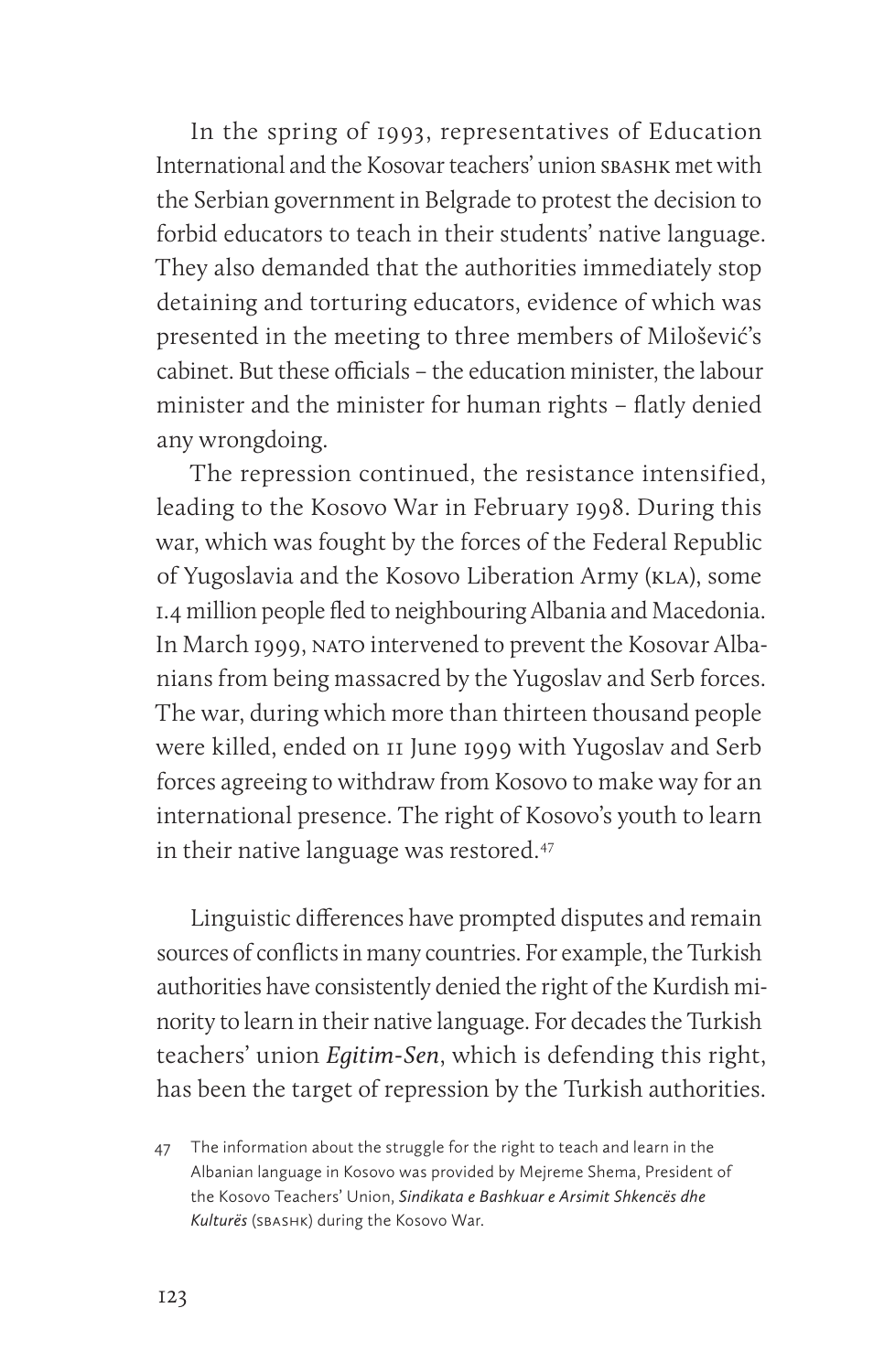At the same time, the Turkish President Erdogan has claimed that right for Turkish minorities in other countries, including some Western democracies.

Around the world, linguistic differences also signify cultural and ethnic differences. Disputes have often been centred on the rights of indigenous peoples where they became minorities in their home countries. The failure to provide education in indigenous languages and to ensure that there are enough qualified teachers has been understood as part of a larger problem of the suppression of indigenous customs and traditions.

A final challenge regarding the preservation of minority languages is linked with globalization. Communication on the Internet has become very important in most parts of the world. The English language has an even more dominant position today than it had in the past. This can be considered a positive development as it is bringing more people together across borders. However, as the global community further develops and integrates, it is important not to lose the richness of other languages and cultures.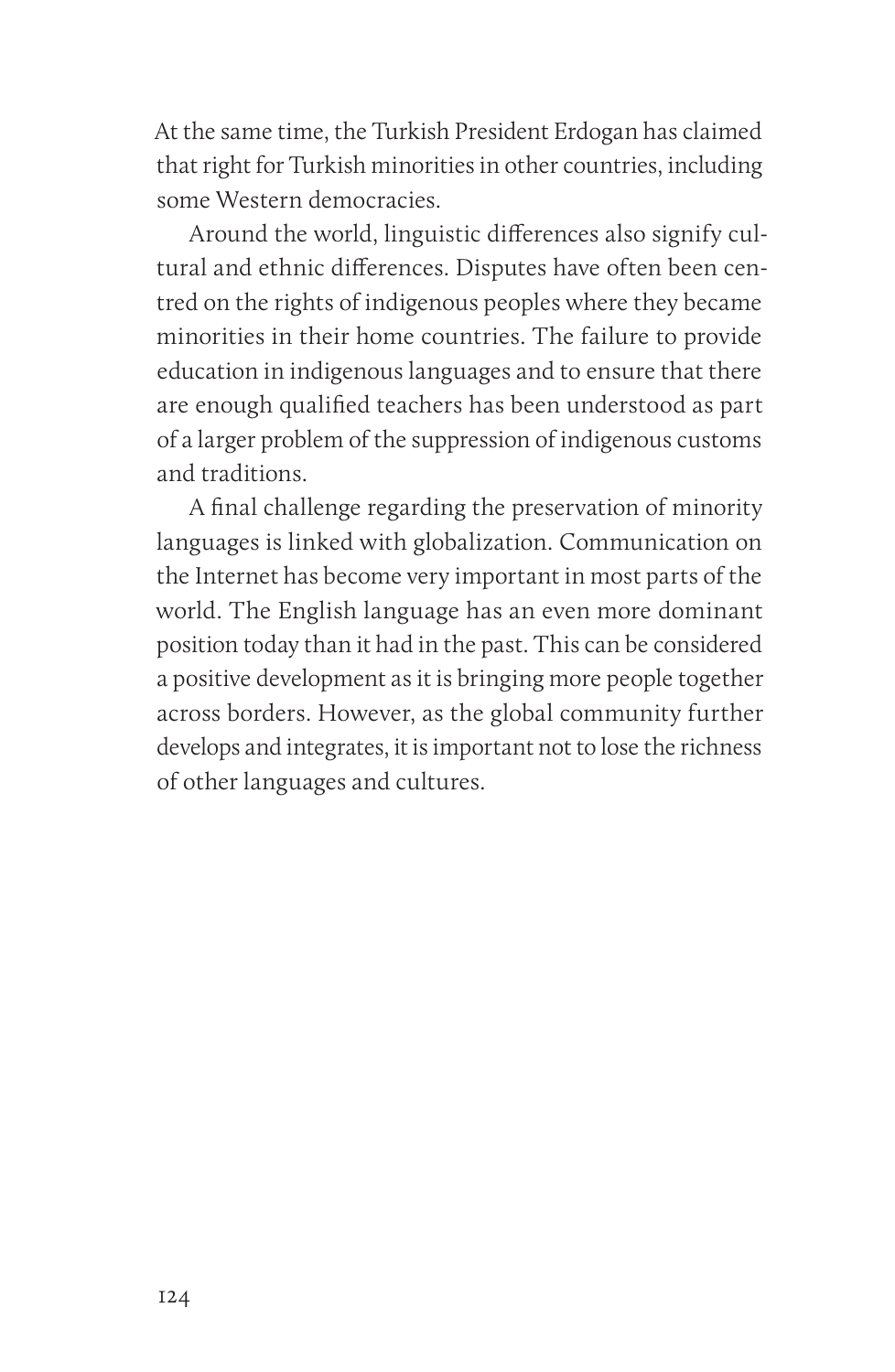21

#### **Stand up for your rights**

*Protecting our democratic systems means speaking out, engaging and standing up for rights and for those of colleagues and students.*

*The most effective and sustainable means to improve the fate of students, the profession and communities remain collective action through democratic, independent trade unions.*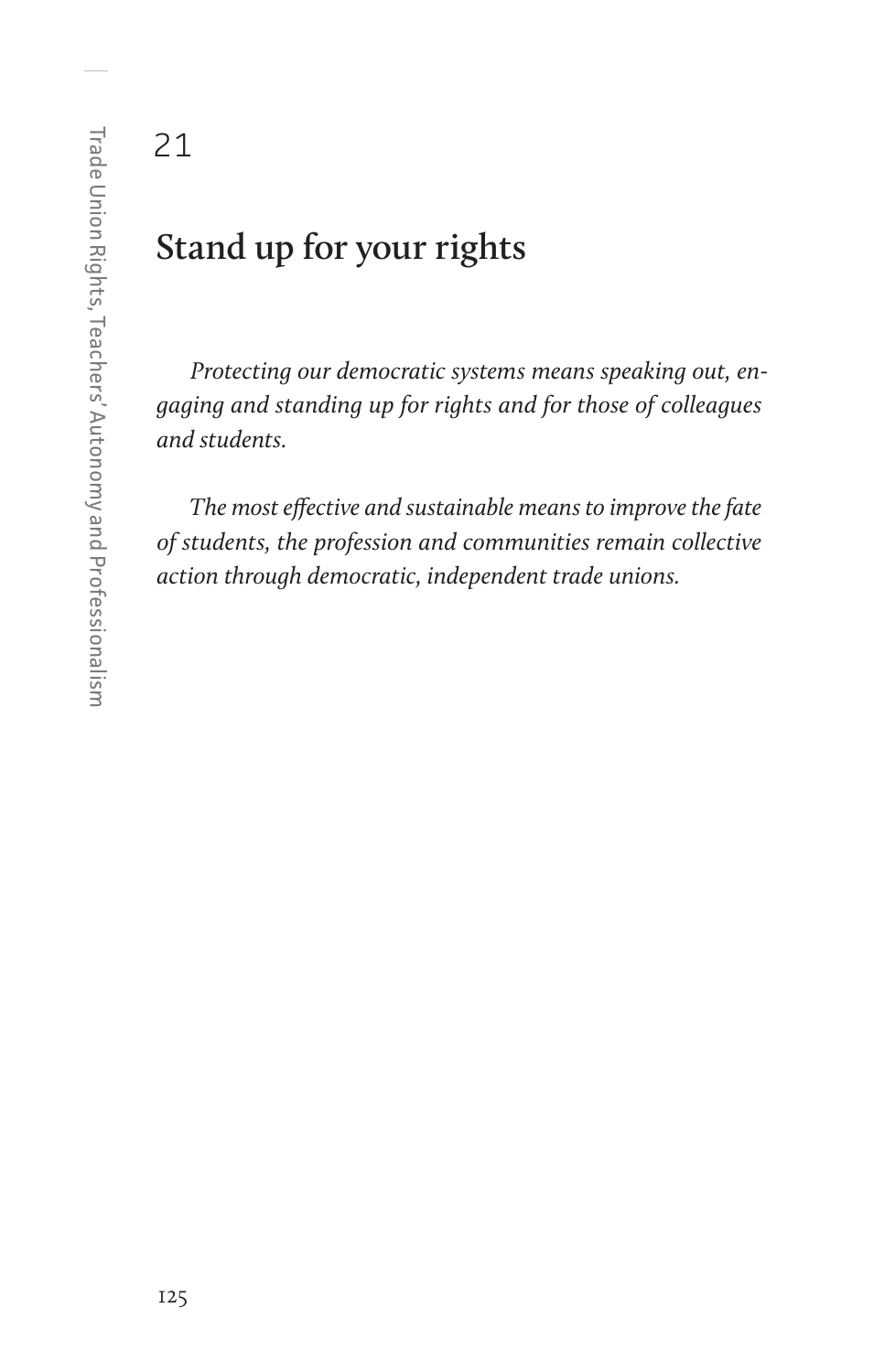Why did the Arab Spring succeed in Tunisia, but fail in Egypt? There was an explosion of information available in both places, people went to the streets, and social networking exploded, but little significant change has occurred in Egypt. Why didn't that happen in Tunisia? There were historical factors, among them that the dictatorship in Tunisia had educated its people, had relatively progressive laws on women's rights, and was more secular than its neighbours.

The key difference was that in Tunisia workers had a legitimate, representative trade union organisation, the  $\mathrm{u}$ GTT. $^{48}$ During all the years of repression, which included greater or lesser attacks on the ugtr leadership, internal trade union democracy was maintained. Members may not have known a political democracy, but they lived democracy in their trade unions. The ugtt was an actor in the economy, respected by employers, and had a large enough base and enough power that even autocrats had to negotiate with them.

When people went to the streets in Tunisia during the Arab Spring, region by region, they went to the ugtr regional structures. Their struggle was adopted by the regions and they provided structures and democratic legitimacy for the struggle. When the fight moved to Tunis, the ugrt national headquarters was prepared to take the lead, but it was not necessary. It was all over.

Later, when liberty was endangered by Islamic fundamentalists, the ugtt helped save democracy because it was a large, democratic organisation representing workers from all sectors and regions. It was, with its partners, recognised with the Nobel Peace Prize in 2015.

There are so many stories of courageous teachers standing up for their rights and for democracy. Some have paid a very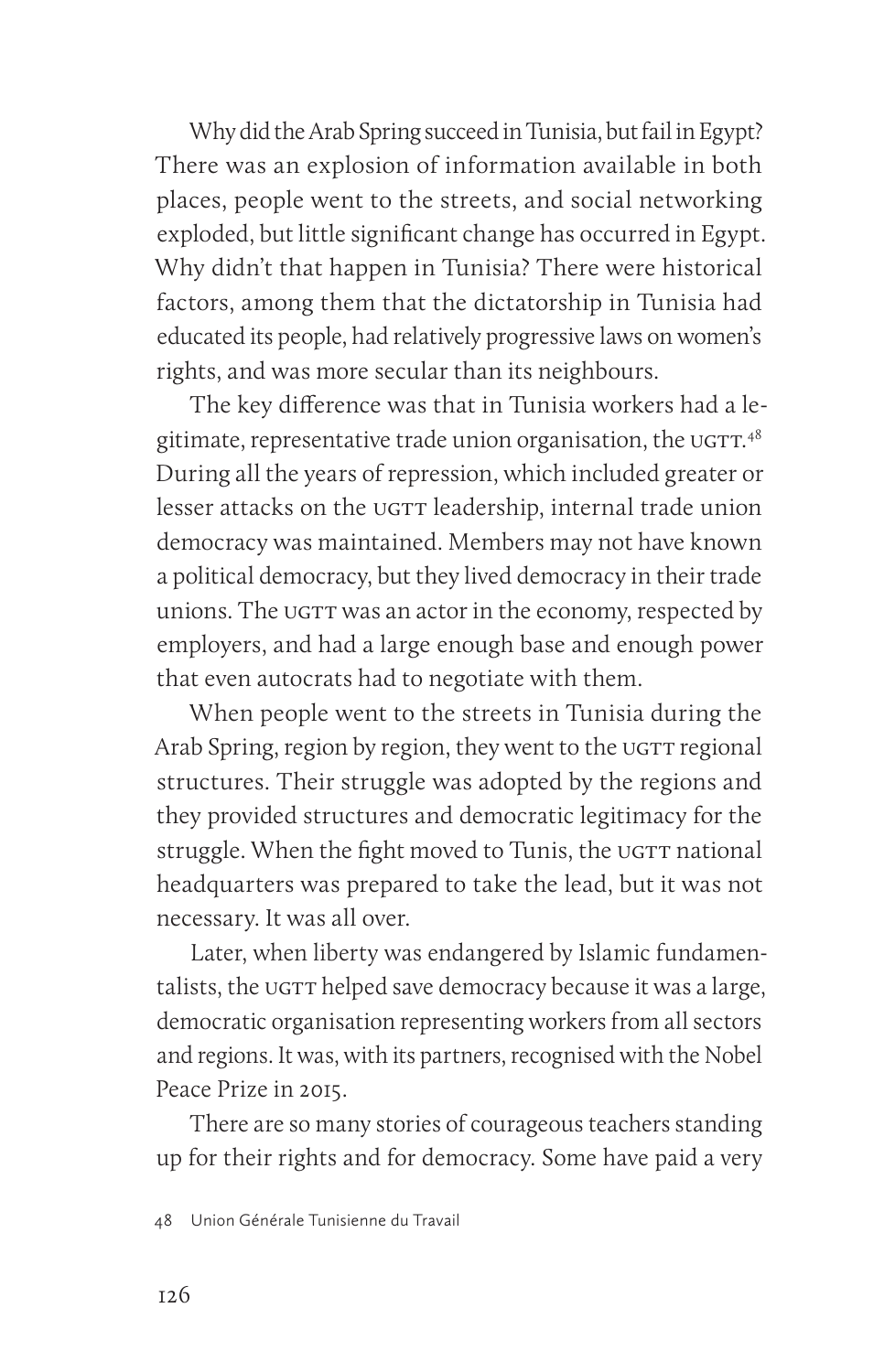high price for expressing their views, establishing independent organisations and mobilizing their colleagues. From Tunisia, Egypt and Algeria to Djibouti, Iraq, Yemen and Bahrain at the time of the Arab Spring. From Cambodia to Indonesia, from the stan countries to Turkey to the Balkans, from Chile to Brazil, to Venezuela, from South Africa and Zimbabwe to Sudan, Djibouti, and Ethiopia, it is a very long list of countries and places where teachers, despite repression, stood up in defence of a democratic future for their nations.

The trade union challenge to repression is different from that of others in civil society. For example, the government of Iran understands that free trade unions are a threat to authoritarian rule. When teachers, bus drivers, journalists and food workers formed independent unions, their leaders risked arrest, harassment, violence and years in prison. For more than a decade, leaders of the clandestine teachers' organizations have been arrested, tortured, sent to prison and some have even been sentenced to death. The repression by Iran's religious and military elite against trade union officers shows their understanding of the importance of legitimate trade unions, the appeal of democracy and the power of organised society. Five names not to be forgotten, from the records of Education International:

**Farzad Kamangar**, one of the founders of the Iranian teachers' organization, was charged with endangering national security and sentenced to death after a trial lasting less than 5 minutes. He was executed on 9 May 2010;

**Abdolreza Ghanbari**, teacher activist, arrested on 4 January 2010 for allegedly belonging to an armed opposition group, first sentenced to death in 2012 after an unfair trial, then, in June 2013 sentenced to fifteen years in prison, but released in March 2016 after a global solidarity campaign;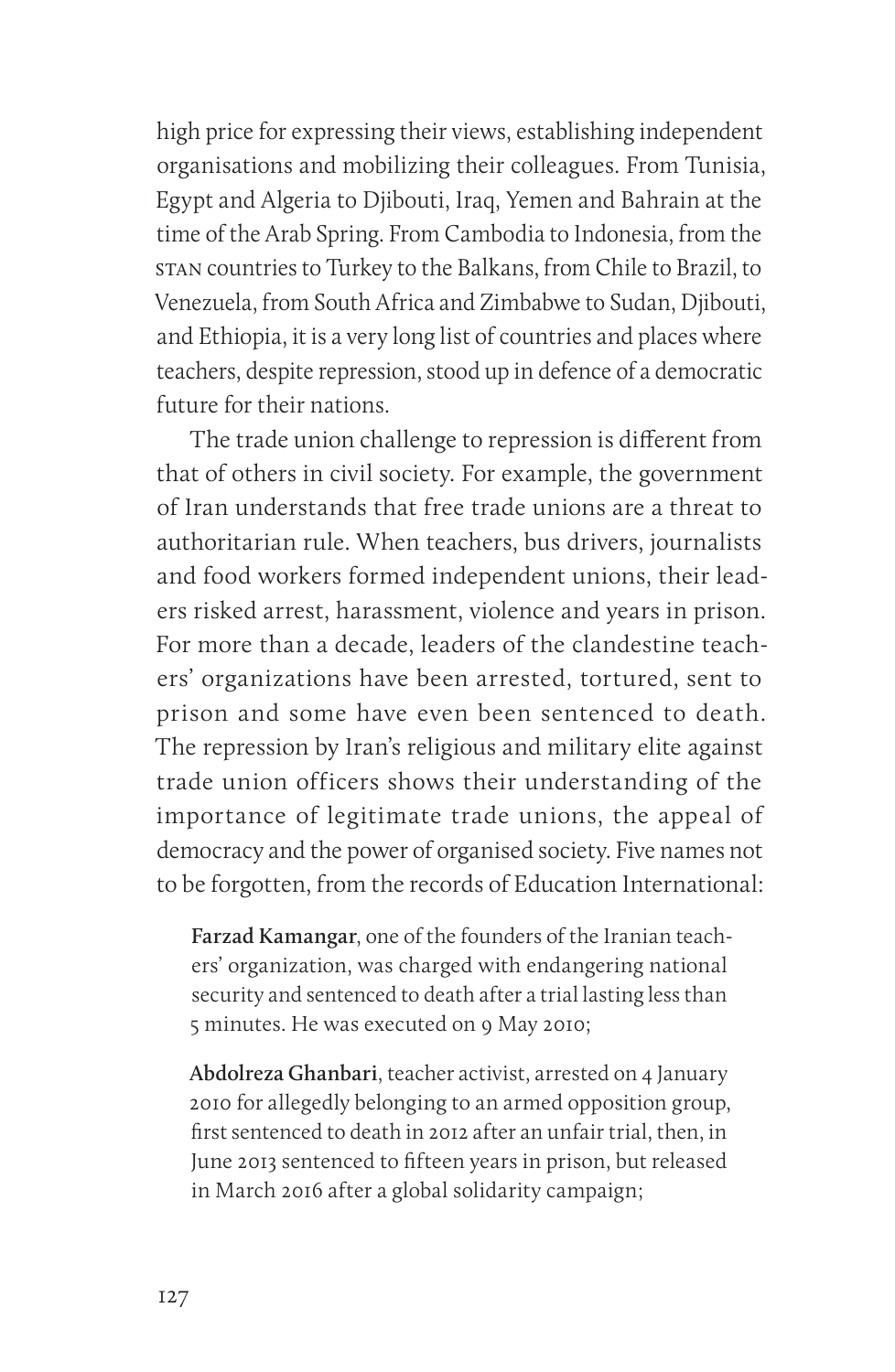**Mahmoud Beheshti Langroudi**, teacher activist, arrested on 24 April 2010, tortured, denied urgent medical care, and sentenced to six-year imprisonment on 22 February 2016;

**Mohammad Habibi**, teacher activist, sentenced to ten and a half years in prison on 4 August 2018; the sentence also included prohibition of social and political activities for two years, a travel ban and 74 lashes;

**Mokhtar Asadi,** teacher activist, detained for sixty-six days in 2010, and again from September 2017 to July 2018 for "propaganda against the state"; arrested again on 14 February 2019 in Sanandaj, hours after he took part in a peaceful teachers' protest, released on bail in March 2019 and awaiting trial.

Trade unions, because they are representative organisations, are often privileged targets of attacks from dictatorial regimes. But democratic governments too sometimes deliberately weaken trade union organizations, thus undermining institutions that are vital to democracy.

Standing up for your rights is not only a matter of defending one's professional and trade union freedoms, but also about exposing weaknesses in democracy that undermine it. This can be risky and thankless.

An example is the struggle against the scourge of corruption. Corruption not only violates the fundamentals of democratic governance and basic transparency, but it creates understandable public cynicism and may make the public willing to sacrifice democracy.

Corruption does not only take the form of outright thievery. In many countries, money to finance campaigns and to lobby elected officials has purchased access and, on occasion, decisions by elected officials. This is a form of democracy theft.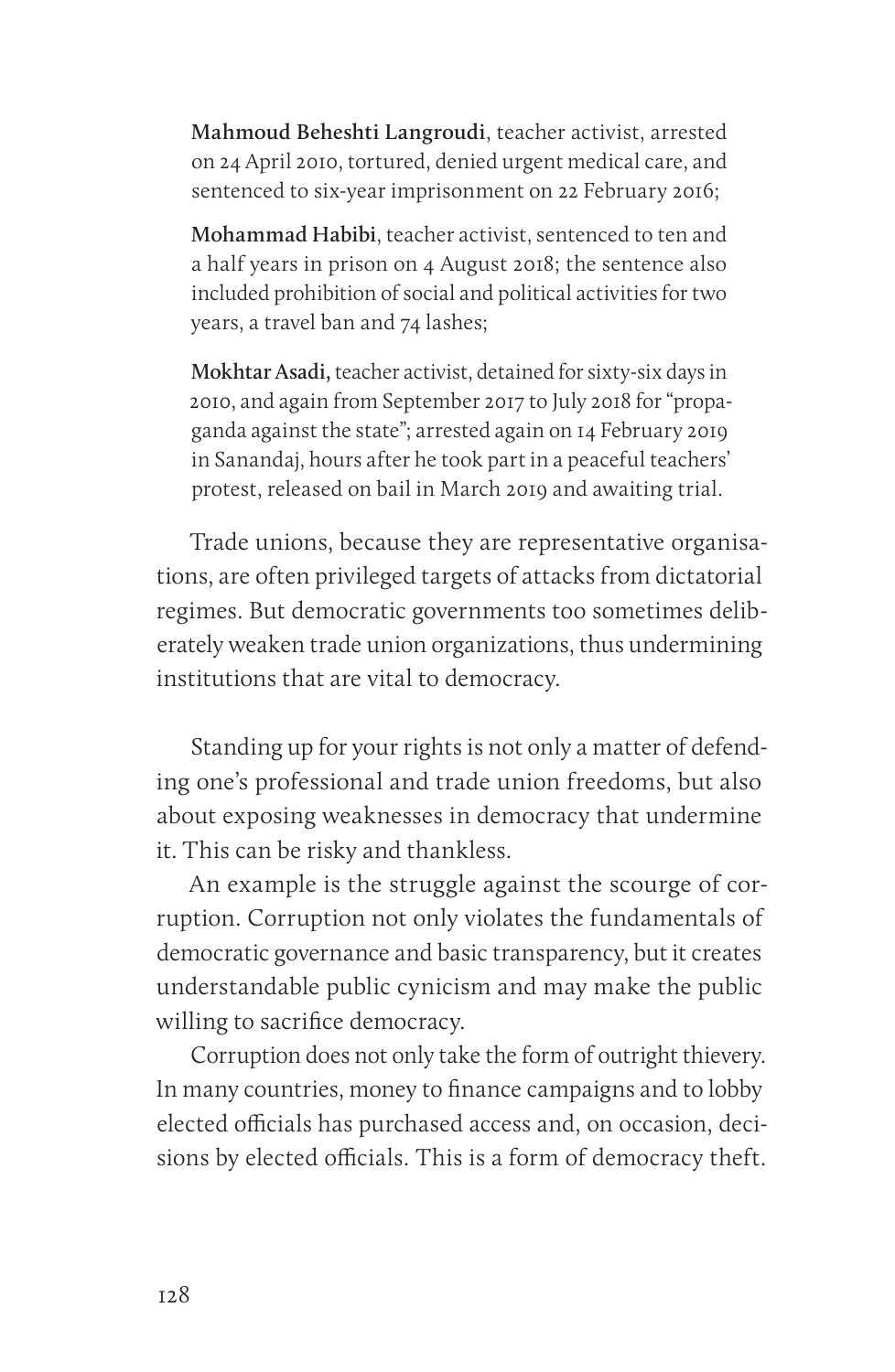The influence of private money in politics, for example, seriously compromises democracy in the United States.

In the Philippines and Venezuela, people were willing to elect strongmen because of corruption. The damage done to trade unions, the free press and other democratic institutions was enormous, but it was difficult to stand up against anti-democratic practices without looking like apologists for corruption. In Brazil, false corruption charges against former President and trade union leader Lula helped catapult corrupt right-wingers into power, which, in turn, led to the election of nationalist populist Jair Bolsonaro as President, a serious threat to education and trade unions. Corruption is also common in many countries in Asia and Africa. The defence of democracy requires finding ways to make sure that it is defensible, including fighting the diversion and misuse of public funds.

Governments that have steadily eroded rights and democratic institutions, like those in Hungary and Poland, were freely elected to power. The post-Cold War policy focus in Central and Eastern Europe and the former Soviet Union on rapid movement to market economies often failed to put in place the necessary institutions to guard against corruption and arbitrary governance. They embraced market economies without the regulatory infrastructure for it to function properly or protect consumers, workers or the environment. In some countries, like Bulgaria and Romania, political parties campaigned against corruption, won and became corrupt themselves. The cycle repeats.

Countries that have mineral or fossil fuel wealth are particularly vulnerable. The "partnership" between public and private can be costly and dangerous. In fact, the liberalization of the world economy, accommodated and facilitated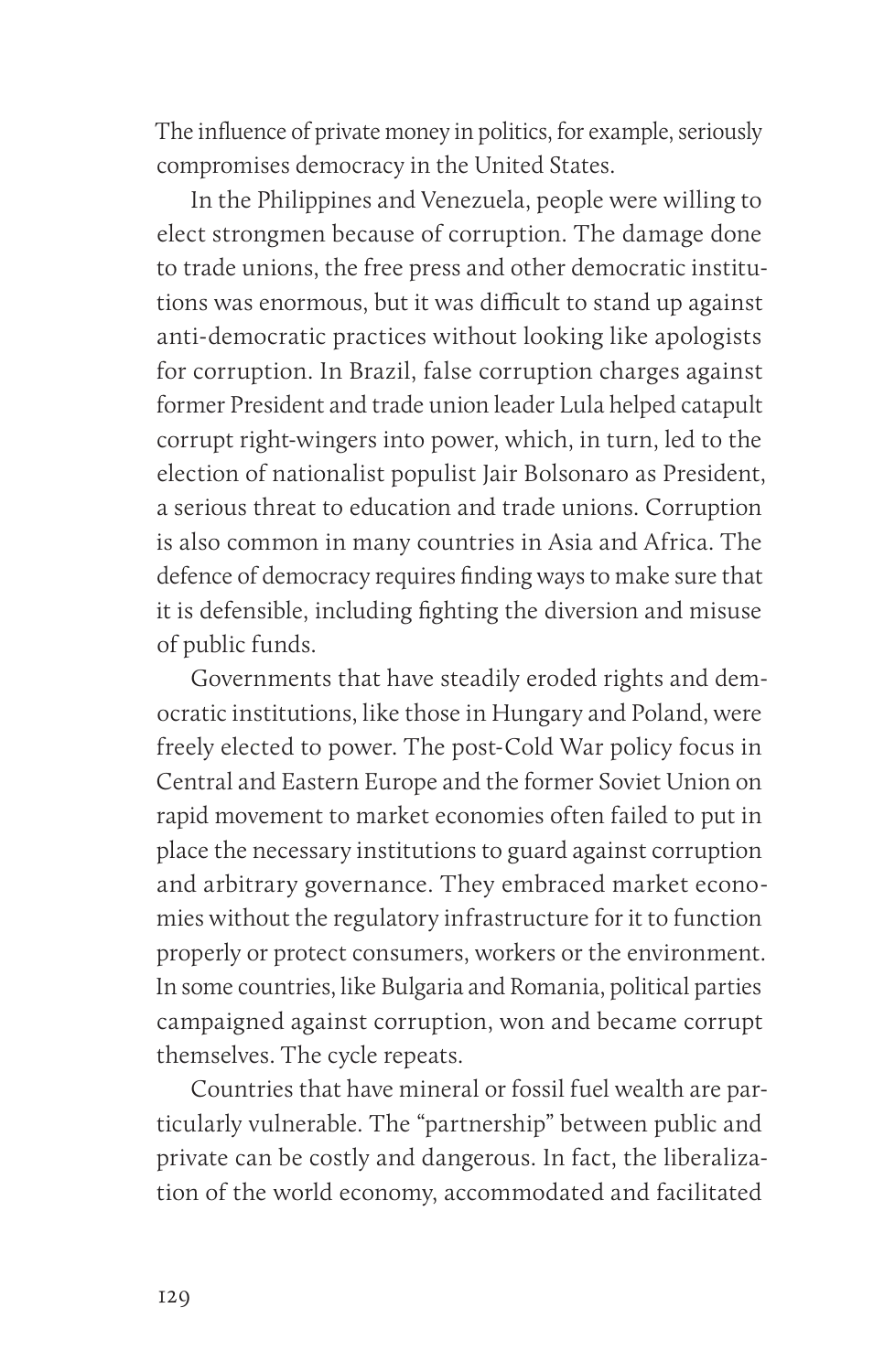by national governments, is moving the balance of power to unelected corporations and undermining national sovereignty and democracy.

Serious damage also is done to democracy by a lack of transparency in government, which not only keeps abuses secret from the public and prevents public accountability but undermines confidence in government. For many decades, Transparency International<sup>49</sup> has documented such abuses.

Transparency is an important ingredient in democracy even beyond the misuse or possible misuse of public money. It also means open public meetings, hearings and other consultations instead of a few people discussing and making decisions in secrecy. As 18th century English philosopher, jurist, and social reformer Jeremy Bentham said, "Secrecy, being an instrument of conspiracy, ought never to be the system of a regular government". Transparency means that any policy, national or international, that affects the public is the business of the public. Shortcuts to traditional transparency procedures such as publishing documents on web sites and giving a deadline for public reactions by e-mail cannot replace social dialogue, proper consultations and public discussion.

Often the lack of transparency in public procedures links with complicity of government officials with vendors or other private parties.

The government of Liberia turned over so much of its public school system to an international private company, Bridge International Academies, that it became a governance scandal. It has also caused distressing experiences for students and parents. Students were pushed out of school due to enrolment caps and 74% of teachers lost positions in schools operated by that company.

<sup>49</sup> See Transparency International – The Global Coalition Against Corruption https://www.transparency.org/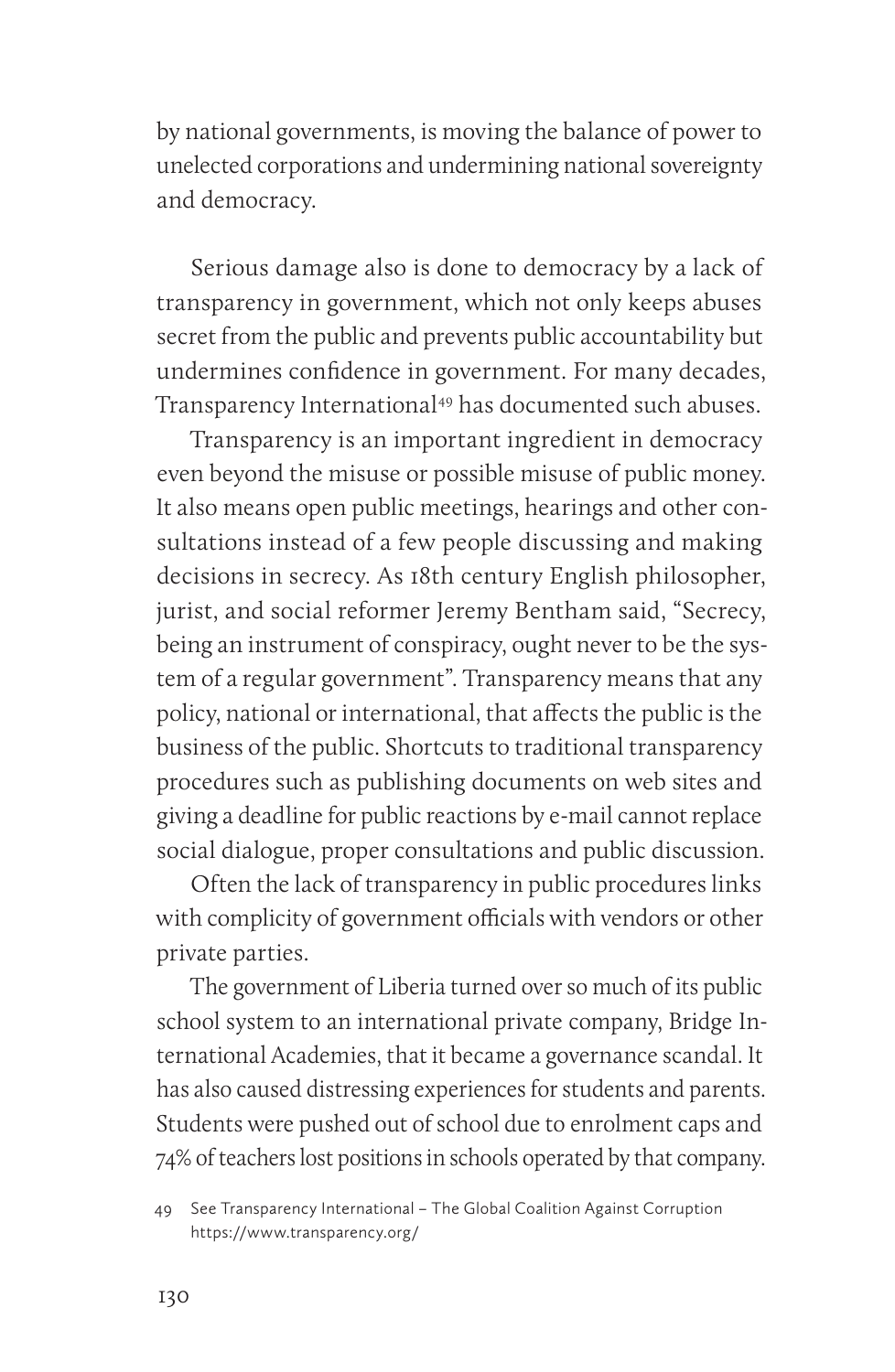Throughout the entire process, the Liberian government refused to release one single memorandum of understanding (mou) with the providers chosen as part of the school privatisation/ outsourcing arrangements. They also refused to allow independent researchers to have access to the schools. In other words, the lack of transparency led directly to other undemocratic practices (Tyler, 2017, p. 24; Education International, 2017).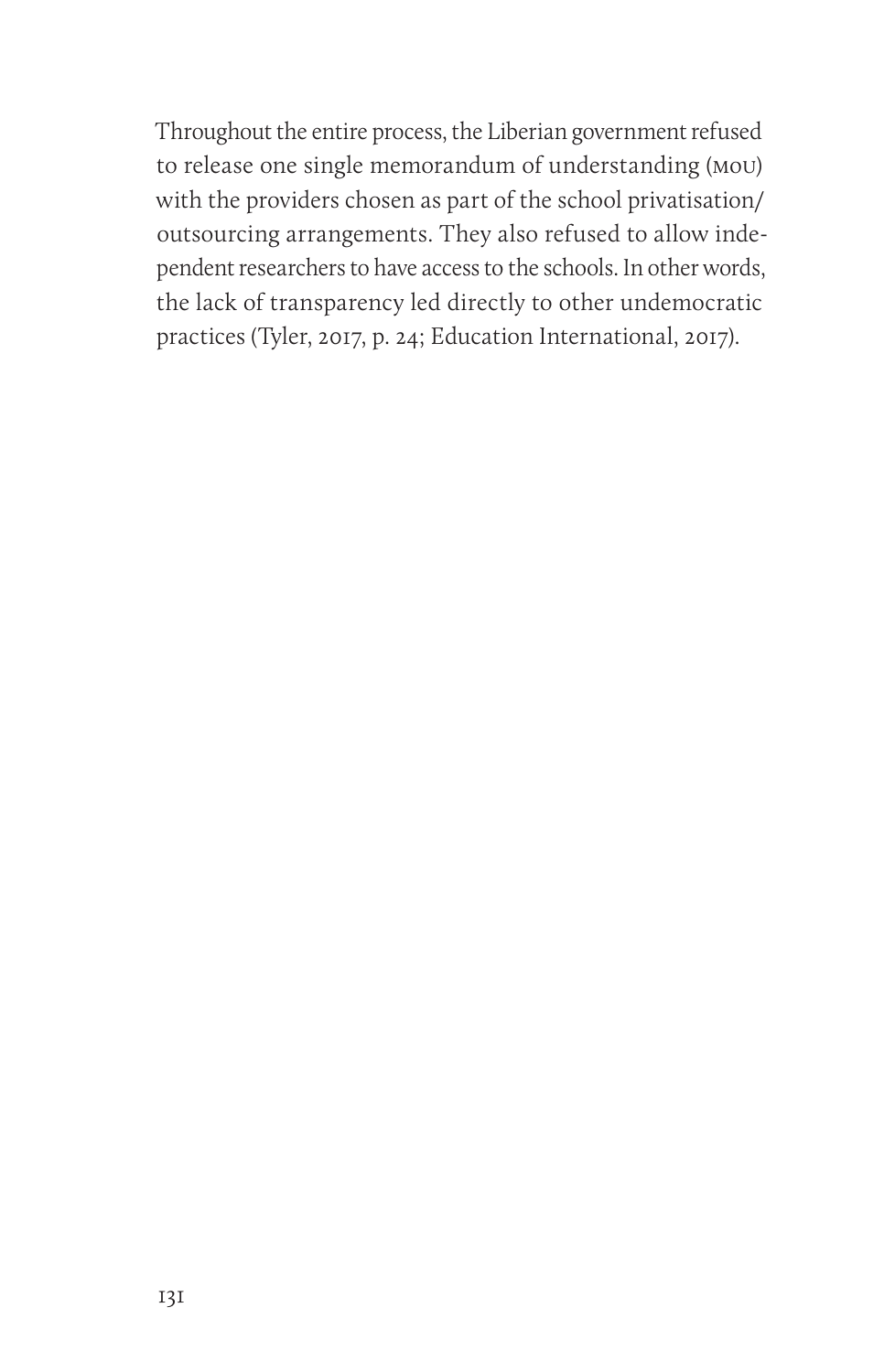22

# **Defend and extend your collective bargaining rights**

*Collective bargaining is a right that is fundamental to democracy and to ensuring that societies, and not just elections, are democratic. Collective bargaining in education is closely linked with education quality. Making collective bargaining illegal or limiting its scope limits democracy.*

*In some countries, education unions, which are the guardians and representatives of the teaching profession, are no longer considered privileged partners for education policy discussions. In some situations, handpicked "experts" are substituted for educators' elected representatives which makes it much less likely that the experience of educators will inform education reform.*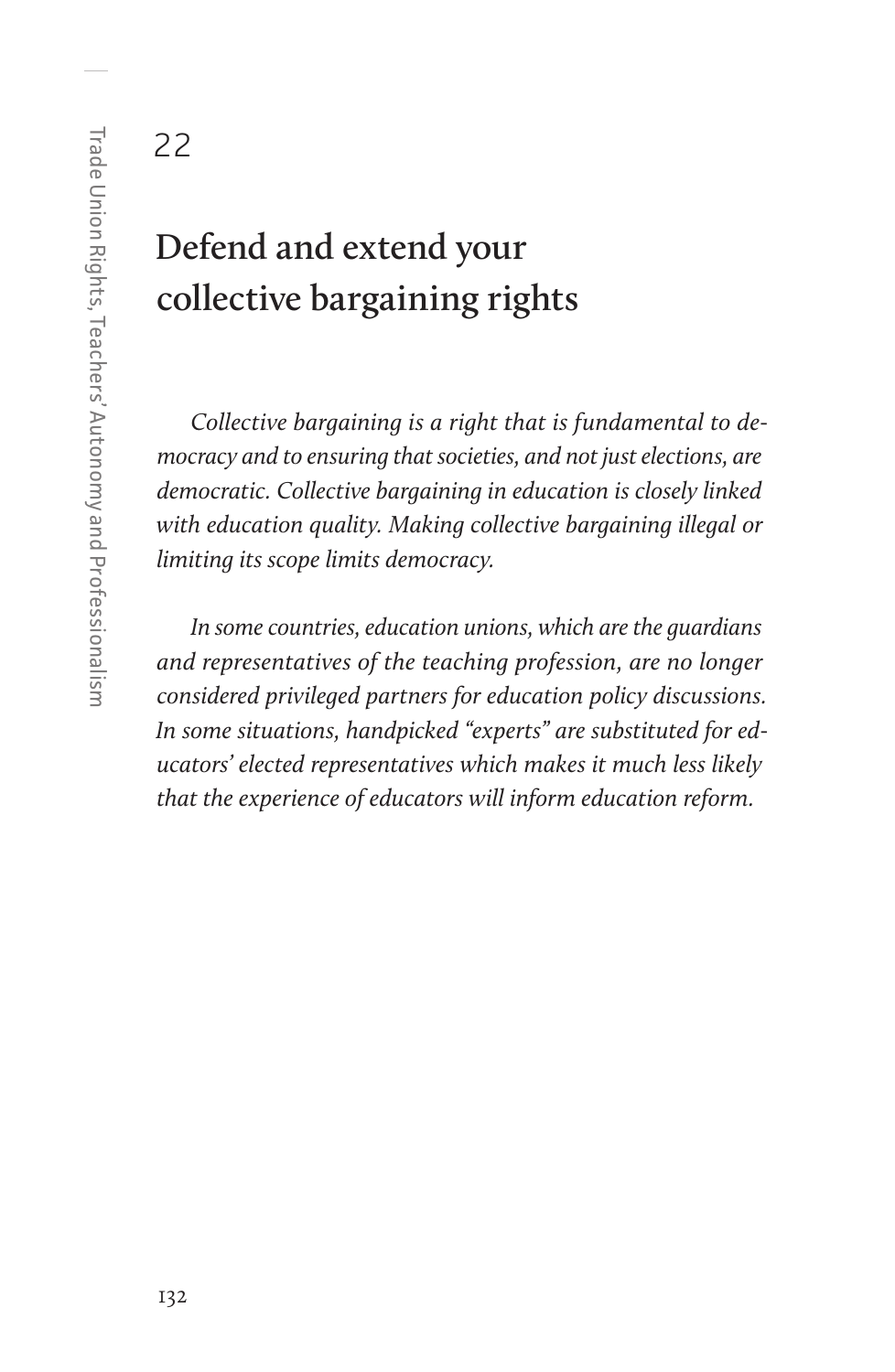A Malaysian teacher expressed a view shared by most teachers: "Classroom teachers with rich experience should be given the opportunity to share their views on the strengths and weaknesses of the present system before [governments start] planning changes" (Education International, 2015, p. 32).

Is it not odd that public authorities often need to be persuaded that they should consult with the teaching profession and their organizations on education reform matters? Not only is it odd, but it is also undemocratic.

The right of workers to form trade unions and to engage in collective bargaining is among the fundamental human rights recognised at the global level.<sup>50</sup> These rights are directly related to democracy because they enhance the process of democracy through expanded participation by those affected by decisions. Trade union rights are, like the right to education, enabling rights: they enable the exercise of other rights.

There are many countries where those rights are denied. In the public sector, including education, it is common to ban strikes and to limit the scope of bargaining.

Rights of workers do not expand in a continuous, irreversible process. There are also setbacks, and not only in undemocratic countries. For example, in the United States in recent years, there has been an unprecedented assault on the trade union rights of teachers. The recognition of the rights of education workers is the responsibility of individual states. Great progress was made in the 1970s and 1980s to the point

<sup>50</sup> Trade union rights are included in the UN Covenant on Economic, Social, and Cultural Rights (1966) and ILO Conventions 87 (1948) and 98 (1949). Specific issues related to the public sector are contained in ILO Convention 151 (1978). The ILO/UNESCO Recommendation concerning the Status of Teachers (1966) and the UNESCO Recommendation concerning the Status of Higher-Education Teaching Personnel (1997) cover standards pertaining to the teaching profession.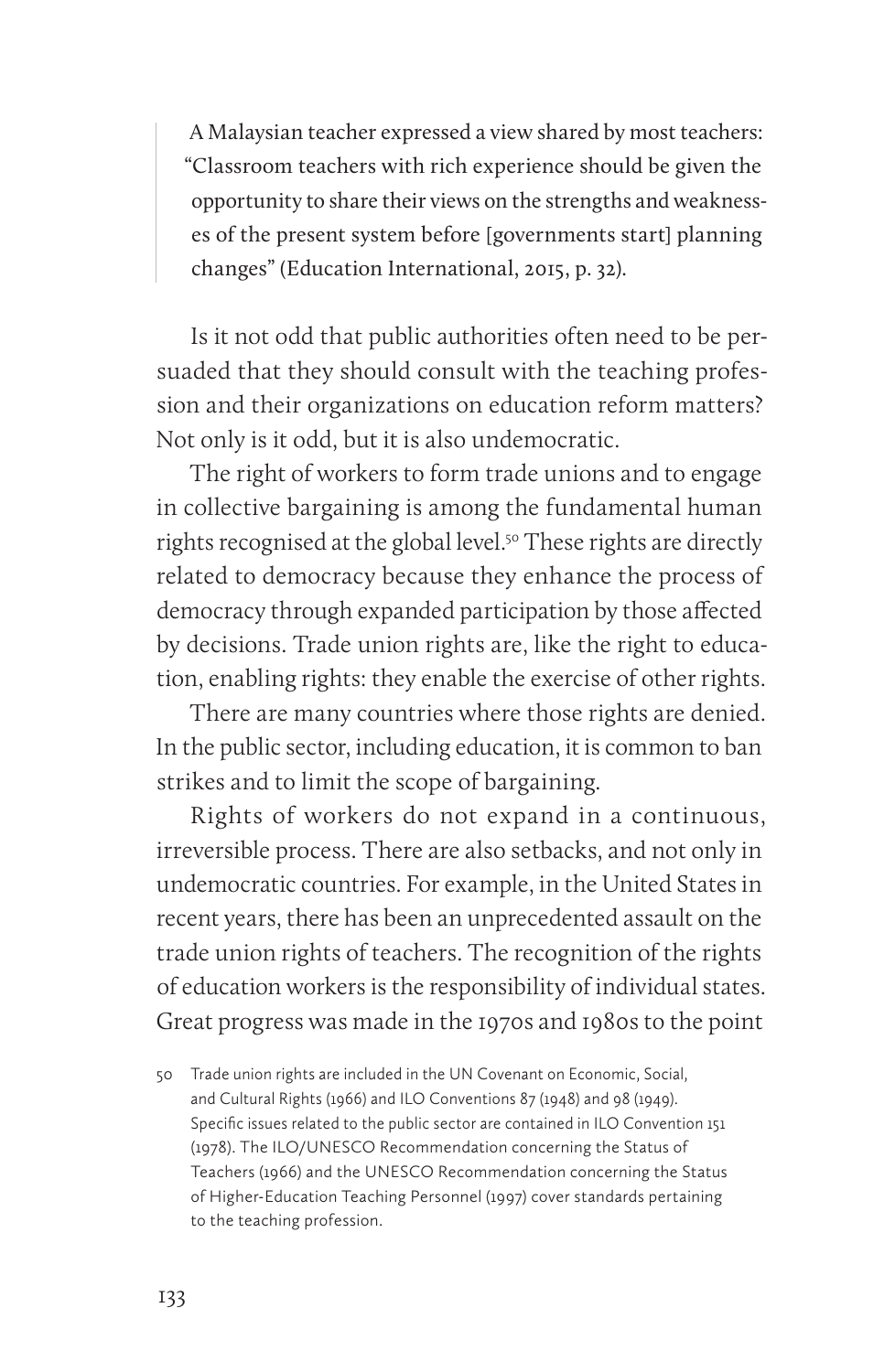that rights to organise and bargain were accepted in most states. However, in recent years, in several states, rights have been reduced or removed for education workers. This is, in part, retaliation for the effective exercise by trade unions of their right to participate in the political process. In Wisconsin, collective bargaining rights for most public employees, including teachers, were eliminated in 2011. In Tennessee, collective bargaining by teachers has been replaced by "collaborative conferencing" (Wintour, 2013).A few states have reduced the scope of bargaining for teachers, taking many education and professional issues off the bargaining table. Limits on the scope of bargaining have included placement of teachers, discipline and dismissal procedures, teacher evaluation and hours of work and working days. There have been limitations on the scope of bargaining in many other countries as well.

In Gabon and the Democratic Republic of the Congo, unions were thrown out of government advisory committees the moment they started challenging the management of education funds (efa report 2015).

In Denmark, teachers were even thrown out of their own schools! That happened in 2016 when they refused to accept that working time issues were to be decided exclusively by management without negotiations with their trade union. The President of the Danish education union DLF<sup>51</sup>, Anders Bondo Christensen, says that his union was side-lined despite findings of the ilo Committee on Freedom of Association which supported DLF's position. In 2018, an agreement was reached to establish a commission to look into teachers' working conditions, which, according to Christensen, could lead to a restoration of free collective bargaining in Denmark.

51 *Danmarks Lærerforening*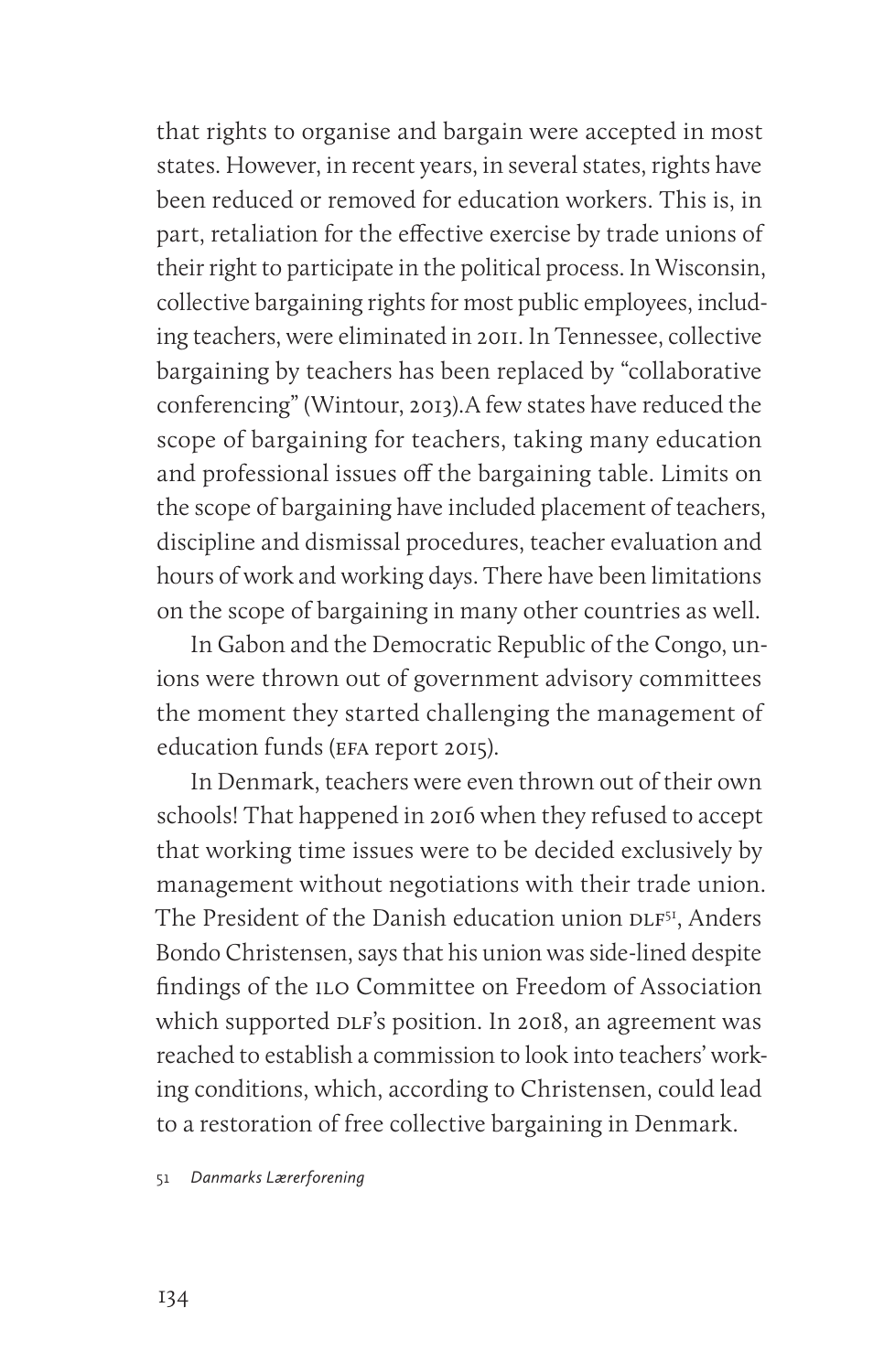Such optimism does not exist in Argentina where, in 2015, all negotiations at the national level were broken off. The government insisted that, as of 1 January 2016, negotiations would be dealt with at provincial level. The teachers, afraid that this would lead to provinces under-cutting each other on teacher minimum wage, opposed these plans. Sonia Alesso, General Secretary of the largest teachers' union, CTERA<sup>52</sup>, led several teachers' demonstrations, one of which in April 2017 was violently repressed by police forces leaving many teachers injured. "The government does everything to weaken our trade union movement," she says, "as if they want to silence all opposition and return to Argentina's undemocratic past."

In Japan, with a firmly established democratic system, teachers have been consistently denied the right to collective bargaining. "There is some consultation", says Masaki Okajima, President of the Japan Teachers' Union, Nykkioso, "but this is not an adequate tool to improve terms and conditions of employment". Okajima is particularly concerned about the government's neglect of the conditions of young, beginning teachers, who are strictly supervised, subject of high-stake evaluation and who are working very long days until late at night, under heavy stress, which is causing demotivation.

Bargaining is not only a right and a method to encourage wise, sound outcomes, but it is part of preserving the dignity of the profession and of educators. Bargaining is a process of mutual respect and recognition. Preserving the profession requires defending it. It also means being able to attract talented persons to teaching and retain them. Attacks on teaching professionals or their organisations often chill interest in serving as teachers.

52 *Confederación de Trabajadores de la Educación de la República Argentina*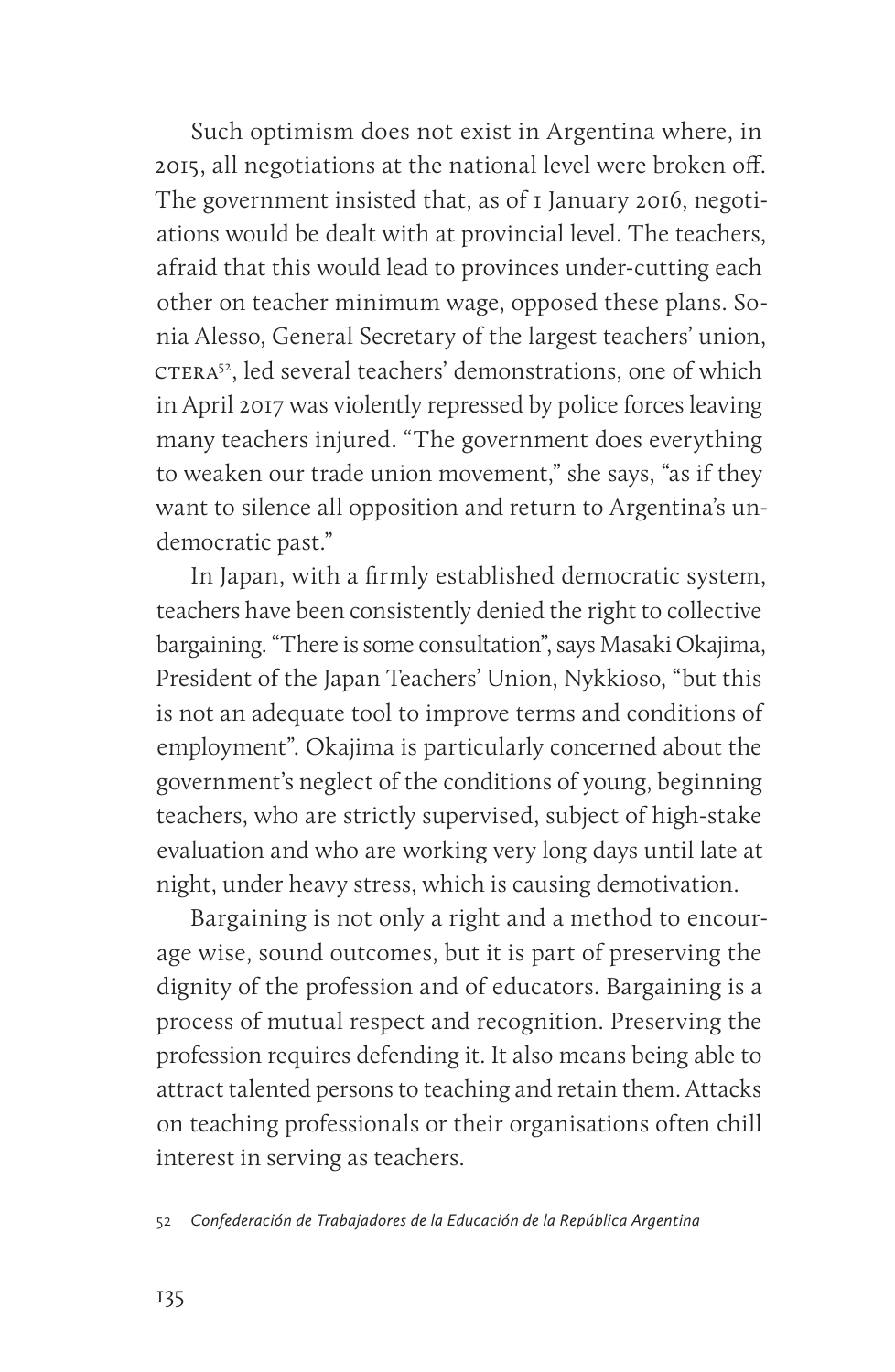Social dialogue, unlike collective bargaining, is not an internationally recognised human right. However, it can be very useful as a means of engaging trade unions with their employers beyond what is on the bargaining table. It is a common practice in Europe and recognised by the European Union (eu), but the term is rarely used in other parts of the world. Social dialogue between education unions and governments, including those processes meant to address teacher professional issues, is weakening in many countries, as revealed by surveys of the European Trade Union Committee for Education (ETUCE, 2016).

Although the ilo/unesco Recommendation on the status of teachers (1966) provides that member states should involve teacher unions in the development of education and teacher policy, in some places it has become almost a common practice for governments to not invite representative unions to consultations on those matters, but to designate their own teacher "representatives". This also sometimes happens at the un, where groups may be "represented" because of decisions from above and not from below, or because the designated representative "talks well and looks good on screen". Also, there are fabricated civil society organisations that, in fact, are corporate front groups. They include Non-Governmental Organisations (ngos) that are mercenaries for companies or governments. Together with the experts of the many for-profit businesses circling around the education sector, they contribute to a cacophony of voices that obscure the representative voices of the professionals who make education happen every day. There are many useful and serious ngos and networks that do valuable work, but they should not be confused with representative bodies and they may or may not be "civil society".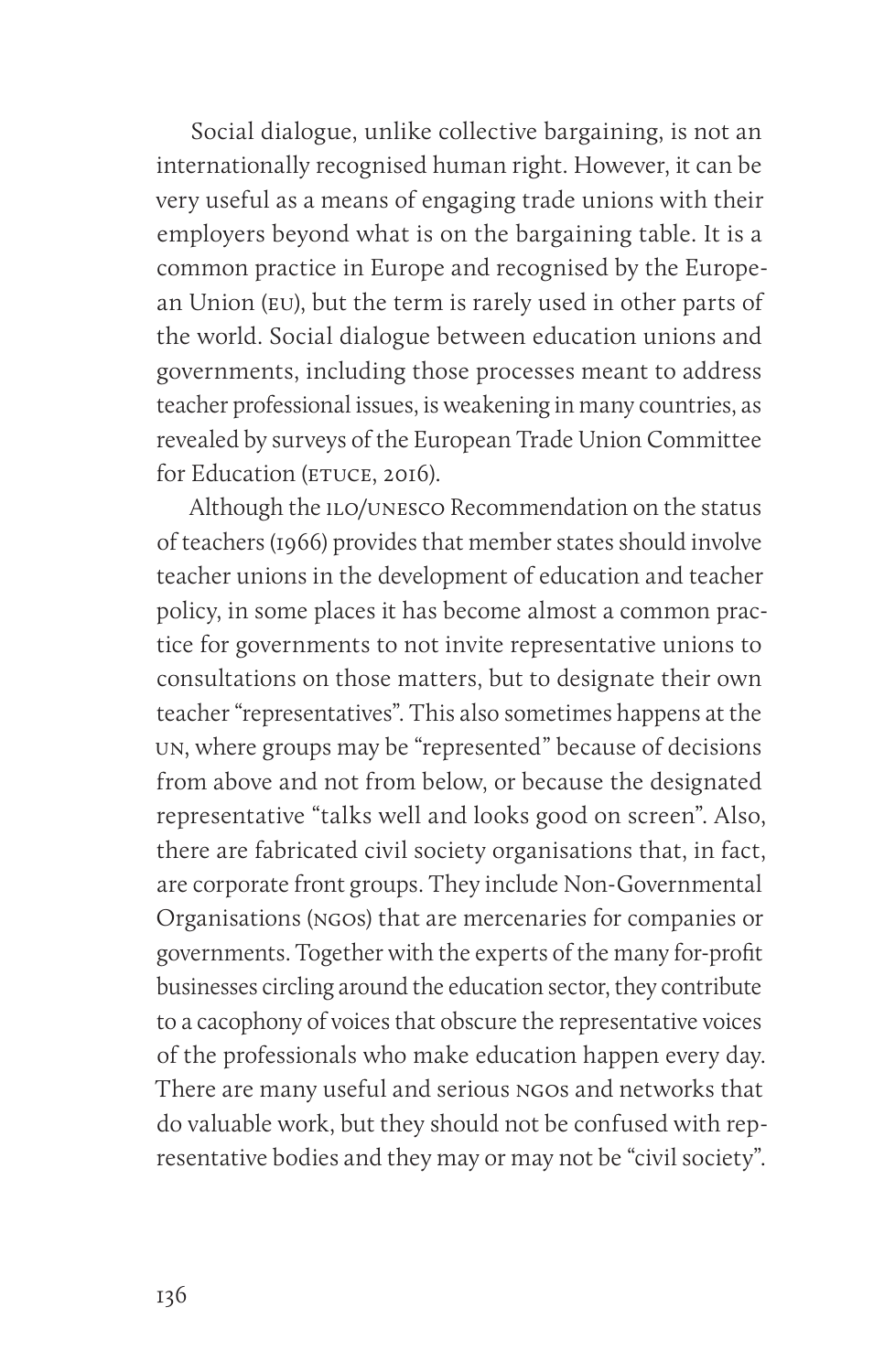There seems to be a reluctance on the part of certain governments to accept that teachers' organizations are not just vehicles for bargaining wages and working conditions, but that they also represent the professional expertise that is needed to develop sound and responsible education policy. Teachers' organizations are – often more than education ministries – the country's institutional memory on the profession and on education. Moreover, education quality issues cannot be resolved without addressing teacher terms and working conditions: they are two sides of the same coin.

The respect of trade union rights, including the rights to bargain and strike, as well as the right of teachers' professional unions to be consulted on education and teacher policy, is an important measure of the health of democracy. If those rights are violated or restricted, alarm bells should ring, not just for trade unionists, but for all democrats.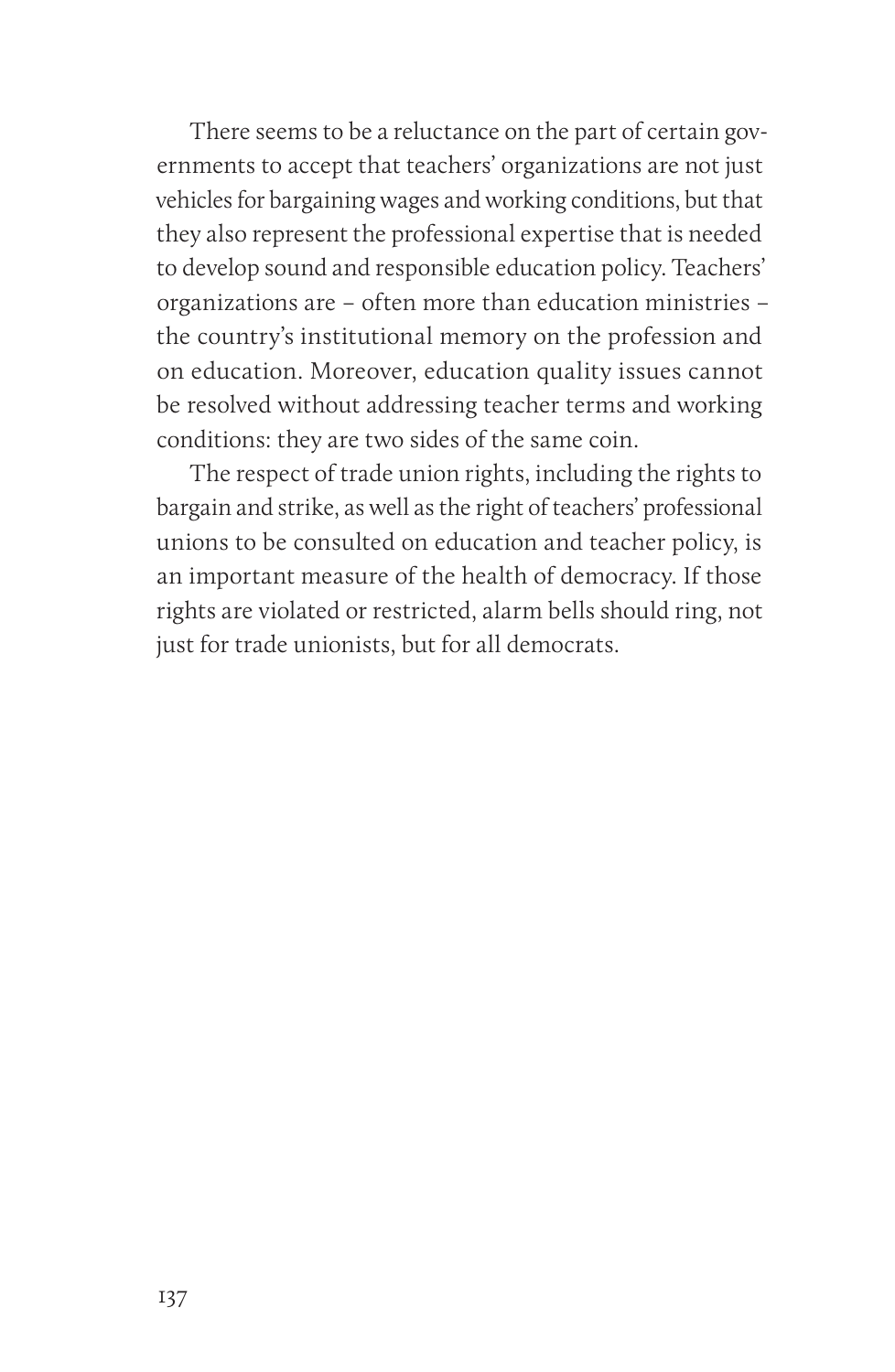23

# **Protect your democratic organizations and institutions**

*Democracy entails more than a democratically elected government. An independent trade union movement – like a free press, a vibrant civil society and a strong public school system – is one of the pillars on which democratic societies rest. In some countries, the right to form independent trade unions does not exist; in other countries, trade unions are under attack or their rights are restricted. Anti-democratic forces are often leery of representative democratic unions and their ability to mobilize their membership to exert pressure on governments and employers.*

*There are many ways to undermine the functioning of free trade unions, including portraying education unions as organizations that are against change and not representative of their members, not inviting representative unions to consultations of importance to their members or weakening them by establishing alternative associations.*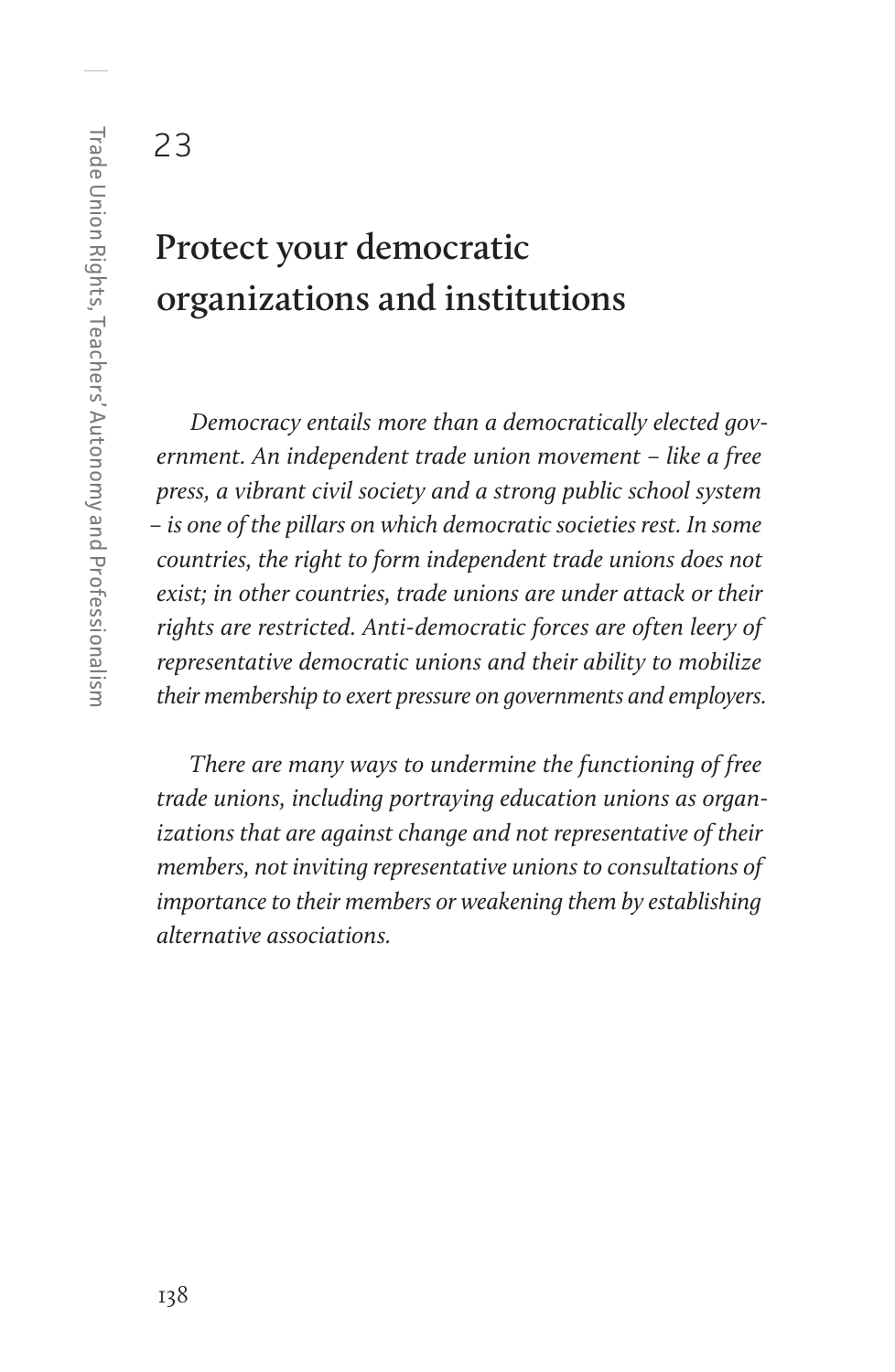The first trade unions were established in the United Kingdom in the 19th century during the first Industrial Revolution. Throughout modern history, unions have been the most formidable force behind social progress and democratic change in the Western democracies. From the abolishment of child labour, to the achievement of decent wages and working conditions, to the adoption of the right to vote for all men and women and the establishment of public health and education systems, the independent trade union movement has left its mark.

But like all democratic institutions, trade unions need to be protected and renewed. They must practice internal democracy, they must respect proper rules of governance and they must meet the present day needs of their members, earning their trust, loyalty and even pride, day after day. Otherwise, they risk losing legitimacy and credibility.

The first teachers' organizations, dating from the middle of the 19th century, were mostly professional associations, not trade unions. Many joined the trade union movement in the 20th century, firmly holding on, however, to their professional mission to improve the delivery of education services and to enhance the status of teachers. They became "professional unions", not only defending the material interests of their members but also serving as guardians of the teaching profession, actively contributing to the development of education and teachers' policy. Many successful education reforms bear the fingerprints of the teaching profession and their unions.

Ignoring trade unions, portraying them as an anachronism or even bashing them as some politicians do, is an attack on representative democracy itself. Institutions of democracy include political parties, trade unions and other representative civil society organizations. They cannot be ignored without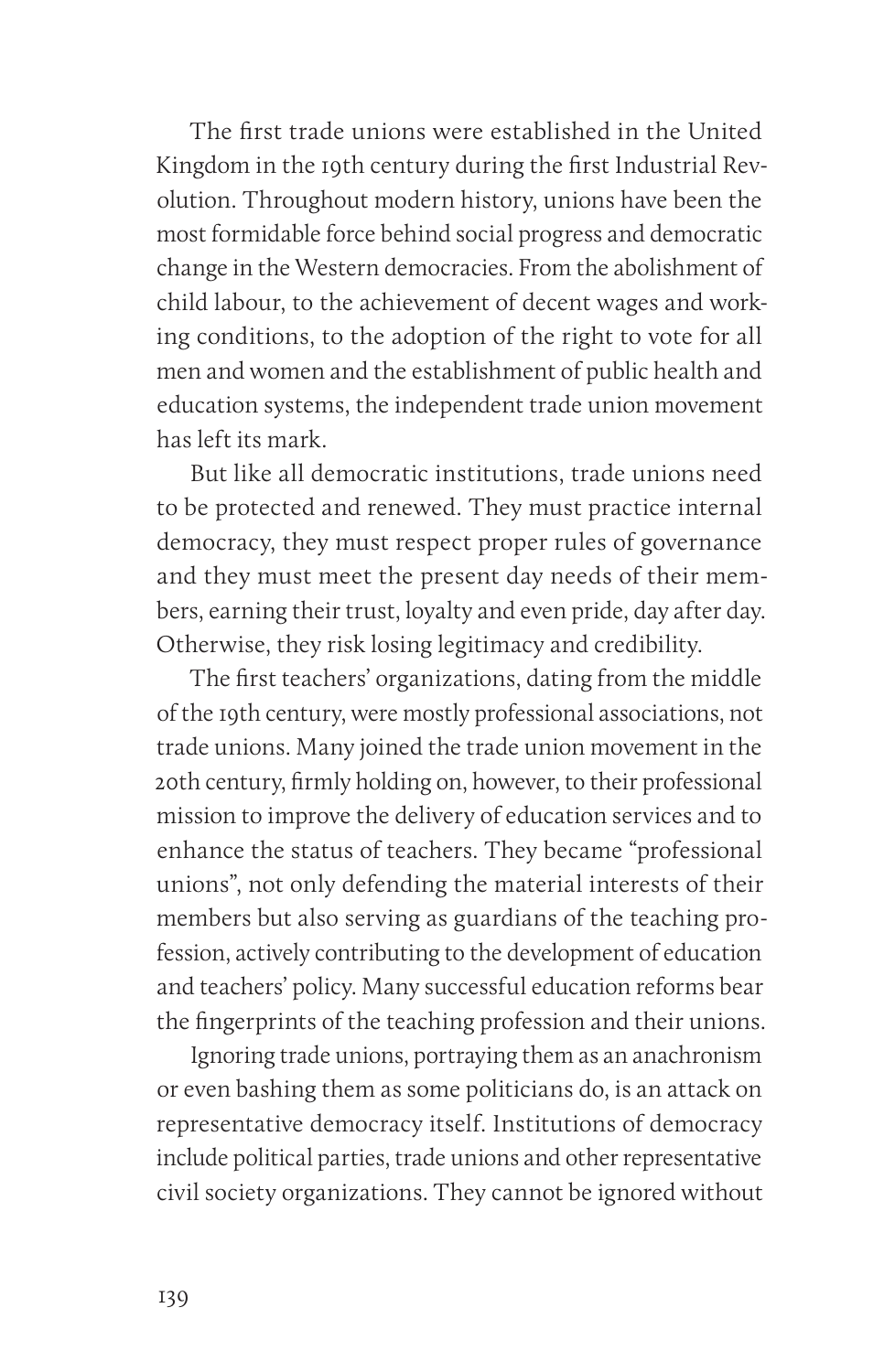harming a nation's democratic character. Democracy requires structures and infrastructures. They cannot be replaced with social media, as a Minister of Education of a Latin American country seemed to believe when he said that he had 50,000 teachers "following" him on Twitter. There was no need to talk to the education unions, he explained, because he personally chatted with his teachers every day and they told him they were happy.

It is crucial that teachers are actively engaged in the life and work of their independent and democratic professional unions and associations, and that they protect them against government and employers' abuse. They are among the many institutions that make up democracy and keep governments accountable and honest.

The word "institution" may not seem very glamorous, but institutions are required for healthy democracies. Institutions are necessary for democratic processes to happen and work. One should never forget that democracy is a process. It is not a question of what outcomes are, but rather the way decisions are made, and outcomes are determined.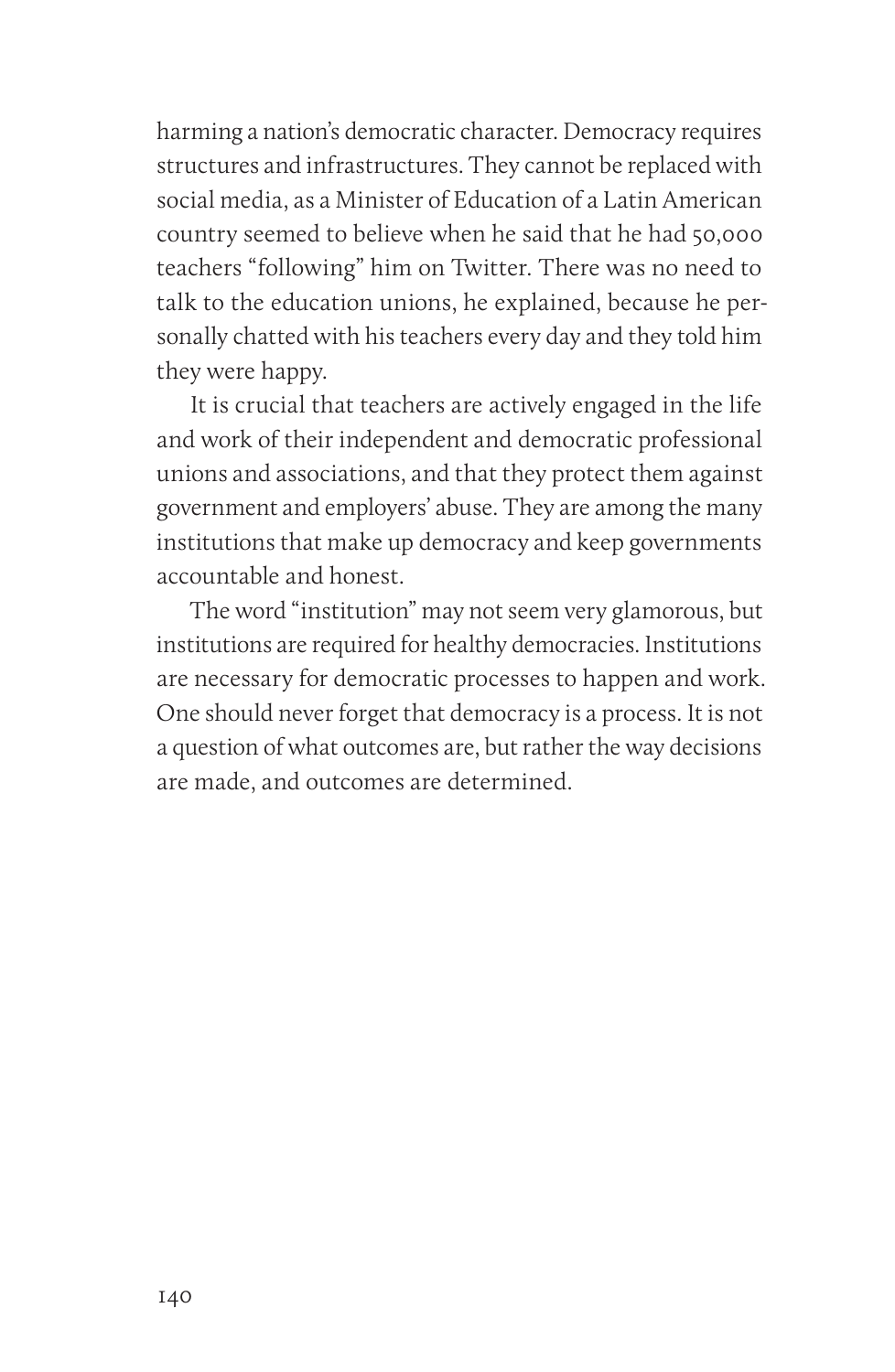### **Insist on the application of international standards**

*In addition to the international human and trade union rights standards protected by the United Nations and the International Labour Organization (ilo), global standards exist for the teaching profession. These standards are laid down in the ilo/unesco Recommendation concerning the Status of Teachers (1966) and the unesco Recommendation concerning the Status of Higher Education Teaching Personnel (1997).* 

*These Recommendations provide the most authoritative global standards for the teaching profession and are, perhaps, even more relevant now than they were at the time of their adoption.*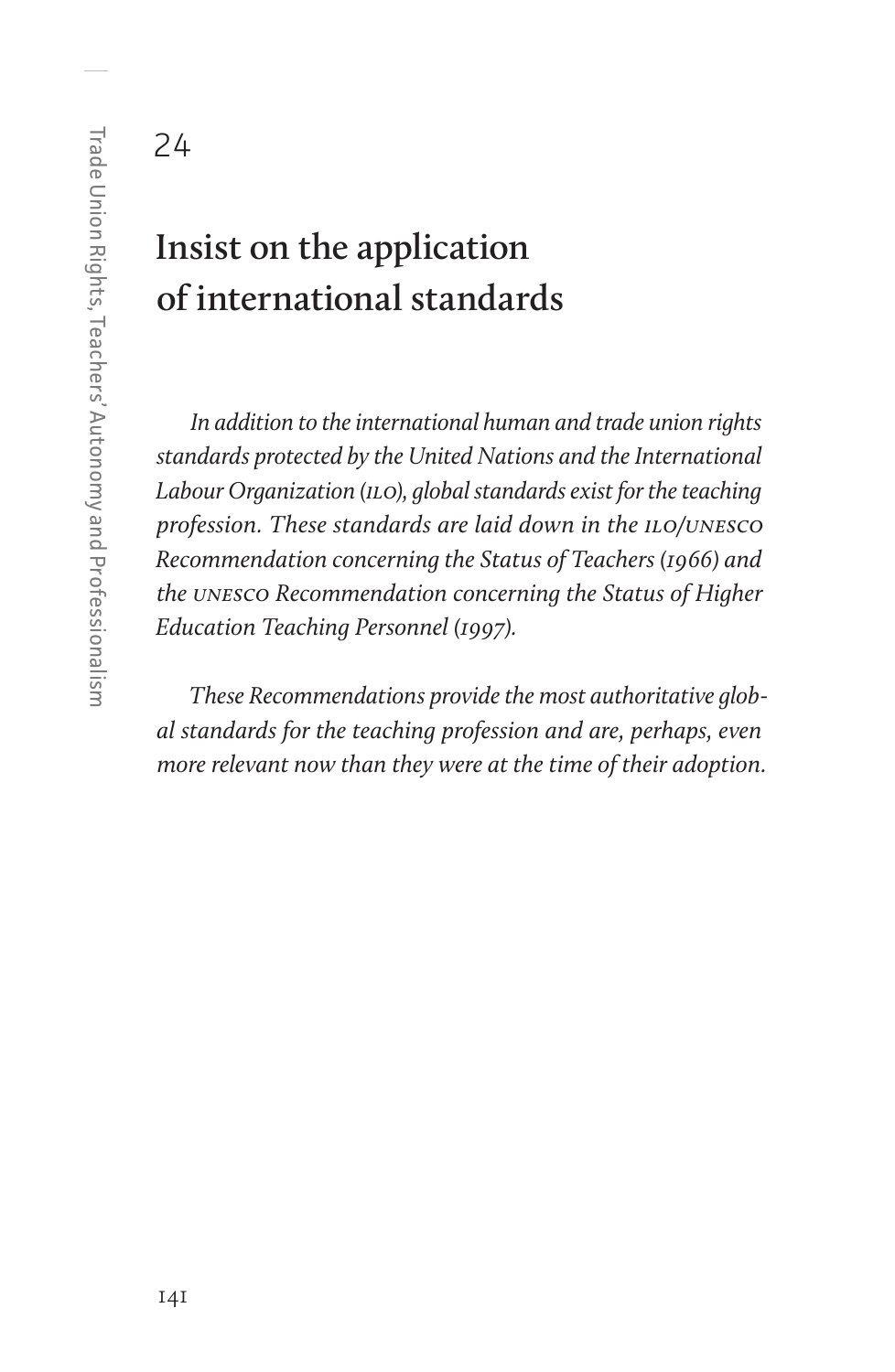Graduate teaching assistants in the United States in private universities ten years ago were not considered to be employees by the National Labor Relations Board (NLRB), the official body charged with regulating labour relations in the private sector. They were not allowed to form a union chapter at Brown University in 2014. The United Auto Workers' Union (uaw), the largest union representing teaching assistants in the United States, prepared a complaint that was submitted to the ILO Committee on Freedom of Association (cfa).

The CFA considered that NLRB should not have denied the right to organise to teaching assistants. In a subsequent, similar case, at Columbia University in 2016, the NLRB reversed its position and recognised the right of such workers to form and join trade unions and negotiate collective agreements. Since that decision, many thousands of teaching assistants in private universities have organised and are covered by agreements.<sup>53</sup>

International standards are universal and derived from democratic values. They hold industrial relations and decent societies together. If international standards and their application are understood, they can be used to leverage the respect of rights and standards at the national level. They are, as a minimum, an authoritative point of reference for human rights and democracy. For the teaching profession there are three important international instruments:

The 1966 ilo/unesco *Recommendation concerning the Status of Teachers* covering K-12, sets standards for professional autonomy, terms and employment conditions, academic freedom, and many other issues.<sup>54</sup>

<sup>53</sup> Case n° 2547 (USA), in the 381st report of the ILO Committee on Freedom of Association; paragraphs 34 et 35 https://www.ilo.org/dyn/normlex/en/

<sup>54</sup> The 1966 ILO/UNESCO Recommendation concerning the Status of Teachers can be found at https://unesdoc.unesco.org/ark:/48223/pf0000160495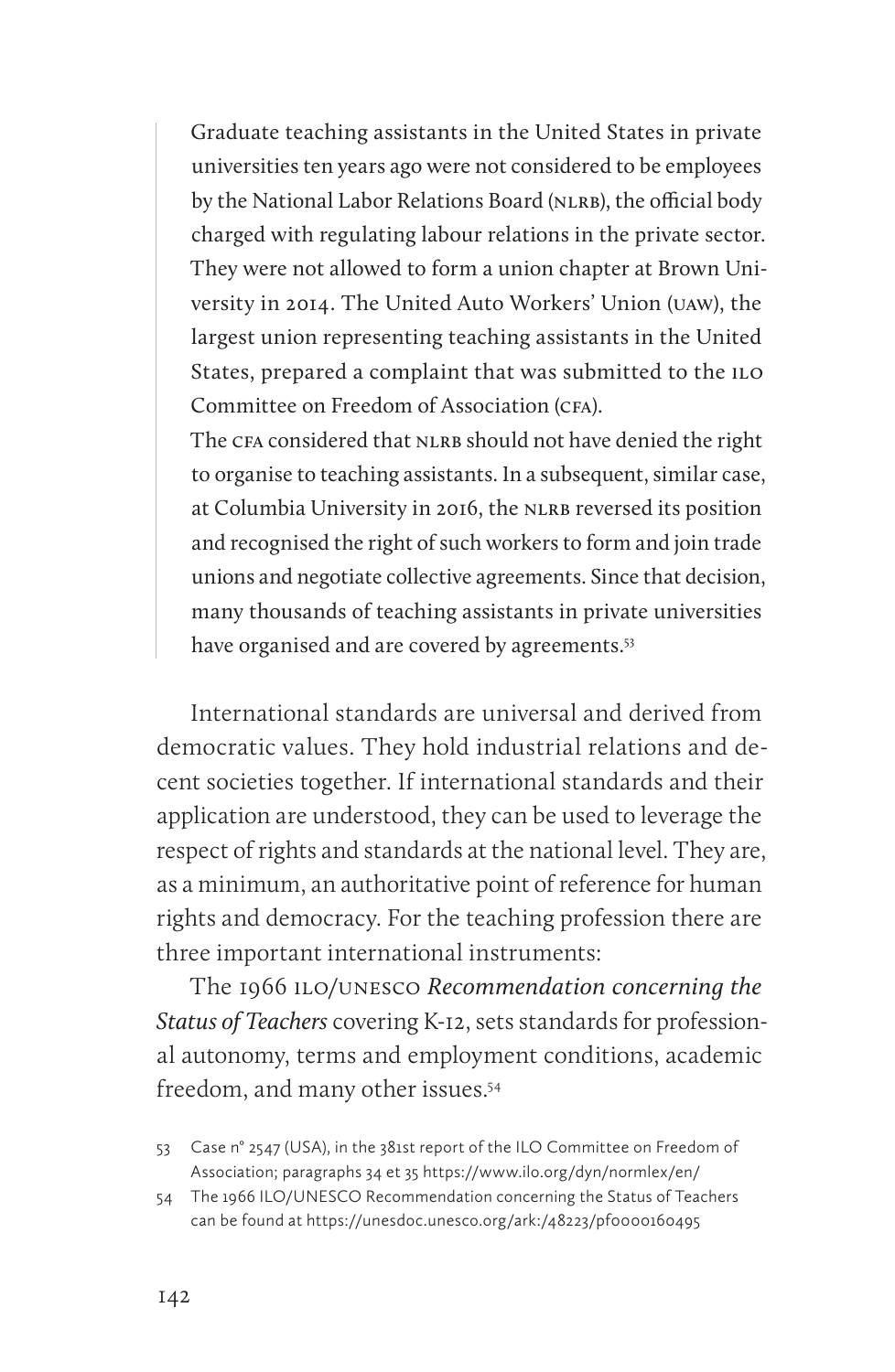The 1997 unesco *Recommendation concerning the Status of Higher-Education Teaching Personnel* addresses many of the same issues but places particular emphasis on the protection of academic freedom. It also stresses the role of higher education teaching personnel in governance.55

Although early childhood education (ece) teachers are not covered by either the 1966 or the 1997 Recommendations, similar protections are prescribed for ECE personnel in ILO Policy Guidelines on the promotion of decent work for early childhood education personnel (2013).<sup>56</sup>

All three instruments stress the importance of the participation of teachers' organisations in discussions and policy formation concerning their profession and sector of work. Unfortunately, the good practices included in these recommendations are often overlooked in the current debates about reform. It is in these political contexts that the recommendations are of special importance.

Even though it is scarcely more than 20 years since the adoption of the unesco higher education recommendation, decent conditions have deteriorated for many teaching personnel. In many countries, work has become less secure and more precarious. These conditions undermine the ability to exercise academic freedom and participate independently in governance activities. Even the exercise of fundamental trade union rights may be difficult if one is on a short-term contract and worried about getting it renewed.

55 The 1997 UNESCO Recommendation concerning the Status of Higher-Education Teaching Personnel can be found at http://portal.unesco.org/en/ev.php-URL\_ID=13144&URL\_DO=DO\_TOPIC&URL\_SECTION=201.html

56 The ILO Policy Guidelines on the promotion of decent work for early childhood education personnel can be found at https://www.ilo.org/sector/Resources/ codes-of-practice-and-guidelines/WCMS\_236528/lang--en/index.htm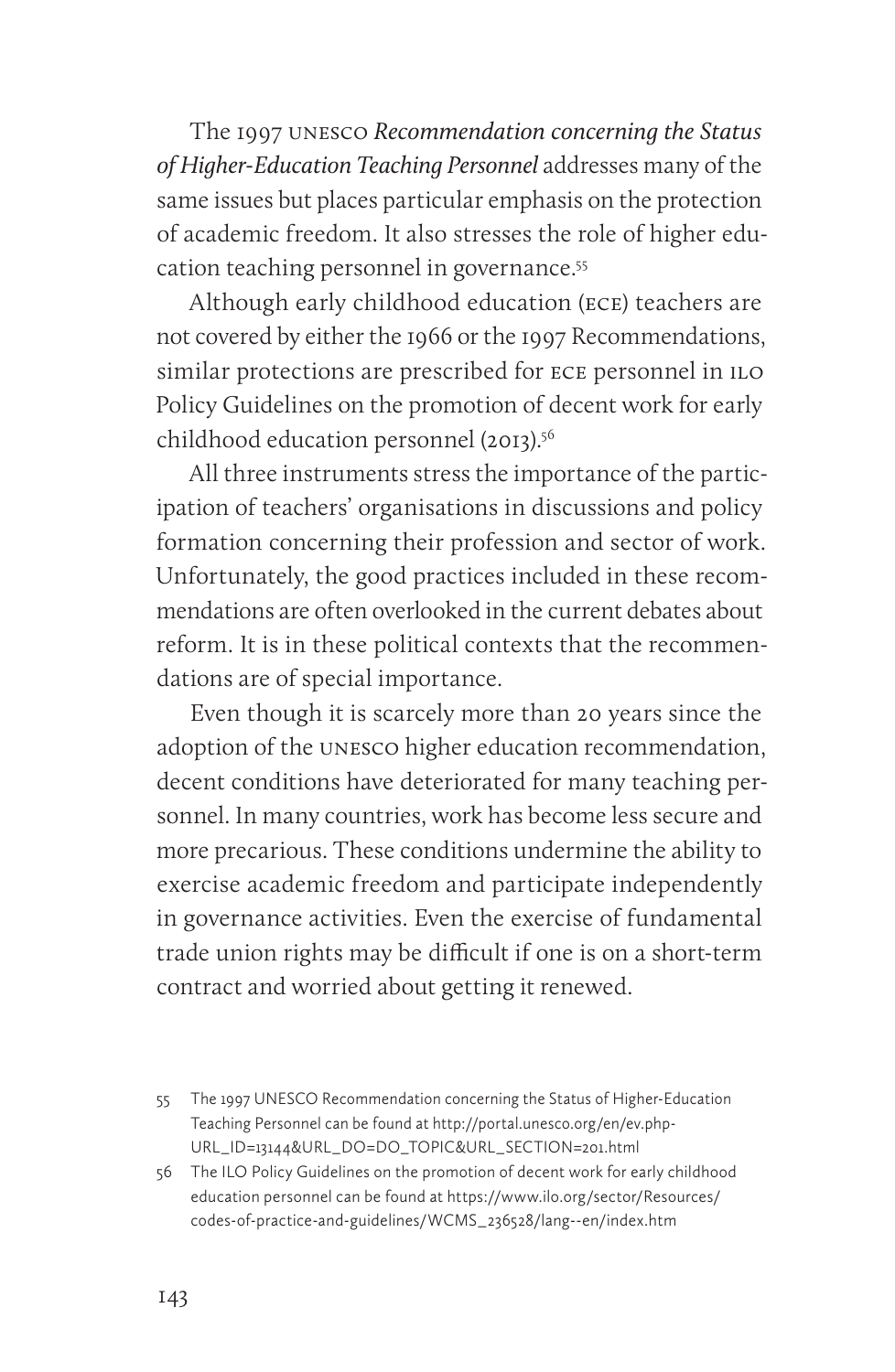The 1996 and 1997 recommendations are monitored by a joint ilo/unesco group of experts. This monitoring body is unprecedented for recommendations, giving them greater status and providing an opportunity to submit complaints as well as to make submissions every three years to the Committee of Experts on the Application of the Recommendations concerning Teaching Personnel (ceart) reviewing concerns related to the provisions of the recommendations.

There is another set of international standards that are fundamental to the freedom of teachers. They are the human rights standards that protect the rights of workers to form and join trade unions and engage in collective bargaining. They are supervised by the International Labour Organisation (ILO). Organisations such as Education International, but also national education unions and national centres, file complaints to the ilo Committee on Freedom of Association (cfa) concerning any rights violation related to the principles of freedom of association and collective bargaining, commonly referred to as "trade union rights".

Those rights enable people to exercise a wide range of other rights. By exercising trade union rights, teachers can defend their profession and, therefore, the right to education. Trade union rights are the basis of action at the workplace and in society. They are fundamental to the existence of democracy and provide space for the creation of other civil society organisations.

However, standards are not limited to the ilo and unesco. The un Office of the High Commissioner for Human Rights plays a vital role in defending human rights and focusing public attention on abuses by governments. It also seeks to protect human rights defenders. It has a system of independent Special Rapporteurs who have gone where others fear to tread.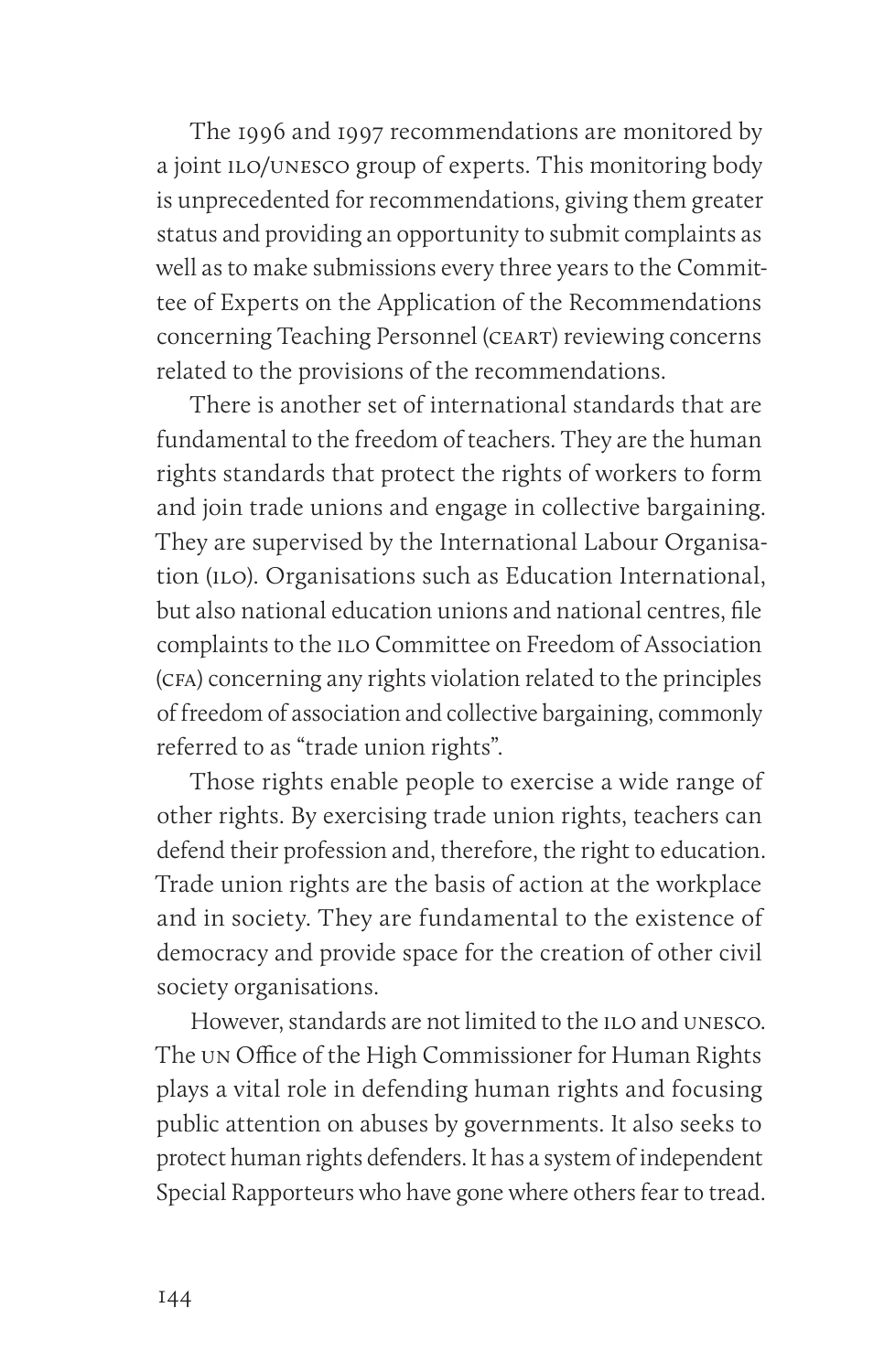One such rapporteur, for example, provided a remarkable insight into the human cost of totalitarianism in North Korea. An extensive un human rights operation in Burma, now Myanmar, tracked human rights violations, provided vital information to the world and helped nurture change in that country.

Children's rights is another area that is being actively pursued by human rights bodies and is of relevance to teachers and others in education. The un Convention on the Rights of the Child (uncrc), adopted in 1989, provides the most detailed and comprehensive explanation and protection for the rights of children. It is a remarkable example of human progress in the recognition and better defence of the rights of children. It belongs in every community and in every classroom.

There are many more human rights standards that are important for teachers and other education workers. They are too often imperfectly enforced, but nevertheless they are agreed upon standards that represent the best aspirations of humankind. The institutions charged with their defence are important and go beyond governments and the un system. One of the most far-reaching and effective defenders of human, including workers', rights is the regional human rights institution, the Council of Europe.<sup>57</sup>

The fight for the freedom of workers, as well as for education and the education profession, are intimately linked to international legal standards and principles. Unfortunately, many international standards for labour and for education are not well known, even by those in the education sector. Even when known, international standards are often ignored or attacked by governments. Education unions and others have a stake in those standards.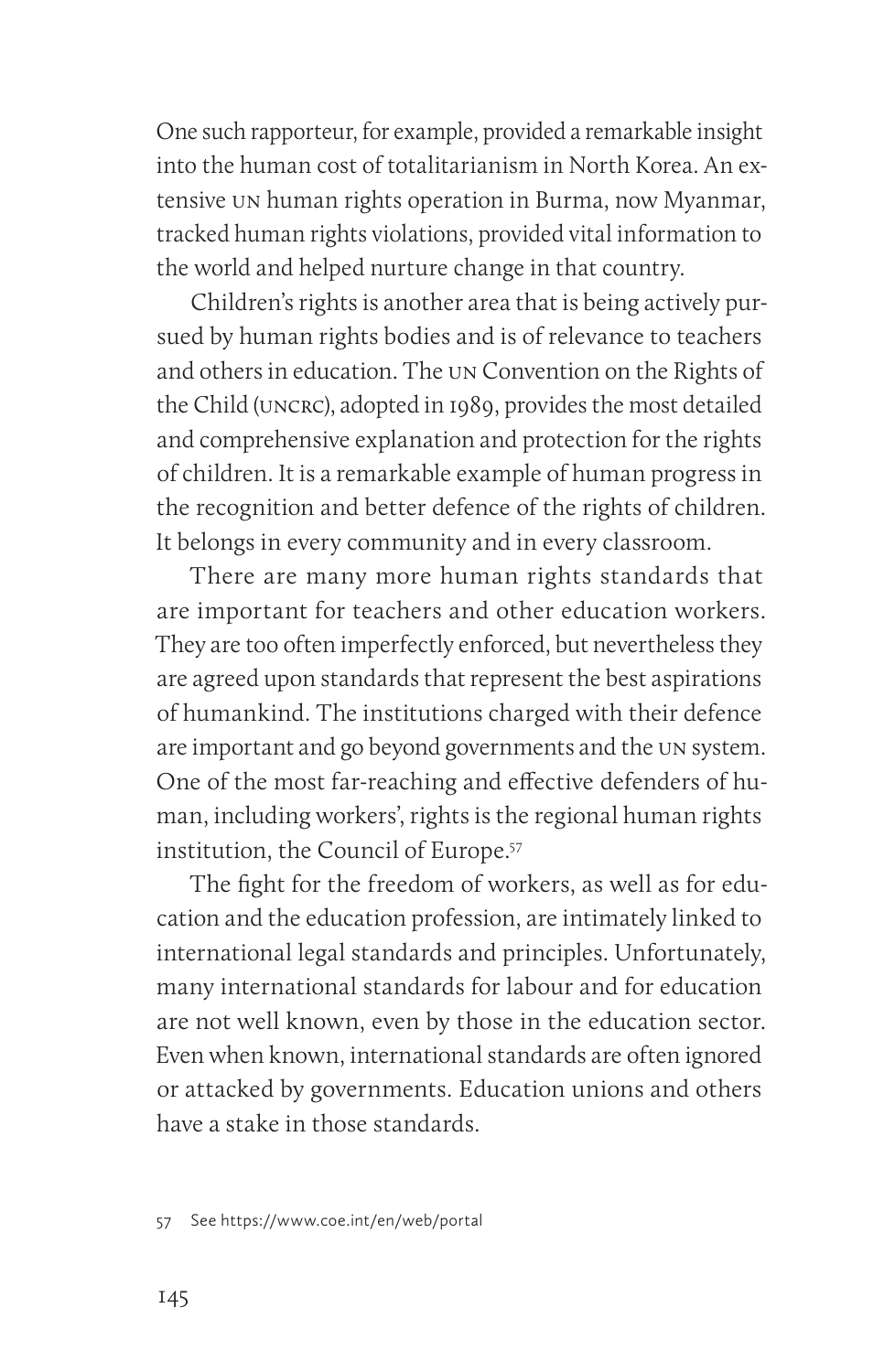25

# **Be proud of your profession**

*The teaching profession was once described as the noblest of professions. Around the world, with some notable exceptions, educators are increasingly working on limited term contracts, their workload is increasing, their professional space is shrinking, their autonomy is challenged and their access to professional development limited. They earn salaries that are often below the average wage and, in some countries, they even lack the qualifications, skills, support and learning materials to teach and teach well. It is part of "de-professionalization".*

*Governments that allow the teaching profession to erode put the future of their nations at risk. But educators, proud of their profession and organizations, will not abandon their place on the frontlines of democracy.*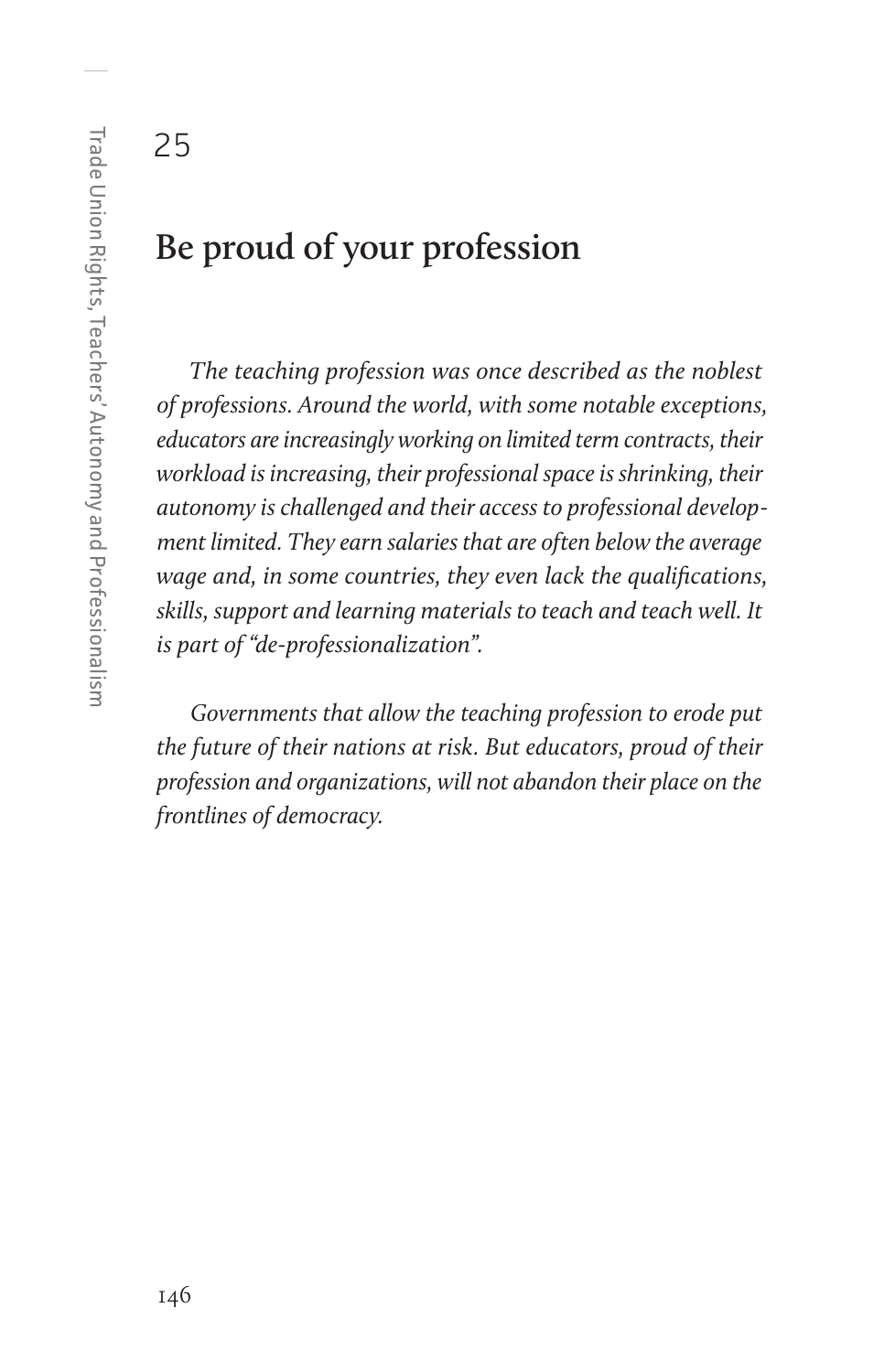French writer Albert Camus and his mother and brother escaped war-time France and went to Algeria. His father, who returned to France, was killed in World War I. His mother was illiterate, and the family was very poor. But a teacher, Louis Germain, gave young Camus a chance. After receiving the Nobel Prize for Literature in 1957, Camus expressed his appreciation in a letter to his former teacher:

 "When I heard the news, my first thought, after my mother, was of you. Without you, without the affectionate hand you extended to the small poor child that I was, without your teaching and example, none of all this would have happened…It gives me the opportunity to tell you what you have been and still are for me, and to assure you that your efforts, your work, and the generous heart you put into it still lives on in one of your little schoolchildren who, although older, has never ceased to be your grateful pupil."

The Educational Institute of Scotland (eis) is one of the few teachers' organizations that is entitled to confer degrees of Honorary Fellow. This practice is a remnant of the past, a relic, a reminder of the important role teachers' associations once played in shaping the teaching profession, in setting and maintaining educational standards.

Some historians of education maintain that, over the past hundred years, education became a mass production exercise, that teachers became workers, their professional associations turned into labour unions, and along the way something was lost. Not teachers' professional ambitions and ideals, but some of their professional authority, and perhaps the confidence placed in teachers to realize them.

In fact, the deterioration of the status of the profession is not because of trade unions, but despite them. In recent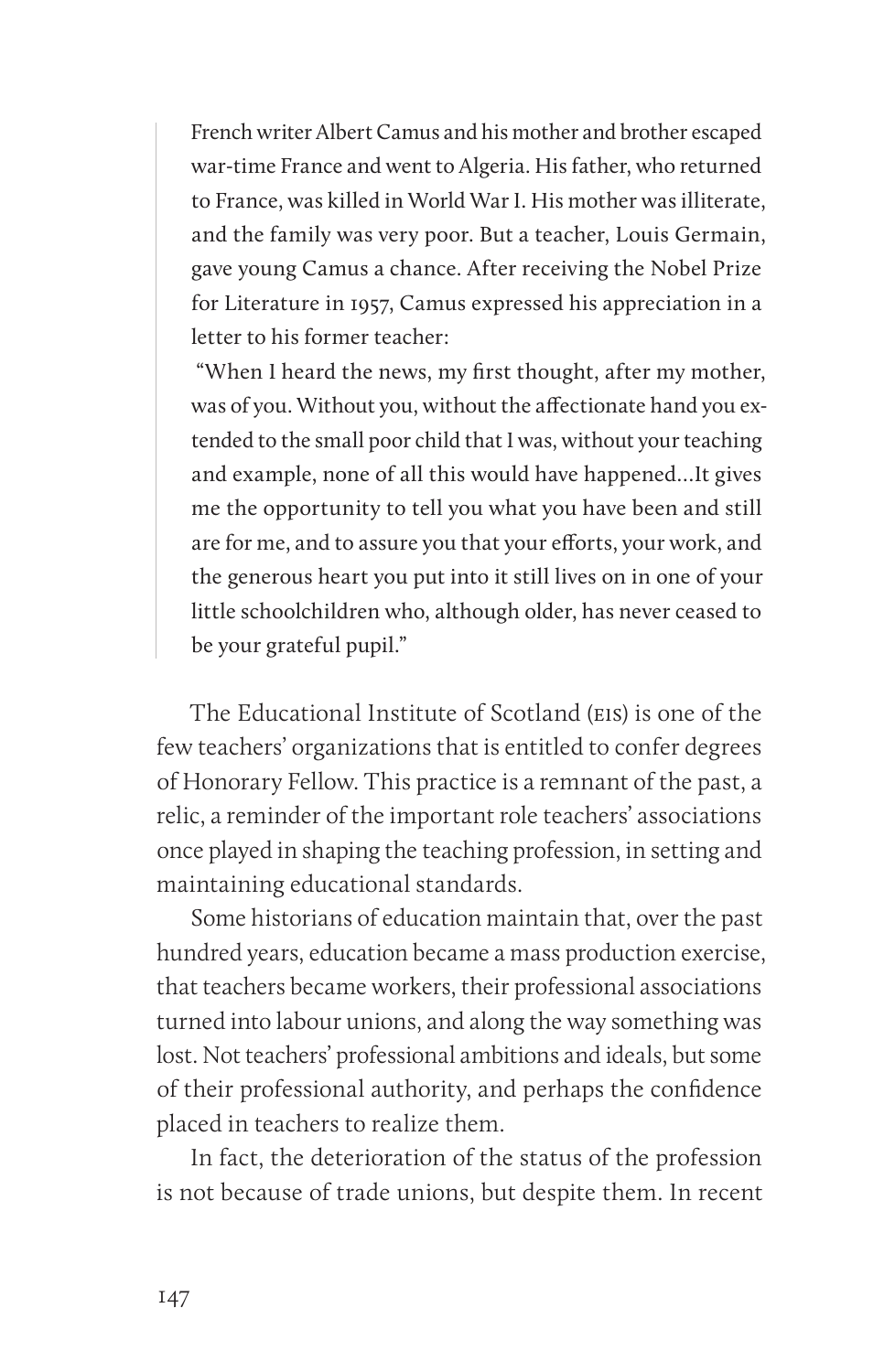decades, professional issues have become major trade union priorities. It may not have been necessary before to include the defence of the profession in union demands. Those were the days of consensus about the value of teaching and teachers. It is now teachers, through their organisations, who must establish a new consensus around the profession – for themselves, for their students, and for the larger community.

The main characteristic of any profession is that its standards, principles and objectives are determined by its members. Doctors, architects, journalists, to give some examples, set their own professional standards within legal frameworks defined by the public authorities. However, teachers seem to be gradually losing their grip on their work.

As mentioned in earlier chapters, UNESCO and the ILO set international standards for our profession in 1966. Few countries live up to those standards.

Millions of teachers, even in some industrialized countries, live close to or even beneath the poverty line. They need a second job to make ends meet. Moreover, in too many countries, teachers' professional freedoms and civil rights are restricted and they are not allowed to establish their own independent organizations. These dramatic changes have contributed to de-professionalization – one of the main challenges that the education sector is facing today.

If talented and motivated persons are no longer attracted to the teaching profession because their work has been rendered routine or they have been limited in their contributions, they will work elsewhere. In many countries, teachers are leaving the profession after a year or two of service due to a high level of stress and a low level of control and satisfaction. It is in this critical challenge of defending the profession of teaching that the professional pride and capacities of teachers come together in their organizations.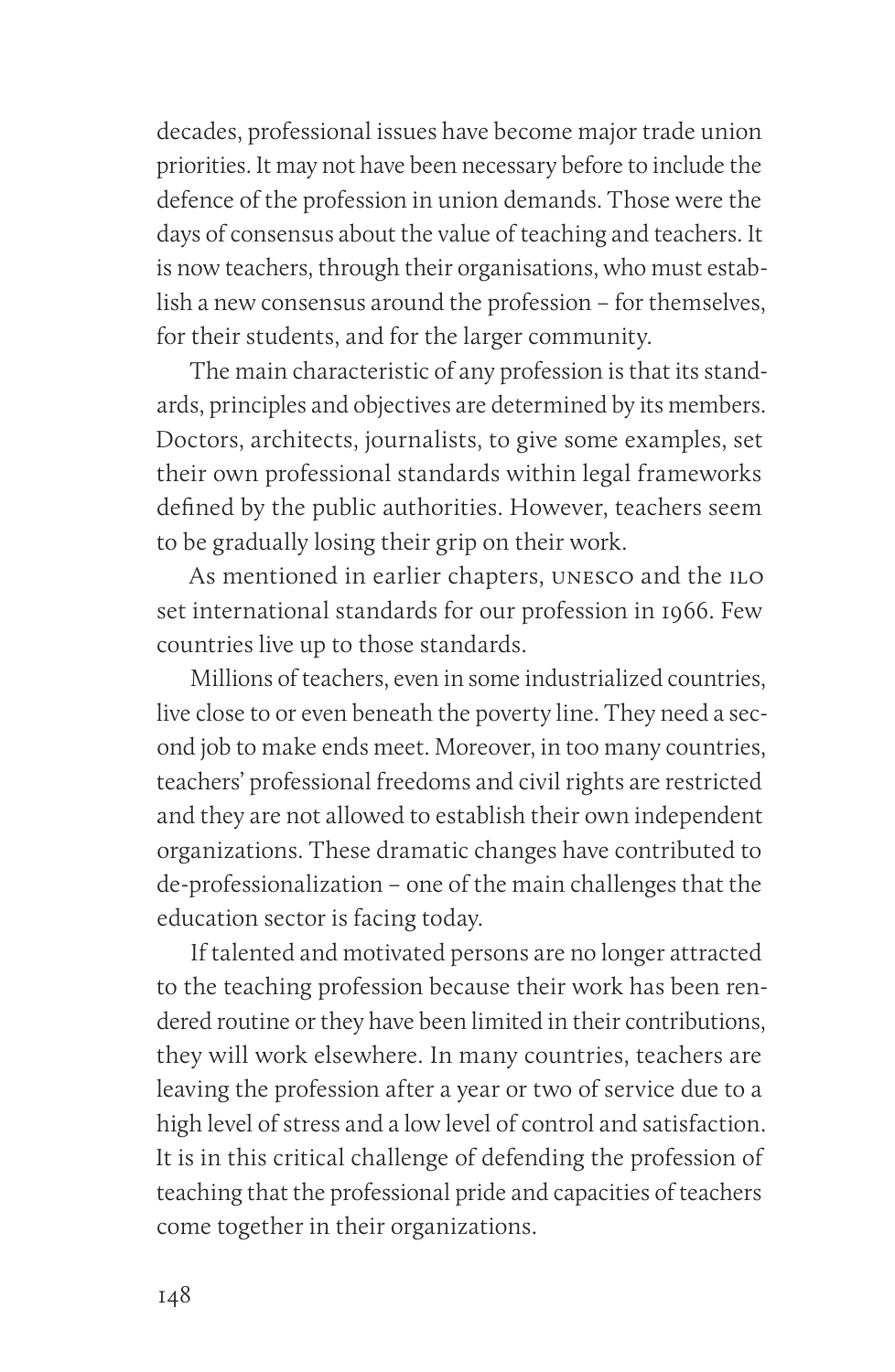Being a teacher means belonging to the most honourable of professions. Teaching is a skill, a science and an art. As Dr Mary Futrell, one of the Founding Presidents of Education International, put it: "When the untapped potential of a child meets the creative imagination of a teacher, a miracle occurs." A miracle, yes, and every single teacher on this planet has experienced that miracle. It is the source of most teachers' passion. Many politicians and economists must be horrified because miracles cannot be measured and have a price tag attached to them.

But the relationship described by Camus in the letter to his former teacher, who was so important in his life, would not have been remembered if his teacher simply had been administering tests designed by others or performing tasks by remote control.

Franklin D. Roosevelt said: "Democracy cannot succeed unless those who express their choice are prepared to choose wisely. The real safeguard of democracy, therefore, is education." Indeed, investing in education is the best investment any nation can make in its own democratic future, and the key to quality education lies with present and future generations of qualified and dedicated teachers.

Teachers must regain control over their profession, and education unions must reclaim their role as the profession's guardians. And as a profession, they need to take leadership and confront the crisis of democracy, the very basis of our civic rights, our freedoms, in our classrooms, in our schools, in our organizations, in our societies.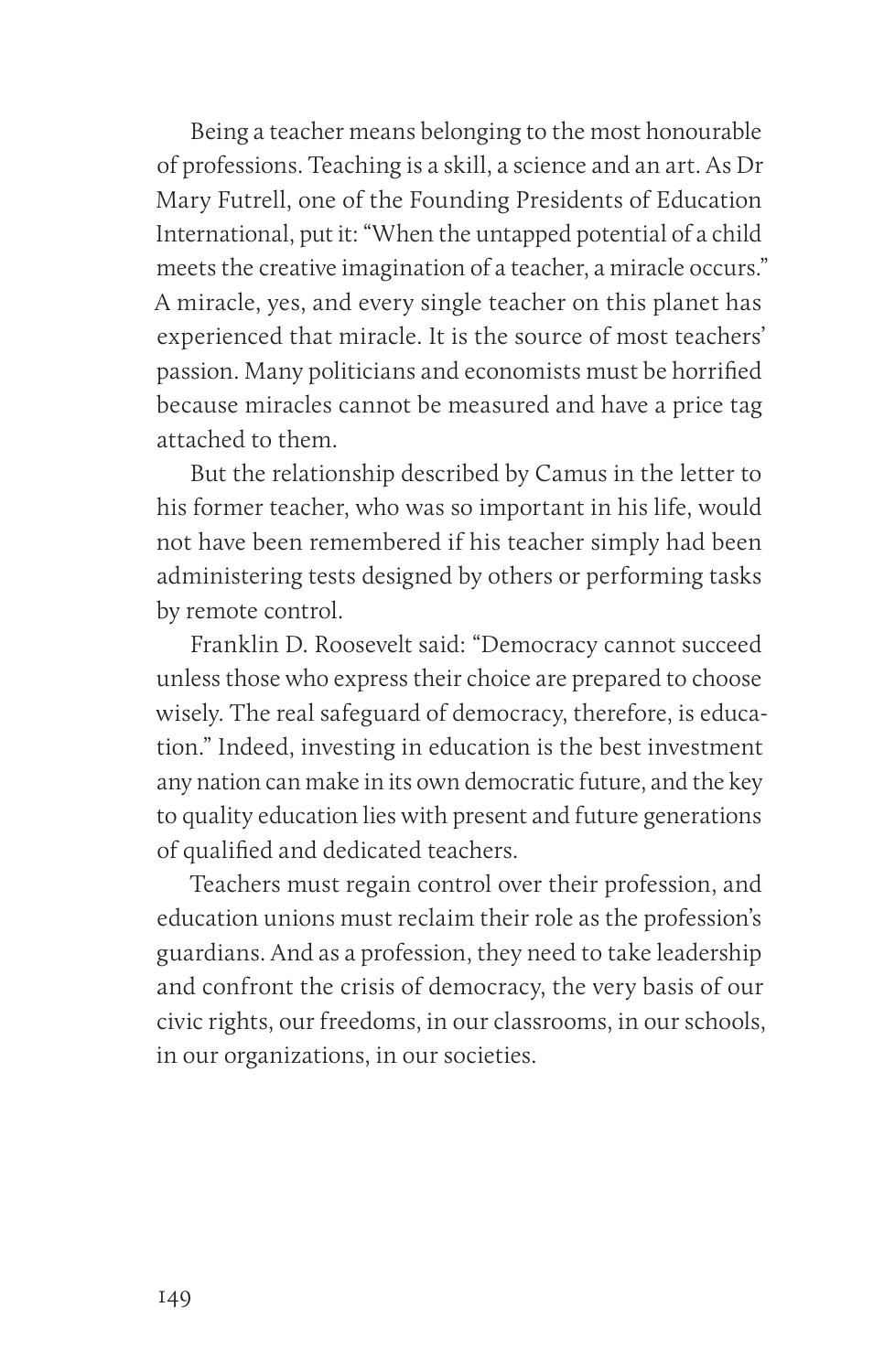# **"On that morning, my life changed"**

"Not so long ago I received an email message. "Are you the same person who was my teacher in the 4th grade in 1976? I have tried to find you for many years". I confirmed my identity. Then I received a long message informing me of what had happened since he had left my class. That note brought back memories of a small, 10-year white South African boy, Jacques, who had moved to The Netherlands with his parents. His father was a visiting scholar at the university.

One day, a distraught Jacques came to my desk. He told me that another teacher had told the class the day before that he came from a "country where white people did evil things to people of other races", and that the attitude of the other children towards him consequently changed and made him feel unsafe.

Anger about the colleague's insensitivity prompted me to spend the rest of the morning talking about apartheid and that children could not be held responsible for it.

"On that morning my life changed," Jacques writes me 30 years later. "I decided that apartheid could, and should be opposed, regardless of my own race."

Jacques completed his secondary education in South Africa's whites-only system that he resented. At university, he was elected to the leadership of the South African white anti-apartheid student union, which became a small but unexpectedly significant source of opposition to the minority regime of De Klerk, contributing to the release of Nelson Mandela, the end of apartheid and the creation of a non-racial democracy.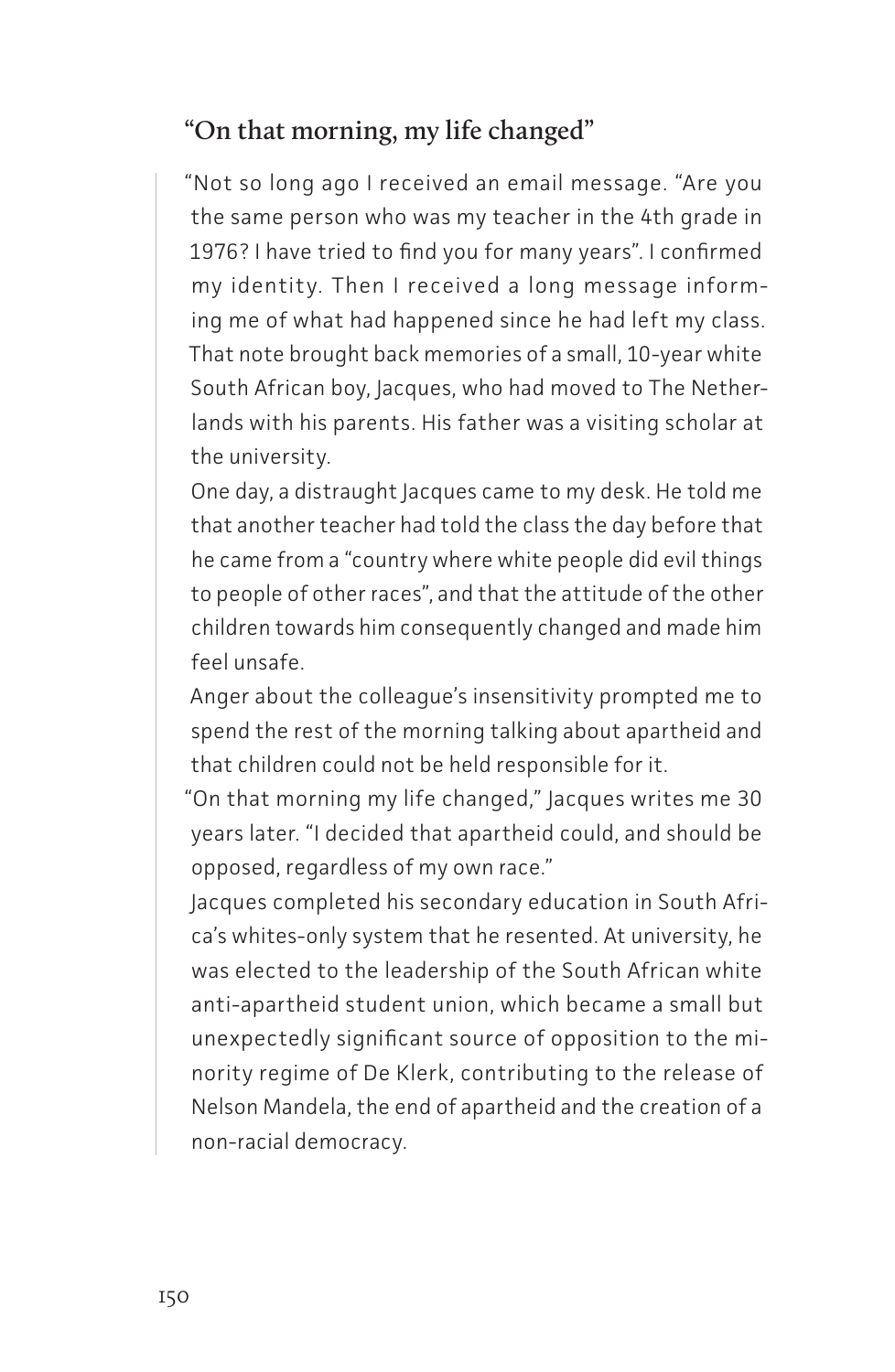Five years ago, at a un meeting here in ny, I received a text message: "Look behind the South African Minister". I looked and saw Jacques waving and laughing. Today, he leads one of the South African government's largest transformation policy programmes.

This story is not about me or my student, Jacques. Many of my colleagues are able to share these kinds of experiences. It is about the professional space, and autonomy teachers need to motivate, enlighten and inspire their students, and it is about the pride we all have in our profession $58$ .

58 This story is excerpted from remarks by Fred van Leeuwen on 21 September 2016, then-General Secretary of ei, at a gala event in New York marking the 50th anniversary of the ilo/unesco Recommendation on the Status of Teachers. For the purposes of the occasion, the story illustrated the contributions of teachers who are free to exercise their profession.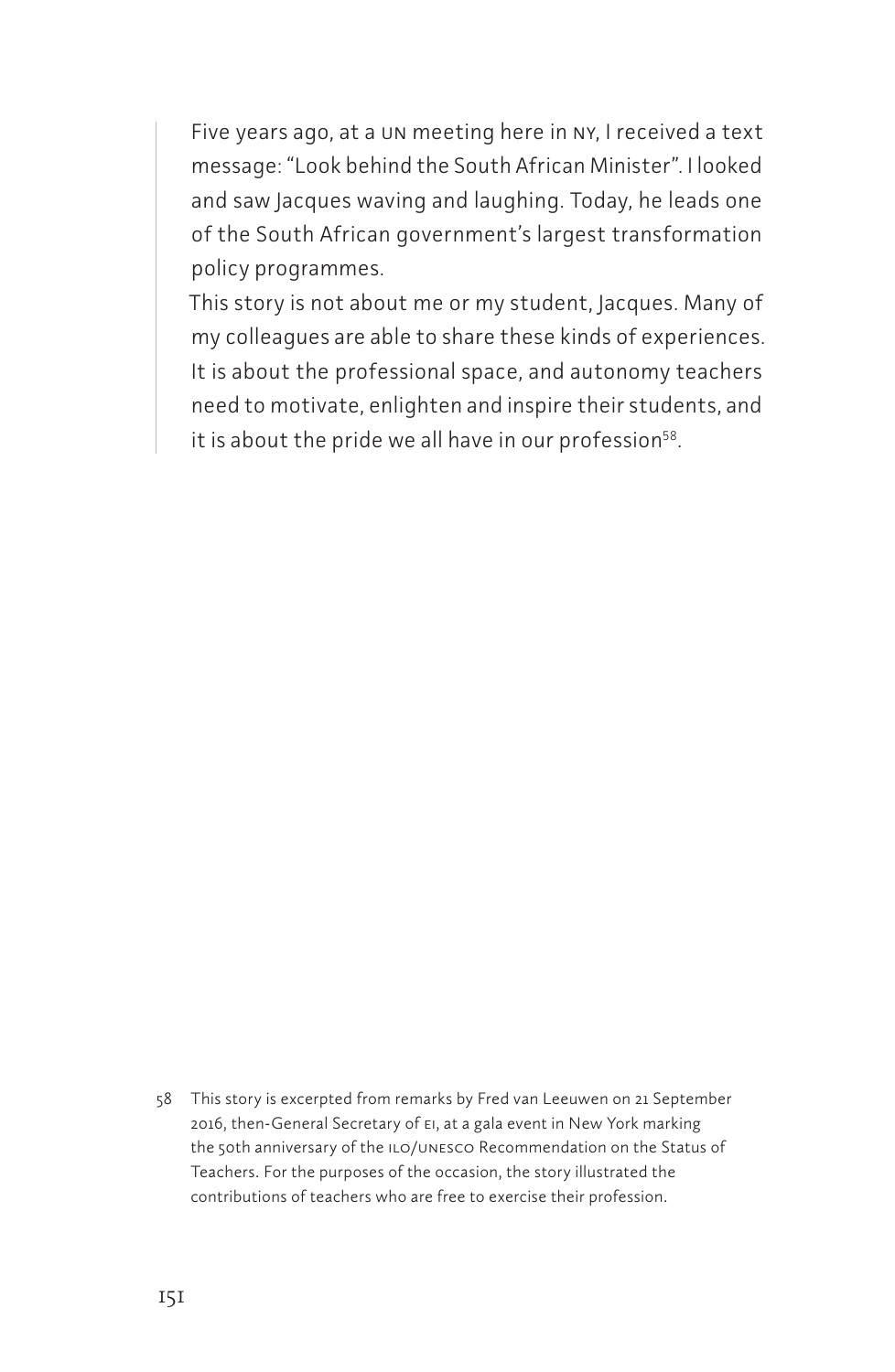# **References**

# 1. *Educate for democracy*

**Foa, R.S. and Mounk, Y. (2016)**. The Danger of Deconsolidation: The Democratic Disconnect, Journal of Democracy, 27(3), pp. 5-17.

# **Wike, Richard; Silver, Laura; Castillo, Alexandra (2019).**

Many Across the Globe Are Dissatisfied With How Democracy Is Working. Pew Research Center.

https://www.pewglobal.org/wp-content/ uploads/sites/2/2019/04/Pew-Research-Center\_Global-Views-of-Democracy-Report\_2019-04-29\_Updated-2019-04-30.pdf

# 2. *Shape global citizens*

## **unesco (1974).**

Recommendation concerning Education for International Understanding, Co-operation and Peace and Education relating to Human Rights and Fundamental Freedoms. Paris: unesco.

# **Oxfam (n.d.).**

What is Global Citizenship? https://www.oxfam.org.uk/education/whowe-are/what-is-global-citizenship

**Reimers, F.M., Chopra, V., Chung, C. K., Higdon, J. and O'Donnell, E.B. (2016).** 

Empowering Global Citizens: A World Course. North Charleston, South Carolina: CreateSpace Independent Publishing Platform.

# 3. *Do not be the obedient servant of the state*

**Harmon, A. (2017).**  A Sense of Duty to Teach Climate Change. New York Times, June 28, 2017. https://www.nytimes.com/2017/06/28/us/

teaching-students-about-climate-change.html

# **Varrall, M. (2017).**

A Chinese Threat to Australian Openness. New York Times, July 31, 2017. https://www.nytimes.com/2017/07/31/opinion/ australia-chinese-students.html

# **Carroué, Claude (2017).**

Finland: new oath for teachers introduced by union. Brussels: Education International.

https://ei-ie.org/en/detail/3938/finland-newoath-for-teachers-introduced-by-union

**Stalin, J. and Wells, H.G. (1937).**  Marxism vs. Liberalism: An Interview. New York: New Century Publishers.

**Snyder, L. L. (1994).**  Encyclopedia of the Third Reich. New York: Marlowe & Company.

**Haste, C. (2001).**  Nazi Women. Channel 4 Books.

**New Learning (n.d.).**  Apartheid Education. http://newlearningonline.com/new-learning/ chapter-5/apartheid-education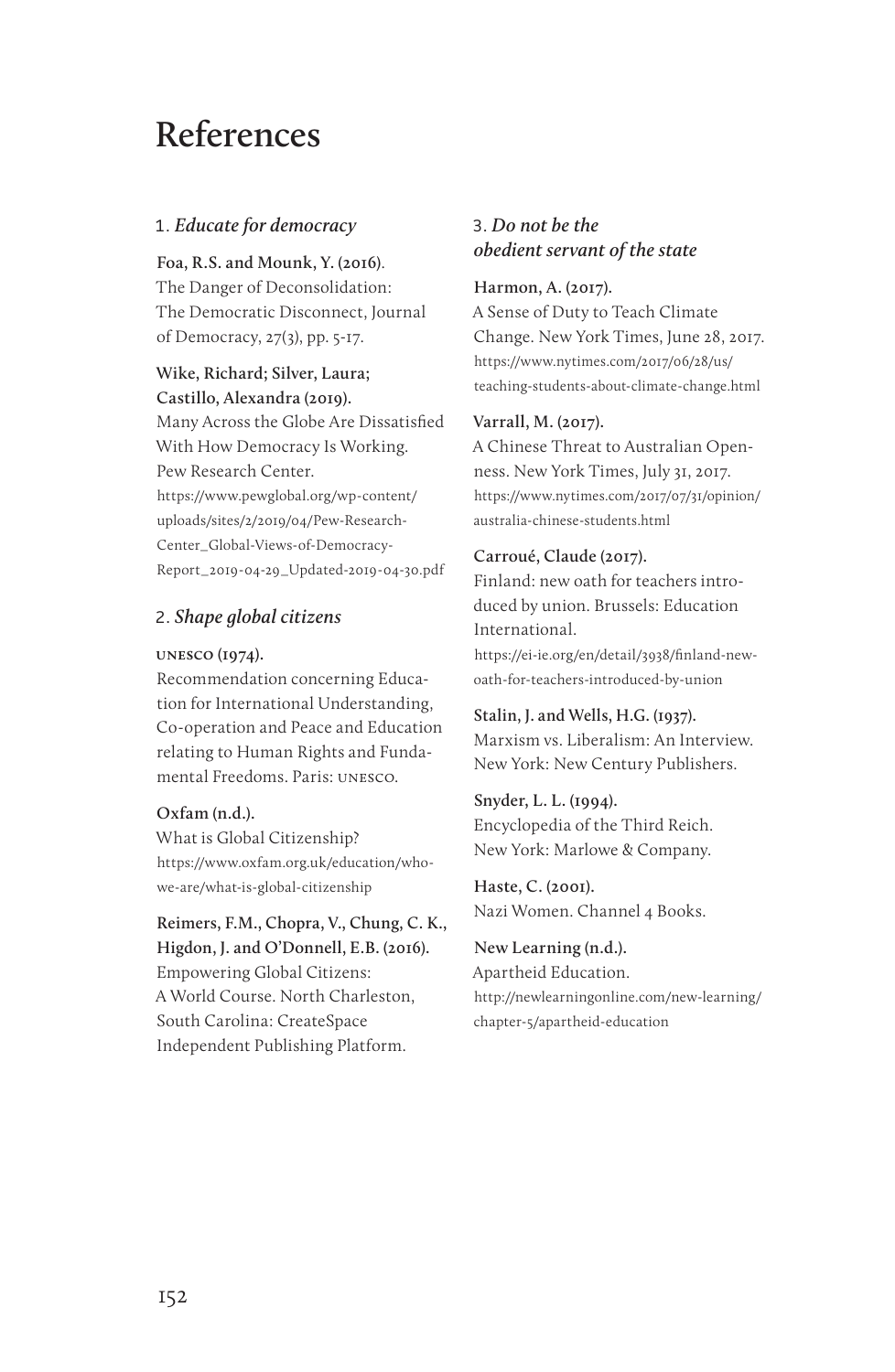## 5. *Stimulate critical thinking*

**Freire, P. (1970).**  Pedagogy of the Oppressed. New York: Bloomsbury.

**Piaget, J. (1993).**  Jan Amos Comenius 1592-1670. Prospects, XXIII (1/2), pp. 173-196.

**Delors, J. (1996).**  Learning: the treasure within. Report to unesco of the International Commission on Education for the Twenty-first Century. Paris: unesco.

#### **Reinhardt, S. (2016).**

The Beutelsbach Consensus, Journal of Social Science Education, 15(2), pp. 11-13.

# 6. *Build resilience when inequality muffles voices*

### **Root, D. and Kennedy, L. (2018).**

Increasing Voter Participation in America: Policies to Drive more Participation and Make Voting More Convenient, Center for American Progress. https://www.americanprogress.org/issues/ democracy/reports/2018/07/11/453319/ increasing-voter-participation-america/

#### **Lindgren, K-O, Oskarsson, C. and Dawes, C.T. (2017).**

Can Political Inequalities Be Educated Away? Evidence from a Large-Scale Reform, American Journal of Political Science, 61(1), pp. 222-238.

# 7. *Protect education for the common good*

**Council of Europe (2014).**  Three Country Audit of the Lower Secondary Citizenship and Human Rights Education Curriculum. Strasbourg: Council of Europe.

### **Daviet, B. (2016).**

Revisiting the Principle of Education as a Public Good, Education Research and Foresight Working Paper 17. Paris: unesco. https://en.unesco.org/news/revisiting-principleeducation-public-good

# 8. *Keep the market at a safe distance*

**Ball, S.J. and Youdell, D. (2007).**  Hidden Privatization in Public Education. Brussels: Education International.

# **Cremata, E., Davis, D., Dickey,**

**K., Lawyer, K., Negassi, Y., Raymond, M.E., Woodworth, J.L. (2013).**  National Charter School Study. Stanford, CA: CREDO. http://credo.stanford.edu/documents/ NCSS%202013%20Final%20Draft.pdf

#### **Butrymowitcz, S. (2018).**

Is Sweden proof that school choice doesn't improve education? The Hechinger Report, https://www.pbs.org/newshour/education/ is-sweden-proof-that-school-choice-doesntimprove-education

#### **Brandén, M. and Bygren, M. (2018).**

School Choice and School Segregation: Lessons from Sweden's School Voucher System. IAS Working Paper Series, Linköping University. http://www.diva-portal.org/smash/get/ diva2:1218847/FULLTEXT02.pdf

#### **OECD** (2012).

Equity and Quality in Education: Supporting Disadvantaged Students and Schools. Paris: OECD. https://www.oecd.org/education/ school/50293148.pdf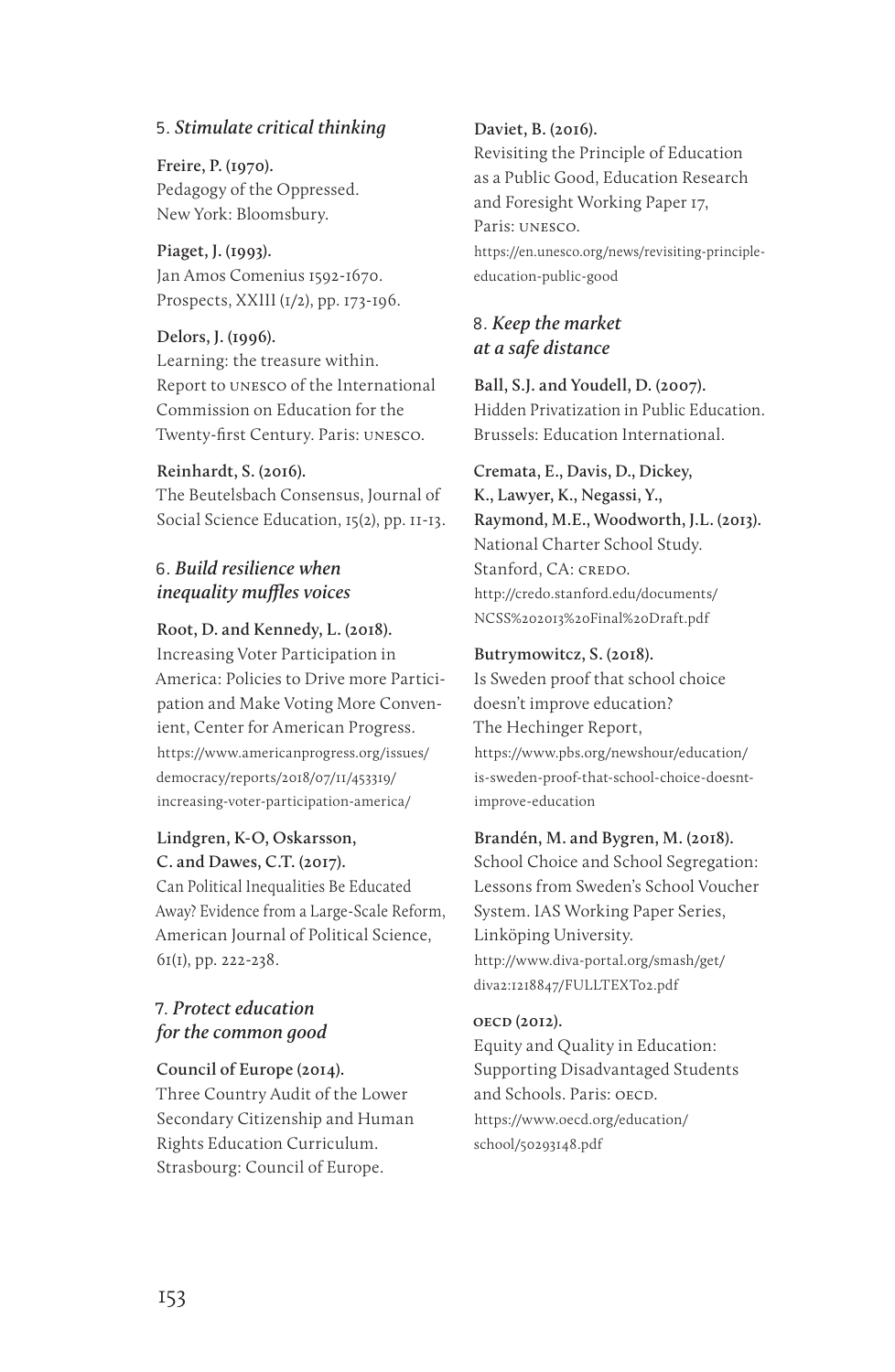# 10. *Question standardized testing*

#### **Symeondisis, V. (2015).**

The Status of Teachers and the Teaching Profession: A study of education unions' perspectives. Brussels: Education International.

https://download.ei-ie.org/Docs/WebDepot/ The%20Status%20of%20Teachers%20 and%20the%20Teaching%20Profession.pdf

## **Fair Test (2018).**

Just Say No to Standardized Tests: Why and How to Opt Out. Cambridge, MA: FairTest. http://www.fairtest.org/get-involved/opting-out

#### **Carmel, Y.H. (2016).**

Regulating "big data education" in Europe: lessons learned from the US, Internet Policy Review, 5(1), https://policyreview.info/articles/analysis/ regulating-big-data-education-europelessons-learned-us

# 11. *Keep schools safe sanctuaries of learning*

#### **cnn (2018).**

Beslan School Siege Fast Facts. https://www.cnn.com/2013/09/09/world/europe/ beslan-school-siege-fast-facts/index.html

#### **Searcey, D. and Akinwotu, E. (2018).**

Boko Haram Returns Dozens of Schoolgirls Kidnapped in Nigeria, New York Times, March 21, 2018. https://www.nytimes.com/2018/03/21/world/

africa/nigeria-boko-haram-girls.html

# **Global Coalition to Protect Education Under Attack (2018).**

Education Under Attack 2018. New York: Global Coalition to Protect Education Under Attack.

http://www.protectingeducation.org/sites/ default/files/documents/guidelines\_en.pdf

### **Griggs, B. and Walker, C. (2019).**

In the year since Parkland there's been a school shooting, on average, every 12 days, cnn, February 14, 2019. https://www.cnn.com/2019/02/14/us/schoolshootings-since-parkland-trnd/index.html

# **Global Coalition to**

**Protect Education from Attack (2015).**  Lessons in War 2015: Military Use of Schools and Universities During Armed Conflict. New York: gcpea.

# 12. *Refuse to bear arms or wear police badges*

**Eillebrecht, L., Gobbels, W. and Kockerlkoren, M.W.G.M. (1995).**  Het puik der jonkheid: geschiedenis van het Stedelijk Gymnasium te Nijmegen 1544-1994. Nijmegen: Stedelijk Gymnasium.

### **ajc (2018).**

Which states let teachers have guns? https://www.ajc.com/news/state-regionaleducation/which-state-let-teachers-haveguns/dNQ6fgT6r4Vi58NxgqnQ6K/

#### **hm (2011).**

Prevent Strategy. Presented to Parliament by the Secretary of State for the Home Department by Command of Her Majesty. London: The Stationary Office Limited.

# 13. *Open the school to the community*

**Coalition for Community Schools (n.d.).**  Welcome to the Coalition for Community Schools Website! http://www.communityschools.org/default.aspx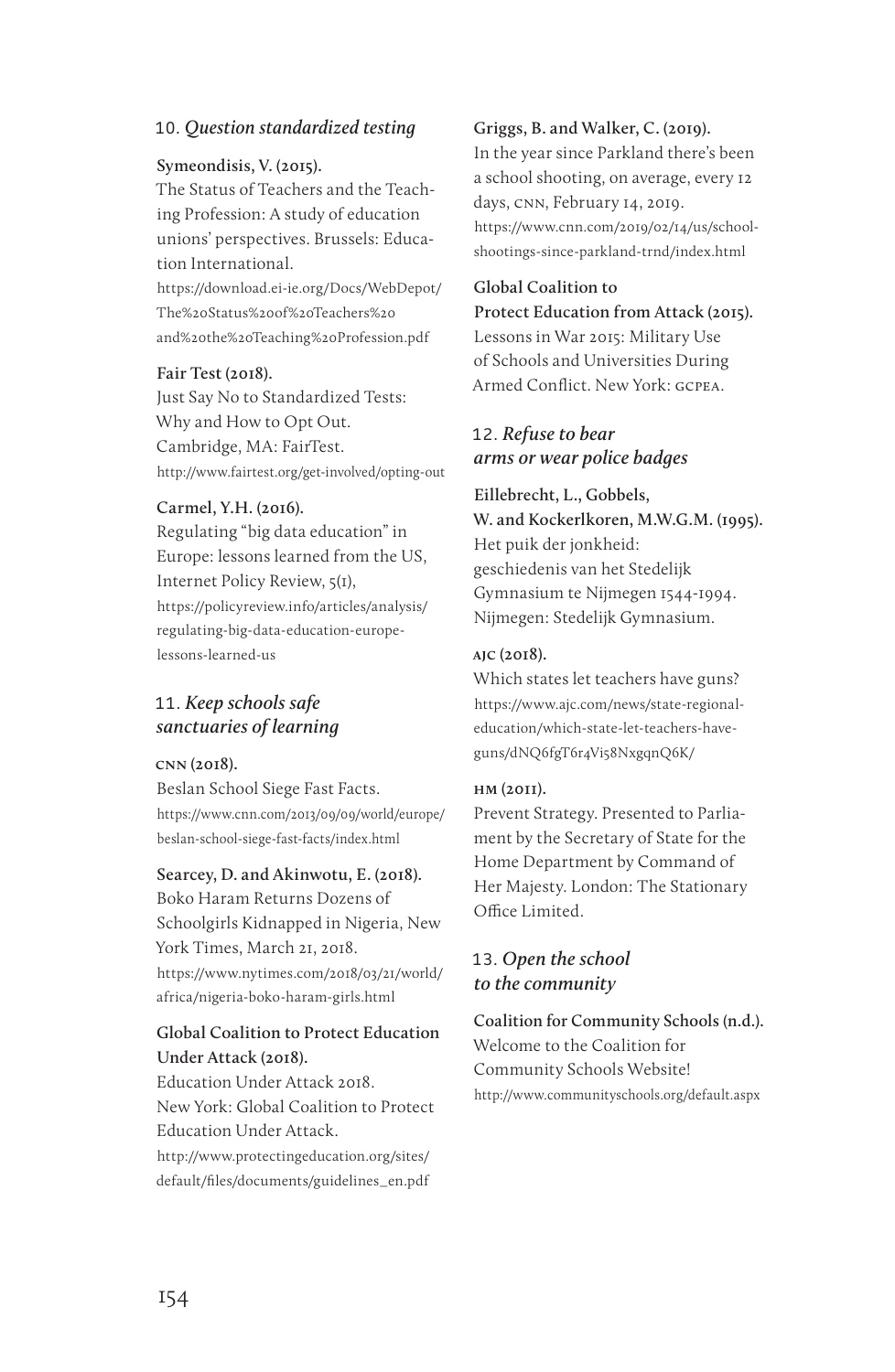# 14. *Embrace new technologies with prudence*

**Schwab, K. (2016).**  The Fourth Industrial Revolution, World Economic Forum. https://www.weforum.org/about/the-fourthindustrial-revolution-by-klaus-schwab

## **Watters, A. (2015).**

The Automatic Teacher, Hack Education. http://hackeducation.com/2015/02/04/ the-automatic-teacher

# **Zuboff, S. (2019).**

 The Age of Surveillance Capitalism: The Fight for a Human Future at the New Frontier of Power. New York: Hachette Book Group.

## **Gallagher, E. (2013).**

"The Effects of Teacher-Student Relationships: Social and Academic Outcomes of Low-Income Middle and High School Students", Applied Psychology Opus, Department of Applied Psychology, New York University. https://steinhardt.nyu.edu/appsych/opus/ issues/2013/fall/gallagher

#### **Morozov, E. (2013).**

To Save Everything, Click Here: The Folly of Technological Solutionism. New York: Public Affairs Publishing. https://www.chronicle.com/article/ Dont-Confuse-Technology-With/133551

# **European Commission (2013).**

Supporting teacher competency development for better learning outcomes. Brussels: European Commission.

**Dewey, J. (1916).**  Democracy and Education. New York: Macmillan.

# 15. *Burst Internet bubbles and value privacy*

## **Søe, S.O. (2017).**

Misleadingness in the algorithm society: Misinformation and disinformation. Medium.com. March 6. https://medium.com/big-data-small-meaningand-global-discourses/misleadingnessin-the-algorithm-society-misinformationand-disinformation-28f78f14e78f

# **Shader, M. (2011).**

Study: College kids are not so great at searching the Web effectively. Consumer Reports News. https://www.consumerreports.org/cro/news/ 2011/08/study-college-kids-are-not-so-greatat-searching-the-web-effectively/index.htm

## **Müller, K. and Schwarz, C. (2018).**

Fanning the Flames of Hate: Social Media and Hate Crime https://ssrn.com/abstract=3082972 or http://dx.doi.org/10.2139/ssrn.3082972

# **Tufekci, R. (2018).**

YouTube, the Great Radicalizer. March 10, 2018. New York Times, https://www.nytimes.com/2018/03/10/opinion/sunday/youtube-politics-radical.html

### **McGrew, S., Ortega, T., Breakstone, J. and Wineburg, S. (2017).**

The Challenge That's Bigger Than Fake News, American Educator, Fall 2017, pp. 4-10. https://www.aft.org/ae/fall2017/mcgrew\_ ortega\_breakstone\_wineburg

#### **Marketplace. (2015).**

Parents' attitudes toward education technology (study conducted by Lieberman Research Worldwide). Los Angeles, CA: Author. Retrieved from http://cms.marketplace.org/sites/default/ files/ Education%20Technology%20-%20 APM% 20Marketplace%20Report.pdf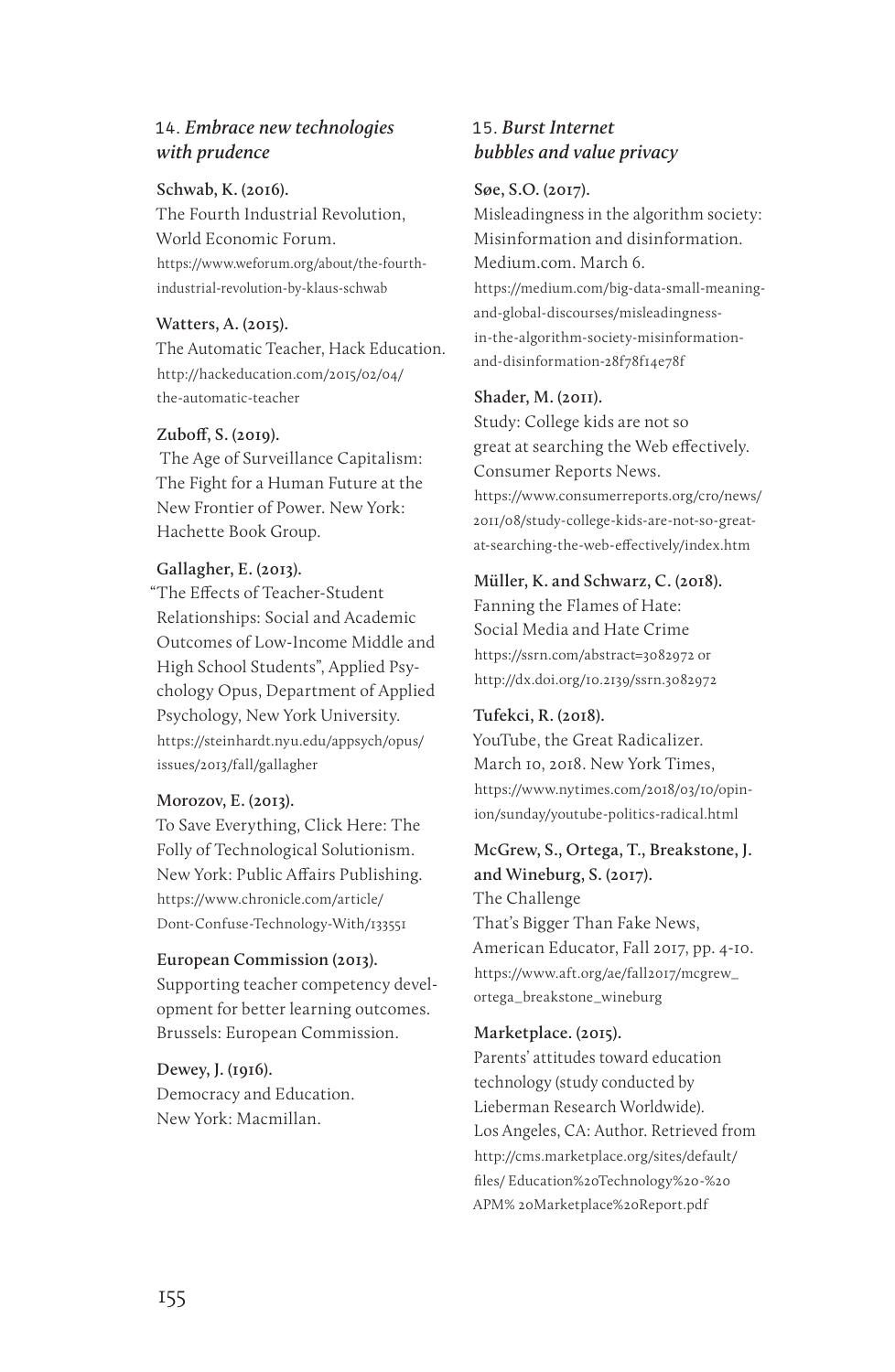### **Krueger, K.R., & Moore, B. (2015b).**

Only trust can allay data privacy concerns. Phi Delta Kappan, 97(2).

## 16. *Oppose segregation*

## **History.Com Editors (2018).**

Brown v. Board of Education, History. https://www.history.com/topics/black-history/ brown-v-board-of-education-of-topeka

#### **Toppo, G. (2016).**

gao Study: Segregation Worsening in us Schools. USA Today. May 17th. https://www.usatoday.com/story/ news/2016/05/17/gao-study-segregationworsening-us-schools/84508438/

#### **OECD** (2012).

Equity and Quality in Education: Supporting Disadvantaged Students and Schools. Paris: OECD. https://www.oecd.org/education/ school/50293148.pdf

#### **European Roma Rights Centre (2018).**

Inclusive Education is not a Mission Impossible – Nils Muižnieks, European Roma Rights Centre website, http://www.errc.org/press-releases/inclusiveeducation-is-not-a-mission-impossiblenils-muiznieks

#### **Council of Europe (2017)**

Fighting school segregation in Europe through inclusive education: a position paper, Strasbourg: Council of Europe.

#### **Hooker, M. T. (2009).**

Freedom of Education: The Dutch Political Battle for State Funding of all Schools both Public and Private (1801-1920). … Publishers.

# 17. *Fight discrimination on grounds of gender, race, ethnicity, religion, social background, disability, and sexual orientation*

**International Committee of Educators to Combat, Racism, Anti-Semitism and Apartheid (1984).**  Anthology

# **Nirenberg, David (2015).**

Communities of Violence: Persecution of Minorities in the Middle Ages. Princeton University Press.

## **Henley, Jon (2019).**

Antisemitism rising sharply across Europe, latest figures show. The Guardian https://www.theguardian.com/news/2019/ feb/15/antisemitism-rising-sharplyacross-europe-latest-figures-show

## **Fagan, Geraldine (2018).**

Political Christianity in Orbán's Hungary. 3 April 2018. East West Church Review https://budapestbeacon.com/politicalchristianity-in-orbans-hungary/

# **Kruk, Marijn (2019).**

What happens when populists are in power? Austria shows it, Dagblad Trouw, 30 April 2019

# 18. *Do not deny undocumented children access to schools*

**Justia (n.d.). Plyer v. Doe, 457 u.s. 202 (1982),** us Supreme Court. https://supreme.justia.com/cases/federal/ us/457/202/

# **Council of Europe Parliamentary Assembly (2011).**

Undocumented migrant children in an irregular situation: a real cause for concern. Report of the Committee on Migration, Refugees and Population, 16 September 2011. https://www.refworld.org/pdfid/4ee0c4dd2.pdf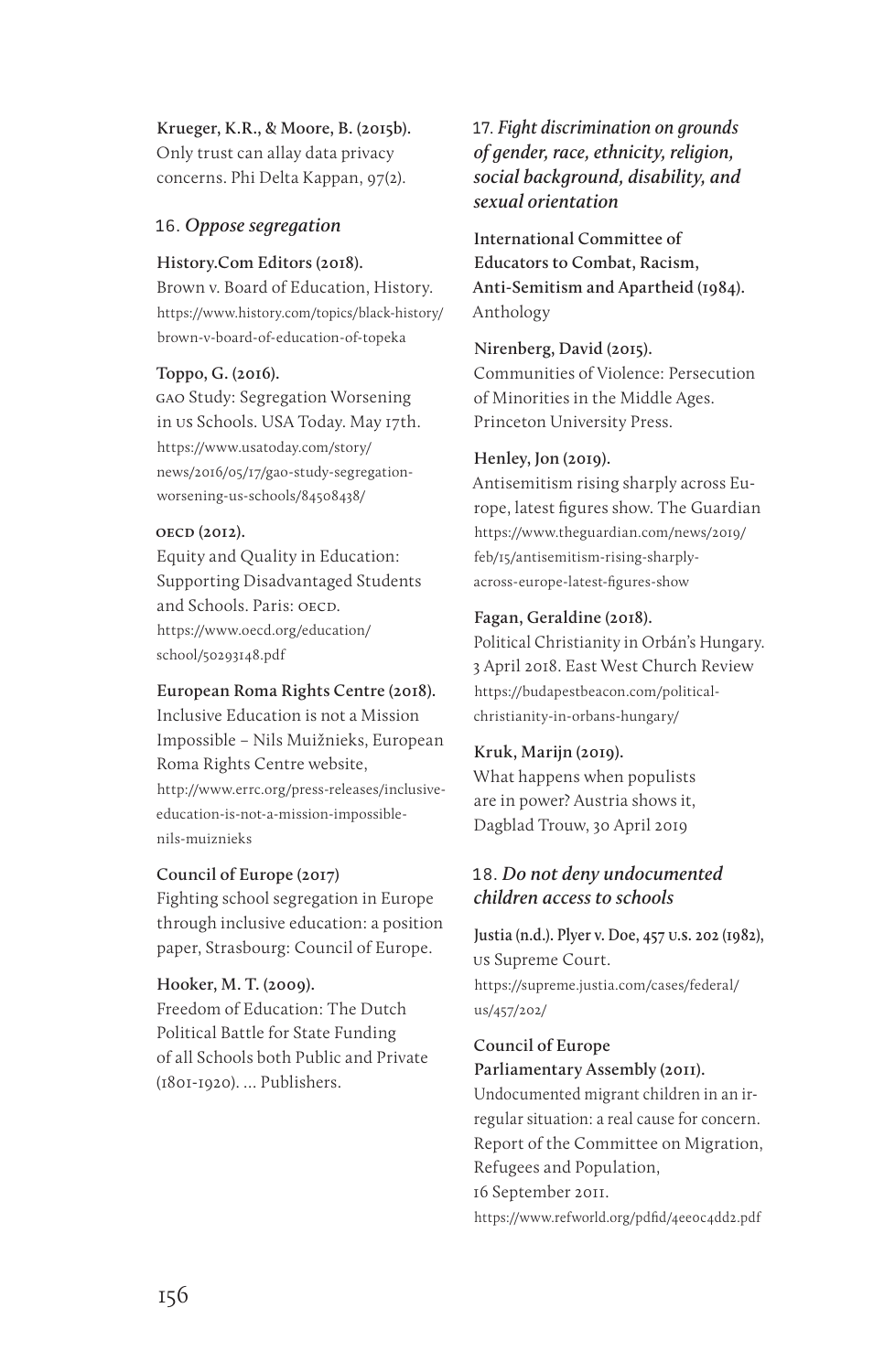#### **Coram Children's Legal Centre (2013).**

Growing Up in a Hostile Environment: The rights of undocumented migrant children in the UK. London: Coram. https://www.childrenslegalcentre.com/ wp-content/uploads/2013/11/Hostile\_ Environment\_Full\_Report\_Final.pdf

#### **Harrison, V. (2018).**

Nauru refugees: The island where children have given up on life, BBC News, I September 2018. https://www.bbc.com/news/worldasia-45327058

# 19. *Advocate gender equity, diversity and inclusive classrooms*

**Dewey, J. (1916).**  Democracy and Education. New York: Macmillan.

# **Global Partnership for Education (gpe) (2017).**

Guidance for developing genderresponsive education sector plans. 23 February 2017.

https://www.globalpartnership.org/content/ guidance-developing-gender-responsiveeducation-sector-plans

# 21. *Stand up for your rights*

#### **Tyler Hook (2017).**

Partnership Schools for Liberia: a Critical Review. Brussels: Education International and Action Aid. https://download.ei-ie.org/Docs/WebDepot/ LiberiaReport.PDF

#### **Education International (2017).**

The Liberian Government's school privatisation program exposed. 7 September, 2017.

https://ei-ie.org/en/detail/15334/the-liberian-governments-school-privatisation-program-exposed

# 22. *Defend and extend your collective bargaining rights*

**Education International (2015),**  efa report Teachers assessing Education For All Perspectives from the classroom. Brussels: Education International.

## **Wintour, N. (2013).**

Study on trends in freedom of association and collective bargaining in the education sector since the financial crisis 2008-2013.

Brussels: Education International.

#### **etuce (2016).**

etuce report on The state of funding in education teachers' working conditions, social dialogue and trade union rights in Western European countries. Brussels: European Trade Union Committee for Education.

https://www.csee-etuce.org/en/documents/ publications/1453-etuce-report-on-the-stateof-funding-in-education-teachers-workingconditions-social-dialogue-and-trade-unionrights-in-western-european-countries-2016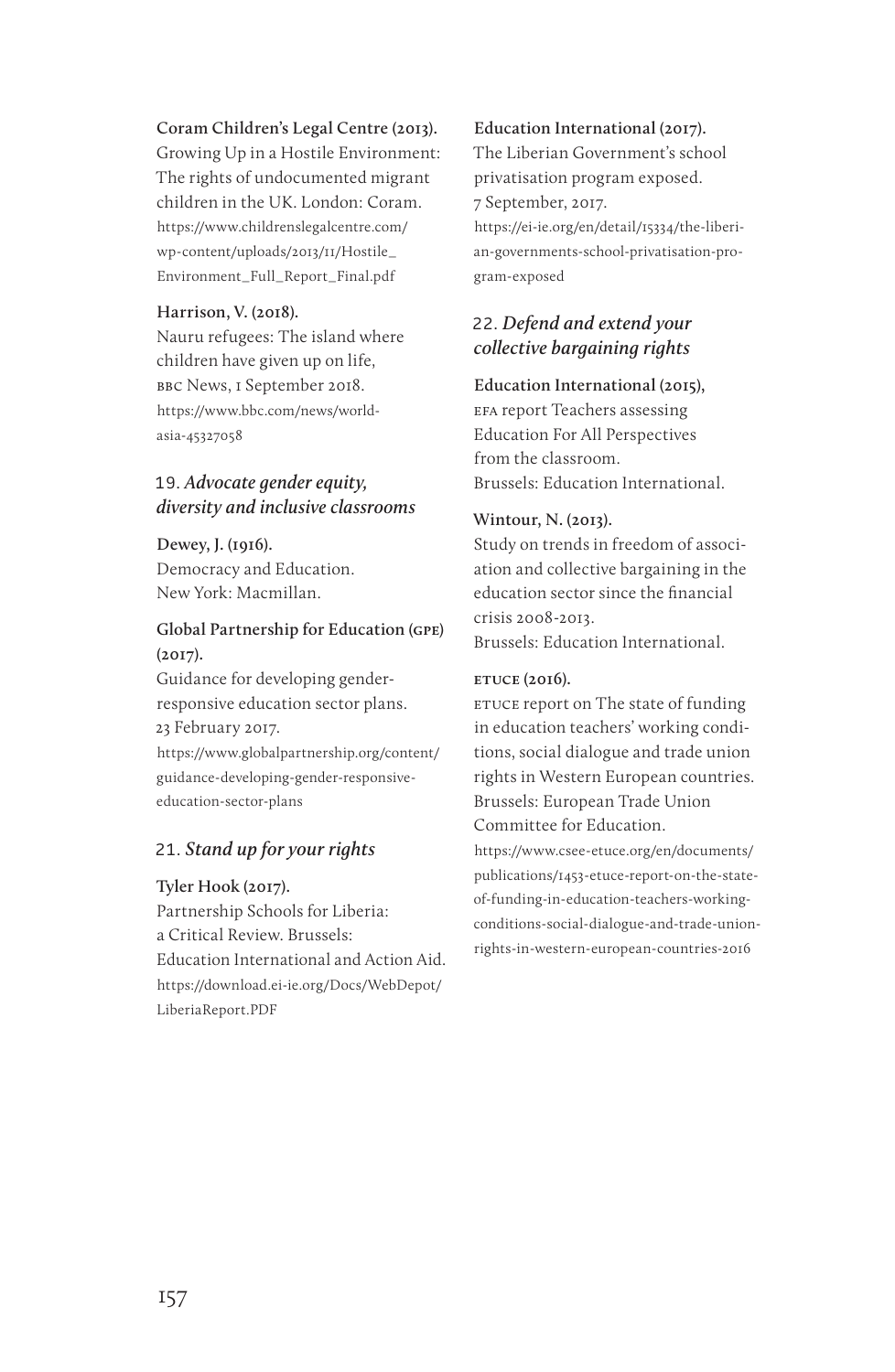# **Teaching and Learning Resources**

Below is a sampling of teaching resources available online that support education for democracy. Feel free to contact Education International with additional suggestions.

## **Council of Europe (2015).**

Compass: Manual for Human Rights Education for Young People. Strasbourg, Council of Europe.

### **Council of Europe (2016).**

Competencies for Democratic Culture. Strasbourg: Council of Europe. https://book.coe.int/eur/en/human-rightsdemocratic-citizenship-and-interculturalism/ 6871-competencies-for-democratic-cultureliving-together-as-equals-in-culturally-diversedemocratic-societies.html

#### **Euroclio (nd).**

Resource Centre for History Education. Amsterdam: Euroclio. https://euroclio.eu/resource-centre/

#### **Facing History and Ourselves (n.d.).**

Educator Resources. Brookline, MA: Facing History and Ourselves. https://www.facinghistory.org/educatorresources

**Flowers, N. (2009).** Compasito Manual on Human Rights Education for Children, 2nd ed. Budapest, Council of Europe.

**Gollob, R. and Krapf, P. (eds.) (2007-2011).**  Living Democracy Series. EDC/HRE Volumes I-VI. Strasbourg, Council of Europe. https://www.coe.int/en/web/edc/livingdemocracy-manuals#{"10618501":[2]}

## **ibe-unesco (2016).**

Global Monitoring of Target 4.7: Themes in National Curriculum Frameworks. Geneva: IBE unesco. http://unesdoc.unesco.org/images/0024/ 002463/246382e.pdf

**oecd** (2018). Education for Integrity: Teaching on Anti-Corruption, Values and the Rule of Law. Paris, oecp Directorate for Public Governance – Public Sector Integrity Division. p. 28. http://www.oecd.org/governance/ethics/ education-for-integrity-web.pdf

#### **Price, J. 2003.**

Get Global! A skill-based approach to active global citizenship, Key stages three & four. Oxford, Oxfam-G, p. 20. https://www.oxfam.org.uk/education/resources/get-global

## **Transparency International (2013).**

Policy Brief 6/2. Schools and Teachers Lay the Foundations for Fighting Corruption. Berlin : Transparency International. https://www.transparency.org/whatwedo/publication/policy\_brief\_6\_2013\_schools\_and\_ teaching\_lay\_the\_foundations\_for\_fighting\_c

**unesco (2018).** Global Citizenship Education: Taking it Local. Paris, unesco. http://unesdoc.unesco.org/images/ 0026/002654/265456e.pdf

**unodc (n.d.).** Education for Justice (E4J) Initiative – Education Materials. https://www.unodc.org/e4j/en/index.html

**Center for Holocaust Education**  https://www.holocausteducation.org.uk/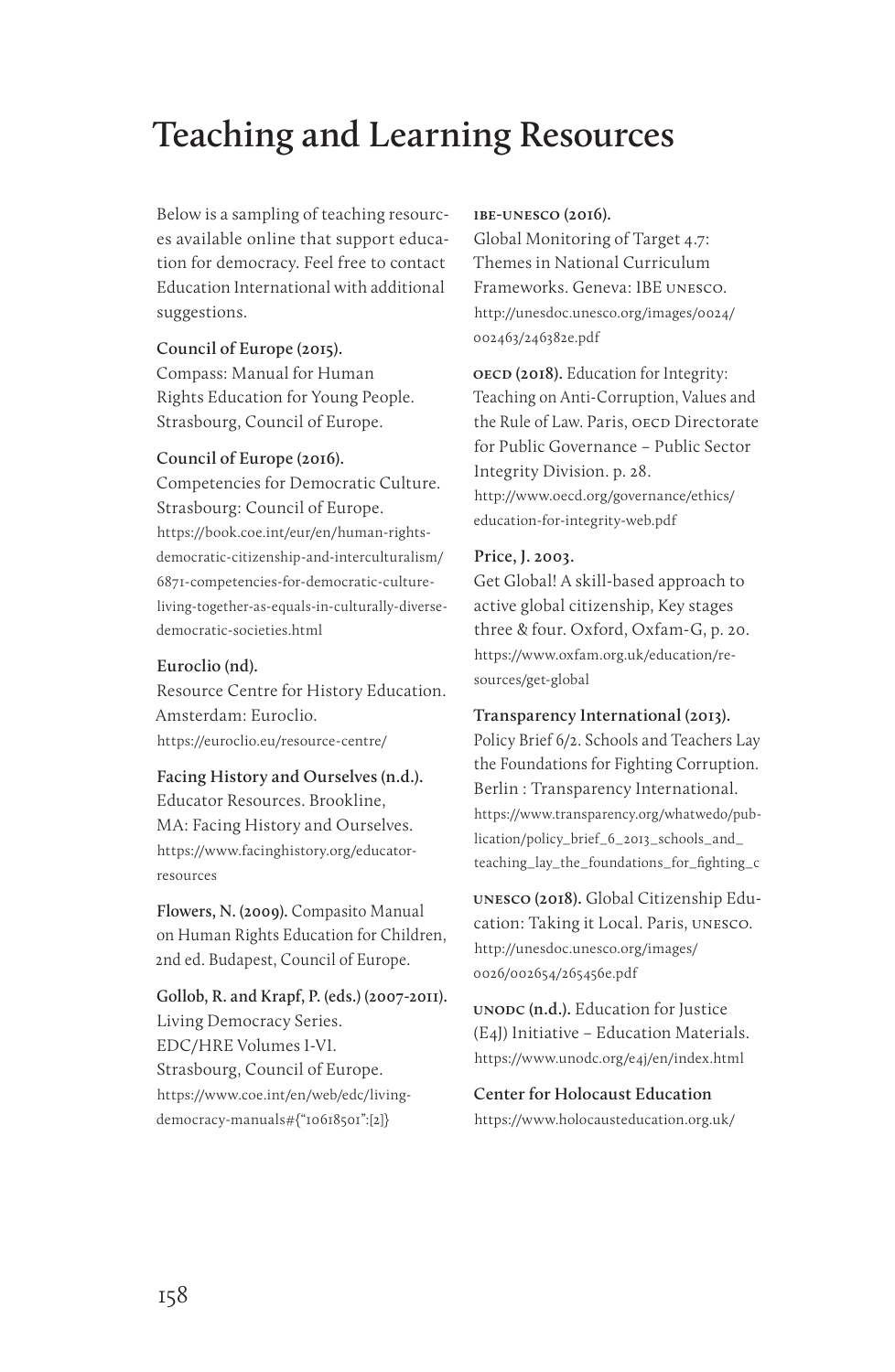# **Acknowledgements**

Special thanks go to ei General Secretary *David Edwards* for support of the idea of the book from its inception as well as reading several drafts and contributing ideas and research materials; to all ei staff for their valuable cooperation and input, in particular to Project Director (Global Campaign) *Angelo Gavrielatos* and Senior Consultant to the General Secretary *Steve Snider*, for reviewing several early drafts and providing ideas and text; to European Director *Susan Flocken* (ETUCE) for contributing ideas to the original draft, to *Frederik Destree* for designing the 25 Lessons poster and to *Timo Linsenmaier*, ei Director of Communications, for his help in establishing an orderly process for the development of the book and for overseeing its technical and communications aspects.

One of the events of the celebration of the 25th Anniversary of Education International was a seminar held in Brussels on 26 January 2018 that reviewed subjects to be covered by the book. It was composed of education union leaders, several of whom participated in EI's creation. Many ideas from eleven small-group sessions and examples were incorporated in the text.

The authors wish to thank participants for the contribution of their ideas and experience: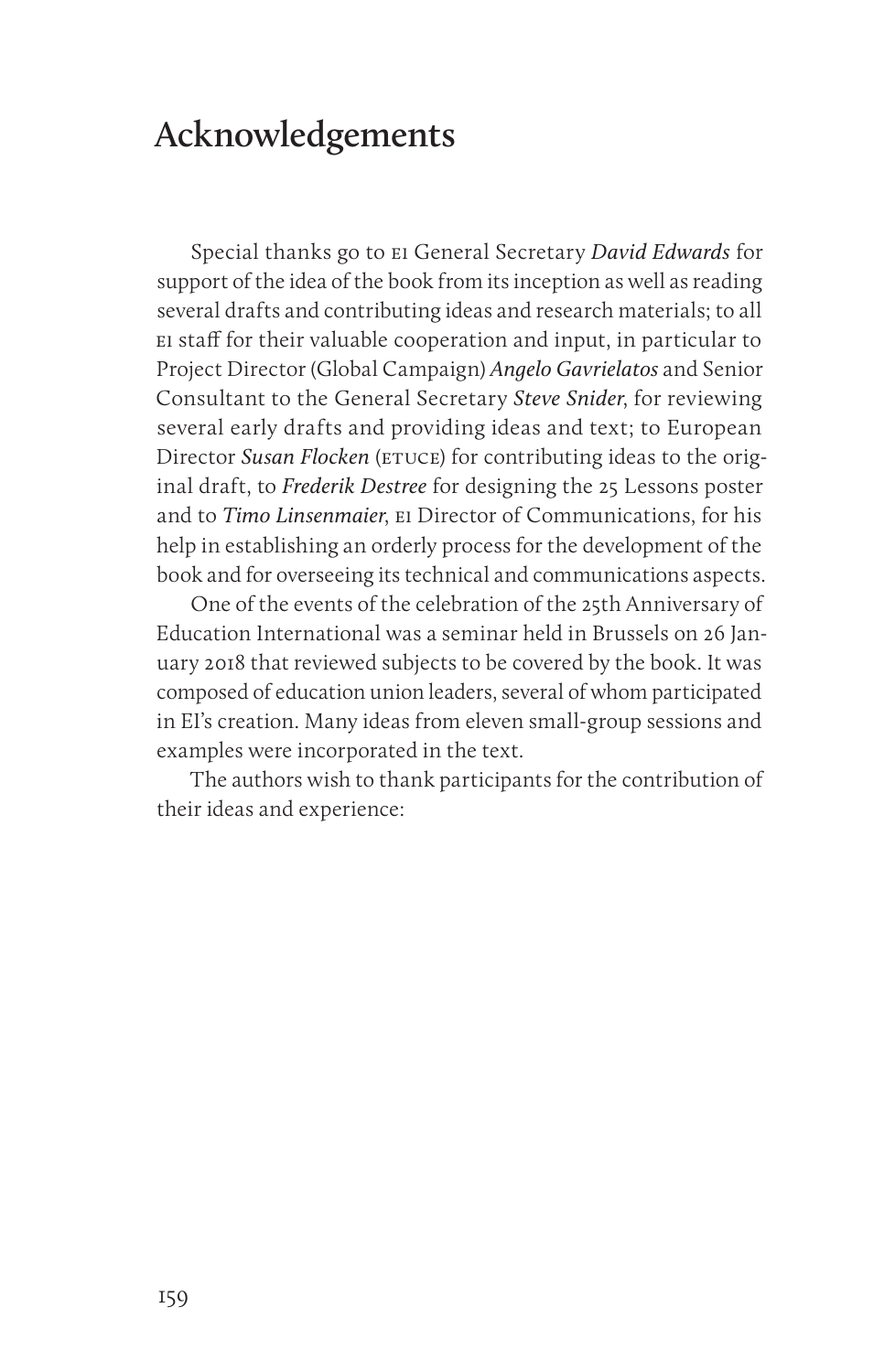Sonia Alesso (Argentina), Jorge Antonia Alfaro (Mexico), David Archer (UK), Tore Asmussen (Denmark), Okju Bak (South Korea), John Bangs (UK), Jean-Luc Barbery (Belgium), Raymond Basilio (Philippines), Anthony Bellanger (France), Christine Blower (UK), Jacques Bory (France), Hassine Boujarra (Tunisia), Manfred Brinkmann (Germany), Pepe Campos (Spain), Bob Chase (USA), Christian Chevalier (France), Ingrid Laila Convery (Norway), Fitzroy Daniel (Trinidad and Tobago), Fatima Da Silva (Brasil), Nkosana Dolopi (South Africa), David Dorn (USA), Walter Dresscher (Netherlands), Jan Eastman (Canada), David Edwards (EI DGS), Ina Eriksson (Sweden), Eugène Ernst (Belgium), Lily Eskelsen García (USA), Monique Fouilhoux (France), Roberto Franklin de Leão (Brazil), Mary Futrell (USA), Antonieta Garcia Lascurain (Mexico), Heleno Gomes de Araujo Filho (Brazil), Patrick Gonthier (France), Steffen Handal (Norway), Bob Harris (Switzerland), Yuko Harris (Switzerland), Haldis Holst (EI DGS), Owain James (UK), Andreas Keller (Germany),

Trudy Kerperien (Netherlands), Nikolai Kolobashkin (Russia), Daniel Lafreniere (France), Charlie Lennon (Ireland), Helen Li (USA), Jorgen Lindholm (Sweden), Mugwena Maluleke (South Africa), Graham McCulloch (Australia), Hugh McLean (UK), Manuela Mendonça (Portugal), Galina Merkoulova (Russia), Maurino Morales Garcia (Mexico), Assibi Napoe (Togo), Mario Nogueira (Portugal), Anita Normark (Sweden), Thulas Nxesi (South Africa), Dorota Obidniak (Poland), Masaki Okajima (Japan), Carlos Enrique Rivas Segura (Colombia), Patrick Roach (UK), David Robinson (Canada), Combertty Rodriguez (Costa Rica), Martin Rømer (Denmark), Marieme Sakho Dansokho (Senegal), Kailash Satyarthi (India), Davanand Sinanan (Trinidad and Tobago), Ram Pal Singh (India), Jan Soons (Belgium), Marlis Tepe (Germany), Tamaki Terazawa (Japan), Joseph Thonon (Belgium), Dennis Van Roekel (USA), Cuqui Vera (Spain), Kathy Wallis (United Kingdom), Reg Weaver (USA), Robert Weil (USA), Hugo Yasky (Argentina), Moon Young (South Korea), and ei headquarters and regional staff.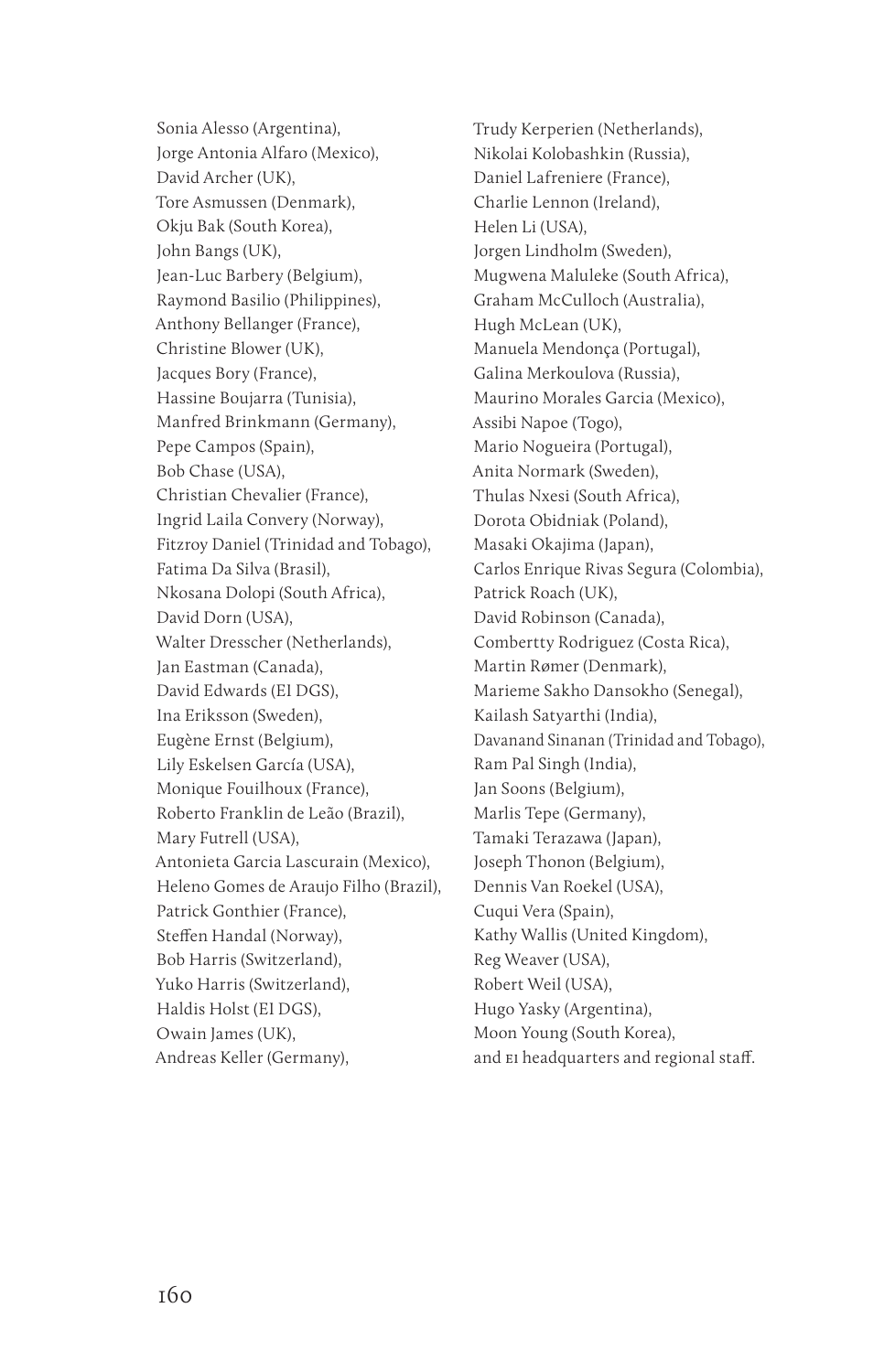# **The Authors**

**Susan Hopgood**, a math teacher by trade, is President of Education International since 2009, a role which she combines with that of Federal Secretary of the Australian Education Union (aeu). Throughout her career, as a teacher and as a trade union leader, Ms. Hopgood has been a steadfast defender of human and trade union rights, reminding public authorities around the world of their duty to live up to the un Charter. In Australia, as well as in Education International, Susan Hopgood has been particularly active in promoting gender equity and women's rights – in education and in society at large.

**Fred van Leeuwen**, a primary school teacher from The Netherlands, has been General Secretary of the International Federation of Free Teachers' Unions (IFFTU) from 1981 until 1993, and is one of the founders and architects of Education International. He was General Secretary of ei from 1993 until 2018. Mr. Van Leeuwen has been the voice of the teaching profession in the international community for almost four decades. Promoting democracy, quality education for all and the status of teachers have been his life's mission.

**Jim Baker** is an experienced trade union activist and official. He has worked with the AFL-CIO (as Executive Assistant to the President, European Representative and Regional Director; Western States). Mr. Baker served on the Governing Body of the International Labour Organization (later, as ilo's acrtv Director) and the Executive Board of the International Confederation of Free Trade Unions (ICFTU). He has also worked with Global Unions (ei, bwi, Council of Global Unions). His original trade union is the United Auto Workers (uaw) of the United States.